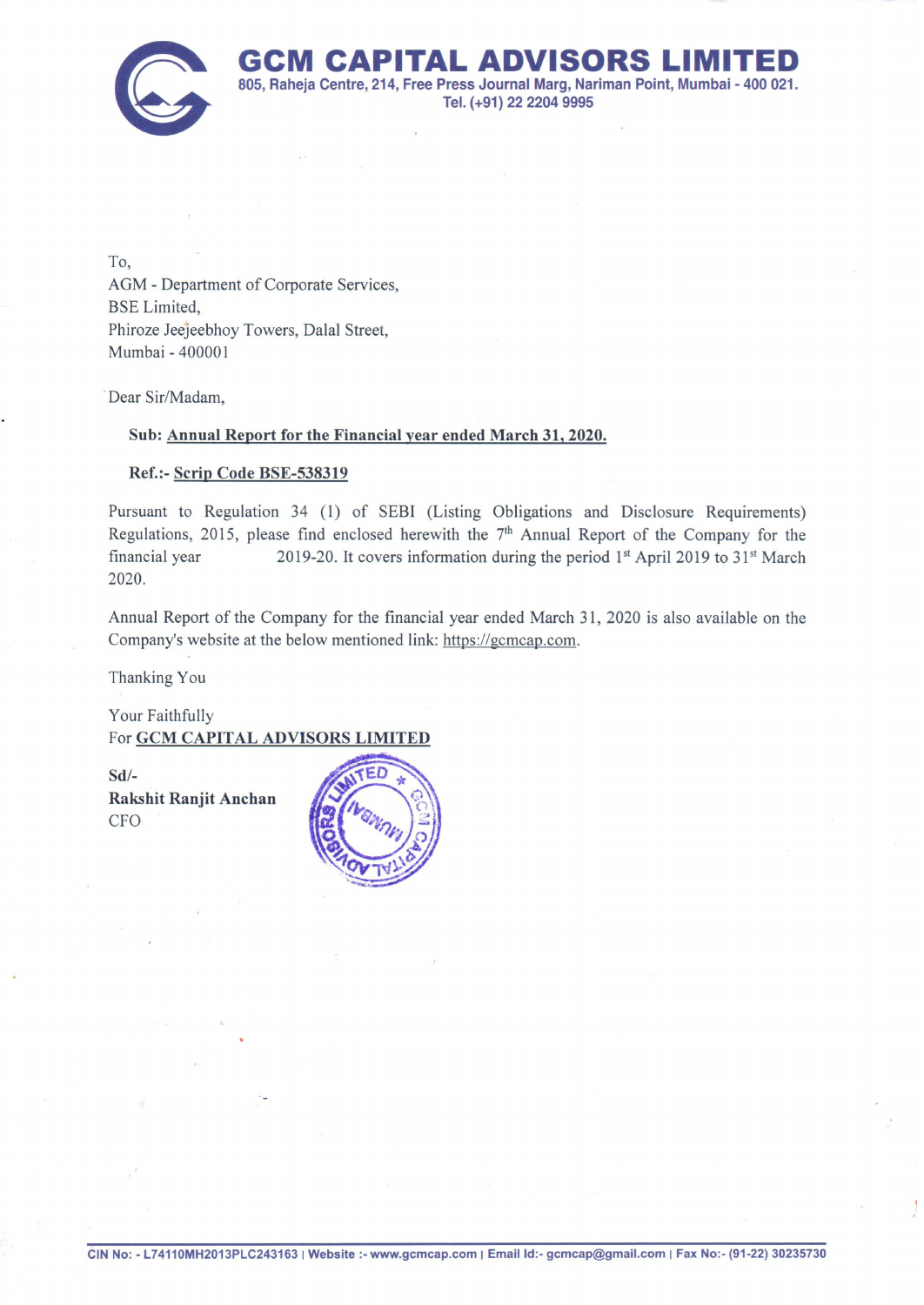# **CORPORATE INFORMATION**

#### **BOARD OF DIRECTORS:**

**Vicky Agarwal MANAGING DIRECTOR**<br> **MANAGING DIRECTOR**<br> **MON-EXECUTIVE INDEF** 

**LAXMI NARAYAN SHARMA NON-EXECUTIVE INDEPENDENT DIRECTOR URMI BOSE NON-EXECUTIVE INDEPENDENT DIRECTOR AMITA BOSE NON-EXECUTIVE INDEPENDENT DIRECTOR**

#### **MANAGEMENT TEAM:**

**Vicky Agarwal MANAGING DIRECTOR RAAKSHIT RANJIT ANCHAN CHIEF FINANCIAL OFFICER**

#### **BANKERS:**

**ICICI Limited Yes Bank Limited**

#### **REGISTERED OFFICE :**

**805, Raheja Center, 214-Free Press Journal Marg, Nariman Point, Mumbai-400021, Maharashtra**

**Tel. No. : 022-22049995 Email :** gcmcap**@gmail.com CIN : L74110MH2013PLC243163**

#### **STATUTORY AUDITORS**

**M/S MAHESHWARI & CO CHARTERED ACCOUNTANTS, Mumbai**

# **REGISTRAR AND SHARE TRANSFER AGENTS**

**S.K. Infosolutions Private Limited 34/1A Sudhir Chatterjee Street Kolkata-700006, West Bengal Tel. No. : 033-22194815 Email : skcdilip@gmail.com**

# **07 th Annual Report 2019-20**

# **Contents**

- **Notice**
- **Directors Report**
- **Extract of Annual Report (MGT-9)**
- $\triangleright$  AOC-1
- **Management Discussion & Analysis**
- **Secretarial Audit Report (MR-3)**
- **Auditor's Report**
- **Balance Sheet**
- **Statement of Profit & Loss**
- **Statement of Cash Flow**
- **Notes on Financial Statements**
- **Attendance SLIP**
- **Proxy/Ballot Form (MGT-11) with Route map**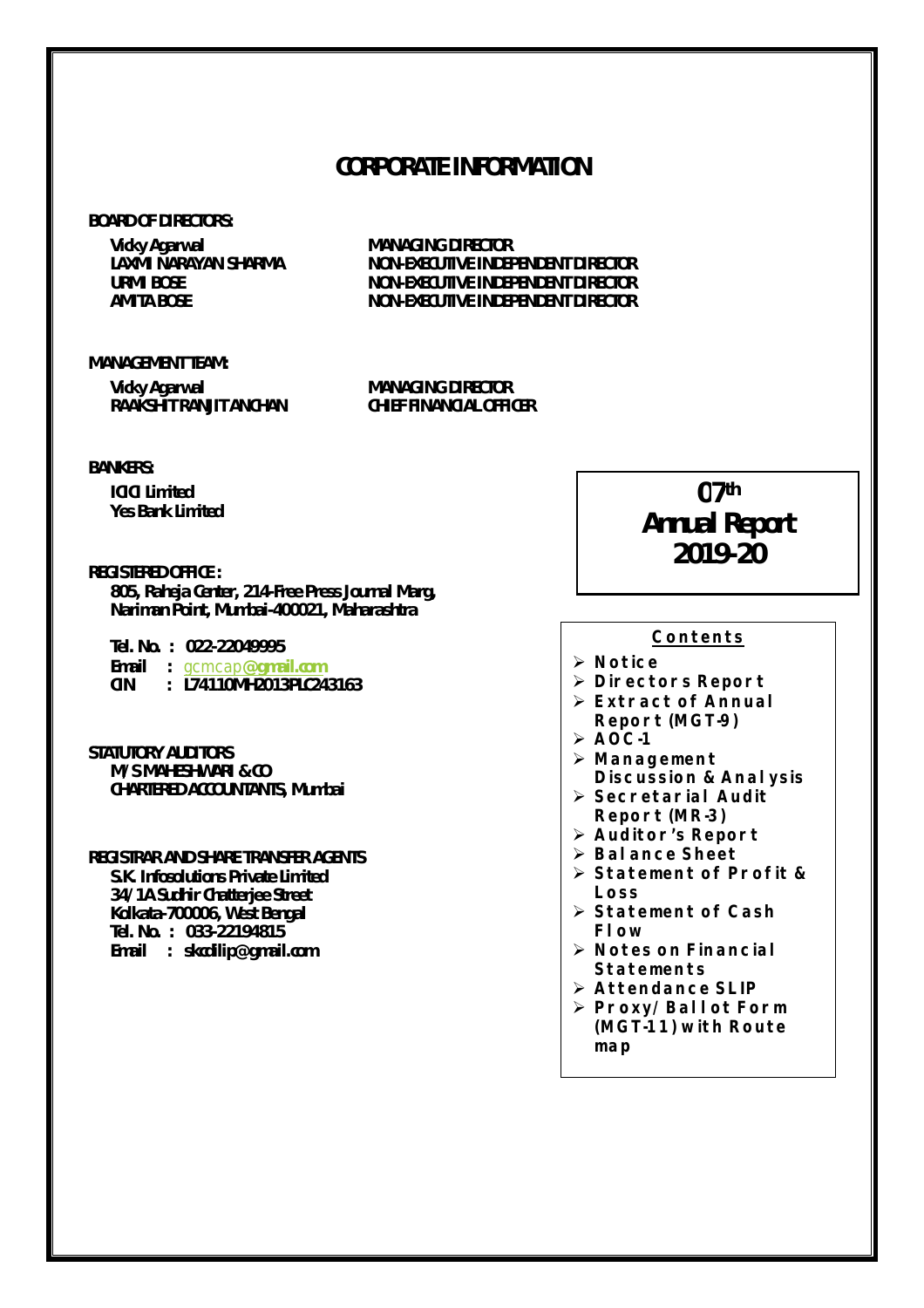# **NOTICE TO THE SHAREHOLDERS**

**NOTICE is hereby given that the Seventh Annual General Meeting of the Members of GCM Capital Advisors Limited will be held on Wednesday, 30th December, 2020 at 11:00 AM at Registered Office of the Company at 805, Raheja Center, 8th Floor, 214-Free Press Journal Road, Nariman Point, Mumbai, Maharashtra-400021 to transact the following business:**

# **ORDINARY BUSINESS**

**1. To consider and adopt the audited Standalone Financial Statement for the year ended on 31st March, 2020 together with the Reports of the Board of Directors and Auditors thereon.**

# **2. To appoint Auditors and fix their remuneration**

**To consider and if thought fit, to pass with or without modification(s), the following resolution as an ordinary resolution:**

**"RESOLVED THAT pursuant to the provisions of Section 139, 142 and other applicable provisions, if any, of the Companies Act, 2013 and the Companies (Audit and Auditors) Rules, 2014 and pursuant to the recommendation made by the Audit Committee of the Board, Maheshwari & Co., Chartered Accountants, Mumbai (Firm Registration No. 105834W), be and are hereby appointed as the Auditor of the Company to hold office for period of 4 (five) years from the conclusion of this meeting until the conclusion of 9th Annual General Meeting to be held for Financial year 2022-23 of the Company and that the Board be and is hereby authorized to fix such remuneration as may be determined by the Audit Committee in consultation with the Auditors, in addition to reimbursement of all out-of-pocket expenses as may be incurred in connection with the audit of the accounts of the Company."** 

### **SPECIAL BUSINESS**

### **3. Approval for Appointment of Mr. Vicky Santiswaroop Agrawal as Managing Director**

**To consider and if thought fit, to pass the following resolution with or without modification as a SPECIAL RESOLUTION:**

**"RESOLVED THAT pursuant to the provisions of Sections 149,150, 152, 196, 197 & 203 read with Schedule V and other applicable provisions, if any, of the Companies Act, 2013 ("the Act") and the Companies (Appointment and Remuneration of Managerial Personnel) Rules, 2014 and the applicable provisions of the Securities and Exchange Board of India (Listing Obligations and Disclosure Requirements) Regulations, 2015 (including any statutory modification(s) or re-enactment(s) thereof, for the time being in force), Mr. Vicky Santiswaroop Agrawal, who was appointed as an Additional Director of the company in the meeting of Board of Directors held on July 15, 2020 on Board of the company in terms of the provisions of the companies Act 2013 and as per Article of Association of the company and who holds office upto the date of this Annual General Meeting and in respect of whom the Company has received a notice in writing from a member, Further pursuant to the provisions of Sections 160, 196, 197 & 203 read with Schedule V and other applicable provisions, if any, of the Companies Act, 2013 ("the Act"), The Companies (Appointment and Remuneration of Managerial Personnel) Rules, 2014 (including any statutory modifications or re-enactment(s) thereof for the time being in force), Board of Directors of the Company at its meeting held on July 15, 2020, had proposing the candidature for the office of Managing Director on the Board of the company thereby approval of the members be and is hereby accorded for appointment of Mr. Vicky Santiswaroop Agrawal as Chairman & Managing Director of the Company, upto the conclusion of 11th AGM with effect from July 15, 2020, upon the terms and conditions as set out in the Explanatory Statement and the Agreement submitted to this meeting, which Agreement is hereby specifically sanctioned with liberty to the Board of Directors (hereinafter referred to as "the Board" which term shall deemed to include any Committee**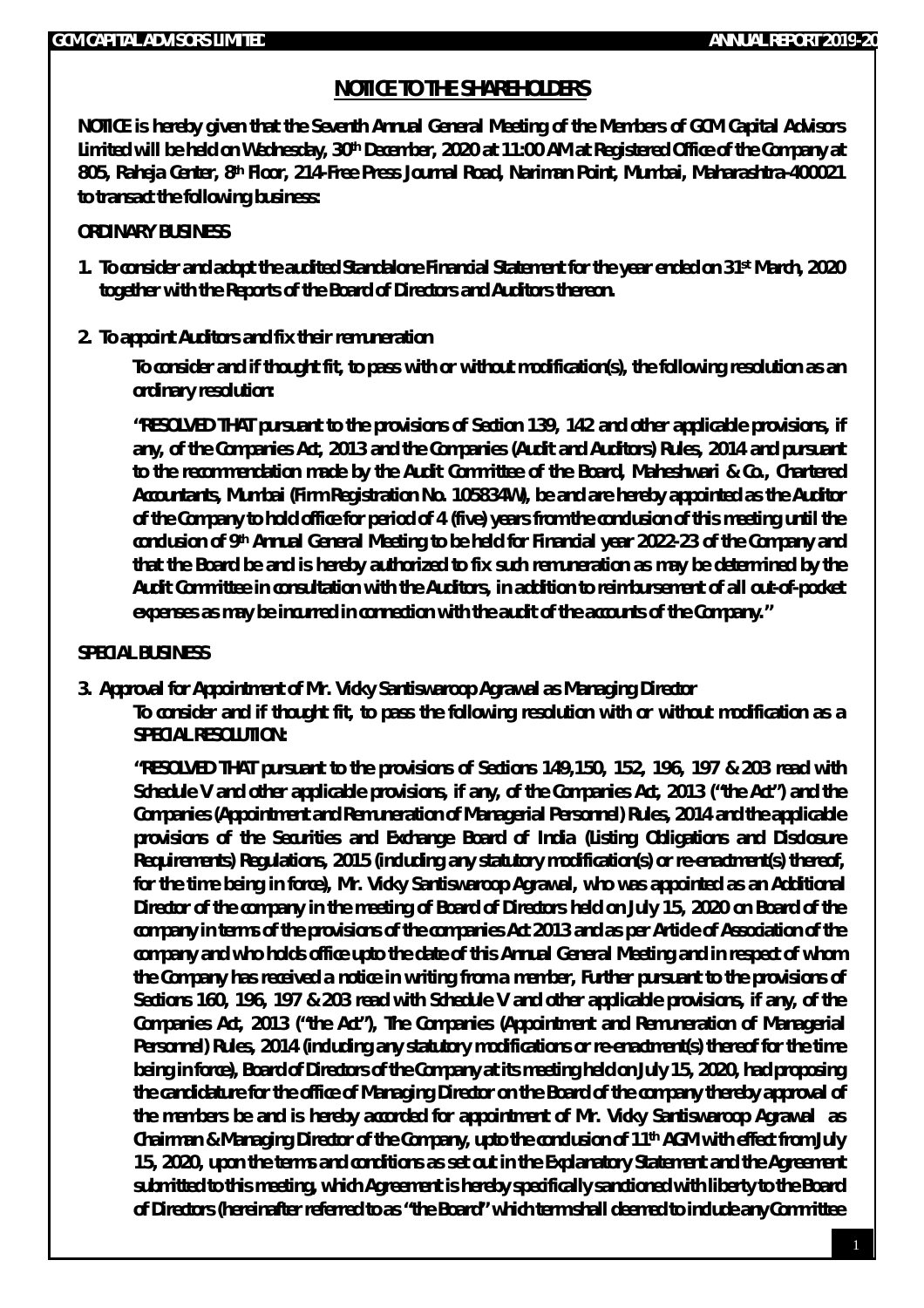**of Directors for the time being authorized by the Board of Directors) to alter and vary the terms and conditions of the said appointment and/or Agreement in such manner as may be agreed to between the Board and Mr. Vicky Santiswaroop Agrawal and is liable to retire by rotation."**

**"RESOLVED FURTHER THAT the Board be and is hereby authorized to do all such acts, deeds and things as may be necessary to give effect to this resolution."** 

**"RESOLVED FURTHER THAT Board be and is hereby authorised to take all such steps as may be necessary, proper and expedient to give effect to this resolution"**

# **4. Re-Appointment of Mr. L. N. Sharma (DIN: 00356855) as an Independent Director**

**To consider and if thought fit, to pass the following resolution with or without modification as an Special Resolution**

**"RESOLVED THAT Pursuant to the provisions of Section 149 (read with the Rule 3 of the Companies (Appointment & Qualification of Directors) Rules 2014, 152 read with Schedule IV and all other applicable provisions of the Companies Act, 2013, Companies (Appointment and Qualification of Directors) Rules, 2014 (including any statutory modification(s) or re-enactment thereof for the time being in force) and Clause 49 of the Listing Agreement, Mr. Laxmi Narayan Sharma (DIN: 00356855) an Independent Director and in respect of whom the Company has received notice under Section 160 of the Companies Act, 2013, from a member proposing her candidature for the office of Director, be and is hereby re-appointed as an Independent Director of the Company, not liable to retire by rotation, to hold office for a second term of 5 (five) consecutive years commencing from 17th April 2020 to end of 17th April 2025.**

**"RESOLVED FURTHER THAT pursuant to the provisions of sections 149, 197 and other applicable provisions of the Act and the rules made thereunder, Mr. Laxmi Narayan Sharma be paid such fees and remuneration as the Board may approve from time to time and subject to such limits prescribed or as may be prescribed from time to time."**

**By Order of the Board of Directors For GCM Capital Advisors Limited Sd/- Place: Mumbai Laxmi Narayan Sharma Date: December 5, 2020 Director**

#### **Registered Office:**

**805, 8th Floor, Raheja Center 214-Free Press Journal Road, Nariman Point Mumbai, Maharashtra-400021**

**CIN: L74110MH2013PLC243163**

### **Notes:**

- **1. The Statement pursuant to Section 102 of the Companies Act, 2013, Secretarial Standard-2 on General Meetings and Regulation 36 of the Securities and Exchange Board of India (Listing Obligations and Disclosure Requirements) Regulations, 2015 with respect to the Special Business set out in the Notice is annexed.**
- **2. A MEMBER ENTITLED TO ATTEND AND VOTE AT THE MEETING IS ENTITLED TO APPOINT A PROXY TO ATTEND AND VOTE INSTEAD OF HIMSELF/HERSELF AND A PROXY NEED NOT BE A MEMBER OF THE COMPANY. The instrument of Proxy, in order to be effective, must be received at the Company's Registered Office not less than forty-eight hours before the Meeting.**

**Pursuant to Section 105 of Companies Act, 2013, a person can act as a proxy on behalf of the members not exceeding fifty and holding in the aggregate not more than ten percent of the total share capital of**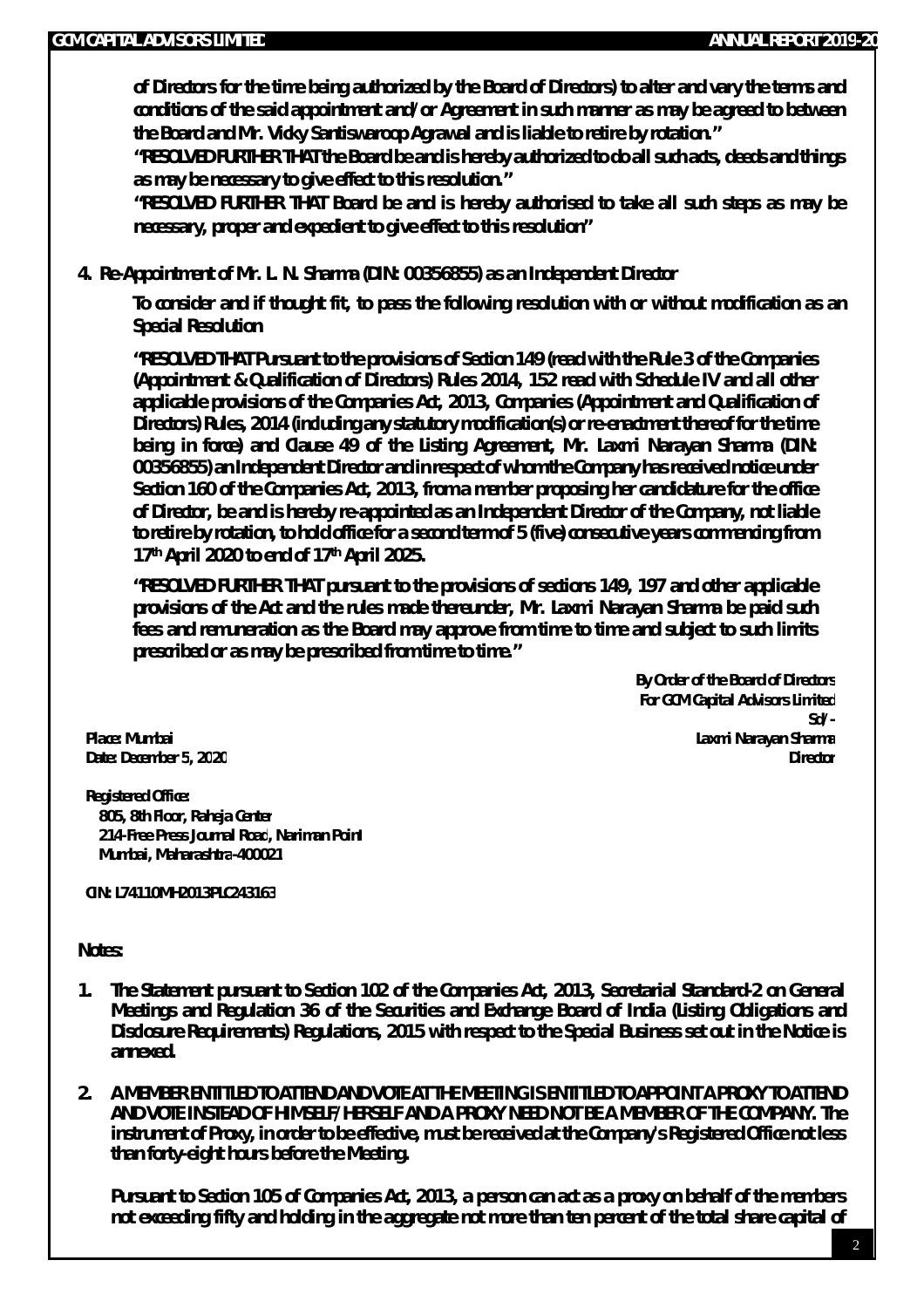**the Company carrying voting rights. A member holding more than ten percent of the total Share capital of those carrying voting rights may appoint a single person as proxy and such person shall not act as a proxy for any person or shareholder.**

- **3. Corporate Member intending to send their authorized representatives to attend the Meeting pursuant to Section 113 of the Companies Act, 2013 are requested to send a certified copy of the relevant Board Resolution together with specimen signatures of those representative(s) authorized under the said resolution to attend and vote on their behalf at the Meeting.**
- **4. Members, Proxies and Authorised Representatives are requested to bring to the Meeting; the Attendance Slip enclosed herewith, duly completed and signed mentioning therein details of their DP ID and Client ID/ Folio No. Duplicate Attendance Slip or copies of the Report and Accounts will not be made available at the Annual General Meeting ("AGM") venue.**
- **5. A brief resume of each of the Directors proposed to be re-appointed at this AGM, nature of their expertise in specific functional areas, names of companies in which they hold directorship and membership / chairmanships of Board Committees, shareholding and relationship between directors inter se as stipulated under Regulation 36 of the SEBI (Listing Obligations and Disclosure Requirements) Regulations, 2015 and other requisite information as per Clause 1.2.5 of Secretarial Standards-2 on General Meetings, are provided in Annexure 1.**
- **6. Relevant documents referred to in the accompanying Notice and in the Explanatory Statements are open for inspection by the Members at the Company's Registered Office on all working days (except Saturdays, Sundays and Public Holidays) between 11.00 A.M. to 1.00 P.M. up to the date of this Annual General Meeting.**
- **7. The Register of Member and the Share Transfer Books of the Company will remain closed from 24th December 2020 to 30th December 2020 (both days inclusive).**
- **8. The Register of Directors and Key Managerial Personnel and their shareholding, maintained under Section 170 of the Companies Act, 2013 will be available for inspection by the Members at the Annual General Meeting.**
- **9. Relevant documents referred to in the accompanying Notice and in the Explanatory Statements are open for inspection by the Members at the Company's Registered Office on all working days (except Saturdays, Sundays and Public Holidays) between 11.00 A.M. to 1.00 P.M. up to the date of this Annual General Meeting.**
- **10. Shareholders/Investors are advised to send their queries/complaints through the dedicated e-mail Id gcmcap@gmail.com for quick and prompt redressal of their grievances.**
- **11. The Shares of the Company are mandated by the Securities & Exchange Board of India (SEBI) for trading in dematerialized form by all investors.**
- **12. The identity/signature of Members holding shares in electronic/demat form is liable for verification with the specimen signatures furnished by NSDL/CDSL. Such Members are advised to bring the relevant identity card issued by the appropriate authorities; to the Annual General Meeting.**
- **13. Members desirous of getting any information about the accounts of the Company, are requested to send their queries so as to reach at-least ten days before the meeting at the Registered Office of the Company, so that the information required can be made readily available at the meeting. Members are requested to intimate change in their address immediately to M/s S.K. Infosolutions Private Limited, the Company's Registrar and Share Transfer Agents, at their office at 34/1A, Sudhir Chatterjee Street, Kolkata, West Bengal-700006.**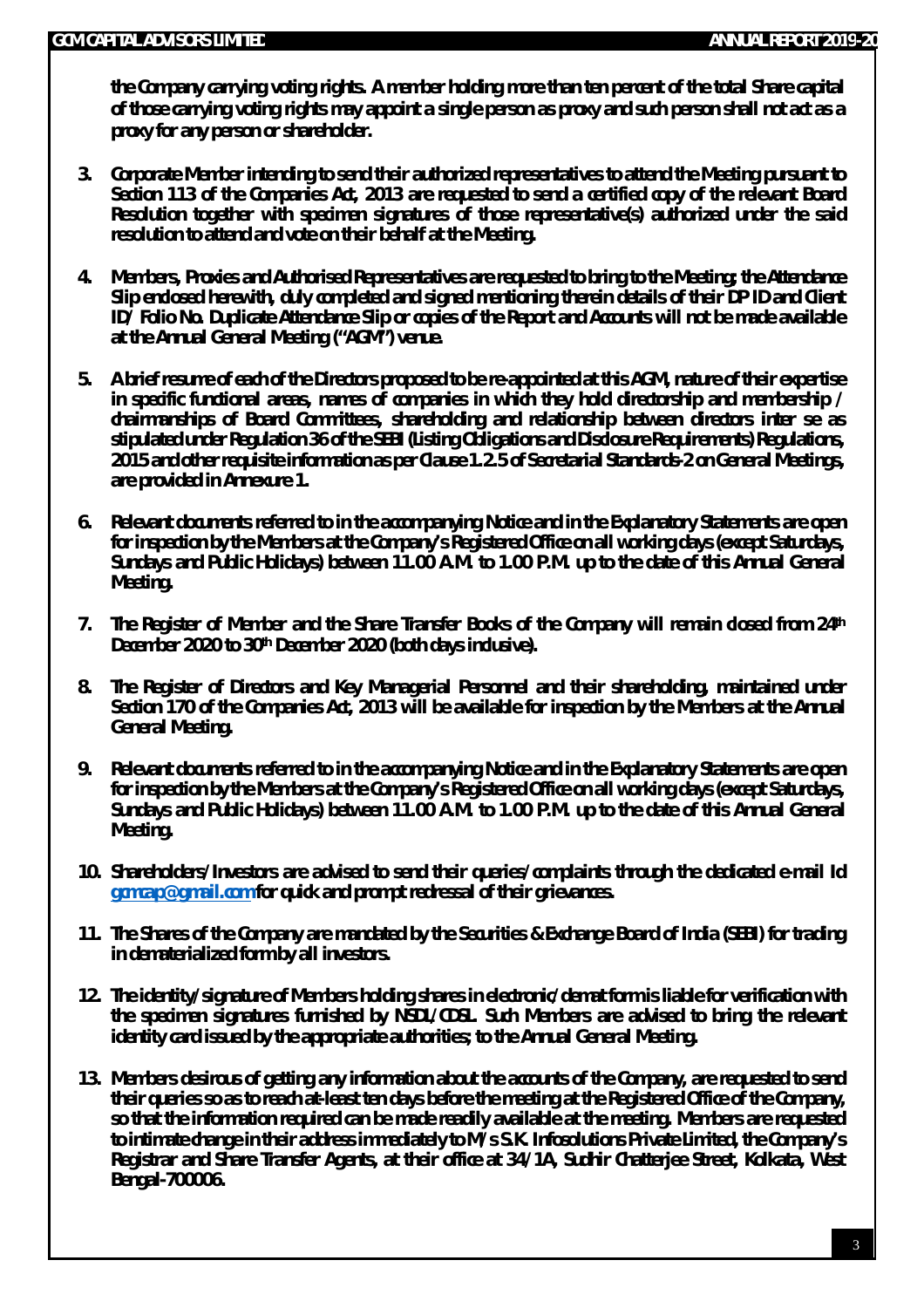- **14. Members are requested to intimate change in their address immediately to M/s S.K. Infosolutions Private Limited, the Company's Registrar and Share Transfer Agents, at their office at 34/1A, Sudhir Chatterjee Street, Kolkata, West Bengal-700006.**
- **15. Members holding shares in physical form in the same set of names under different folios are requested to apply for consolidation of such folios along with relevant Share Certificates to M/s S.K. Infosolutions Private Limited, Registrar and Share Transfer Agents of the Company, at their address given above.**
- **16. The Securities and Exchange Board of India (SEBI) vide Circular ref. No. MRD/DOP/CIR-05/2007 dated April 27, 2007 made PAN mandatory for all securities market transactions and off market/private transaction involving transfer of shares in physical form of listed Companies, it shall be mandatory for the transferee (s) to furnish copy of PAN Card to the Company/RTAs for the registration of such transfer of shares.**

**SEBI further clarified that it shall be mandatory to furnish a copy of PAN in the following cases:**

- **a. Deletion of name of the deceased shareholder (s), where the shares are held in the name of two / more shareholders.**
- **b. Transmission of shares to the legal heir(s), where deceased shareholder was the sole holder of shares.**
- **c. Transposition of shares – when there is a change in the order of names in which physical shares are held jointly in the name of two or more shareholders.**
- **17. SEBI Notification No. SEBI/LAD-NRO/GN/2018/24 dated June 8, 2018 and further amendment vide Notification No. SEBI/LAD-NRO/GN/2018/49 dated November 30, 2018, requests for effecting transfer of securities (except in case of transmission or transposition of securities) shall not be processed from April 1, 2019 unless the securities are held in the dematerialized form with the depositories. Therefore, Shareholders are requested to take action to dematerialize the Equity Shares of the Company, promptly.**
- **18. Your attention is invited on the Companies (Significant Beneficial Ownership) Amendment Rules, 2019 issued by the Ministry of Corporate Affairs on 8th February 2019. A person is considered as a Significant Beneficial Owner (SBO) if he/she, whether acting alone, together or through one or more individuals or trust holds a beneficial interest of at least 10%. The beneficial interest could be in the form of a company's shares or the right to exercise significant influence or control over the company. If any Shareholders holding shares in the Company on behalf of other or fulfilling the criteria, is required to give a declaration specifying the nature of his/her interest and other essential particulars in the prescribed manner and within the permitted time frame.**
- **19. Members holding shares in physical form and desirous of making a nomination in respect of their shareholdings in the Company, as permitted under Section 72 of the Companies Act, 2013 read with Rule 19 of Companies (Share Capital and Debentures) Rules, 2014, may fill SH-13 and send the same to the office of RTA of the Company. In case of shares held in dematerialized form, the nomination/change in nomination should be lodged with their DPs.**
- **20. The Company is concerned about the environment and utilizes natural resources in a sustainable way. We request you to update your email address with your Depository Participants to enable us to send you the quarterly reports and other communication via email.**
- **21. The Members who have not registered their email address, physical copies of Annual Report 2019 are being sent by the permitted mode.**
- **22. Copies of Annual Report 2020 are being sent by electronic mode only to those members whose email address are registered with the Company's Depository Participant(s) for communication purposes unless any member has requested for a hard copy of the Annual Report. The Members who have not registered their email address, physical copies of Annual Report 2020 are being sent by the permitted mode.**
- **23. The Notice for the 7th AGM and instructions for e-voting, along with Attendance Slip and Proxy Form, is being sent by electronic mode to all members whose email addresses are registered with the Company /**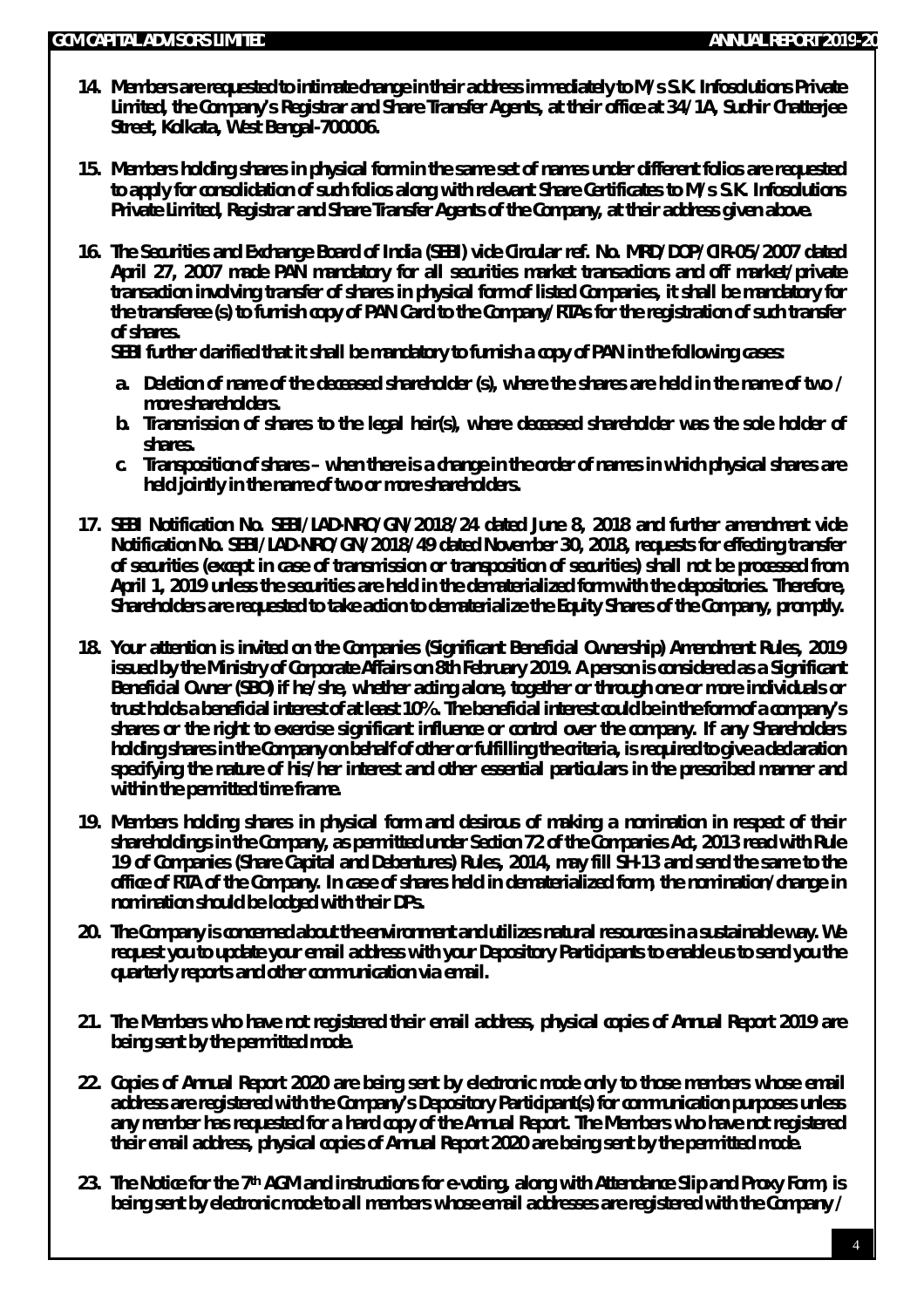**Depository Participant(s) unless a member has requested for a hard copy of the same. Members are requested to bring copies of Annual Report to the Annual General Meeting.** 

- **24. Members may also note that the Notice of the 7th AGM and the Annual Report for 2018-2019 will also be available on the Company's website www.gcmcap.com for their download. The physical copies of the aforesaid documents will also be available at the Company's Registered Office for inspection during all working days (except Saturday, Sunday and public holidays) between 11.00 AM to 1.00 PM up to the date of this AGM. Even after registering for e-communication, members are entitled to receive such in physical form, upon making a request for the same by post or email. For any communication, the Shareholders may also send requests to the Company's email id : gcmcap@gmail.com.**
- **25. A route map showing directions to reach the venue of the 7th Annual General Meeting is given at the end of the Report.**
- **26. Members can opt for one mode of voting i.e. either by physical ballot or through e-voting. If Members opt for e-voting then do not vote by Physical Ballot or vice-a-versa. However, in case Members cast their vote both by Physical Ballot and e-voting, then voting done through e-voting shall prevail and voting done by Physical Ballot will be treated as invalid.**
- **27. In terms of the provisions of Section 107 of the Companies Act, 2013, since the resolutions as set out in this Notice are being conducted through e-voting or physical Ballot, the said resolutions will not be decided on a show of hands at the AGM. The voting right of all shareholders shall be in proportion to their share in the paid up equity share capital of the Company as on the cut-off date i.e. September 23, 2019.**
- **28. In order to enable its members, who do not have access to e-voting facility, to send their assent or dissent in writing in respect of the resolutions as set out in this Notice, a Proxy cum Ballot Form is attached. Members desiring to exercise vote by Ballot are requested to carefully read the instructions printed in the form, to complete the Ballot Form with assent (for) or dissent (against) and send it to CA Alok Kumar Das, Scrutinizer, C/o S.K. Infosolutions Private Limited, Unit: GCM Capital Advisors Limited, 34/1A, Sudhir Chatterjee Street, Kolkata-700006, West Bengal. Tel. No: +91 33-22194815, Fax No: +91 33- 22194815, E-mail: skcdilip@gmail.com so as to reach him on or before December 27, 2020 by 5.00 p.m. Any Ballot Form received after the said date and time, shall be treated as invalid.**
- **29. In compliance with the provisions of Section 108 of the Companies Act, 2013 and Rule 20 of the Companies (Management and Administration) Rules, 2014, as amended from time to time, and Regulation 44 of SEBI LODR Regulations, 2015, the Company is pleased to provide to the members facility of "remote e-voting" (e-voting from place other than venue of the AGM) to exercise their votes at the 7th AGM by electronic means and the business may be transacted through e-voting services rendered by National Securities Depository Limited (NSDL).**
- **30. The facility of voting through ballot/polling paper shall also be made available at the venue of the 7th AGM. The Members attending the AGM, who have not casted their vote till the time, through remote evoting shall be able to exercise their voting rights at the AGM. The Members who have already casted their vote through remote e-voting may attend the AGM but shall not be entitled to cast their vote again at the AGM.**
- **31. The results declared along with the Scrutinizer's Report shall be placed on the Company's website www.gcmcap.com within two days of the passing of the Resolutions at the Annual General Meeting of the Company and will also be communicated to BSE Limited, where the shares of the Company are listed.**
- **32. Members/Proxies should bring the attendance slip duly filed in and signed for attending the meeting.**

### **33. The details for voting electronically are as under –**

**a. Date and time of commencement of voting through electronic means: Sunday, December 27, 2020 at 9.00 a. m.**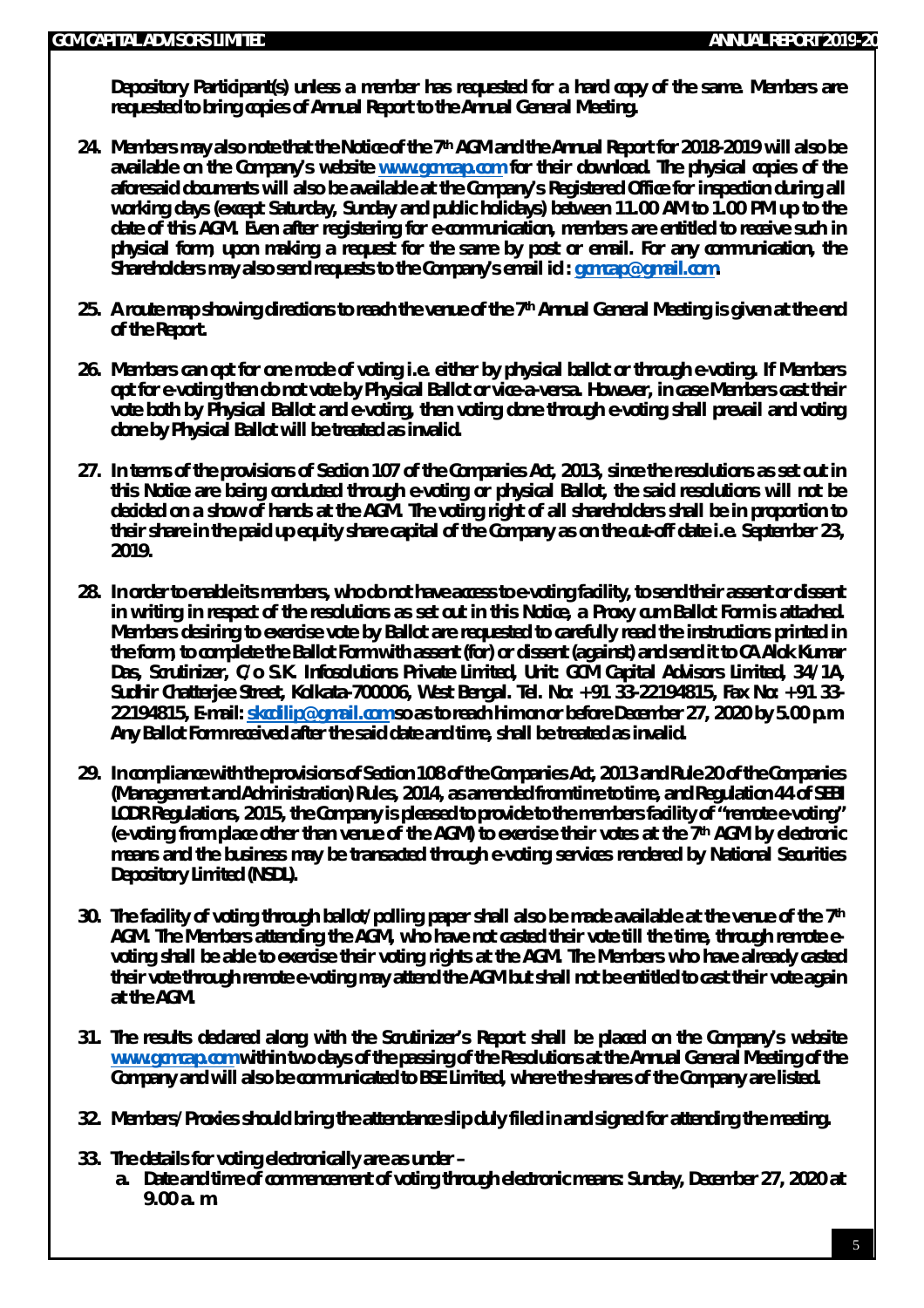- **b. Date and time of end of voting through electronic means beyond which voting will not be allowed: Tuesday, December 29, 2020 at 5.00 p. m.**
- **c. During this period shareholders' of the Company, holding shares either in physical form or in dematerialized form, as on the cut-off date December 23, 2020, may cast their vote electronically irrespective of mode of receipt of notice by the shareholder. The e-voting module shall be disabled by NSDL for voting thereafter.**
- **d. Details of Website: www.evotingindia.com**
- **e. Details of Scrutinizer: CA Alok Kumar Das, Practicing Chartered Accountant (Membership No. 055737), 3B, Lal Bazar Street, Sir RNM House, Kolkata-700001, West Bengal E-mail: alokdas631@gmail.com**
- **f. Once the vote on a resolution is cast by the shareholder, the shareholder shall not be allowed to change/ modify the vote subsequently.**

# **34. Voting through Electronic means -**

- **a. Pursuant to provisions of Section 108 of the Companies Act, 2013 and Rule 20 of the Companies (Management and Administration) Rules, 2014, as amended by the Companies (Management and Administration) Amendment Rules, 2015 and Regulation 44 of SEBI (Listing Obligations and Disclosure Requirements), Regulations, 2015, the Company is pleased to provide members facility to exercise their right to vote at the Annual General Meeting (AGM) by electronic means and the business may be transacted through e-Voting Services. The facility of casting the votes by the members using an electronic voting system from a place other than venue of the AGM ("remote evoting") will be provided by National Securities Depository Limited (NSDL).**
- **b. The Company has approached NSDL for providing e-voting services through our e-voting platform. In this regard, your Demat Account/Folio Number has been enrolled by the Company for your participation in e-voting on resolution placed by the Company on e-Voting system.**
- **c. The Notice of the Annual General Meeting (AGM) of the Company inter alia indicating the process and manner of e-Voting process along with printed Attendance Slip and Proxy Form can be downloaded from the link https://www.evoting.nsdl.com or www.gcmcap.com**
- **d. The e-voting period commences on Sunday, December 27, 2020 (9:00 am) and ends on Tuesday, December 29, 2020 (5:00 pm). During this period shareholders' of the Company, may cast their vote electronically. The e-voting module shall also be disabled for voting thereafter. Once the vote on a resolution is cast by the shareholder, the shareholder shall not be allowed to change it subsequently.**
- **e. The voting rights of members shall be in proportion to their shares of the paid up equity share capital of the Company as on the cut-off date of December 23, 2020. Any person, who acquires shares of the Company and become member of the Company after dispatch of the notice and holding shares as of the cut-off date i.e. December 23, 2020, may obtain the login ID and password by sending a request at evoting@nsdl.co.in or skcdilip@gmail.com.**
- **f. The facility for voting through ballot paper / Poling Paper shall be made available at the AGM and the members attending the meeting who have not cast their vote by remote e-voting shall be able to exercise their right at the meeting through ballot paper.**

# **35. The process and manner for remote e-voting are as under:**

**The way to vote electronically on NSDL e-Voting system consists of "Two Steps" which are mentioned below:**

# **Step 1: Log-in to NSDL e-Voting system at https://www.evoting.nsdl.com/**

# **Step 2: Cast your vote electronically on NSDL e-Voting system.**

# **Details on Step 1 is mentioned below:**

# **How to Log-in to NSDL e-Voting website?**

- **a) Visit the e-Voting website of NSDL. Open web browser by typing the following URL: https://www.evoting.nsdl.com/ either on a Personal Computer or on a mobile.**
- **b) Once the home page of e-Voting system is launched, click on the icon "Login" which is available under 'Shareholders' section.**
- **c) A new screen will open. You will have to enter your User ID, your Password and a Verification Code as shown on the screen. Alternatively, if you are registered for NSDL eservices i.e. IDEAS, you can log-in at https://eservices.nsdl.com/ with your existing IDEAS login. Once you log-in to NSDL**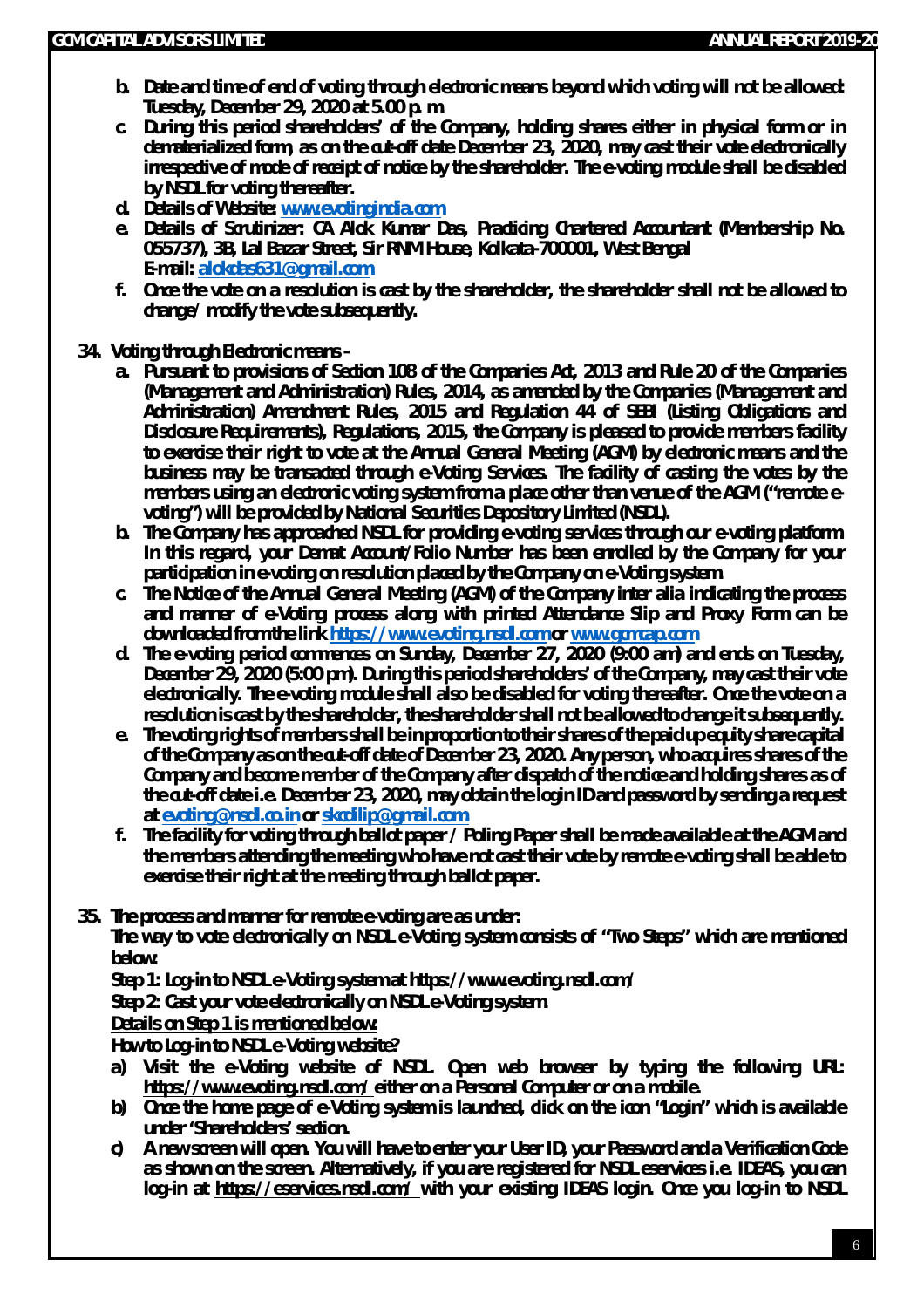**eservices after using your log-in credentials, click on e-Voting and you can proceed to Step 2 i.e. cast your vote electronically.**

**d) Your User ID details are given below :**

| Manner of holding shares i.e. Demat<br>(NSDL or CDSL) or Physical | <b>Your User ID is:</b>                                                                                                                                         |
|-------------------------------------------------------------------|-----------------------------------------------------------------------------------------------------------------------------------------------------------------|
| For Members who hold shares in<br>demat account with NSDL.        | 8 Character DP ID followed by 8 Digit Client ID For<br>example if your DP ID is IN300*** and Client ID is<br>12****** then your user ID is IN300***12******.    |
| • For Members who hold shares in<br>demat account with CDSL.      | 16 Digit Beneficiary ID For example if your<br>Beneficiary ID is 12************** then your user ID<br>Is $12****************$                                  |
| • For Members holding shares in<br>Physical Form.                 | EVEN Number followed by Folio Number registered<br>with the company For example if folio number is<br>001*** and EVEN is 101456 then user ID is<br>101456001*** |

- **e) Your password details are given below:**
	- **a. If you are already registered for e-Voting, then you can use your existing password to login and cast your vote.**
	- **b. If you are using NSDL e-Voting system for the first time, you will need to retrieve the 'initial password' which was communicated to you. Once you retrieve your 'initial password', you need to enter the 'initial password' and the system will force you to change your password.**
	- **c. How to retrieve your 'initial password'?**
		- **i. If your email ID is registered in your demat account or with the company, your 'initial password' is communicated to you on your email ID. Trace the email sent to you by NSDL from your mailbox. Open the email and open the attachment i.e. a .pdf file. Open the .pdf file. The password to open the .pdf file is your 8 digit client ID for NSDL account, last 8 digits of client ID for CDSL account or folio number for shares held in physical form. The .pdf file contains your 'User ID' and your 'initial password'.**
		- **ii. If your email ID is not registered, your 'initial password' is communicated to you on your postal address.**
- **f) If you are unable to retrieve or have not received the " Initial password" or have forgotten your password:**
	- **a. Click on "Forgot User Details/Password?"(If you are holding shares in your demat account with NSDL or CDSL) option available on www.evoting.nsdl.com.**
	- **b. Click on "Physical User Reset Password?" (If you are holding shares in physical mode) option available on www.evoting.nsdl.com.**
	- **c. If you are still unable to get the password by aforesaid two options, you can send a request at evoting@nsdl.co.in mentioning your demat account number/folio number, your PAN, your name and your registered address.**
	- **d. Members can also use the OTP (One Time Password) based login for casting the votes on the e-Voting system of NSDL.**
- **g) After entering your password, tick on Agree to "Terms and Conditions" by selecting on the check box.**
- **h) Now, you will have to click on "Login" button.**
- **i) After you click on the "Login" button, Home page of e-Voting will open.**

# **Details on Step 2 is given below:**

# **How to cast your vote electronically on NSDL e-Voting system?**

- **a) After successful login at Step 1, you will be able to see the Home page of e-Voting. Click on e-Voting. Then, click on Active Voting Cycles.**
- **b) After click on Active Voting Cycles, you will be able to see all the companies "EVEN" in which you are holding shares and whose voting cycle is in active status.**
- **c) Select "EVEN" of company for which you wish to cast your vote.**
- **d) Now you are ready for e-Voting as the Voting page opens.**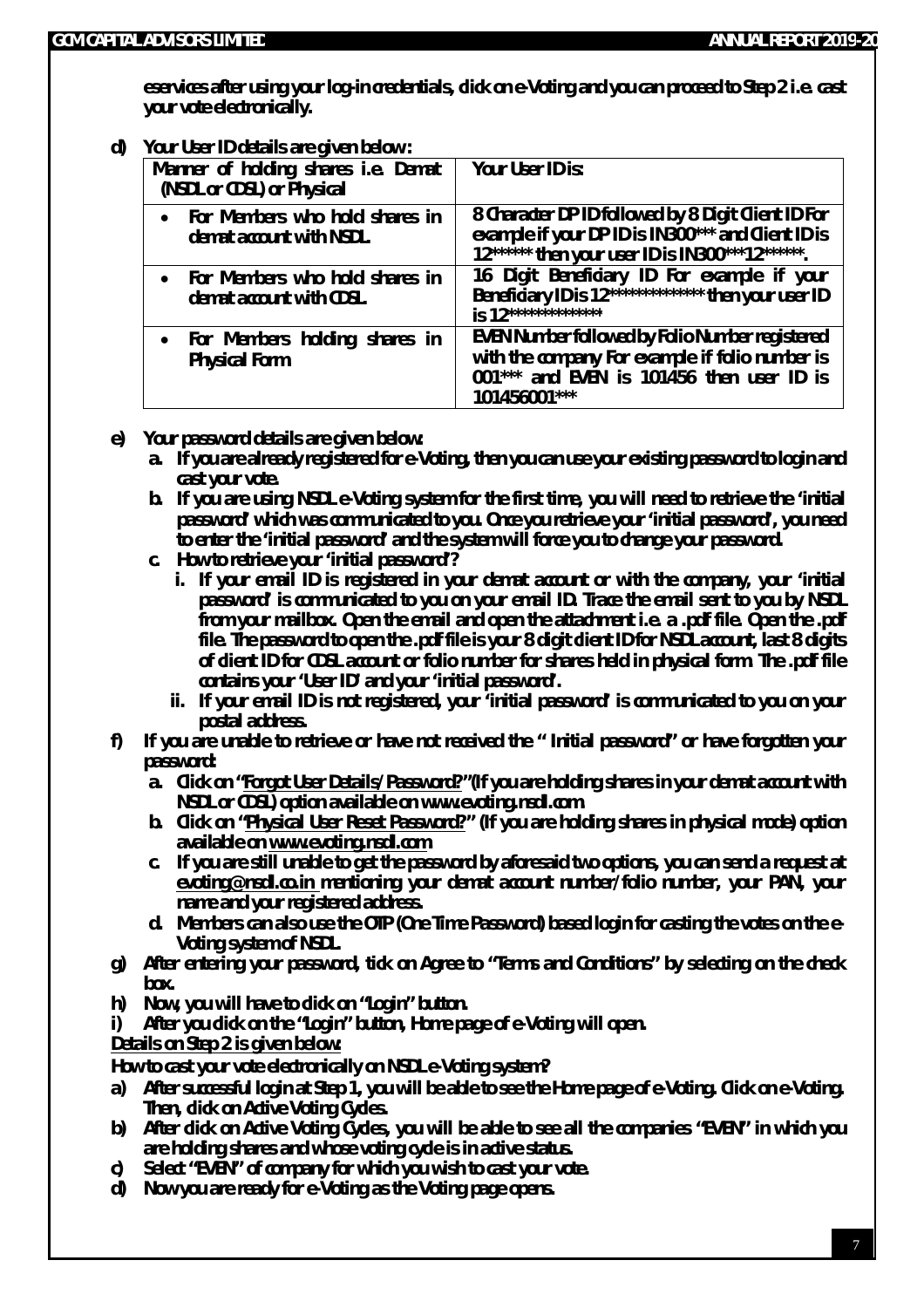- **e) Cast your vote by selecting appropriate options i.e. assent or dissent, verify/modify the number of shares for which you wish to cast your vote and click on "Submit" and also "Confirm" when prompted.**
- **f) Upon confirmation, the message "Vote cast successfully" will be displayed.**
- **g) You can also take the printout of the votes cast by you by clicking on the print option on the confirmation page.**
- **h) Once you confirm your vote on the resolution, you will not be allowed to modify your vote.**

# **36. General Guidelines for shareholders**

- **a. Institutional shareholders (i.e. other than individuals, HUF, NRI etc.) are required to send scanned copy (PDF/JPG Format) of the relevant Board Resolution/ Authority letter etc. with attested specimen signature of the duly authorized signatory(ies) who are authorized to vote, to the Scrutinizer by e-mail to alokdas631@gmail.com with a copy marked to evoting@nsdl.co.in.**
- **b. It is strongly recommended not to share your password with any other person and take utmost care to keep your password confidential. Login to the e-voting website will be disabled upon five unsuccessful attempts to key in the correct password. In such an event, you will need to go through the "Forgot User Details/Password?" or "Physical User Reset Password?" option available on www.evoting.nsdl.com to reset the password.**
- **c. In case of any queries, you may refer the Frequently Asked Questions (FAQs) for Shareholders and evoting user manual for Shareholders available at the download section of www.evoting.nsdl.com or call on toll free no.: 1800-222-990 or send a request at evoting@nsdl.co.in**

**By Order of the Board of Directors For GCM Capital Advisors Limited Sd/- Place: Mumbai Laxmi Narayan Sharma Date: December 5. 2020 Director**

#### **Registered Office:**

**805, 8th Floor, Raheja Center 214-Free Press Journal Road, Nariman Point Mumbai, Maharashtra-400021**

**CIN: L74110MH2013PLC243163**

**EXPLANATORY STATEMENT IN RESPECT OF THE SPECIAL BUSINESS PURSUANT TO SECTION 102 OF THE COMPANIES ACT, 2013, SECRETARIAL STANDARD-2 ON GENERAL MEETINGS AND REGULATION 36 OF THE SECURITIES AND EXCHANGE BOARD OF INDIA (LISTING OBLIGATIONS AND DISCLOSURE REQUIREMENTS) REGULATIONS, 2015**

# **ITEM NO. 2**

### **Appointment of Mr. Vicky Santiswaroop Agrawal as Managing Director**

**The Board at its meeting held on July 15, 2020, appointed Mr. Vicky Santiswaroop Agrawal as Managing Director of the Company.** 

**The Board of Directors of the Company at its meeting held on August 13, 2018, on the recommendation of the Remuneration and Nomination Committee, had appointed Mr. Vicky Santiswaroop Agrawal as an Additional Director on the Board of the Company. Further pursuant to the provisions of Sections 160, 196, 197 & 203 read with Schedule V and other applicable provisions, if any, of the Companies Act, 2013 ("the Act"), The Companies (Appointment and Remuneration of Managerial Personnel) Rules, 2014 (including any statutory modifications or re-enactment(s) thereof for the time being in force), Board of Directors of the Company at its meeting held on July 15, 2020, had appointed Mr. Vicky Santiswaroop Agrawal as an Managing Director on the Board of the company upto the conclusion of 11th AGM.**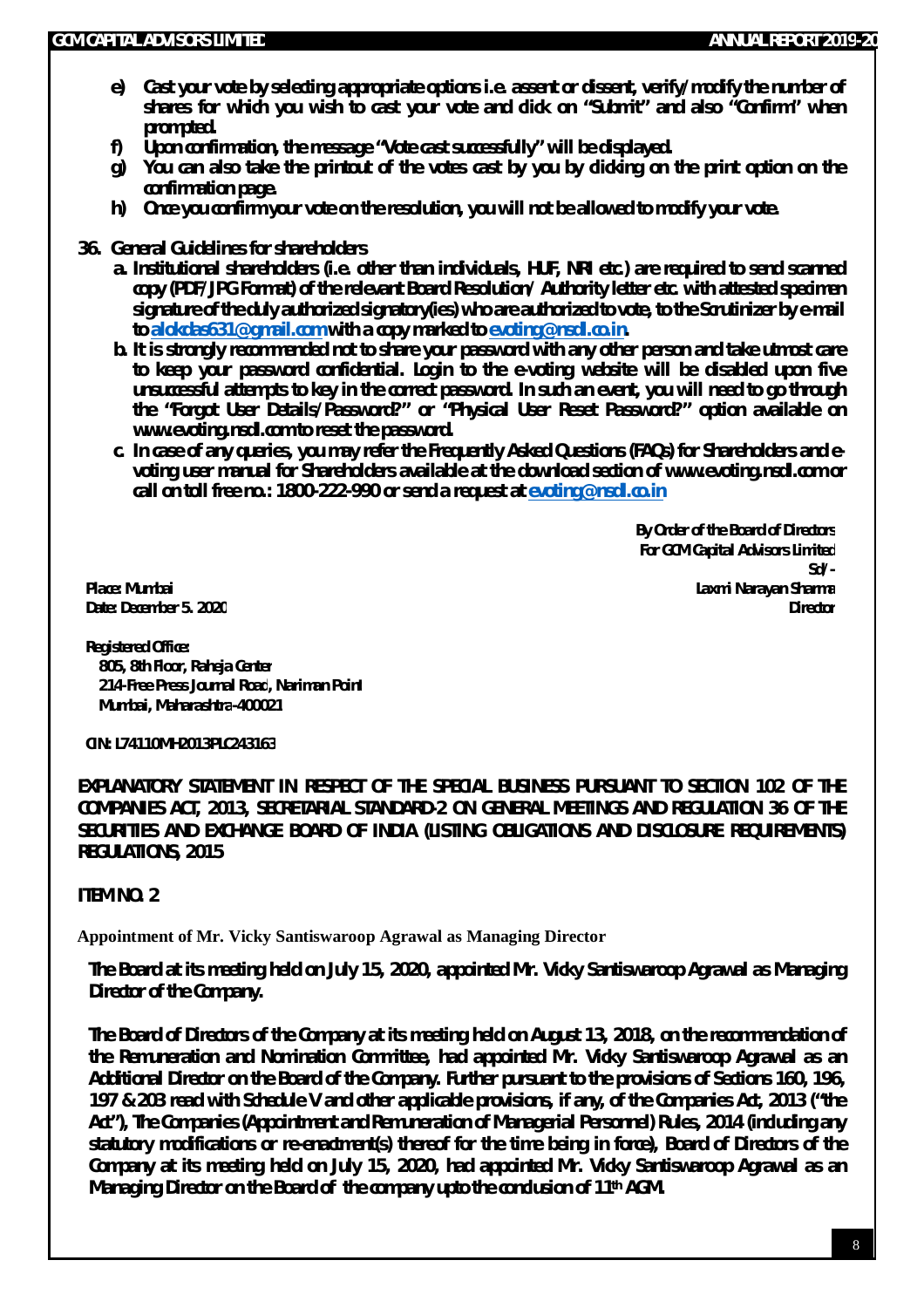**He has completed his Education in Commerce. He is having an experience of over 10 Years in field of Management and Banking as well as Finance. Considering her superior experience, his presence on the Board will be of immense value to the Company.**

**The Board of Directors recommends the Special Resolution set out at Item No. 3 of the Notice for approval by the Members.**

**Further details of Mr. Vicky Santiswaroop Agrawal have been provided in Annexure 1.** 

# **ITEM NO. 3**

**Appointment of Mr. Laxmi Narayan Sharma (DIN: 00356855) as Independent Director for the Second term of 5 years effective from April 17, 2020.**

**The Board of Directors, at their meeting held on April 17, 2020, based on the recommendation of the Nomination and Remuneration Committee, appointed Mr.Laxmi Narayan Sharma as directors in the capacity of independent directors with effect from April 17, 2020 for the second term of Directorship.** 

**The Company has received notices under section 160 of the Act proposing candidature of Mr. Laxmi Narayan Sharma as directors of the Company.**

**Mr. Laxmi Narayan Sharma has consented to act as director and has confirmed that she is not disqualified from being appointed as director(s) of the Company and has submitted a declaration of independence confirming that she meets the criteria of independence prescribed under the Act and the Listing Regulations. The Board is of the opinion that she is persons of integrity, possess relevant expertise and experience.**

**Pursuant to section 152 read with Schedule IV to the Act, in the opinion of the Board, the proposed appointment fulfils the conditions specified under the Act and the rules made thereunder and the applicable provisions of Listing Regulations and are independent of the Management.**

**The terms and conditions of their appointment shall be open for inspection at the registered office of the Company and at the corporate office of the Company by any member from Monday to Friday during 10.00 a.m. to 12.30 p.m., except holidays, and the same shall also be available on the Company's website http:// www.gcmcap.com.**

**None of the directors, other than directors proposed to be appointed (in her respective resolutions of appointment), key managerial personnel of the Company or their relatives are, directly or indirectly concerned or interested, financially or otherwise in this resolution, except to the extent of her respective shareholding, if any, in the Company.** 

| <b>Name of Director</b>                 | Mr. Laxmi Narayan Sharma                              | Mr. Vicky Santiswaroop Agrawal                                       |
|-----------------------------------------|-------------------------------------------------------|----------------------------------------------------------------------|
| Directors' Identification No. (DIN)     | 00356855                                              |                                                                      |
| Date of Birth                           | 26-04-1959                                            | 13-04-1985                                                           |
| Date of Appointment on Board            | April 17, 2014                                        | July 15, 2020                                                        |
| Date of Appointment for present term    | April 17, 2020                                        | July 15, 2020                                                        |
| Qualification                           | Graduate                                              | Graduate                                                             |
| Experience                              | Having more than 3 Years'<br>experience in marketing, | Having more than 5 Years'<br>experience in Capital Market,           |
|                                         | Company Management &                                  | Company Administration.                                              |
|                                         | Administration.                                       |                                                                      |
| Terms & Conditions of Appointment / Re- | Appointed as Non-Executive,                           | Appointed as Managing Director                                       |
| appointment                             | Independent Director for the                          | for the term of 5 years and is not<br>eligible to retire by Rotation |

**The Board recommends passing of the ordinary resolutions set out in item nos. 4 of this notice. Brief Profile of Mr. Laxmi Narayan Sharma, has been provided in Annexure – 1.**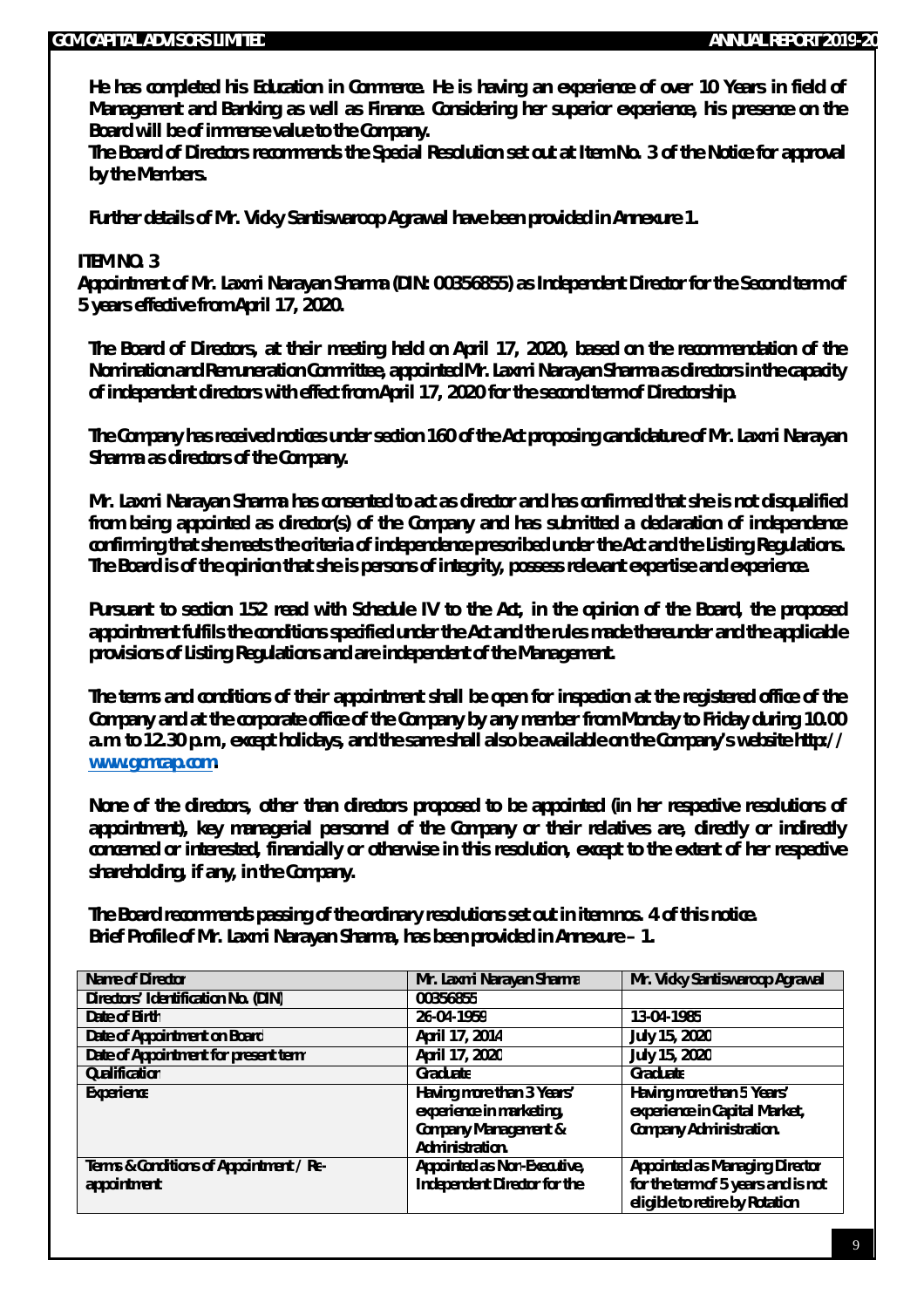|                                                      | term of 5 years and is not     |                            |
|------------------------------------------------------|--------------------------------|----------------------------|
|                                                      | eligible to retire by Rotation |                            |
| <b>Remuneration details</b>                          | Maximum of Rs. 5000/- per      | Maximum of Rs. 5000/- per  |
|                                                      | meeting plus out of pocket     | meeting plus out of pocket |
|                                                      | expenses at actuals.           | expenses at actuals.       |
| Shareholding in Company                              | Nil                            | Nil                        |
| Relationship with the Company & Other Directors      | Not Any                        | Not Any                    |
| List of Directorships held in other Companies        | <b>GCM Securities Limited</b>  | ΝA                         |
| (excluding foreign, private and Section 8 Companies) |                                |                            |
| Memberships / Chairmanships of Audit and             | NА                             | ΝA                         |
| Stakeholders' relationship Committees across Public  |                                |                            |
| Companies                                            |                                |                            |

**By Order of the Board of Directors For GCM Capital Advisors Limited Sd/- Place: Mumbai Laxmi Narayan Sharma**

**Date: December 5, 2020** 

**Registered Office:**

**805, 8th Floor, Raheja Center 214-Free Press Journal Road, Nariman Point Mumbai, Maharashtra-400021**

**CIN: L74110MH2013PLC243163**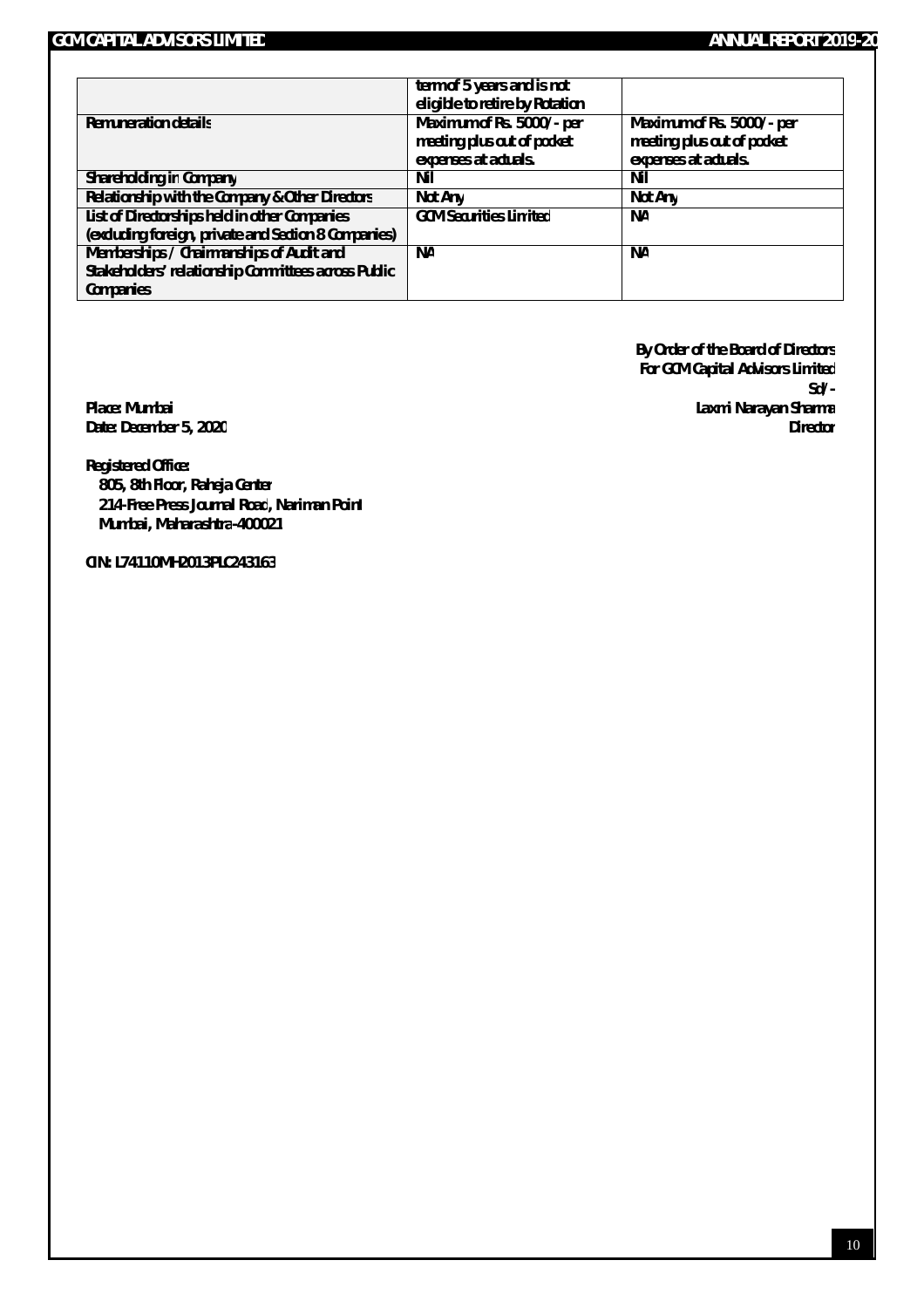# **DIRECTORS' REPORT**

**Dear Shareholders** 

**Your Directors have pleasure in presenting the 07th ANNUAL REPORT on the business and operations of your company along with the Audited Financial Statements for the year ended 31st March 2020. The Consolidated Financials of the Company and its Associate Company have been referred.**

## **1. FINANCIAL HIGHLIGHTS**

**The Financial Results for the year ended 31st March 2020**

| <b>Particulars</b>                        | <b>Standalone</b> |            |
|-------------------------------------------|-------------------|------------|
|                                           | 31/03/2020        | 31/03/2019 |
| <b>Operating Revenue</b>                  | 222.74            | 250.14     |
| Other income                              | 9.21              | (15.34)    |
| Profit/(Loss) before depreciation & tax   |                   |            |
| Depreciation                              | 7.44              | 11.22      |
| Profit/(Loss) before tax                  | 1.15              | (6.34)     |
| Provision for tax                         | 1.61              | 0.18       |
| Profit/(Loss) after tax                   | (0.45)            | (6.52)     |
| Other Comprehensive Income                | (4.85)            | 18.87      |
| Total Comprehensive Income for the period | (5.31)            | 12.35      |

### **2. BUSINESS & PERFORMANCE**

**During the year under review, the Company has made Loss of Rs. 0.45 against Loss of Rs. 6.52 lacs, in the last financial year. The total comprehensive income/(Loss) of the company for the year under review is Rs. (4.85) lacs against comprehensive income/(Loss) of Rs. 18.87 lacs in the last financial year.**

### **3. SHARE CAPITAL**

**The paid-up Equity Share Capital as on March 31, 2019 was Rs. 18.99 crore. No additions and alterations to the capital were made during the financial year 2019-20**

### **4. DIVIDEND**

#### **The Directors have not recommended any dividend for the financial year 2019-20.**

#### **Transfer of Unclaimed / Unpaid amounts to the Investor Education and Protection Fund ("IEPF")**

**Pursuant to Section 205A and 205C and other applicable provisions, if any, of the Companies Act, 1956 all unclaimed / unpaid dividend as applicable remaining unclaimed / unpaid for a period of seven years from the date they became due for payment, were required to be transferred to IEPF. Sections 124 and 125 of the Companies Act, 2013 read with the Investor Education and Protection Fund Authority (Accounting, Audit, Transfer and Refund) Rules, 2016 ('IEPF Rules'), both of which were applicable with effect from 7th September 2016, also contain similar provision for transfer of such amounts to the IEPF. Accordingly, all unclaimed /unpaid dividend for a period of seven years from the date they became due for payment, in relation to the company have been transferred to the IEPF established by the Central Government. No claim shall be entertained against the company for the amounts so transferred.**

### **5. PARTICULARS OF LOANS, GUARANTEES AND INVESTMENTS**

**The Company has duly complied with the provision of Section 186 of the Companies Act, 2013 and Rules made thereunder. Details on loans or investment are mentioned in financial statements of this Annual Report. The Company has neither granted any loans to any of the corporate nor given any guarantees to anybody corporate on behalf of a third party.**

### **6. MATERIAL EVENT RECORDED SUBSEQUENT TO THE DATE OF FINANCIAL STATEMENTS**

**There are no material changes and commitments affecting the financial position of the Company, which has occurred between the end of the financial year of the Company i.e. March 31, 2020 and the date of the Directors' Report.**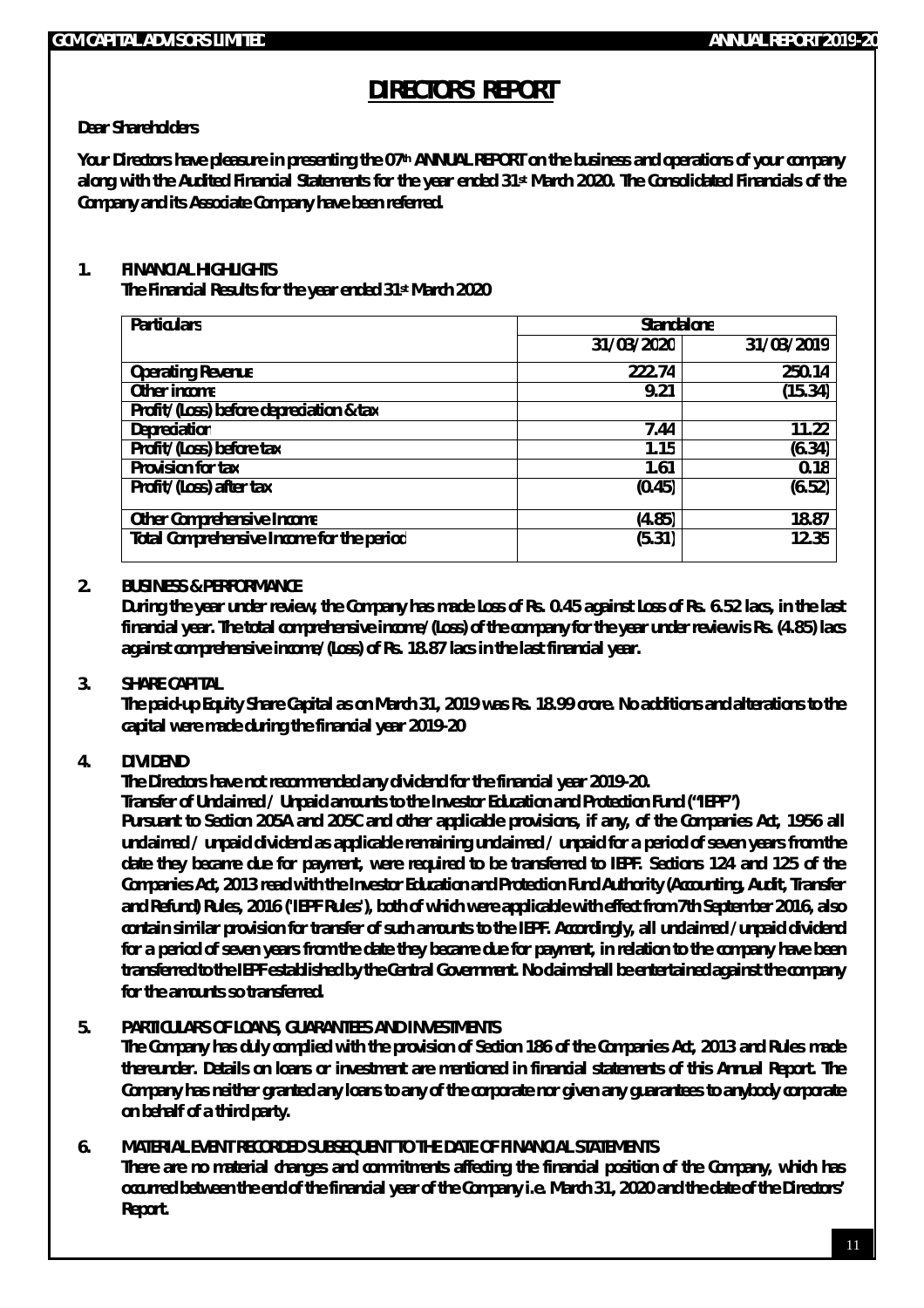#### **7. DEPOSITS**

**Your Company has not accepted any deposits from the public during the year under review. There are no outstanding deposits as on 31st March 2020.**

#### **8. PARTICULARS OF CONTRACTS OR ARRANGEMENTS MADE WITH RELATED PARTIES**

**During the financial year 2019-20, there is no materially significant related party transaction with the Company's promoters, directors, the management or their relatives, which may have potential conflict with the interest of the Company at large. The Company has also formulated a policy on dealing with the Related Party Transactions (including for material related party transactions) and necessary approval of the Audit Committee and Board of Directors were taken, wherever required in accordance with the Policy. The details of such policies for dealing with all related party transactions are disseminated on the website of the Company http://www.gcmcap.com/.**

**In compliance with section 188(1) of the Companies Act, 2013, particulars of contracts or arrangements with related parties is separately enclosed in Form AOC-2. Further, details of Related Party Transactions as required to be disclosed as per Indian Accounting Standard 24 "Related Party Disclosures" specified under section 133 of the Companies Act, 2013 are given in the Notes to the Financial Statements.**

#### **9. SUBSIDIARY/ASSOCIATE COMPANIES**

**The Company does have one subsidiary within the meaning of section 2(87) of the Companies Act 2013. Further there has been no material change in the nature of business of the subsidiary company, however the subsidiary company has not performed any business during the F.Y. 2019-20 accordingly no consolidation of financials had been done. Shareholders interested in obtaining a copy of the audited annual accounts of the Subsidiary company may write to the Company Secretary.**

**Performance and financial position of the Subsidiary companies is given in Annexure-I.**

**Further, there are no associate companies within the meaning of Section 2(6) of the Companies Act, 2013 ("Act").**

### **10. CORPORATE GOVERNANCE REPORT, MANAGEMENT DISCUSSION & ANALYSIS AND OTHER INFORMATION REQUIRED UNDER THE COMPANIES ACT, 2013 AND SEBI (LODR) REGULATIONS 2015**

**As per SEBI circular no. SECURITIES AND EXCHANGE BOARD OF INDIA (LISTING OBLIGATIONS AND DISCLOUSURE REQUIRNMENTS) REGULATION, 2015 No. SEBI/LAD-NRO/GN/2015-16/013 dated September 02, 2015 Company's paid up capital is less than Rs. 10 Crores and Net Worth is also less than Rs. 25 Crore or Company listed on SME Platform Company was not required to comply with the norms of the corporate Governance.** 

**Since the Company was listed on SME Exchange only as on Financial Year ending 31st March 2020, therefore the provisions relation to Corporate Governance are not applicable to the Company. However, Company adheres to the best of the corporate governance policies as may be possible.**

**As per provisions of the SEBI (LODR) Regulations 2015, Management Discussion and Analysis report and Corporate Governance Report with Auditors' certificate thereon are attached Separately and form part of this report.**

#### **11. EXTRACT OF ANNUAL RETURN**

**Pursuant to provisions of Section 134(3) (a) of the Companies act, 2013, extract of the Annual Return for the financial year ended 31st March, 2020 made under the provisions of Section 92(3) of the Act is attached as Annexure**

### **12. AUDITORS**

### **STATUTORY AUDITORS**

**M/s Maheshwari & Co., Chartered Accountants, bearing Registration No. 105834W have been appointed on the recommendation of Audit Committee and Board of Director's (in conformity with the provisions of sections 139 and 141 of the Companies Act, 2013 read with the Companies (Audit and Auditors) Rules, 2014 (includes amendments thereto), as the Statutory Auditors of the Company for a period of 5 years from the conclusion of the 6th AGM (for FY 2018-19) till the conclusion of the 10t<sup>h</sup> AGM.**

**During the year under review, the Auditors had not reported any matter under section 143 (12) of the Act, therefore no details are required to be disclosed under section 134 (3)(ca) of the Act. The Auditors' Report is unmodified and does not contain any qualification, reservation, adverse remark or disclaimer.**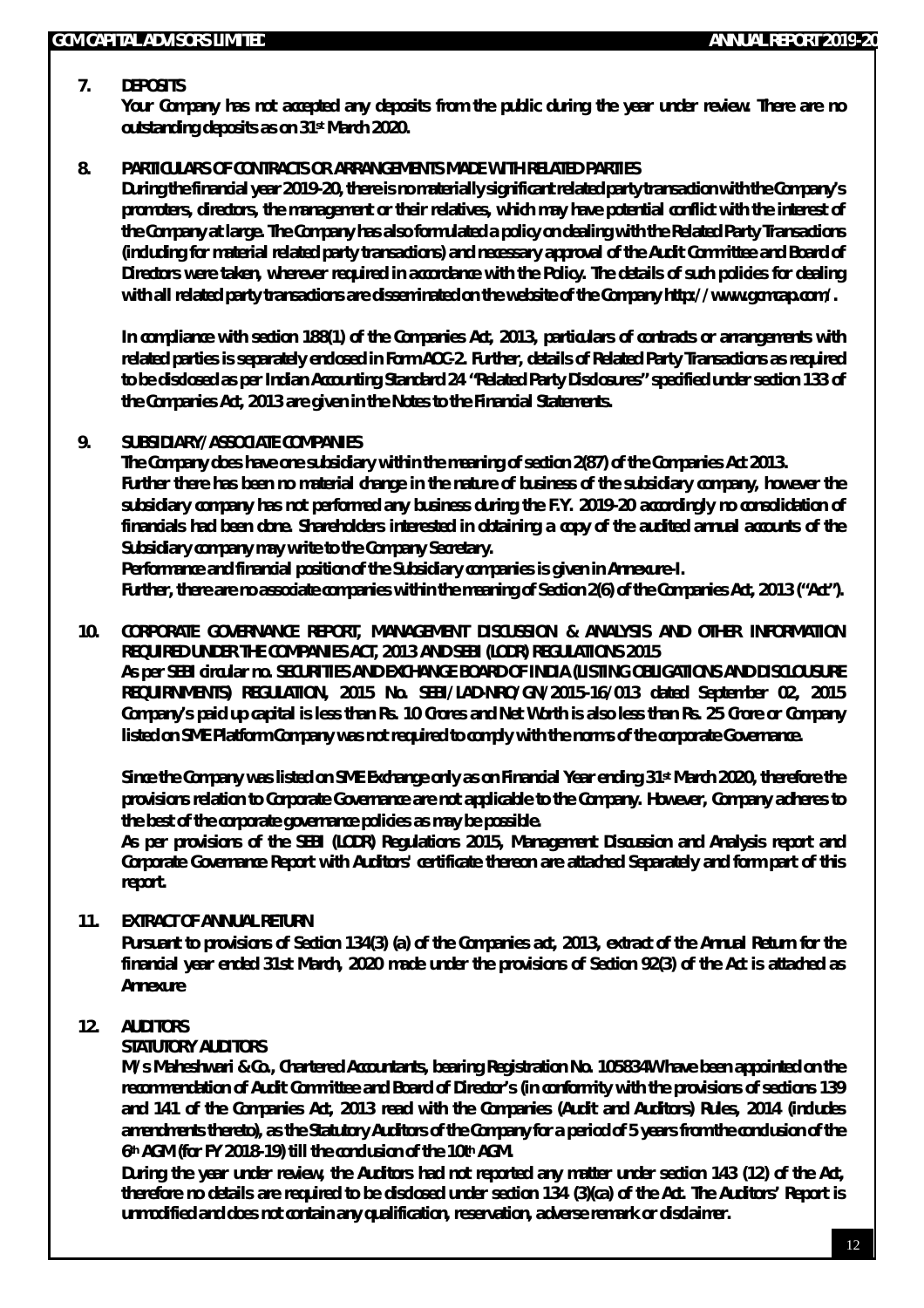**The Board has placed on record its sincere appreciation for the services rendered by M/s Maheshwari & Co., as Statutory Auditors of the Company**

### **SECRETARIAL AUDITORS**

**Pursuant to the provisions of Section 204 of the Companies Act, 2013 and The Companies (Appointment and Remuneration of Managerial Personnel) Rules, 2014, the Company has appointed Ms. Kriti Daga, Practising Company Secretaries, (CP No.14023, ACS:26425), Company Secretaries to undertake the secretarial audit of the company for the financial year ended 31st March 2020 (FY 2019-20). The Secretarial Audit Report is annexed herewith as 'Annexure V'.**

**The Board of Directors affirm that the Company has complied with the applicable Secretarial Standards issued by the Institute of Companies Secretaries of India (SS1 and SS2) respectively relating to Meetings of the Board, its Committees and the General Meetings.**

### **INTERNAL AUDITORS**

**All the investments related activities are done under the direct supervision of the Chairman of our company. As per the provisions of the Companies Act, 2013 the company has appointed M/s. A.K. Das & Co., Chartered Accountants, Kolkata as an Internal Auditor for the company for the financial year 2018-19.**

**The Company proposes to continue their services and appoint M/s. A.K. Das & Co., Chartered Accountants, Kolkata as an Internal Auditor for the financial year 2020-21, to ensure proper and adequate systems and procedures commensurate with its size and nature of its business.**

#### **REPORTING OF FRAUDS BY AUDITORS**

**During the year under review, the Statutory Auditors and the Secretarial Auditor have not reported any instances of frauds committed in the Company by its Officers or Employees to the Audit Committee under section 143(12) of the Companies Act, 2013, details of which need to be mentioned in this Report.**

### **13. AUDIT COMMITTEE**

**The Company has an Audit Committee in accordance with the provisions of section 177 of the Companies Act, 2013 and in accordance with Regulation 18 of SEBI (LODR) Regulations, 2015 and as per other applicable laws. All members of the Committee are financially literate. The scope of the activities of the Audit Committee is as set out in Regulation 18 of SEBI (Listing Obligations and Disclosure Requirements) Regulations, 2015 and read with section 177 of the Companies Act, 2013 and other applicable laws are approved by Board of Directors of the Company.**

**The composition of the Audit committee and the details of meetings attended by the Directors are provided in Annexure of this Annual Report.** 

### **14. E-Voting**

**To widen the participation of shareholders in Company's decisions pursuant to provisions of Section 108 of Companies Act, 2013 read with Rule 20 of The Companies (Management and Administration) Rules, 2014 as amended and in terms of Regulation 44 of SEBI (Listing Obligations and Disclosures Requirements) Regulation 2015, the Company has provided e-voting facility to its members, in respect of all member's resolutions to be passed at General Meeting(s) of the Company. The Company is providing this facility to enable them to cast their votes electronically on all resolutions set forth in the Notice. The instruction(s) for e-voting for ensuing Annual General Meeting is provided with Notice to members of this Annual Report. The Company has signed necessary agreements with National Securities Depository Limited and Central Depository Services Limited to facilitate evoting for members approval in their general meetings or through postal ballots.**

#### **15. MANAGEMENT**

**There was no change in Management of the Company during the year under review. Further none of the Directors of the Company are disqualified under sub-section (2) of Section 164 of the Companies Act, 2013.**

#### **16. DIRECTORS**

**There is some change in composition of Board during the Financial Year under review which is specified below.**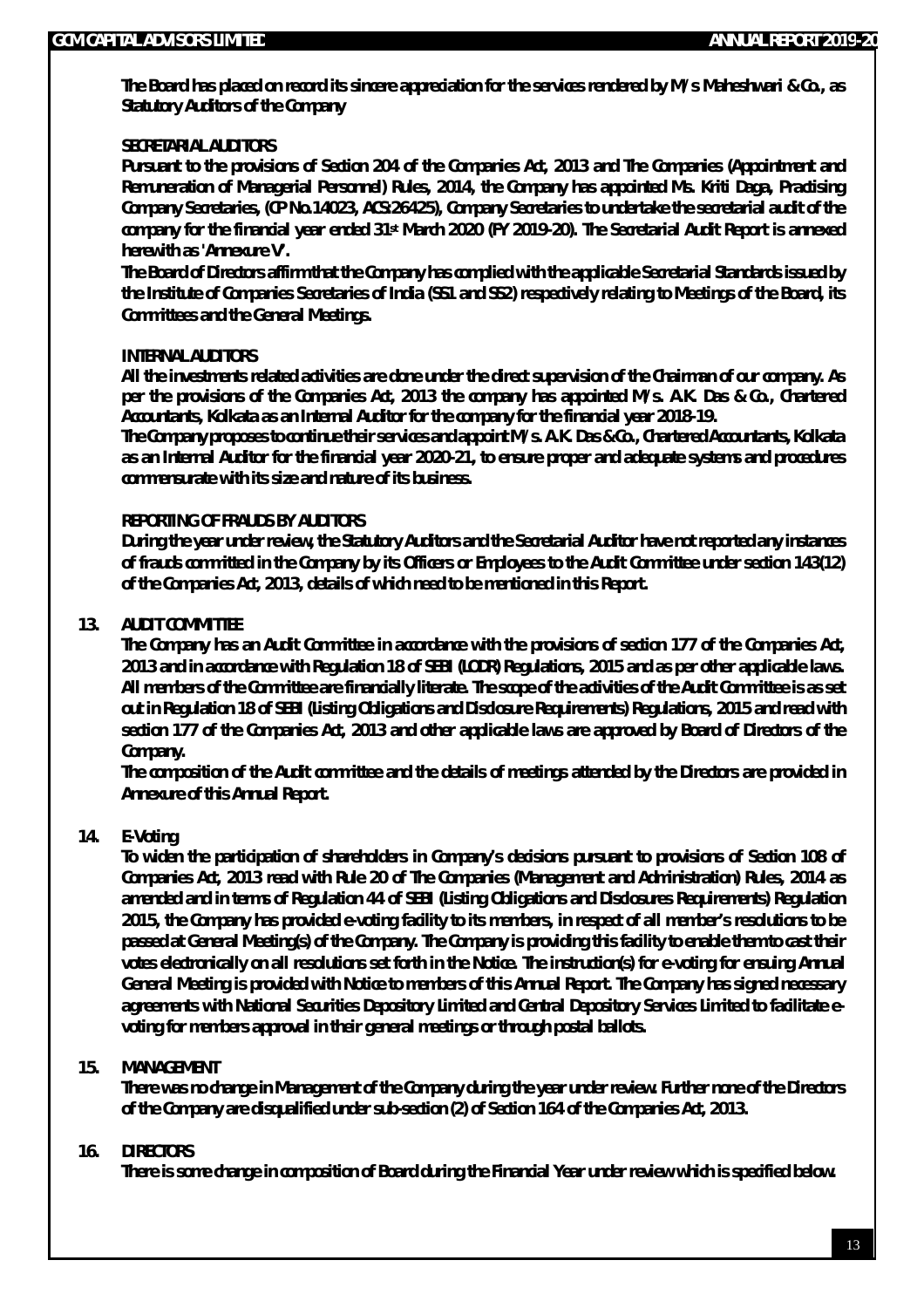**All Independence Director have given declarations that they meet the criteria of independence as laid down under Section 149(6) of the Companies Act, 2013 and Regulation 16 (b) of SEBI (LODR) Regulations, 2015. Further none of the Directors of the company are disqualified under sub-Section (2) of Section 164 of the Companies Act, 2013.**

### **17. INDEPENDENT DIRECTORS**

**As per provisions of Section 149 of the 2013 Act, independent directors shall hold office for a term up to five consecutive years on the board of a company, but shall be eligible for re-appointment for another term up to five years on passing of a special resolution by the company and disclosure of such appointment in Board's Report. Further Section 152 of the Act provides that the independent directors shall not be liable to retire by rotation in the Annual General Meeting ('AGM') of the Company.**

# **18. DETAILS OF DIRECTORS/KMP APPOINTED AND RESIGNED DURING THE YEAR**

| Sr.<br>No. | <b>Name</b>       | <b>Designation</b>      | Date of<br><b>Appointment</b> | Date of<br><b>Resignation/Cessation</b> |
|------------|-------------------|-------------------------|-------------------------------|-----------------------------------------|
|            | <b>Samir Baid</b> | <b>Manging Director</b> |                               | 18.01.2020                              |
|            | Dipti Jain        | CS                      |                               | 05.09.2019                              |

# **19. EVALUATION OF DIRECTORS BY INDEPENDENT DIRECTORS' MEETING**

**During the year under review, the Independent Directors met on 13th March 2020, inter alia to:** 

- **a. Review the performance of non-independent directors and the Board as a whole**
- **b. Review the performance of the Chairperson of the company, taking into account the views of executive directors and non-executive directors**
- **c. Assess the quality, quantity and timeliness of flow of information between the company management and the Board that is necessary for the Board to effectively and reasonably perform their duties**

# **20. STATEMENT ON DECLARATION "CERTIFICATE OF INDEPENDENCE" U/S 149 (6) FROM INDEPENDENT DIRECTOR**

**The Board has independent directors and there is appropriate balance of skills, experience and knowledge in the Board to enable the Board to discharge its functions and duties effectively. The Independent Directors have submitted disclosure that they meet the criteria of independence as provided under Section 149(6) of Companies Act, 2013 and SEBI Regulations** 

# **21. BOARD EVALUATION**

**Pursuant to the provisions of companies Act, 2013 and of the Listing Agreement, the Board has carried out annual performance evaluation of its own performance, the directors individually as well the evaluation of the working of its Audit, Nomination & Remuneration and Stakeholder committee.**

### **22. INTERNAL FINANCIAL CONTROL SYSTEMS AND THEIR ADEQUACY**

**The policies and procedures adopted by your Company take into account the design, implementation and maintenance of adequate internal financial controls, keeping in view the size and nature of the business. The internal financial controls ensure the orderly and efficient conduct of its business. The controls encompass safeguarding of your Company's assets, strict adherence to policies, and prevention and detection of frauds and errors against any unauthorized use or disposition of assets and misappropriation of funds. These controls help to keep a check on the accuracy and completeness of the accounting records and timely preparation of reliable financial disclosures. The Audit Committee ensures that all procedures are properly authorized, documented, described and monitored. Your Company has in place strong internal audit processes and systems which design an annual audit plan to ensure optimum portfolio quality and keep risks at bay.**

**The Audit Committee of the Board of Directors, comprising of independent directors, periodically reviews the internal audit reports, covering findings, adequacy of internal controls, and ensure compliances. The Audit Committee also meets the Company's Statutory Auditors to ascertain their views on the financial statements, including the financial reporting system, compliance to accounting policies and procedures, adequacy and effectiveness of the internal controls and systems followed by the Company.**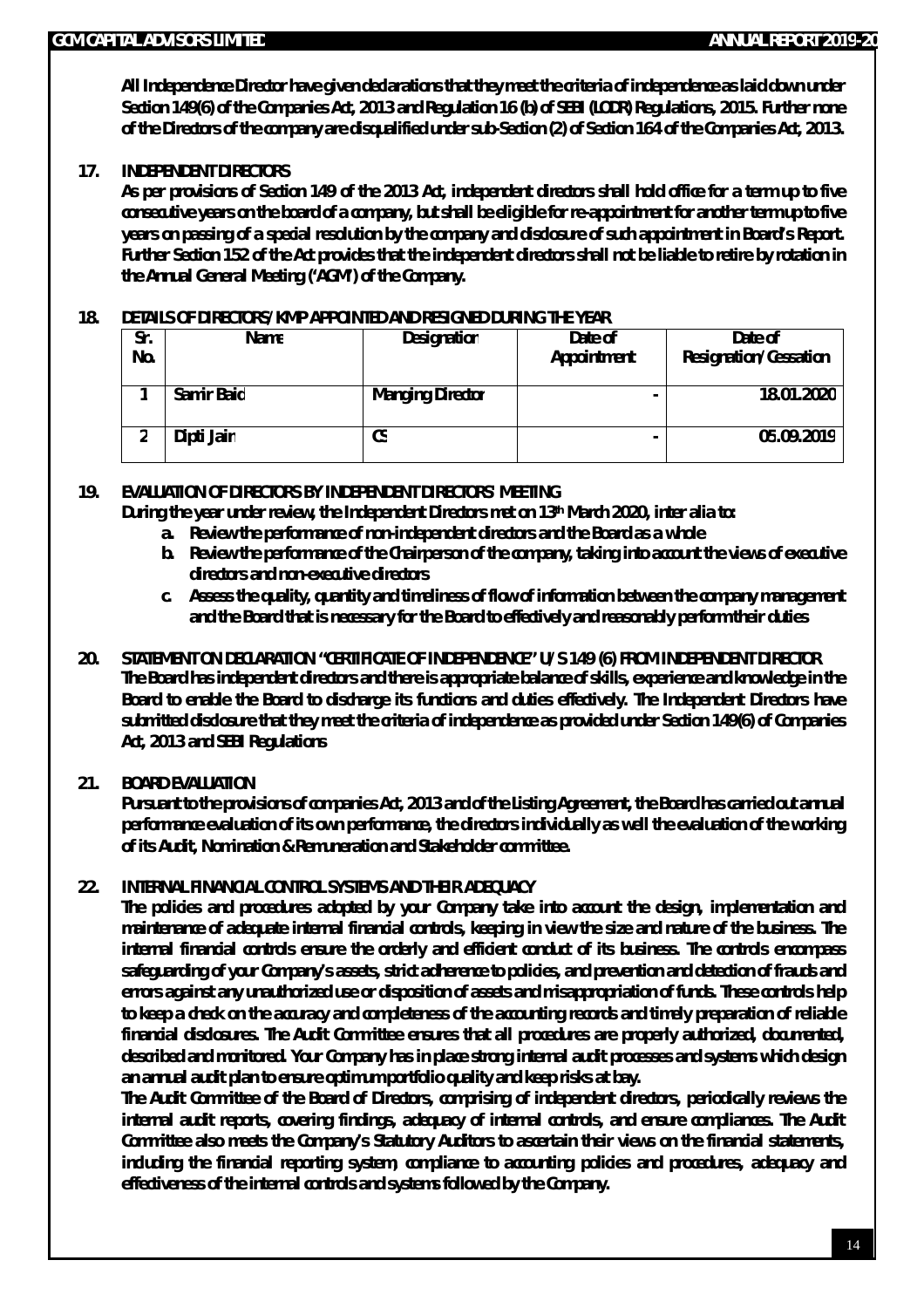#### **23. PARTICULARS OF EMPLOYEES**

**People are the backbone of our operations. It is a matter of great satisfaction for our Company that our employees have been very supportive of the Company's plan. By far the employee's relations have been cordial throughout the year.**

**The information as required by provisions of the Companies Act, 2013 is reported to be NIL**

#### **24. PECUNIARY RELATIONSHIP OR TRANSACTIONS OF NON-EXECUTIVE DIRECTORS**

**During the year, the Non-Executive Directors of the Company had no pecuniary relationship or transactions with the Company.**

#### **25. INFORMATION ON MATERIAL ORDERS PASSED BY THE REGULATORS OR COURTS OR TRIBUNAL**

**There is no material order passed by the regulators or courts or tribunals impacting the going concern status and Company's operations in future.** 

#### **26. POLICY OF DIRECTORS' APPOINTMENT AND REMUNERATION**

**The Nomination and Remuneration Committee has laid down the criteria for Directors Appointment and Remuneration including criteria for determining qualification, positive attributes and Independence of Director. The following attribute/criteria for selection have been laid by the board on the recommendation of committee:**

- 1. **The candidate should possess the positive attributes such as leadership, entrepreneurship or such other attributes which in the opinion of the committee are in the interest of the Company**
- 2. **The candidate should be free from any disqualification as provided under sections 164 and 167 of Companies Act, 2013**
- 3. **The candidate should meet the conditions of being independent as stipulated under the companies act, 2013**
- 4. **The appointment or re- appointment of a Director is made pursuant to an established procedure which includes assessment of managerial skills, professional behaviour, technical skills and other requirements as may be required by the post.**
- 5. **The Executive and Whole-time Directors of the Company are paid remuneration as per their terms and conditions which are approved by the Board after taking into consideration the recommendations made by Nomination and Remuneration Committee.**

**Further, information about elements of remuneration package of individual directors is provided in the extract of Annual Return as provided under Section 92(3) of the Act, is enclosed in the prescribed form MGT-9 and forms part of this Report.**

#### **27. MAINTENANCE OF COST RECORD**

**As per the audited balance sheet of the Company, turnover of the Company during the financial year 2019-20 exceeds 35 crores so, maintenance of cost record is applicable to the Company. But with reference to the Rule 3 of Companies (Cost Record and Audit) Rules, 2014, maintenance of cost record is not applicable to the Companies covered under Micro and Small enterprise as per MSMED Act, 2006.**

#### **28. CORPORATE SOCIAL RESPONSIBILITY (CSR)**

**Since the Company's net worth does not exceed Rs. 500 crores or Company's turnover does not exceed Rs. 1000 crores or the Company's net profit does not exceed Rs. 5 crore any financial year, hence the provisions of section 135 of the Companies Act, 2013 are not applicable.**

#### **29. CODE OF CONDUCT FOR DIRECTORS AND SENIOR MANAGEMENT**

**The Directors and members of Senior Management have affirmed compliance with the Code of Conduct for Directors and Senior Management of the Company.**

#### **30. VIGIL MECHANISM**

**The Company has established a vigil mechanism for Directors and employees to report their genuine concerns. For details, please refer to the Corporate Governance Report attached to this Report.**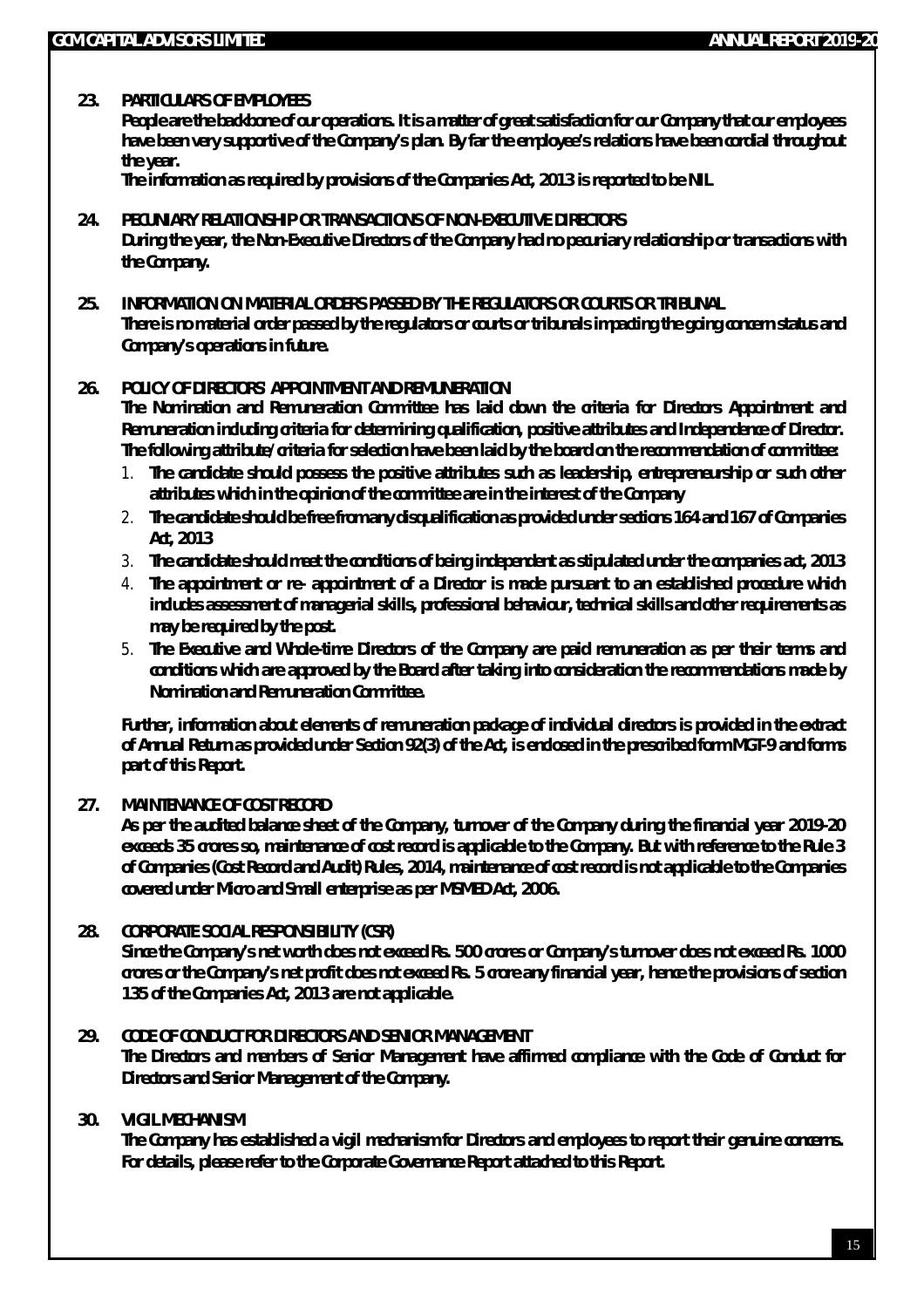**31. SEXUAL HARRASSMENT OF WOMEN AT WORKPLACE (PREVENTION, PROHIBITION AND REDRESSAL) ACT, 2013 Your Company has in place a formal policy for prevention of sexual harassment of its employees at workplace. The Company is in compliance with the Sexual Harassment of Women at workplace (Prevention, Prohibition and Redressal) Act, 2013 and has also adopted a revised policy on Sexual Harassment to prohibit, prevent or deter any acts of sexual harassment at workplace and to provide the procedure for the redressal of complaints pertaining to sexual harassment, thereby providing a safe and healthy work environment.** 

**The Committee met once in the financial year 2019-20, on 13th March 2020 to assess the position in the company.** 

**Further, during the year under review, there was no case filed pursuant to the Sexual Harassment of Women at Workplace (Prevention, Prohibition and Redressal) Act, 2013.**

#### **32. ACKNOWLEDGEMENTS**

**The Board of Directors would like to thank all employees of the Company and also Company's shareholders, auditors, customers and bankers for their continued support.**

#### **33. CAUTIONARY STATEMENT**

**The statements contained in the Board's Report and Management Discussion and Analysis contain certain statements relating to the future and therefore are forward looking within the meaning of applicable securities, laws and regulations. Various factors such as economic conditions, changes in government regulations, tax regime, other statues, market forces and other associated and incidental factors may however lead to variation in actual results.**

**For and on Behalf of the Board**

**Place: Mumbai Date : December 4, 2020**

**Sd/- L.N. Sharma Director**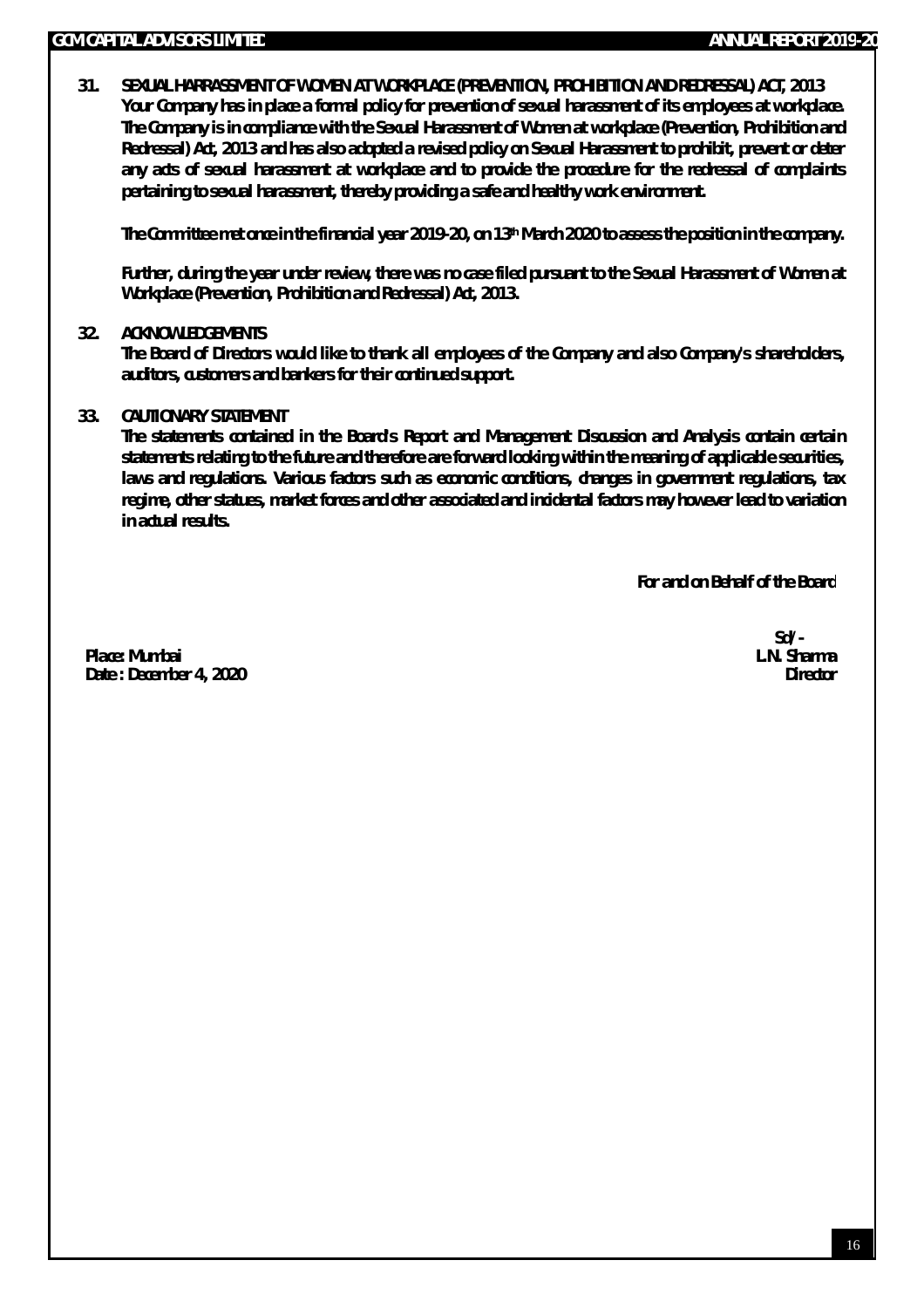#### **Annexure-I**

#### **1. COMPANY'S PHILOSOPHY AND PRACTICE ON CORPORATE GOVERNANCE**

**As previously stated, that the Company was listed only on SME Exchange as on Financial Year ending 31st March 2020, therefore the provisions relation to Corporate Governance are not applicable to the Company. However, Company adheres to the best of the corporate governance policies as may be possible and herein stating the company's governance philosophy and internal governance policy.**

**The fundamental philosophy of Corporate Governance in the Company is to achieve business excellence and dedicate itself for meeting its obligations to the shareholders and to comply with the combination of laws, regulations, procedures, implicit rules and good corporate practices which ensure that a company meets obligations to optimize shareholders value and fulfil its responsibilities toward all stakeholders including customers, government authorities, lenders, employees, members/shareholders and the community at large which ultimately contribute to overall governance. The Company believes that good Corporate Governance is a continuous process and strive to improve the same to meet shareholder's expectations.**

**Your Director has pleasure in presenting the Corporate Governance Report for the ended 31st March, 2020.**

#### **2. BOARD OF DIRECTORS**

**The Company's policy is to maintain optimum combination of Executive and Non-Executive Directors. Presentably, the Board consists of four directors, out of whom three are Independent Director. One is Managing Director.**

| Sr.<br><b>No</b> | <b>Name</b>       | <b>Designation</b>          | Date of<br><b>Appointment</b> |             | <b>No. of Board Meetings</b><br>during the Year | Attendance at<br>Last AGM held |
|------------------|-------------------|-----------------------------|-------------------------------|-------------|-------------------------------------------------|--------------------------------|
|                  |                   |                             |                               | <b>Held</b> | <b>Attended</b>                                 | on 30.09.2019                  |
|                  | <b>Samir Baid</b> | <b>Managing Director</b>    | 09.05.2013                    |             |                                                 | Yes                            |
| -2.              | Laxmi Narayan     | <b>Independent Director</b> | 18.04.2015                    | 6           |                                                 | <b>Yes</b>                     |
|                  | <b>Sharma</b>     |                             |                               |             |                                                 |                                |
| 3.               | <b>Amita Bose</b> | Independent Director        | 28.01.2019                    |             |                                                 | Yes                            |
| 4.               | <b>Urmi Bose</b>  | <b>Independent Director</b> | 24.04.2018                    |             |                                                 | Yes                            |

#### **a. Composition and Category of Board of Directors**

#### **b. BOARD MEETINGS:**

**During the year 2019-20 the Board of Directors were met Six times and these meetings were held on April 10, 2019, May 30, 2019, September 30, 2019, November 12, 2019, January 18, 2020, March 13, 2020.**

**The maximum gap between any two consecutive meetings was less than one hundred and twenty days, as stipulated under section 173 of Companies Act 2013 and regulation 17 of the SEBI LODR and Secretarial Standards issued by the Institute of Company Secretaries of India (ICSI). As per applicable laws, minimum four Board meetings are required to be held every year (one meeting in every calendar quarter). The company has convened additional Board meetings to address specific needs of the company. In case of any exigency/ emergency, resolutions are passed through circulation.**

#### **3. COMMITTEES OF THE BOARD**

**The Board has constituted a set of Committees with specific terms of reference/scope to focus effectively on the issues and ensure expedient resolution of diverse matters. The Committees operate as empowered agents of the Board as per their Charter/terms of reference. Targets set/actions directed by them as agreed with the**

**Management are reviewed periodically and mid-course corrections are carried out. The Board of Directors and the Committees also take decisions by circular resolutions, which are noted in the next meeting. The minutes of the meetings of all Committees of the Board are placed before the Board for discussions/noting.**

**Currently, the Company has 3 (three) Committees of Board: Audit Committee, Stakeholders Relationship Committee, and Nomination & Remuneration Committee.**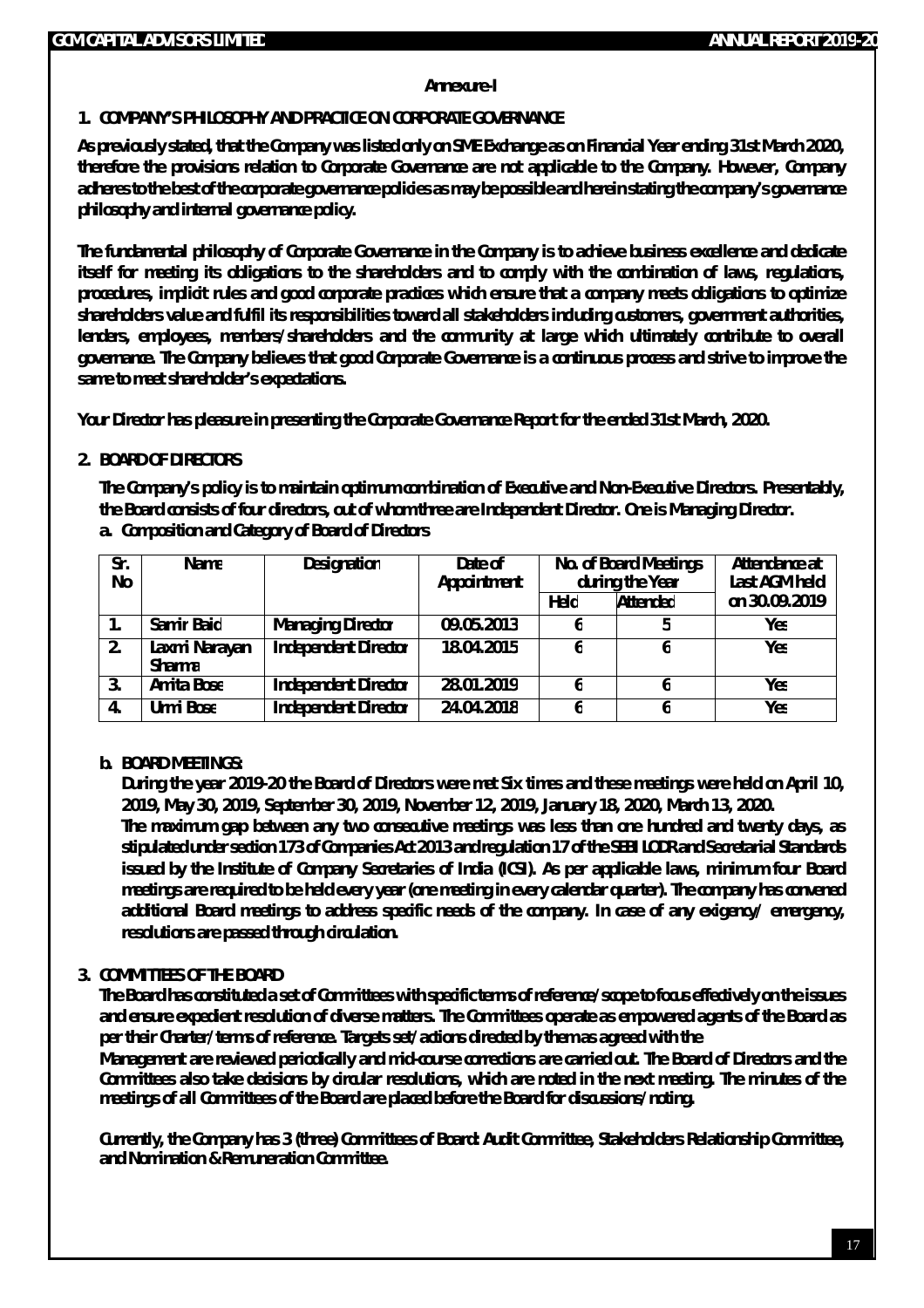#### **a. AUDIT COMMITTEES**

**The primary objective of the Audit Committee is to monitor and provide an effective supervision of the management's financial reporting process, to ensure accurate and timely disclosures, with the highest level of transparency, integrity and quality of financial reporting.**

**The Audit Committee of the Company is constituted in line with the provisions of section 177 of Companies Act, 2013 and Regulation 18 of the SEBI (Listing Obligations and Disclosure Requirements) Regulations, 2015.**

**During the year the company has changed the composition of the committee which was also disseminated on the website of the Company with the link http://www.gcmcap.com. During the financial year 2019-20, the Committee was comprising of 3 (three) Directors, out of which 2 (two) are Independent Directors and 1 (one) is from Promoter group, Non-Executive and Non-Independent Director.**

| Sr.<br>No. | <b>Name</b>          | <b>Designation/Category</b>                           | <b>Meeting</b><br>No. of<br><b>Attended</b> |
|------------|----------------------|-------------------------------------------------------|---------------------------------------------|
|            | Samir Baid           | Chairman (Promotor Group Non-Independent<br>Director) |                                             |
|            | Laxmi Narayan Sharma | Member (Non-Executive & Independent Director)         |                                             |
|            | Urmi Bose            | Member (Non-Executive & Independent Director)         |                                             |

**During the period under review, 5 (five) Audit Committee meetings were held on April 10, 2019, May 30, 2019, September 30, 2019, November 12, 2019, March 13, 2020. The maximum gap between any two meetings was less than 120 days. Generally, the Statutory Auditor, Chief Financial Officer, Head – Finance, Internal Auditor and/or Head- Audit and Risk Management and Chief Operating Officer of the Company were invitees to the meetings of the Committee held in the financial year 2019-20.**

### **b. STAKEHOLDERS RELATIONSHIP COMMITTEE**

**The purpose of the committee is to assist the Board and the Company in maintaining healthy relationships with all stakeholders. The Committee oversees the mechanisms for redressing grievances and complaints from stakeholders including shareholders, debenture holders, other security holders, vendors, customers, employees and others.**

**The Company has formed Stakeholders Relationship Committee as per the requirements of section 178(5) of the Companies Act, 2013 and regulation 20 of the SEBI (LODR) Regulations.**

**During the year the company has changed the composition of the committee which was also disseminated on the website of the Company with the link http://www.gcmcap.com. As on March 31, 2020, the Committee was comprising of 3 (three) Directors, out of which 2 (two) are Independent Directors and 1 (one) is from Promoter group, Non-Executive and Non-Independent Director.**

| Sr.<br>No. | <b>Name</b>          | <b>Designation/Category</b>                         | <b>Meeting</b><br>No. of<br><b>Attended</b> |
|------------|----------------------|-----------------------------------------------------|---------------------------------------------|
|            | Samir Baid           | Member (Promotor Group Non-Independent<br>Director) |                                             |
|            | Laxmi Narayan Sharma | Chairman (Non-Executive & Independent Director)     |                                             |
|            | Urmi Bose            | Member (Non-Executive & Independent Director)       |                                             |

**During the Year 2019-20 Committee members were met 4 (Four) times and the meetings were held on April 10, 2019, July 15, 2019, September 30, 2019 and January 18, 2020.**

### **c. NOMINATION & REMUNERATION COMMITTEE**

**The Committee oversees key processes through which the Company recruits new members to its Board, and also the processes through which the Company recruits, motivates and retain outstanding senior management and oversees the Company's overall approach to human resources management. As per the requirement of section 178 of the Companies Act, 2013 and regulation 19 of SEBI LODR, the company has constituted Nomination and Remuneration Committee.**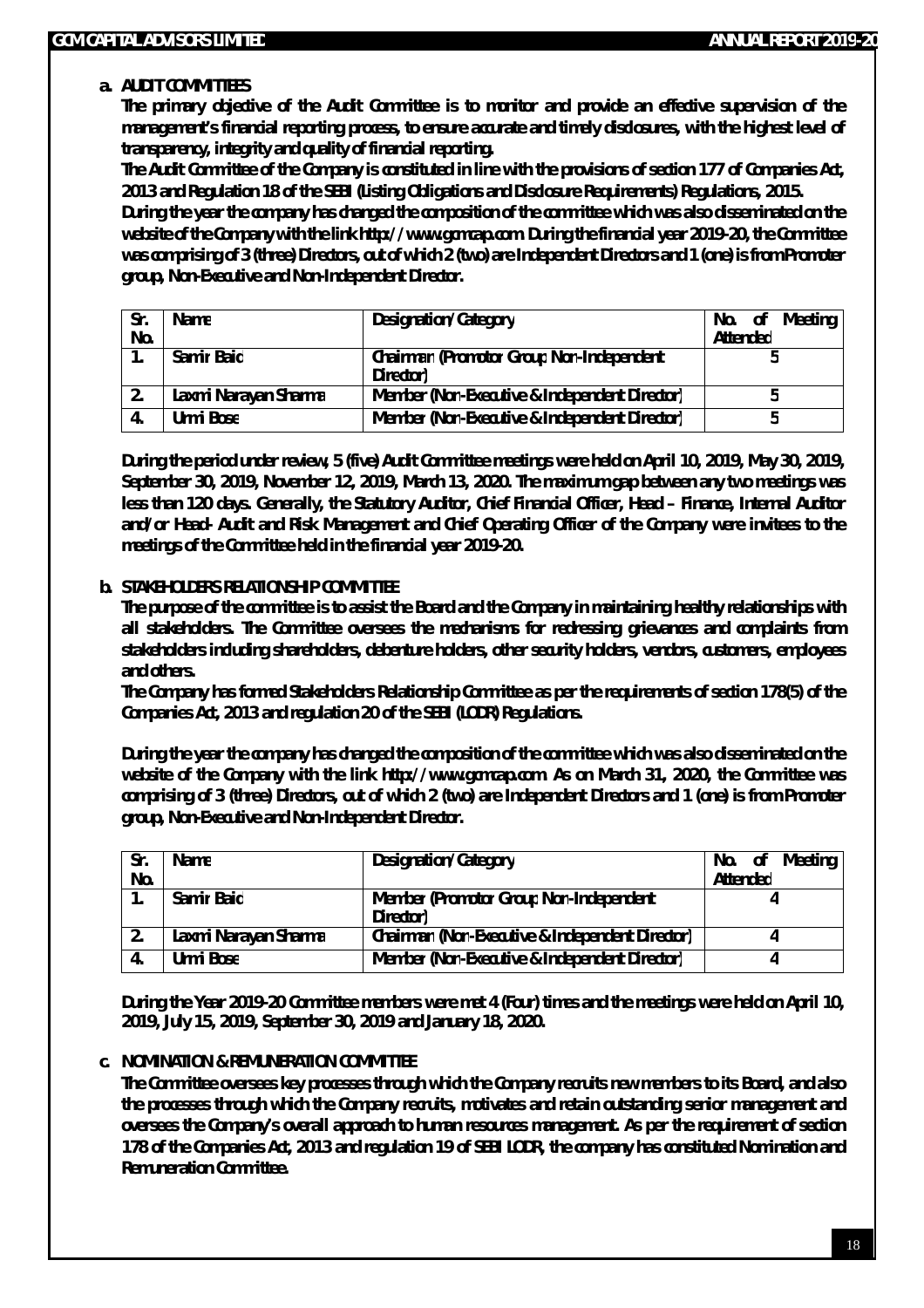**During the year the company has changed the composition of the committee which was also disseminated on the website of the Company with the link http://www.gcmcap.com. As on March 31, 2020, the Committee was comprising of 3 (three) Directors, out of which 2 (two) are Independent Directors and 1 (one) is from Promoter group, Non-Executive and Non-Independent Director.**

| No. | <b>Name</b>          | <b>Designation/Category</b>                      | Meeting<br>No. of<br><b>Attended</b> |
|-----|----------------------|--------------------------------------------------|--------------------------------------|
|     | Samir Baid           | Member (Promotor Group Non-Independent Director) |                                      |
|     | Laxmi Narayan Sharma | Chairman (Non-Executive & Independent Director)  |                                      |
|     | Urmi Bose            | Member (Non-Executive & Independent Director)    |                                      |

**During the Year 2019-20 Committee members were met 4 (four) times and the meetings were held on April 10, 2019, July 10, 2019, September 30, 2019 and January 18, 2020.**

### **4. GENERAL BODY MEETINGS**

**The particulars of the Annual General Meeting held during the last three years are as under: -**

| Sr.<br>No.     | Year    | Date & Time                       | <b>Venue</b>                                                                                         | Whether any<br><b>Special</b><br><b>Resolution passed</b> |
|----------------|---------|-----------------------------------|------------------------------------------------------------------------------------------------------|-----------------------------------------------------------|
| $1_{\cdot}$    | 2018-19 | September 30, 2019<br>at 11:00 AM | 805, 8 <sup>th</sup> Floor, 214-Free Press Journal Marg,<br>Nariman Point Mumbai, Maharashtra-400021 | No.                                                       |
| 2 <sub>1</sub> | 2017-18 | September 26, 2018<br>at 10:00 AM | 805, 8th Floor, 214-Free Press Journal Marg,<br>Nariman Point Mumbai, Maharashtra-400021             | No.                                                       |
| 3.             | 2016-17 | September 28, 2017<br>at 11:30 AM | 805, 8 <sup>th</sup> Floor, 214-Free Press Journal Marg,<br>Nariman Point Mumbai, Maharashtra-400021 | No.                                                       |
| 4.             | 2015-16 | September 29, 2016<br>at 12:00 AM | 805, 8 <sup>th</sup> Floor, 214-Free Press Journal Marg,<br>Nariman Point Mumbai, Maharashtra-400021 | No.                                                       |

## **DETAILS OF SPECIAL RESOLUTION PASSED IN PAST 3 AGMs**

**The Company has not passed any Special Resolution in pursuance of the prevailing Laws, Rules, Regulations, ect. In any of the preceding 3 Annual General Meeting:**

#### **POSTAL BALLOT**

**No Special Resolutions were passed last year through Postal Ballot**

#### **5. GENERAL SHAREHOLDERS INFORMATION**

#### **Annual General Meeting**

**The 7th Annual general Meeting of the Company will be held Wednesday December 30, 2020 at 11:00 AM at 805, 8th Floor, 214-Free Press Journal Marg, Nariman Point Mumbai, Maharashtra-400021.**

**Financial calendar for the year 2020-21 (Provisional)**

| Result for the first Half ending 30 <sup>th</sup> September, 2020       | Second Week of November 2020 |
|-------------------------------------------------------------------------|------------------------------|
| Result for the first Half ending 31 <sup>st</sup> March, 2021           | Third Week of May 2021       |
| Annual general Meeting for the year ending 31 <sup>st</sup> March, 2021 | Third Week of September 2021 |

#### **Listing on the Stock Exchange**

**The Equity Shares of the Company are listed on the Bombay Stock Exchange. The company has paid annual listing fees to the stock exchange.**

**BSE Stock Code : 538319**

**CIN of the Company : L74110MH2013PLC243163**

**For and on Behalf of the Board**

**Place: Mumbai Date: December 4, 2020**

**Sd/- L.N. Sharma Director**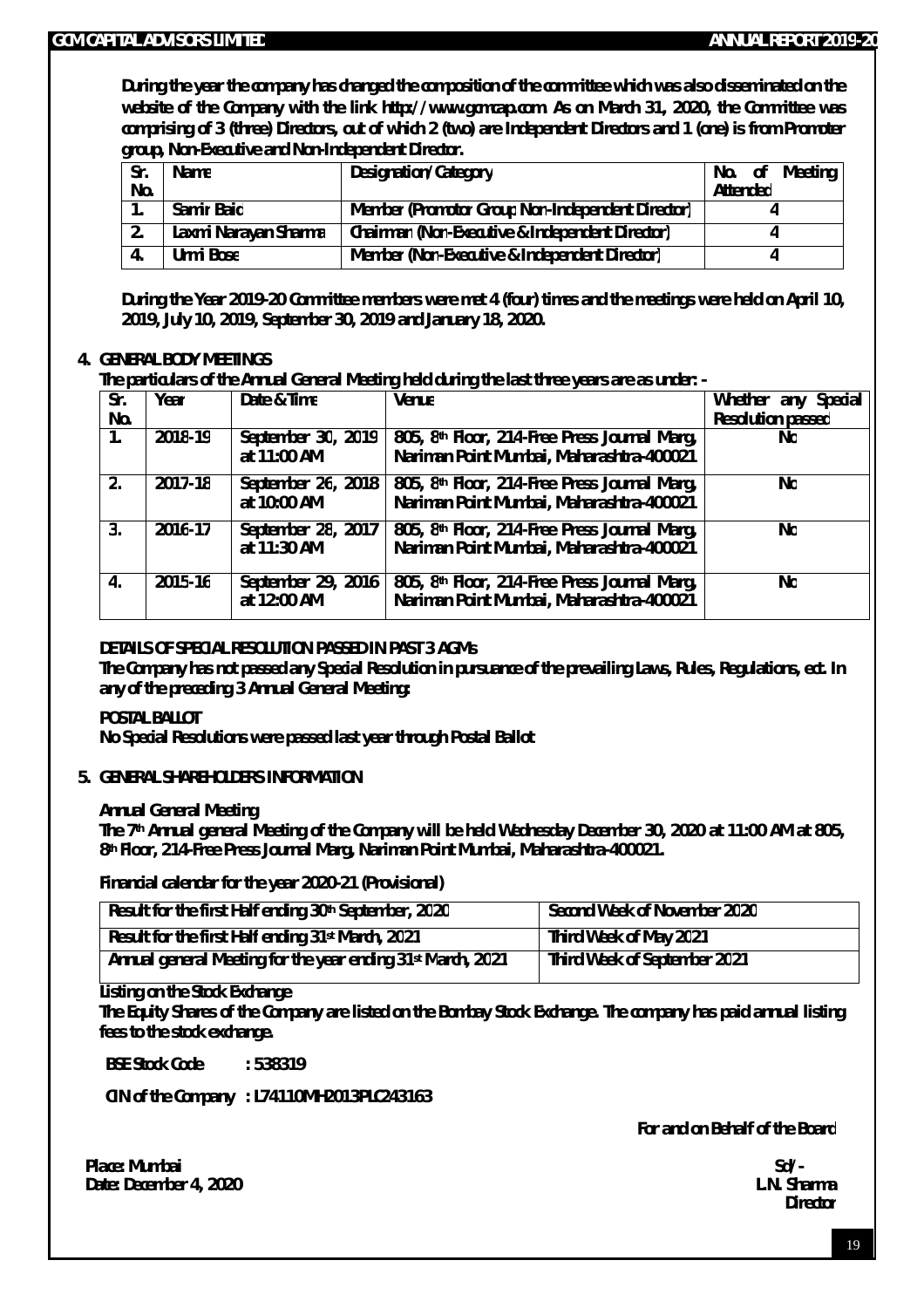#### **CERTIFICATION FROM COMPANY SECRETARY IN PRACTICE**

**Ms. Kriti Daga, Practicing Company Secretary has issued a certificate as required under the Listing Regulations, confirming that none of the director on the board of the company has been debarred or disqualified from being appointed or continuing as director of company by the SEBI/MCA of any such statutory authority. The Certificated is given below:**

**To,**

#### **GCM CAPITAL ADVISORS LIMITED**

**805, 8th Floor, 214-Free Press Journal Marg, Nariman Point Mumbai, Maharashtra-400021**

#### **Sub.: CERTIFICATE OF NON-DISQUALIFICATION OF DIRECTORS ((pursuant to Regulation 34(3) and Schedule V Para C clause (10)(i) of the SEBI (Listing Obligations and Disclosure Requirements) Regulations, 2015))**

**I have examined the relevant registers, records, forms, returns and disclosures received from the Directors of GCM Capital Advisors Limited having CIN L74110MH2013PLC243163 and having registered office at 805, 8th Floor, 214-Free Press Journal Marg, Nariman Point Mumbai, Maharashtra-400021(hereinafter referred to as 'the Company'), produced before me by the Company for the purpose of issuing this Certificate, in accordance with Regulation 34(3) read with Schedule V Para-C Sub clause 10(i) of the Securities Exchange Board of India (Listing Obligations and Disclosure Requirements) Regulations, 2015.** 

**In my opinion and to the best of my information and according to the verifications as considered necessary and explanations furnished to me by the Company & its officers, I do hereby certify that none of the Directors on the Board of the Company were debarred or disqualified from being appointed or continuing as Directors of companies for the Financial Year ending on 31st March, 2020, by the Securities and Exchange Board of India, Ministry of Corporate Affairs or any such other Statutory Authority .**

**Ensuring the eligibility of for the appointment / continuity of every Director on the Board is the responsibility of the management of the Company. Our responsibility is to express an opinion on these based on our verification. This certificate is neither an assurance as to the future viability of the Company nor of the efficiency or effectiveness with which the management has conducted the affairs of the Company.**

 **Sd/-**

**Kriti Daga CP. No.: 14023 ACS No. 26425**

**Place: Kolkata**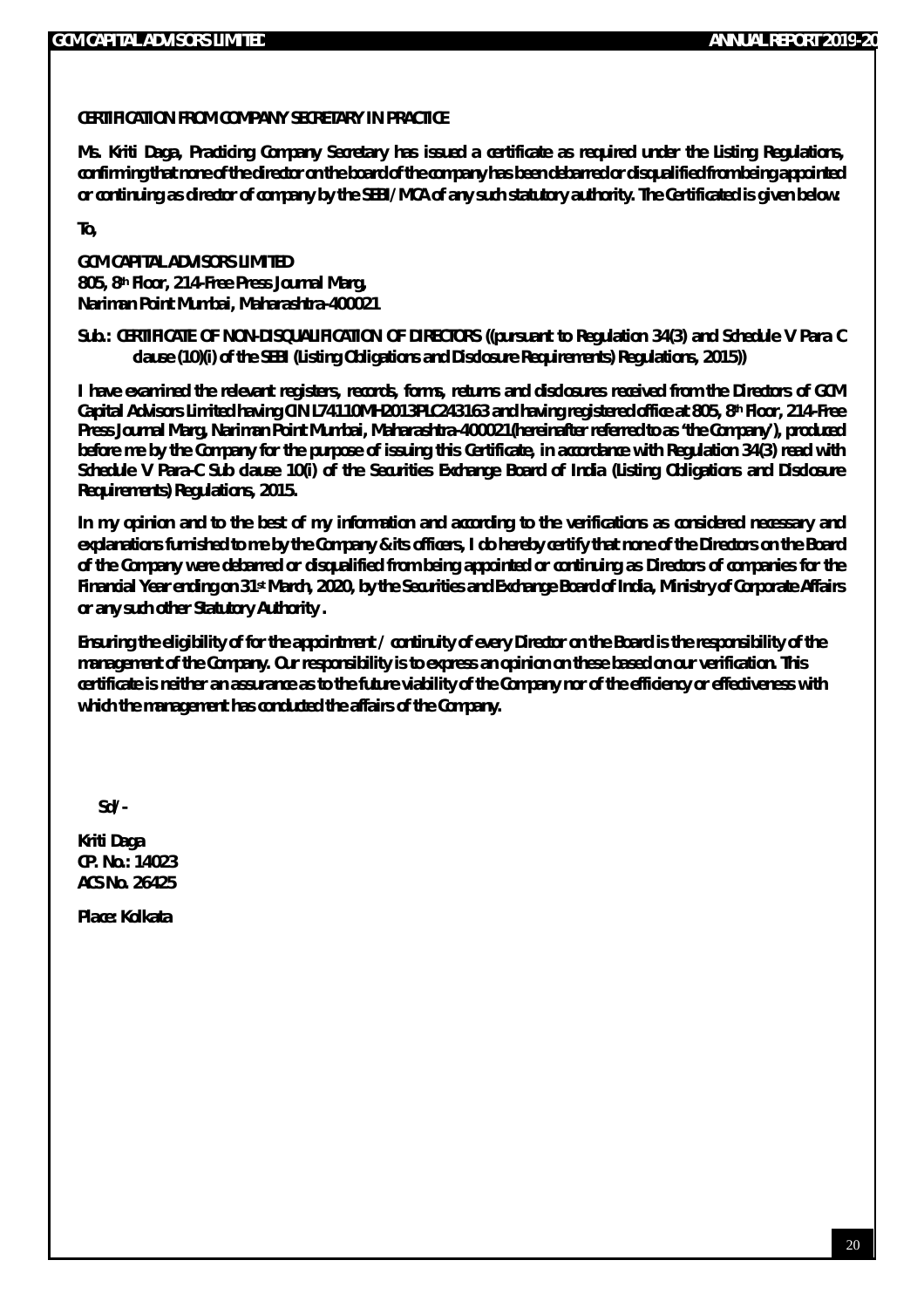# **Annexure – II**

# **EXTRACT OF ANNUAL RETURN As on financial year ended on March 31, 2019 Pursuant to Section 92 (3) of the Companies Act, 2013 and rule 12(1) of the Company (Management & Administration) Rules, 2014.**

# **FORM NO. MGT-9**

| <b>REGISTRATION AND OTHER DETAILS:</b>                                        |                                                                                                                                 |
|-------------------------------------------------------------------------------|---------------------------------------------------------------------------------------------------------------------------------|
| CIN                                                                           | L74110MH2013PLC243163                                                                                                           |
| <b>Registration Date</b>                                                      | 09-05-2013                                                                                                                      |
| Name of Company                                                               | GCM CAPITAL ADVISORS LIMITED                                                                                                    |
| REGISTRATION AND OTHER DETAILS                                                | Public Limited Company/Limited by Shares                                                                                        |
| Address of the Registered office & contact<br>Details                         | 805, 8 <sup>th</sup> Floor, 214-Free Press Journal Marg, Nariman Point<br>Mumbai, Maharashtra-400021<br>Tel No.: - 022-22049995 |
| Whether listed company                                                        | YES (BSE-SME)                                                                                                                   |
| Name, Address & contact details of the<br>Registrar & Transfer Agent, if any. | S. K. Infosolutions Private Limited<br>34/1A, Sudhir Chatterjee Street, Kolkata, West Bengal-700006                             |

|         | II. PRINCIPAL BUSINESS ACTIVITIES OF THE COMPANY                                                            |                          |                            |  |  |  |  |
|---------|-------------------------------------------------------------------------------------------------------------|--------------------------|----------------------------|--|--|--|--|
|         | All the business activities contributing 10 % or more of the total turnover of the company shall be stated) |                          |                            |  |  |  |  |
| Sr. no. | <b>Name and Description of main Businesses</b>                                                              | NIC Code of the Product/ | % to total turnover of the |  |  |  |  |
|         |                                                                                                             | <b>Service</b>           | company                    |  |  |  |  |
|         | <b>Corporate Advisory Services</b>                                                                          | 66190                    | 51%                        |  |  |  |  |
|         | Trading activities                                                                                          | 46909                    | 49%                        |  |  |  |  |

| Sr.<br>no. | Name & address of the<br>Company             | CIN/GLN               | Holding/<br>subsidiary/<br>associate | $%$ of<br>shares<br>held | applicable<br>section |
|------------|----------------------------------------------|-----------------------|--------------------------------------|--------------------------|-----------------------|
| 1.         | Lucrare Technology<br><b>Private Limited</b> | U74999MH2016PTC288587 | <b>Subsidiary</b>                    | 55%                      | 2(87)                 |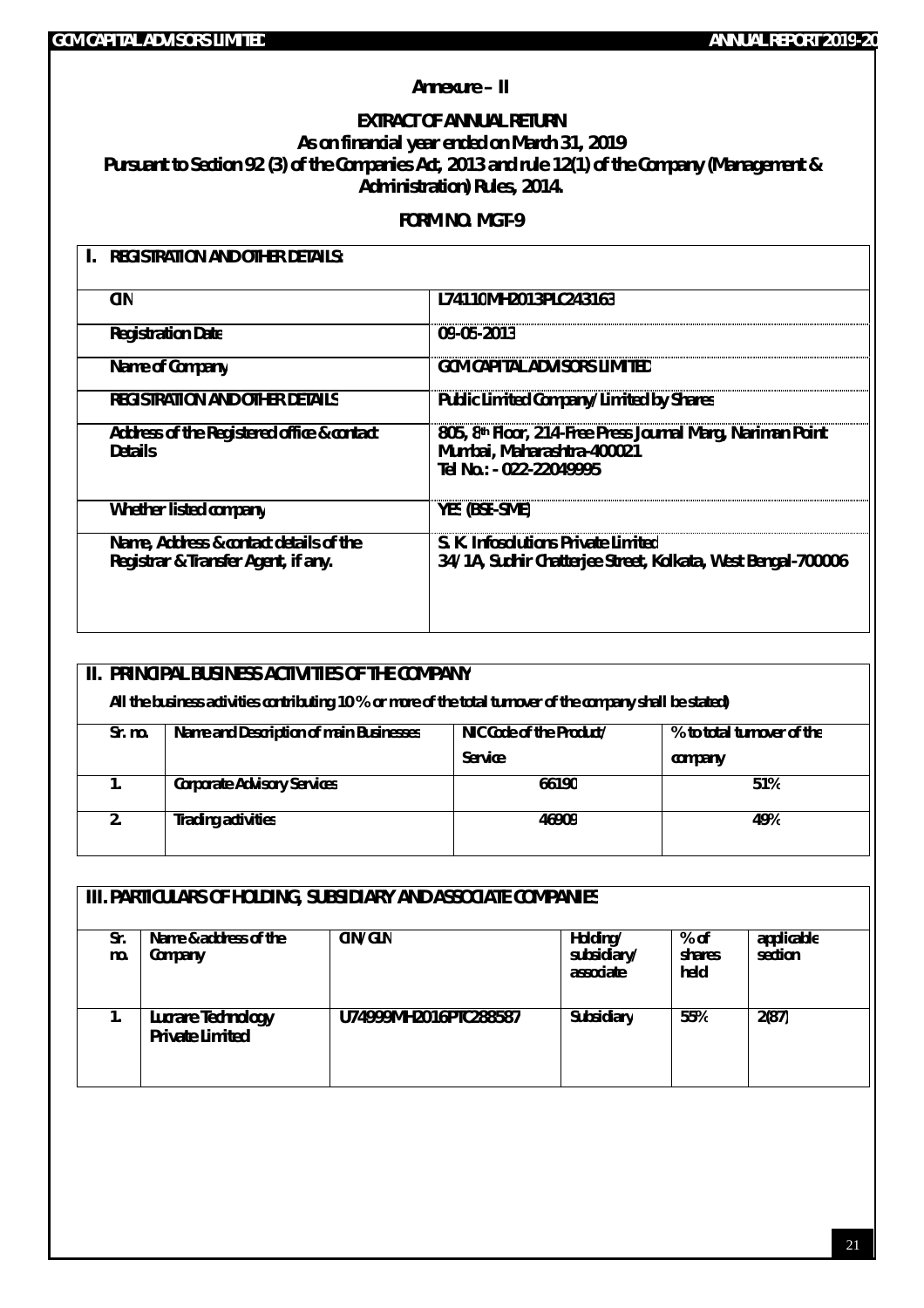|                                                                        | IV. SHAREHOLDING PATTERN (EQUITY SHARE CAPITAL BREAKUP AS % OF TOTAL EQUITY) |                             |                          |                                                         |                          |                          |                          |                          |                            |
|------------------------------------------------------------------------|------------------------------------------------------------------------------|-----------------------------|--------------------------|---------------------------------------------------------|--------------------------|--------------------------|--------------------------|--------------------------|----------------------------|
| 1) Category wise Shareholding                                          |                                                                              |                             |                          |                                                         |                          |                          |                          |                          |                            |
| <b>Category of</b><br>Shareholder                                      | No. of Shares held at the beginning of the year<br>01-04-2018                |                             |                          | No. of Shares held at the end of the year<br>31.03.2019 |                          |                          |                          | % Changes<br>during the  |                            |
|                                                                        | <b>Demat</b>                                                                 | <b>Physical</b>             | <b>Total</b>             | % of<br>holding                                         | <b>Demat</b>             | <b>Physical</b>          | <b>Total</b>             | % of<br>holding          | year                       |
| <b>Promoters</b><br>A)                                                 |                                                                              |                             |                          |                                                         |                          |                          |                          |                          |                            |
| 1) Indians                                                             |                                                                              |                             |                          |                                                         |                          |                          |                          |                          |                            |
| Individual/HUF<br>a)                                                   | 20000                                                                        | $\Box$                      | 20000                    | 0.12                                                    | 20000                    | $\omega$                 | 20000                    | 0.12                     | $\sim$                     |
| Central Govt.<br>b)                                                    | $\blacksquare$                                                               | ÷,                          | $\blacksquare$           | ÷,                                                      | $\blacksquare$           | ä,                       | $\sim$                   | $\blacksquare$           | $\blacksquare$             |
| State Govt.<br>c)                                                      | 6592500                                                                      |                             |                          | 38.92                                                   | 6592500                  | $\blacksquare$           |                          | 38.92                    | $\blacksquare$             |
| Body Corp.<br>d)<br>Banks/FI<br>e)                                     |                                                                              | $\overline{\phantom{a}}$    | 6592500                  |                                                         |                          | ÷.                       | 6592500                  |                          | $\sim$                     |
| Any Other<br>f)                                                        |                                                                              | $\blacksquare$              |                          | $\overline{\phantom{a}}$                                |                          | $\blacksquare$           |                          | $\blacksquare$<br>$\sim$ | $\blacksquare$<br>$\omega$ |
| Sub-Total(A)(1):                                                       |                                                                              |                             |                          |                                                         |                          |                          |                          |                          |                            |
| 2) Foreign                                                             |                                                                              |                             |                          |                                                         |                          |                          |                          |                          |                            |
| a) NRI-Individuals                                                     | $\blacksquare$                                                               | $\blacksquare$              | $\blacksquare$           | $\blacksquare$                                          | $\blacksquare$           | $\blacksquare$           | $\sim$                   | $\blacksquare$           | $\sim$                     |
| Other-Individuals<br>b)                                                | $\blacksquare$                                                               | $\blacksquare$              | $\blacksquare$           | $\blacksquare$                                          | $\blacksquare$           | $\blacksquare$           | $\blacksquare$           | $\blacksquare$           | $\omega$                   |
| Body Corp.<br>C)                                                       | $\omega$                                                                     | $\sim$                      | $\sim$                   | $\overline{\phantom{a}}$                                |                          | $\sim$                   | $\sim$                   | $\sim$                   | $\blacksquare$             |
| d) Banks/FI                                                            | $\blacksquare$                                                               | $\sim$                      | $\omega$                 | $\blacksquare$                                          | $\blacksquare$           | $\omega$                 | $\omega$                 | $\blacksquare$           | $\blacksquare$             |
| e) Any Other                                                           | $\blacksquare$                                                               | ÷.                          | $\blacksquare$           | $\blacksquare$                                          | $\sim$                   | $\blacksquare$           | $\sim$                   | $\sim$                   | $\sim$                     |
| Sub-Total(A)(2):<br><b>Total Promoter</b>                              | 6612500                                                                      | $\bar{a}$<br>$\blacksquare$ | 6612500                  | 39.03                                                   | 6612500                  | $\sim$<br>$\blacksquare$ | 6612500                  | 39.03                    | $\blacksquare$             |
| Shareholding                                                           |                                                                              |                             |                          |                                                         |                          |                          |                          |                          |                            |
| $A=(A)(1)+(A)(2)$<br><b>Public Shareholding</b><br>B)                  |                                                                              |                             |                          |                                                         |                          |                          |                          |                          |                            |
| <b>Institutions</b><br>1)                                              |                                                                              |                             |                          |                                                         |                          |                          |                          |                          |                            |
| a) Mutual Funds                                                        | $\sim$                                                                       | $\overline{\phantom{a}}$    | $\overline{\phantom{a}}$ | $\overline{\phantom{a}}$                                | $\overline{\phantom{a}}$ | $\sim$                   | $\sim$                   | $\overline{\phantom{a}}$ | $\sim$                     |
| b) Banks/FI                                                            | $\omega$                                                                     | ÷                           | $\blacksquare$           | $\overline{\phantom{a}}$                                | $\sim$                   | $\overline{a}$           | ÷,                       | $\sim$                   | $\omega$                   |
| Central Govt.<br>C)                                                    | $\blacksquare$                                                               | $\blacksquare$              | $\blacksquare$           | $\blacksquare$                                          | $\blacksquare$           | $\blacksquare$           | $\blacksquare$           | $\overline{\phantom{a}}$ | $\omega_{\rm c}$           |
| d) State Govt.                                                         | $\omega$                                                                     | $\overline{\phantom{a}}$    | $\mathbf{r}$             | $\blacksquare$                                          | $\overline{\phantom{a}}$ | $\sim$                   | $\sim$                   | $\omega$                 | $\equiv$                   |
| e) Venture Capital<br>Funds                                            |                                                                              |                             | ÷.                       |                                                         | цц                       |                          | Ĭ.                       |                          | $\equiv$                   |
| Insurance Com.<br>f)                                                   | $\bar{\phantom{a}}$                                                          | ä,                          | $\mathbf{r}$             | $\sim$                                                  | $\overline{\phantom{a}}$ | $\sim$                   | $\bar{a}$                | $\omega$                 | $\omega$                   |
| q) FIIs                                                                | $\blacksquare$                                                               | $\overline{\phantom{a}}$    | $\blacksquare$           | ÷,                                                      | $\overline{\phantom{a}}$ | $\blacksquare$           | $\blacksquare$           | $\overline{\phantom{a}}$ | $\blacksquare$             |
| h) Foreign Venture<br>Capital Funds                                    | $\bar{a}$                                                                    | ä,                          | $\sim$                   | L.                                                      | ÷.                       | $\omega$                 | $\overline{\phantom{a}}$ | $\overline{\phantom{a}}$ | $\mathbf{r}$               |
| Others<br>i)                                                           | $\blacksquare$                                                               | $\overline{\phantom{a}}$    | $\overline{\phantom{a}}$ | $\overline{\phantom{a}}$                                | $\overline{\phantom{a}}$ | $\overline{\phantom{a}}$ | $\blacksquare$           | $\overline{\phantom{a}}$ | $\blacksquare$             |
| Sub-Total(B)(1):<br><b>Non-Institution</b>                             | $\blacksquare$                                                               | $\overline{a}$              | $\blacksquare$           | ÷,                                                      | ä,                       | $\blacksquare$           | $\blacksquare$           | $\blacksquare$           | $\blacksquare$             |
| 2)<br>a) Bodies Corp.                                                  |                                                                              |                             |                          |                                                         |                          |                          |                          |                          |                            |
| Indian                                                                 | 1238000                                                                      | $\Box$                      | 1238000                  | 7.31                                                    | 1332000                  | $\blacksquare$           | 1332000                  | 7.86                     | (0.55)                     |
| ii) Overseas                                                           |                                                                              | $\blacksquare$              | $\blacksquare$           | $\sim$                                                  |                          | ÷.                       |                          |                          |                            |
| b) Individuals                                                         |                                                                              |                             |                          |                                                         |                          |                          |                          |                          |                            |
| holding nominal<br>i)<br>share capital                                 | 7889500                                                                      | 62200                       | 8511500                  | 50.24                                                   | 7314000                  | 608000                   | 7922000                  | 46.77                    | 3.47                       |
| upto Rs. 2 lakhs<br>ii) holding nominal                                | 564000                                                                       | ä,                          | 564000                   | 3.33                                                    | 1009500                  | 50000                    | 1059500                  | 6.25                     | (2.92)                     |
| share capital<br>More Rs. 2 lakhs                                      |                                                                              |                             |                          |                                                         |                          |                          |                          |                          |                            |
| c) Others                                                              |                                                                              |                             |                          |                                                         |                          |                          |                          |                          |                            |
| i) HUF                                                                 |                                                                              | $\blacksquare$              |                          |                                                         |                          | $\blacksquare$           |                          | $\mathbf{r}$             | $\sim$                     |
| ii) NRI                                                                | 14000                                                                        |                             | 14000                    | 0.08                                                    | 14000                    |                          | 14000                    | 0.08                     | $\sim$                     |
| Sub-Total(B)(2):                                                       | 9705500                                                                      | 62200                       | 10327500                 | 60.97                                                   | 9669500                  | 658000                   | 10327500                 | 60.97                    |                            |
| <b>Total Public</b><br>Shareholding<br>$B=(B)(1)+(B)(2)$               | 9705500                                                                      | 62200                       | 10327500                 | 60.97                                                   | 9669500                  | 658000                   | 10327500                 | 60.97                    |                            |
| Shares held by<br>C)<br><b>Custodian for</b><br><b>GDRs &amp; ADRs</b> |                                                                              | $\blacksquare$              | $\blacksquare$           | $\blacksquare$                                          | $\blacksquare$           | $\blacksquare$           | $\blacksquare$           | $\overline{\phantom{a}}$ | $\blacksquare$             |
| Grand Total(A+B+C)                                                     | 16318000                                                                     | 62200                       | 16940000                 | 100                                                     | 16282000                 | 658000                   | 16940000                 | 100                      | $\blacksquare$             |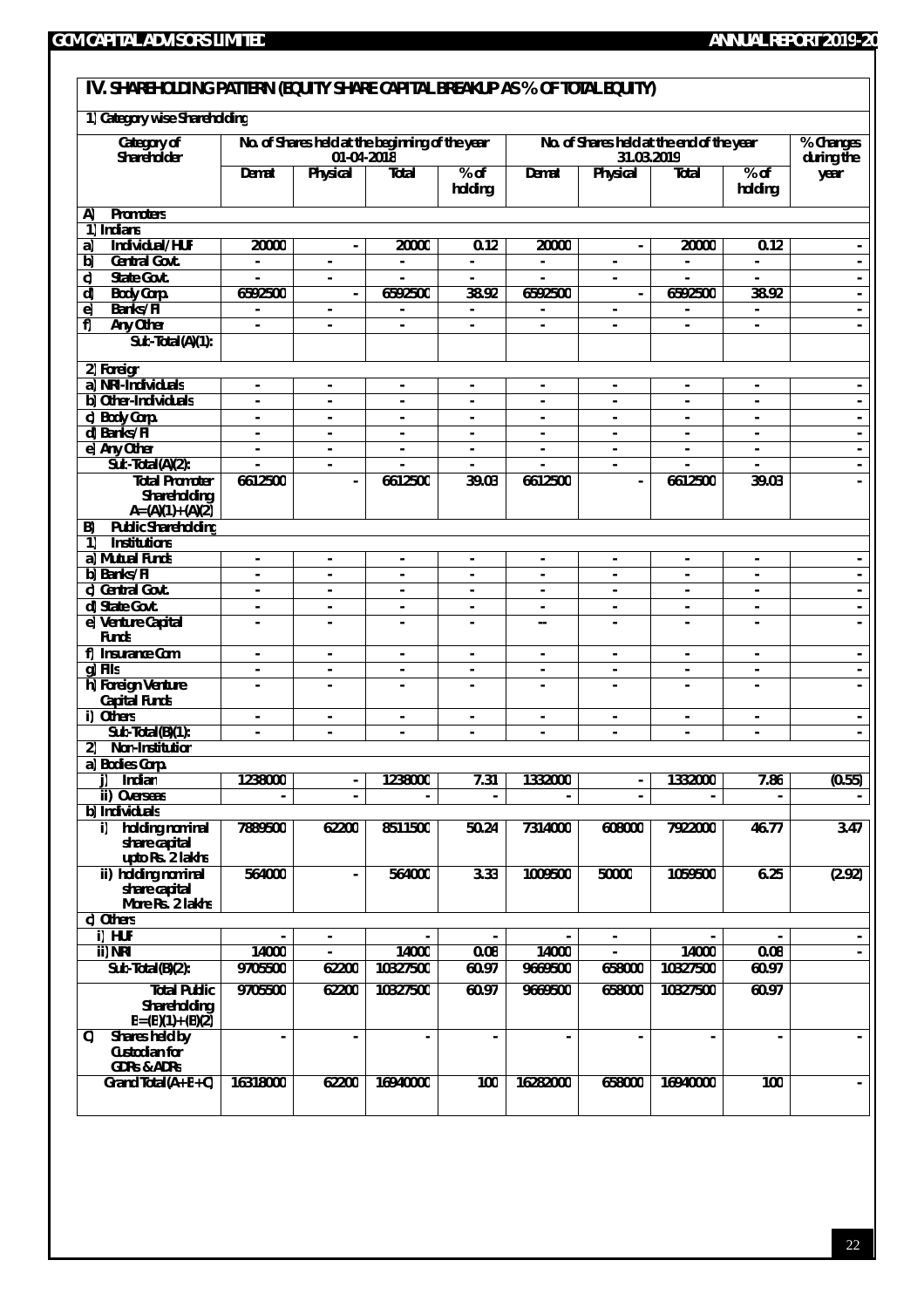# **2) Shareholding of Promoter**

| Sr.            | <b>Shareholder Name</b>                                  |                    |                | Shareholding at the beginning of the year | Shareholding at the end of the year | %                  |                        |                         |
|----------------|----------------------------------------------------------|--------------------|----------------|-------------------------------------------|-------------------------------------|--------------------|------------------------|-------------------------|
| No.            |                                                          |                    | 01.04.2019     |                                           |                                     | 31.03.2020         |                        | Change                  |
|                |                                                          | No. of             | $%$ of         | % of Shares                               | <b>No. of Shares</b>                | $%$ of             | % of Shares            | in.                     |
|                |                                                          | <b>Shares Held</b> | <b>Holding</b> | Pledged/<br>encumbered to                 | <b>Held</b>                         | <b>Holdin</b><br>g | Pledged/<br>encumbered | <b>Sharehol</b><br>ding |
|                |                                                          |                    |                | total shares                              |                                     |                    | to total<br>shares     |                         |
| $\mathbf{1}$ . | <b>Global Capital Markets</b><br>Limited                 | 5000               | 0.03           | $\bf{0}$                                  | 5000                                | 0.03               | $\bf{0}$               | $\mathbf 0$             |
| 2.             | <b>GCM Securities Limited</b>                            | 6090000            | 35.95          | $\bf{0}$                                  | 6090000                             | 35.95              | $\bf{0}$               | $\bf{0}$                |
| 3.             | <b>GCM Commodity &amp;</b><br><b>Derivatives Limited</b> | 497500             | 2.94           | $\bf{0}$                                  | 497500                              | 2.94               | $\bf{0}$               | 0                       |
| 4.             | <b>Inder Chand Baid</b>                                  | 5000               | 0.03           | $\bf{0}$                                  | 5000                                | 0.03               | $\bf{0}$               | 0                       |
| 5.             | Saroj Baid                                               | 5000               | 0.03           | $\mathbf 0$                               | 5000                                | 0.03               | $\bf{0}$               | 0                       |
| 6.             | <b>Manish Baid</b>                                       | 5000               | 0.03           | $\bf{0}$                                  | 5000                                | 0.03               | $\bf{0}$               | 0                       |
| 7.             | <b>Samir Baid</b>                                        | 5000               | 0.03           | $\mathbf 0$                               | 5000                                | 0.03               | $\bf{0}$               | 0                       |

**3) Change in Promoters' Shareholding (Please specify, if there is no change)**

| <b>Particulars</b>                                                                                                                                                                 | Shareholding at the beginning<br>of the Year |                                     | <b>Cumulative Shareholding</b><br>during the year |                                     |
|------------------------------------------------------------------------------------------------------------------------------------------------------------------------------------|----------------------------------------------|-------------------------------------|---------------------------------------------------|-------------------------------------|
|                                                                                                                                                                                    | No. of<br><b>Shares</b>                      | % of total Shares<br>of the Company | No. of<br><b>Shares</b>                           | % of total Shares<br>of the Company |
| At the beginning of the year                                                                                                                                                       | 6612500                                      |                                     |                                                   |                                     |
| Date wise Increase / Decrease in Promoters Shareholding<br>during the year specifying the reasons for increase / decrease<br>(e.g. allotment / transfer / bonus/ sweat equity etc) | No Change During the Year                    |                                     |                                                   |                                     |
| At the End of the year                                                                                                                                                             |                                              | 6612500                             |                                                   |                                     |

#### **4) Shareholding of Top Ten Shareholders (Other than Directors, Promoters and Holders of GDRs & ADRs)**

| <b>Particulars</b>                       |                         | Shareholding at the beginning of<br>the Year | Shareholding at the during and end<br>of the Year |                                     |  |
|------------------------------------------|-------------------------|----------------------------------------------|---------------------------------------------------|-------------------------------------|--|
|                                          | No. of<br><b>Shares</b> | % of total Shares<br>of the Company          | No. of<br><b>Shares</b>                           | % of total Shares<br>of the Company |  |
| PRANESH TRADERS PVT LTD                  |                         |                                              | 700000                                            | 4.13                                |  |
| DULCET ADVISORY                          | 209000                  | 1.24                                         | 209000                                            | 1.24                                |  |
| AARAV FINANCIAL SERVICES PRIVATE LIMITED |                         |                                              | 102000                                            | 0.60                                |  |
| ARYADEEP INFRAHOMES PRIVATE LIMITED      | 91000                   | 0.54                                         | 91000                                             | 0.54                                |  |
| RAJENDRA RAJARAM DHOLE                   | 88000                   | 0.52                                         | 88000                                             | 0.52                                |  |
| KRUNAL BHUPENDRABHAI MAKWANA             | 68000                   | 0.41                                         | 68000                                             | 0.41                                |  |
| RUPESH JHA                               | 60000                   | 0.36                                         | 60000                                             | 0.36                                |  |
| JYOTHI C.                                | 50000                   | 0.30                                         | 50000                                             | 0.30                                |  |
| DISHANK VIPUL SHAH                       | 50000                   | 0.30                                         | 50000                                             | 0.30                                |  |
| <b>VIVEK KEJRIWAL</b>                    | 100000                  | 0.60                                         | 50000                                             | 0.30                                |  |

**Note 1: The Company does not procure Beneficiary Positions (BENPOS) on daily basis form Depositories and due to this reason, the Company is unable to provide details of date wise change in Shareholding of top 10 shareholders during the current financial year**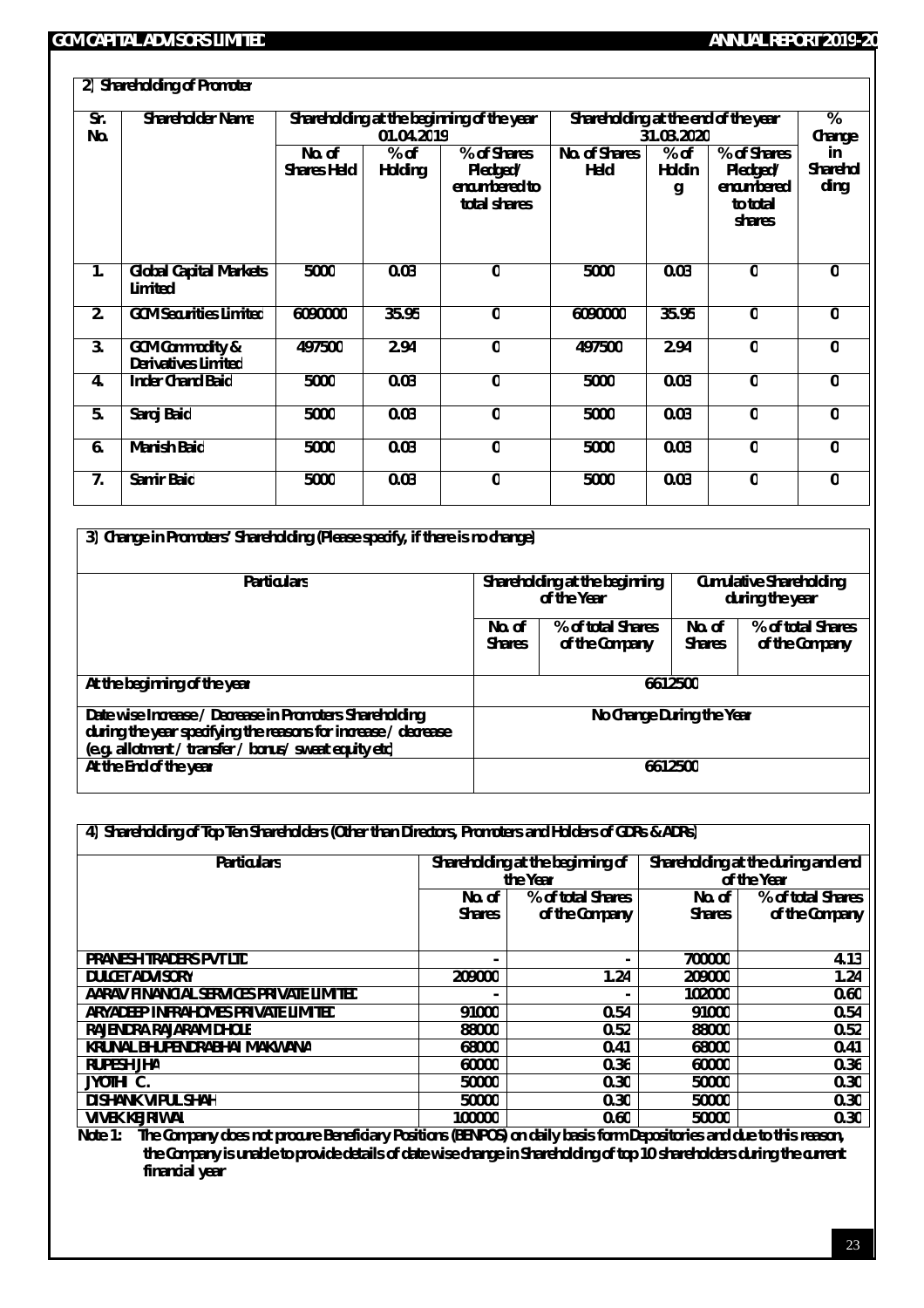| V.<br><b>INDEBTEDNESS</b>                              | (Rs. In Lakhs)                               |                        |                 |                              |
|--------------------------------------------------------|----------------------------------------------|------------------------|-----------------|------------------------------|
|                                                        | <b>Secured Loans (Excluding</b><br>deposits) | <b>Unsecured Loans</b> | <b>Deposits</b> | Total<br><b>Indebtedness</b> |
| Indebtedness at the beginning of the<br>financial year | 15.15                                        | -                      |                 | 15.15                        |
| Change in Indebtedness during the<br>financial year    |                                              |                        |                 |                              |
| Addition                                               |                                              | $\blacksquare$         |                 | ۰                            |
| Reduction                                              | 15.15                                        | -                      |                 | 15.15                        |
| Indebtedness at the end of the financial<br>year       |                                              | $\blacksquare$         |                 | $\blacksquare$               |

# **VI. REMUNERATION OF DIRECTORS AND KEY MANAGERIAL PERSONNEL**

| Sr.<br>No.   | <b>Particulars of Remuneration</b> | <b>Managing Director</b><br><b>Samir Baid</b> | CFO<br><b>Rakshit Ranjit Anachal</b> | <b>Company Secretary</b> |
|--------------|------------------------------------|-----------------------------------------------|--------------------------------------|--------------------------|
|              | <b>Gross Salary</b>                | 7,50,000                                      | 40,000                               | 2,25,000                 |
| $\mathbf{2}$ | Value of Perquisites               |                                               |                                      |                          |
| 3.           | <b>Stock Options</b>               |                                               |                                      |                          |
| 4.           | <b>Sweat Equity</b>                |                                               |                                      |                          |
| 5.           | Commission                         |                                               |                                      |                          |
| 6.           | Others (please specify)            |                                               |                                      |                          |
| <b>TOTAL</b> |                                    | 7,50,000                                      | 40,000                               | 2,25,000                 |

|    | VII.              | PENALTIES / PUNISHMENT / COMPOUNDING OF OFFENCES: |                                    |                                                                       |                                     |                                  |
|----|-------------------|---------------------------------------------------|------------------------------------|-----------------------------------------------------------------------|-------------------------------------|----------------------------------|
|    |                   | Section of the<br><b>Companies Act</b>            | <b>Brief</b><br><b>Description</b> | Details of Penalty/<br><b>Punishment/ Compounding</b><br>fees imposed | <b>Authority</b><br>(RD/NCLT/Court) | <b>Appeal</b><br>made, if<br>any |
| А. | Company           |                                                   |                                    |                                                                       |                                     |                                  |
|    | Penalty           |                                                   |                                    | No Instance                                                           |                                     |                                  |
|    | Punishment        |                                                   |                                    |                                                                       |                                     |                                  |
|    | Compounding       |                                                   |                                    |                                                                       |                                     |                                  |
| B. | <b>Directors</b>  |                                                   |                                    |                                                                       |                                     |                                  |
|    | Penalty           |                                                   |                                    | No Instance                                                           |                                     |                                  |
|    | Punishment        |                                                   |                                    |                                                                       |                                     |                                  |
|    | Compounding       |                                                   |                                    |                                                                       |                                     |                                  |
| C. | Other Officers in |                                                   |                                    |                                                                       |                                     |                                  |
|    | <b>Default</b>    |                                                   |                                    |                                                                       |                                     |                                  |
|    | Penalty           |                                                   |                                    | <b>No Instance</b>                                                    |                                     |                                  |
|    | Punishment        |                                                   |                                    |                                                                       |                                     |                                  |
|    | Compounding       |                                                   |                                    |                                                                       |                                     |                                  |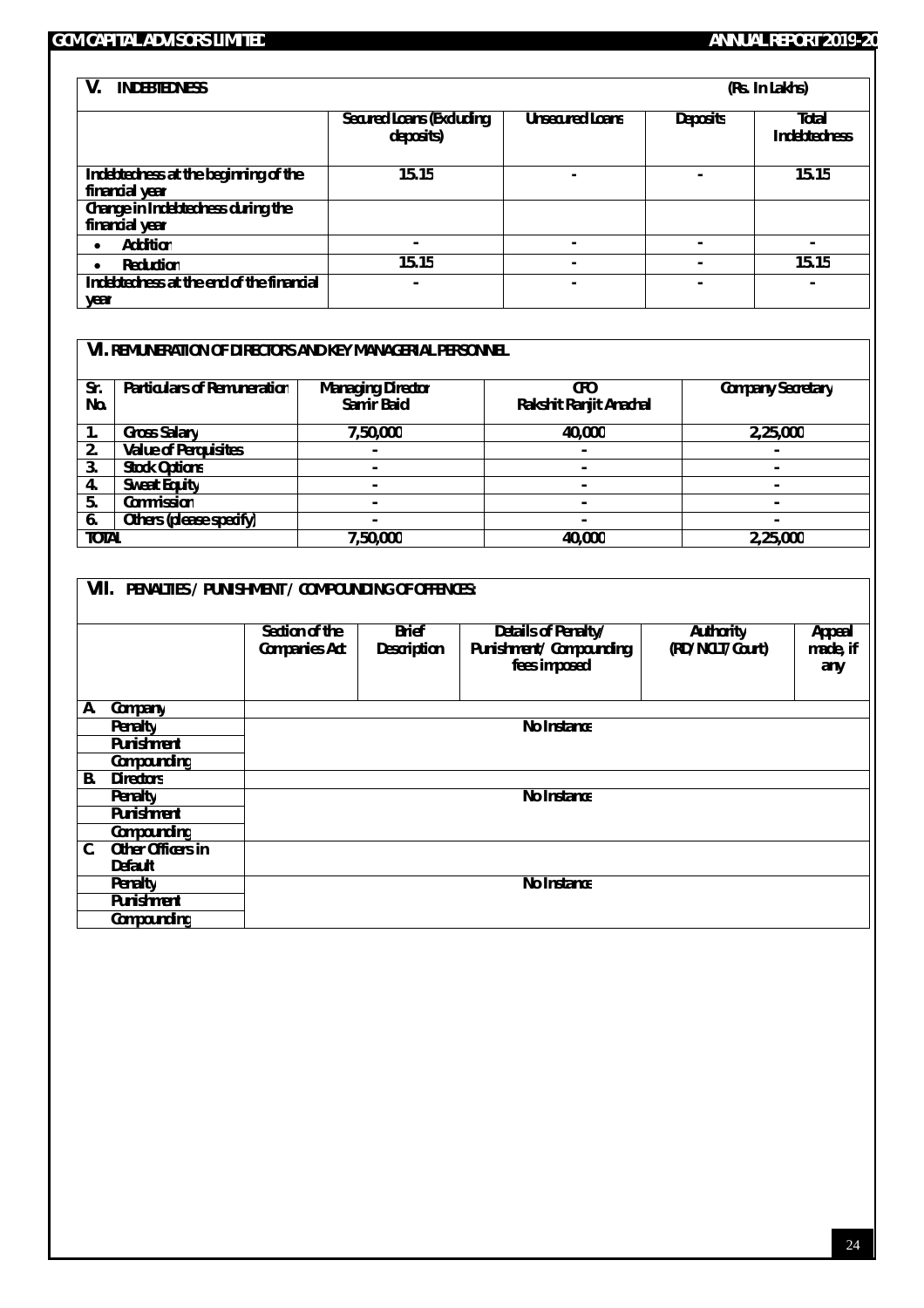# **Annexure III**

**(Pursuant to First proviso to sub-section (3) of the section 129 read with rule 5 of Companies (Accounts Rules, 2014) Statement containing salient feature of the financial statement of subsidiaries/associates companies/Joint Ventures.**

**Statement Containing features of the Financial Statement Subsidiaries/associate companies:**

### **Part-A "Subsidiaries"**

| Sr. no.        | <b>Particulars</b>                                                   | <b>Details</b>                            |
|----------------|----------------------------------------------------------------------|-------------------------------------------|
| 1.             | Names of Subsidiary                                                  | <b>Lucrare Technology Private Limited</b> |
| 2 <sub>1</sub> | Reporting period for the subsidiary concerned, if different from the | 2019-20                                   |
|                | holding company's reporting period                                   |                                           |
| 3 <sub>1</sub> | Reporting currency and Exchange rate as on the last date of the      | <b>INR</b>                                |
|                | relevant Financial year in the case of foreign subsidiaries          |                                           |
| 4.             | Share Capital                                                        | 50000                                     |
| 5.             | Reserve & Surplus                                                    | NIL                                       |
| 6.             | <b>Total Assets</b>                                                  | NIL                                       |
|                | <b>Total Liabilities</b>                                             | NIL                                       |
| 8.             | Investments                                                          | NIL                                       |
| 9.             | Turnover                                                             | NIL                                       |
| 10.            | Profit before taxation                                               | NIL                                       |
| 11.            | Provision for taxation                                               | NIL                                       |
| 12.            | Proposed Dividend                                                    | NIL                                       |
| 13.            | % of Shareholding***                                                 | 55                                        |

**\*\*\*based on Equity Share holding only**

- **1. Names of Subsidiaries which are yet to commerce operations-NIL**
- **2. Names of Subsidiaries which have been liquidates or sold during the year- NIL**

#### **Part-B "Associates"**

**Associates and Joint Ventures Statement Pursuant to Section 129 (3) of the Companies Act, 2013 related to Associate Companies and Joint Venture**

| Sr. No. | <b>Particulars</b>                                                         | <b>Details</b> |  |  |
|---------|----------------------------------------------------------------------------|----------------|--|--|
| 1.      | Names of Subsidiary                                                        | NIL            |  |  |
| 2.      | Latest audited Balance Sheet Date                                          | NIL            |  |  |
| 3.      | Shares of Associate held by the Company on the year end                    |                |  |  |
| -4.     | <b>Numbers</b>                                                             | NIL            |  |  |
|         | Amount of Investment in Associates                                         | NIL            |  |  |
|         | <b>Extended Holding</b>                                                    | NIL            |  |  |
| 5.      | Description of how there is significant influence                          | NIL            |  |  |
| 6.      | Reason why the associate/Joint Venture is not Consolidated                 | NIL            |  |  |
| 7.      | Net Worth attributable to shareholding as per latest audited Balance Sheet | NIL            |  |  |
| 8.      | Profit/Loss for the Year (Not Considered in Consolidation)                 | NIL            |  |  |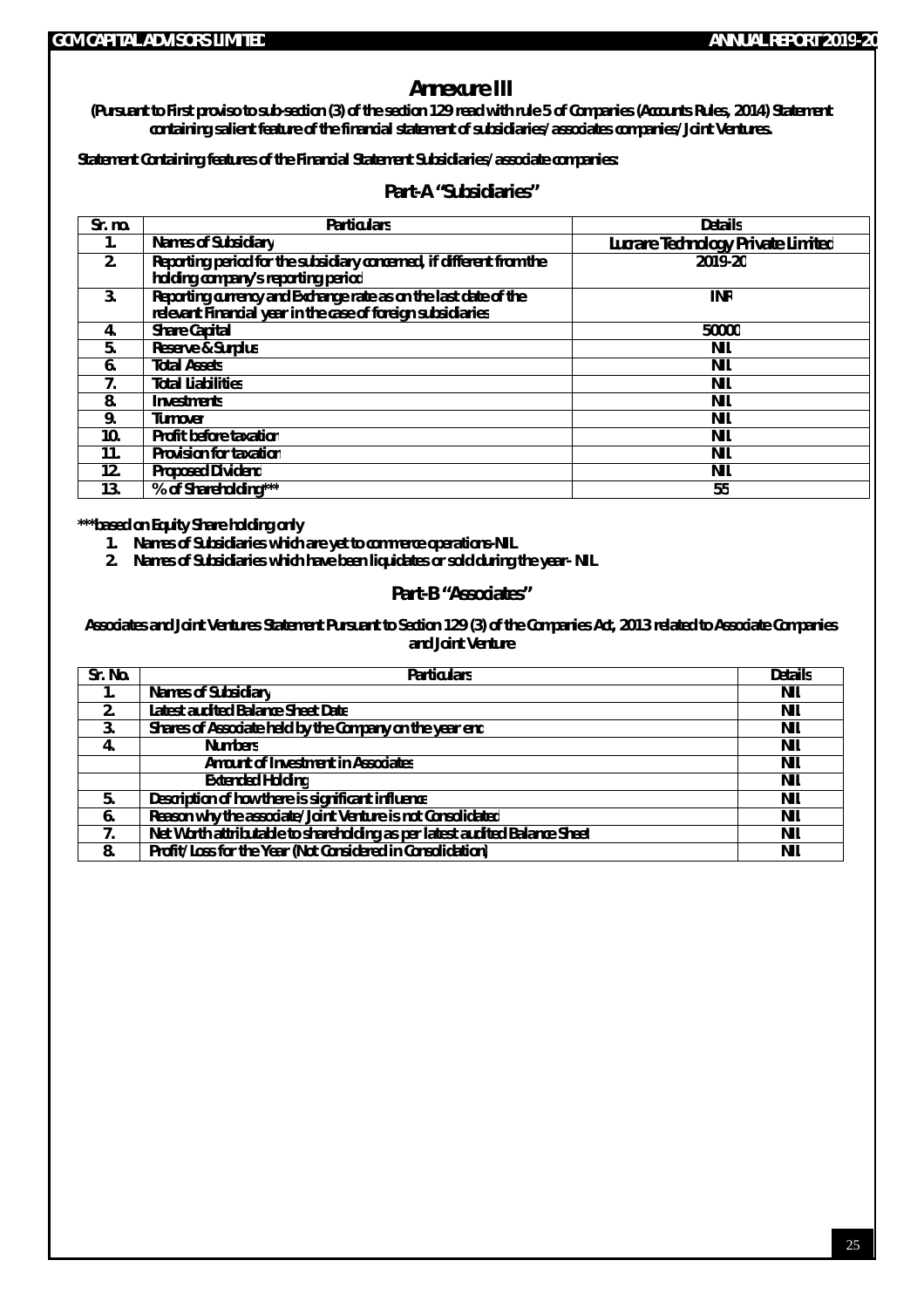# **Annexure IV Form No. AOC-2**

#### **(Pursuant to clause (h) of sub-section (3) of section 134 of the act and rule 8(2) of the Companies (accounts) rules, 2014)**

This form pertains to the disclosure of particulars of contracts/arrangements entered into by the Company with related parties referred to in Sub-section (1) of Section 188 of the Companies Act, 2013 including certain arm's length transactions under third **proviso thereto.**

#### **Details of contracts or arrangements or transactions not at arm's length basis**

**There were no contracts or arrangements or transactions entered during the year ended March 31, 2020, which were not at arm's length basis.**

#### **Detail of material contracts or arrangements or transactions at arm's length basis**

**There were no material contracts or arrangements or transactions entered during the year ended March 31, 2020.**

**For and on behalf of the Board of Directors**

**Place: Mumbai Director Date: December 4, 2020**

**Sd/- L.N Sharma**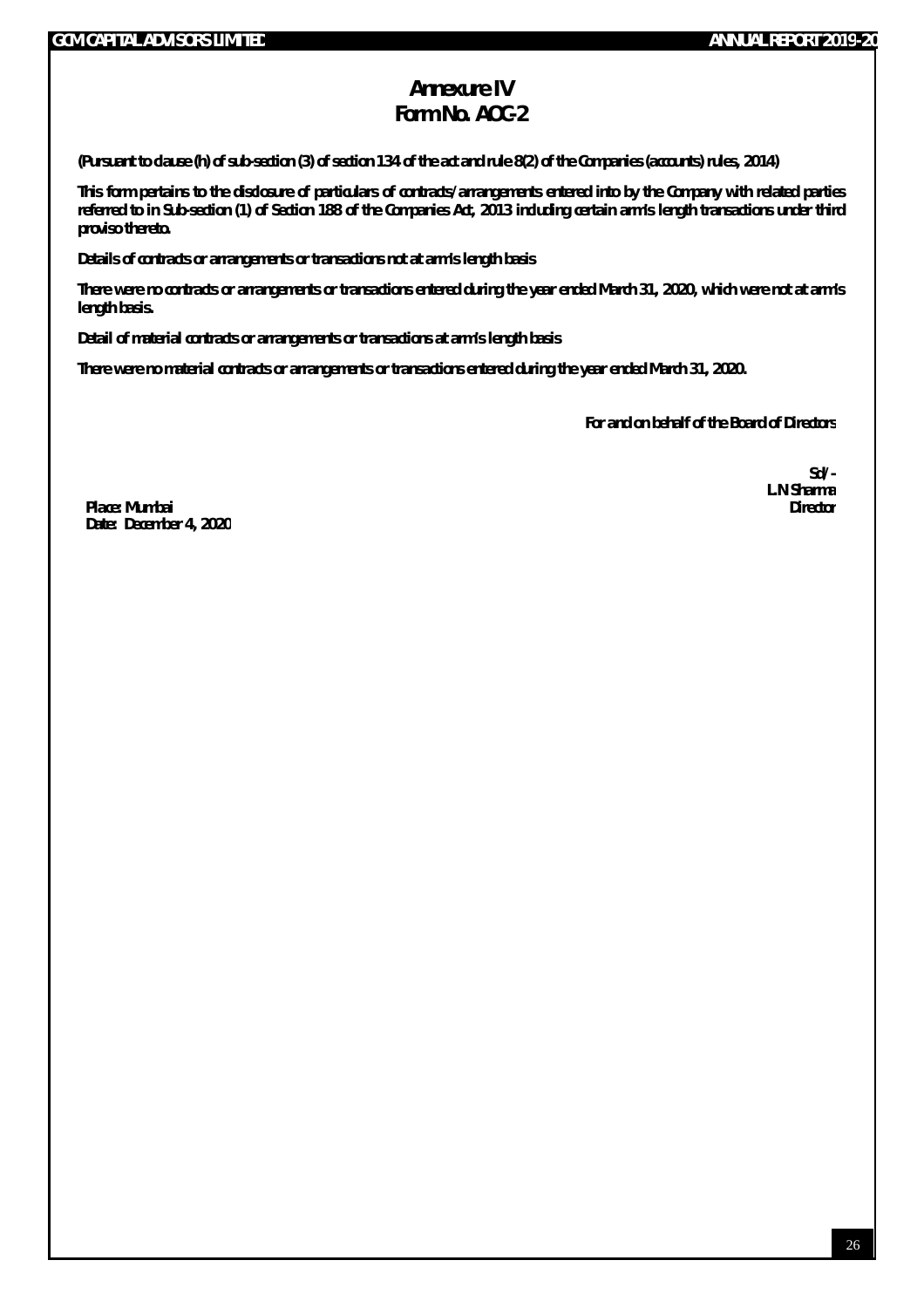# **Annexure -V**

# **CEO/CFO CERTIFICATION**

**To,**

#### **The Board of Directors GCM CAPITAL ADVISORS LIMITED 805, Raheja Center, 214-Free Press journal Marg, Nariman Point, Mumbai, Maharashtra-400021**

#### **Sub: Certificate under Regulation 17 (8) and Schedule II of the SEBI (LODR) Regulations, 2015;**

**We, the undersigned, certify to the Board that:** 

- **a) We have reviewed financial statements and the cash flow statement for the year ended March 31, 2020 and that to the best of our knowledge and belief:** 
	- **a. These statements do not contain any materially untrue statement or omit any material fact or contain statements that might be misleading;**
	- **b. These statements together present a true and fair view of the company's affairs and are in compliance with existing accounting standards, applicable laws and regulations.**
- **b) There are, to the best of our knowledge and belief, no transactions entered into by the company during the year which are fraudulent, illegal or violative of the company's code of conduct.**
- **c) We accept responsibility for establishing and maintaining internal controls for financial reporting and that we have evaluated the effectiveness of the internal control systems of the company pertaining to financial reporting and we have disclosed to the auditors and the Audit Committee deficiencies in the design and operations of such internal controls, if any, of which they are aware and the steps we have taken or propose to take to rectify these deficiencies.**
- **d) We have indicated to the auditors and the Audit Committee:** 
	- **a. Significant changes in internal control over financial reporting during the year,**
	- **b. Significant changes in accounting policies during the year and that the same have been disclosed in the notes to the financial statement and**
	- **c. Instances of significant fraud of which we have become aware and the involvement therein, if any, of the management or an employee having a significant role in the company's internal control system over financial reporting.**

#### **For GCM CAPITAL ADVISORS LIMITED For GCM CAPITAL ADVISORS LIMITED**

**Sd/- Vicky Agarwal**<br>Managing Director

**Sd/- Rakshit Ranjit Anchan Place: Mumbai Managing Director Chief Financial Officer**

**Date: December 4, 2020**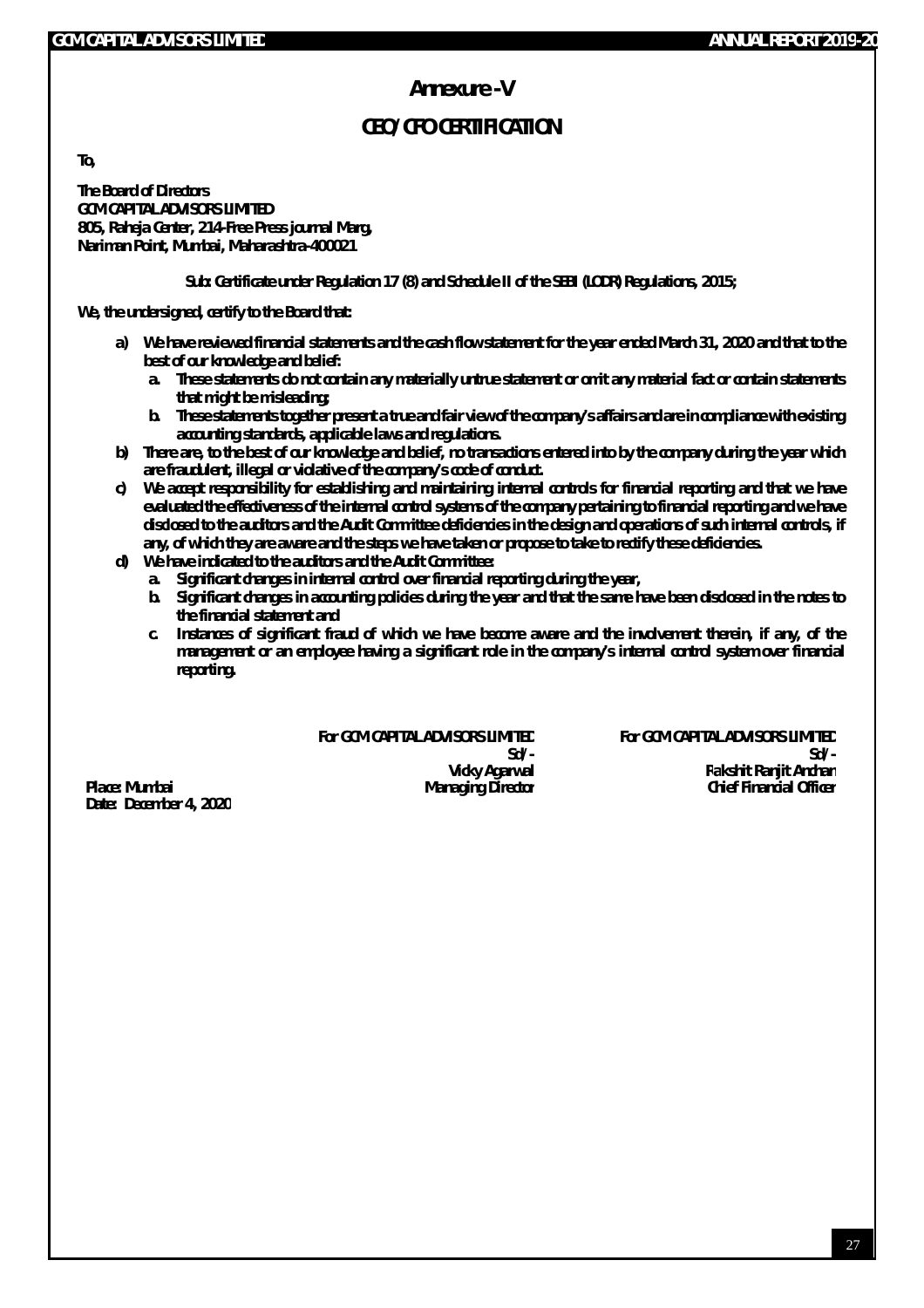# **Annexure VI**

# **Secretarial compliance report of GCM CAPITAL ADVISORS LIMITED**

# **For the year ended 31st March 2020**

**We have examined:**

- **(a) all the documents and records made available to us and explanation provided by GCM Capital Advisors Limited ("the listed entity"),**
- **(b) the filings/ submissions made by the listed entity to the stock exchanges,**
- **(c) website of the listed entity,**
- **(d) any other document/ filing, as may be relevant, which has been relied upon to make this certification,**

**for the year ended 31st March 2019 ("Review Period) in respect of compliance with the provisions of:**

- **(a) the Securities and Exchange Board of India Act, 1992 ("SEBI Act") and the Regulations, circulars, guidelines issued thereunder; and**
- **(b) the Securities Contracts (Regulation) Act, 1956 ("SCRA"), rules made thereunder and the Regulations, circulars, guidelines issued thereunder by the Securities and Exchange Board of India ("SEBI");**

#### **The specific Regulations, whose provisions and the circulars/ guidelines issued thereunder, have been examined, include: -**

- **(a) Securities and Exchange Board of India (Listing Obligations and Disclosure Requirements) Regulations, 2015;**
- **(b) Securities and Exchange Board of India (Issue of Capital and Disclosure Requirements) Regulations, 2018;**
- **(c) Securities and Exchange Board of India (Substantial Acquisition of Shares and Takeovers) Regulations, 2011;**
- **(d) Securities and Exchange Board of India (Buyback of Securities) Regulations, 2018;**
- **(e) Securities and Exchange Board of India (Share Based Employee Benefits) Regulations, 2014;**
- **(f) Securities and Exchange Board of India (Issue and Listing of Debt Securities) Regulations, 2008;**
- **(g) Securities and Exchange Board of India (Issue and Listing of Non- Convertible and Redeemable Preference Shares) Regulations,2013;**
- **(h) Securities and Exchange Board of India (Prohibition of Insider Trading) Regulations, 2015;**
- **(i) The Companies Act, 2013 (the Act) and the rules made there under;**
- **(j) The Depositories Act, 1996 and the Regulations and bye-laws framed there under;**
- **(k) Foreign Exchange Management Act, 1999 and the rules and regulations made there under to the extent of Foreign Direct Investment, Overseas Direct Investment;**
- **(l) The Securities and Exchange Board of India (Registrars to an Issue and Share Transfer Agents) Regulations, 1993, regarding the Companies Act and dealing with client;**
- **(m) The Securities and Exchange Board of India (Delisting of Equity Shares) Regulations, 2009; and**
- **(n) The Securities and Exchange Board of India (Buyback of Securities) Regulations, 1998;**

**and circulars/ guidelines issued thereunder;**

**and based on the above examination, I/We hereby report that, during the Review Period:**

**(a) The listed entity has complied with the provisions of the above Regulations and circulars/ guidelines issued thereunder, except in respect of matters specified below: -**

| No. | Compliance Requirement (Requiations/ circulars /<br>quidelines including specific clause) | <b>Deviations</b> | Observations/ Remarks of the<br><b>Practicing Company Secretary</b> |
|-----|-------------------------------------------------------------------------------------------|-------------------|---------------------------------------------------------------------|
|     | Not Any                                                                                   | Not any           | Not Any                                                             |

**a) The listed entity has maintained proper records under the provisions of the above Regulations and circulars/ guidelines issued thereunder in so far as it appears from my/our examination of those records.**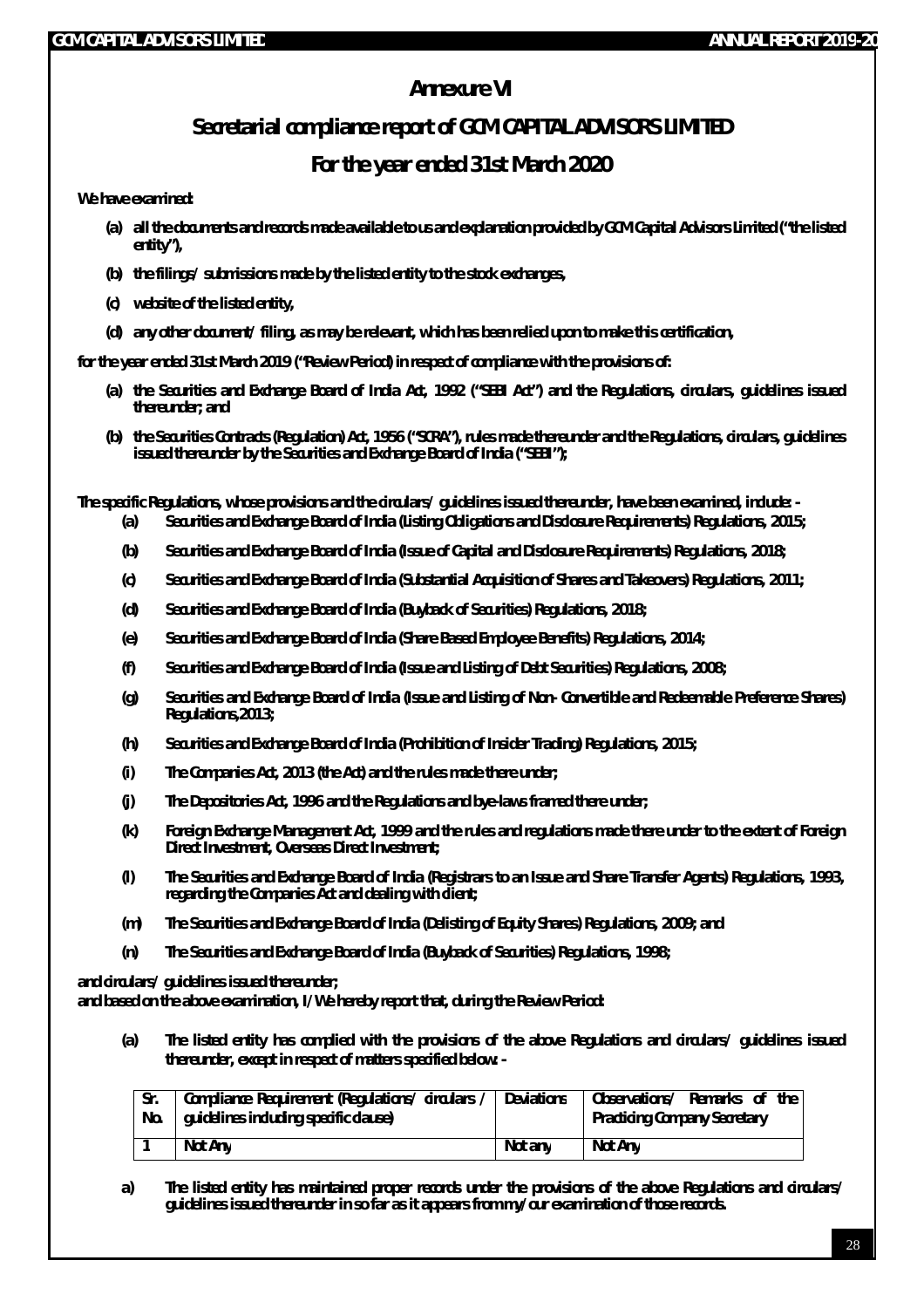#### **GCM CAPITAL ADVISORS LIMITED AND LOCAL CONSUMING A REPORT 2019-20**

**b) The following are the details of actions taken against the listed entity/ its promoters/ directors/ material subsidiaries either by SEBI or by Stock Exchanges (including under the Standard Operating Procedures issued by SEBI through various circulars) under the aforesaid Acts/ Regulations and circulars/guidelines issued thereunder:**

| Sr. | No. | <b>Action</b><br>taken by | violation | warning letter, debarment, etc. | Details of Details of action taken E.q. fines, Observations/ remarks of the Practicing<br>Company Secretary, if any. |
|-----|-----|---------------------------|-----------|---------------------------------|----------------------------------------------------------------------------------------------------------------------|
|     |     | Not any                   | Not Any   | Not Any                         | Not any                                                                                                              |

**a) The listed entity has taken the following actions to comply with the observations made in previous reports:**

| Sr.<br>no. | the<br><b>Observations</b><br>0f<br><b>Practicing</b><br>Company<br>Secretary<br>in<br>the<br>previous reports | Observations made in the secretarial<br>compliance report for the year ended<br>March 2019 (The years are to be   if any<br>mentioned) | Actions taken by<br>the listed entity, | <b>Comments of the Practicing</b><br>Company Secretary on the<br>actions taken by the listed<br>entity |
|------------|----------------------------------------------------------------------------------------------------------------|----------------------------------------------------------------------------------------------------------------------------------------|----------------------------------------|--------------------------------------------------------------------------------------------------------|
|            | Not any                                                                                                        | Not any                                                                                                                                | Not Any                                | Not Any                                                                                                |

#### **KRITI DAGA**

**Practicing Company Secretaries ACS No. A26425, C. P. No. 14023**

**Place: Kolkata**

#### **Annexure to Secretarial Audit Report**

#### **The Members, GCM Capital Advisors Limited**

**My report of even date is to be read along with this letter.**

- **1. Maintenance of secretarial record is the responsibility of the management of the Company. My responsibility is to express an opinion on these secretarial records based on my audit.**
- **2. I have followed the audit practices and the processes as were appropriate to obtain reasonable assurance about the correctness of the contents of the secretarial records. The verification was done on test basis to ensure that correct facts are reflected in secretarial records. I believe that the processes and the practices, I followed provided a reasonable basis for my opinion.**
- **3. I have not verified the correctness and appropriateness of financial records and Books of Accounts of the Company.**
- **4. Wherever required, I have obtained the Management representation about the compliance of laws, rules and regulations and happening of events etc.**
- **5. The compliance of the provisions of corporate and other applicable laws, rules, regulations, standards is the responsibility of management. My examination was limited to the verification of procedures on test basis.**
- **6. The Secretarial Audit report is neither an assurance as to the future viability of the Company nor of the efficacy or effectiveness with which the management has conducted the affairs of the Company.**

 **Sd/- Kriti Daga**

**ACS No. 26425**

**CP. No.: 14023 Place: Kolkata**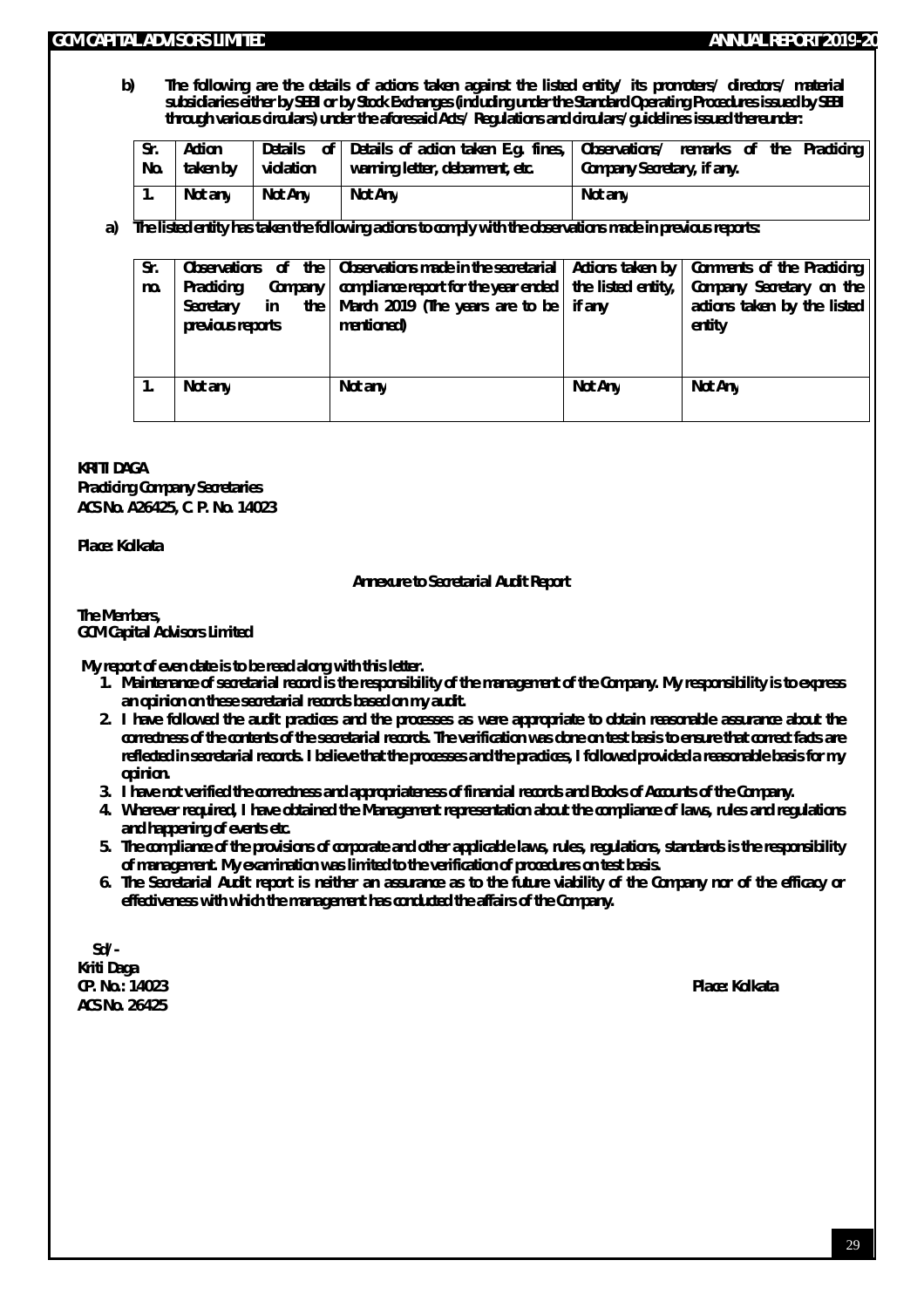# **Annexure VII**

#### **MANAGEMENT'S DISCUSSION AND ANALYSIS OF FINANCIAL CONDITION AND RESULTS OF OPERATIONS**

**Your Directors have pleasure in presenting the Management Discussion and Analysis report for the year ended on 31st March 2020.**

#### **FORWARD-LOOKING STATEMENTS:**

**This report contains forward-looking statements based on certain assumptions and expectations of future events. The Company, therefore, cannot guarantee that these assumptions and expectations are accurate or will be realised. The Company's actual results, performance or achievements can thus differ materially from those projected in any such forward-looking statements. The Company assumes no responsibility to publicly amend, modify or revise any forward-looking statements, on the basis of any subsequent developments, information or events.**

#### **FUTURE PROSPECTUS**

**The Future prospectus for the Indian markets looks extremely promising in the current backdrop of events in Global markets. The euphoria in other emerging markets is likely to settle down soon as earnings have failed to catch up with the specular rise in stock process.**

**GDP growth of India is set to be around 6-7% for FY 2019 and is expected to improve higher with the stable and formidable government formation. The inflation rate is under control now at less than 4% and RBI is now targeting growth oriented monetary policies with infusion of strong liquidity.**

With European markets not performing as per expectations, Indian equity markets are looking attractively valued. The management **is confident of a strong year ahead for the Indian Equity market. This will augur well for the performance of your company, which largely depends on the direction of the Stock Markets.**

#### **BUSINESS RISK MANAGEMENT**

**The Company is functioning under the dynamic leadership and guidance of the experienced CFO and MD and hence the risk connected with the investments in equity market will be balanced.**

#### **HUMAN RESOURCES VIS-À-VIS INDUSTRIAL RELATIONS:**

**The Company values and appreciates the dedication and drive with which its employees have contributed towards improved performance during the year under review. The industrial relations with staff and officers are cordial during the year under review. All issues pertaining to staff matters are resolved in harmonious and cordial manner.**

#### **PERFORMANCE:**

**The income of brokerage & commission constitutes the income from retail clients, HNI ect. Such income is driven principally by the numbers of active clients, market volume and underlying share price movement. Total Gross Revenue form operation for the year was Rs. 500.60 Lakhs in comparison to previous financial year figures of Rs. 613.02. The company has registered Net Profit/(Loss) before Tax for the year was of Rs. (513.25) Lakhs in comparison to Previous Financial Year Rs 11.51 Lakhs. In this regards the company has drawn detailed plans to improve the performance by increasing the revenue stream by initiating and continuing to expand the suite of products and enhance the customers base of retail clients, HNI's and corporates.**

#### **SEGMENT-WISE PERFORMANCE:**

**The Company is into trading in Securities which is the only operating segment of the company.**

#### **CAUTIONARY STATEMENT:**

**Statements in the Management Discussion and Analysis describing the Company's objectives, projections, estimates and expectations may be 'forward looking statements' within the meaning of applicable securities laws and regulations. Actual results could differ materially from those expressed or implied. Important factors that could make a difference to the Company's operations include economic conditions affecting demand/supply and price conditions in the domestic and overseas markets in which the Company operate**

**For and on behalf of the Board of Directors Sd/- Place: Mumbai Vicky Agarwal**

**Date: December 4, 2020 Managing Director**

30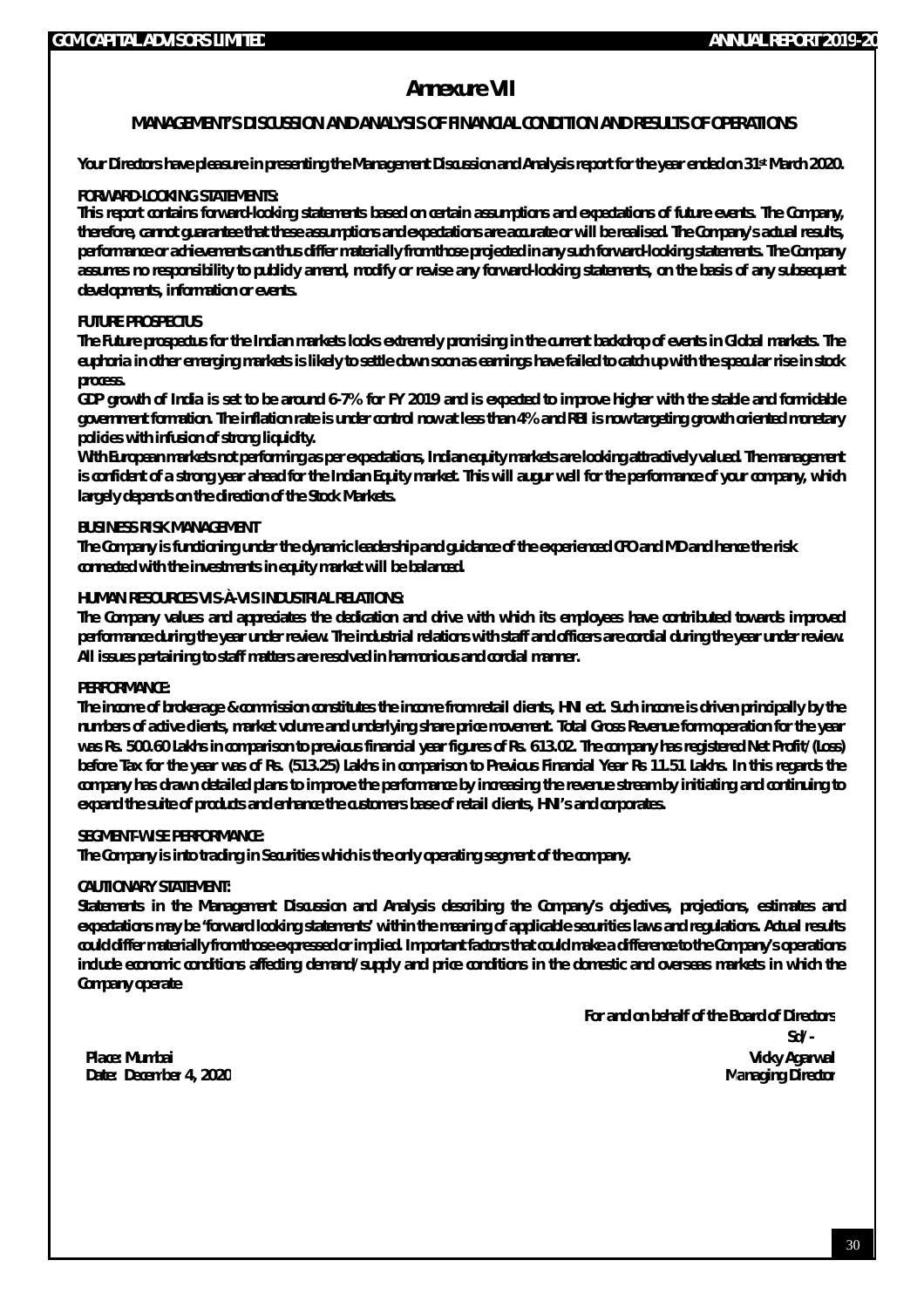# **INDEPENDENT AUDITOR'S REPORT**

#### **TO THE MEMBERS OF M/S GCM CAPITAL ADVISORS LIMITED Report on the Financial Statements**

#### **Opinion**

**We have audited the accompanying financial statements of GCM CAPITAL ADVISORS LIMITED (CIN L74110MH2013PLC243163) ("the Company"), which comprise the balance sheet as at 31st March 2020, and the statement of Profit and Loss (including Other Comprehensive Income)and statement of cash flows for the year then ended, and notes to the financial statements, including a summary of significant accounting policies and other explanatory information(herein after referred to as "the financial statements").**

**In our opinion and to the best of our information and according to the explanations given to us, the aforesaid financial statements give the information required by the Companies Act, 2013 ("the Act") in the manner so required and give a true and fair view in conformity with the Indian Accounting Standards prescribed under section 133 of the Act read with the Companies (Indian Accounting Standards) Rules, 2015, as amended, ("Ind AS") and other accounting principles generally accepted in India, of the state of affairs of the Company as at March 31, 2020, the profit and total comprehensive income, changes in equity and its cash flows for the year ended on that date.** 

#### **Basis for Opinion**

**We conducted our audit in accordance with the Standards on Auditing (SAs) specified under section 143(10) of the Companies Act, 2013. Our responsibilities under those Standards are further described in the Auditor's Responsibilities for the Audit of the Financial Statements section of our report. We are independent of the Company in accordance with the Code of Ethics issued by the Institute of Chartered Accountants of India together with the ethical requirements that are relevant to our audit of the financial statements under the provisions of the Companies Act, 2013 and the Rules thereunder, and we have fulfilled our other ethical responsibilities in accordance with these requirements and the Code of Ethics. We believe that the audit evidence we have obtained is sufficient and appropriate to provide a basis for our opinion.**

#### **Key Audit Matters**

**Key audit matters are those matters that, in our professional judgment, were of most significance in our audit of the financial statements of the current period. These matters were addressed in the context of our audit of the financial statements as a whole, and in forming our opinion thereon, and we do not provide a separate opinion on these matters. Based on the circumstances and facts of the audit and entity, there aren't key audit matters to be communicated in our report.**

#### **Information other than the Financial Statements and Auditor's Report thereon**

**The Company's Board of Directors is responsible for the other information. The other information comprises the information included in the Annual Report, but does not include the financial statements and our auditor's report thereon.**

**Our opinion on the financial statements does not cover the other information and we do not express any form of assurance conclusion thereon.**

**In connection with our audit of the financial statements, our responsibility is to read the other information and, in doing so, consider whether the other information is materially inconsistent with the financial statements or our knowledge obtained in the audit or otherwise appears to be materially misstated. If, based on the work we have performed, we conclude that there is a material misstatement of this other information; we are required to report that fact. We have nothing to report in this regard.**

#### **Management's Responsibility for the Financial Statements**

**The Company's Board of Directors is responsible for the matters stated in section 134(5) of the Companies Act, 2013 ("the Act") with respect to the preparation of these financial statements that give a true and fair view of the financial position, financial performance, and cash flows of the Company in accordance with the accounting principles generally**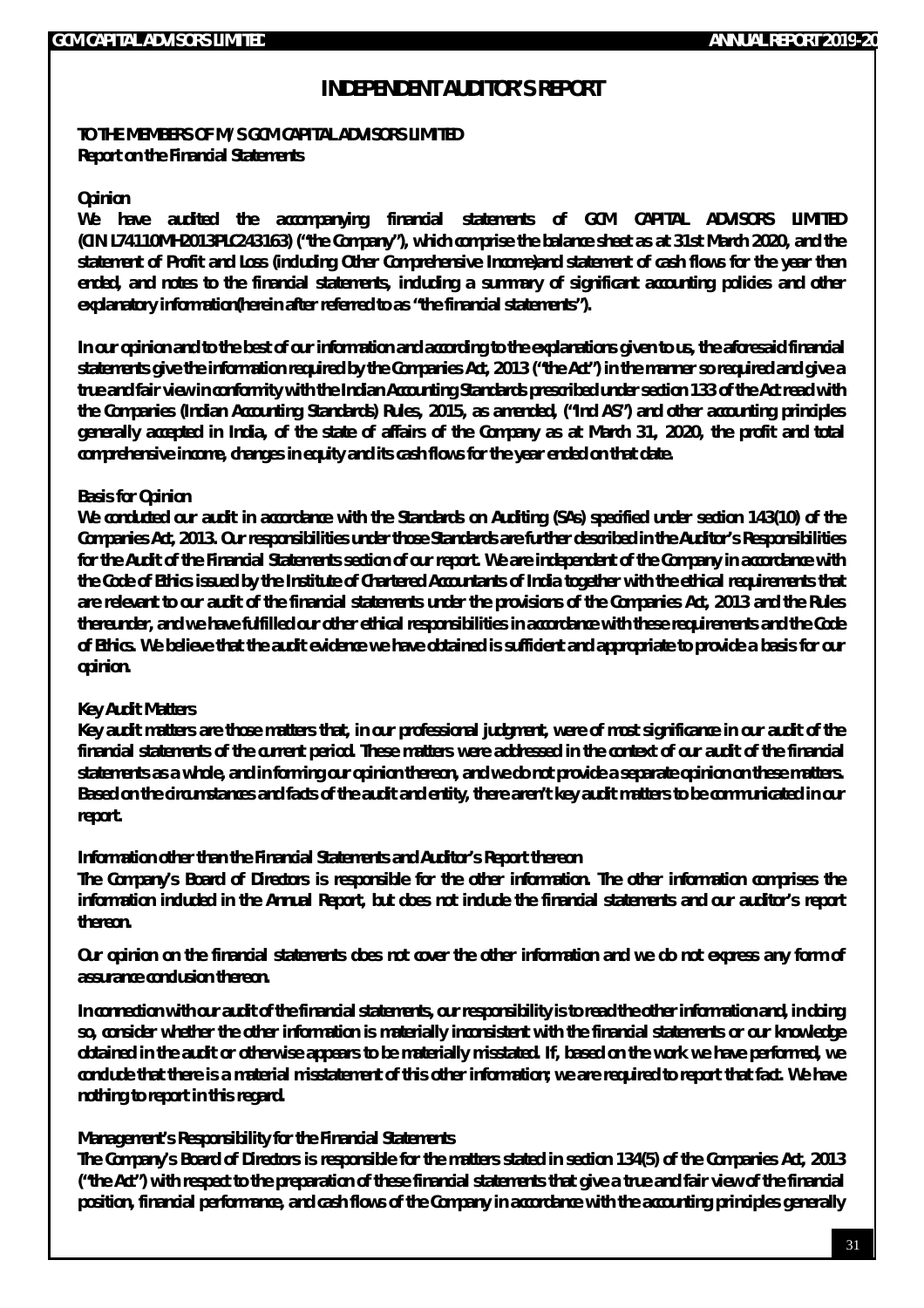#### **GCM CAPITAL ADVISORS LIMITED AND LOCAL CONSUMING A REPORT 2019-20**

**accepted in India, including the accounting Standards specified under section 133 of the Act. This responsibility also includes maintenance of adequate accounting records in accordance with the provisions of the Act for safeguarding of the assets of the Company and for preventing and detecting frauds and other irregularities; selection and application of appropriate implementation and maintenance of accounting policies; making judgments and estimates that are reasonable and prudent; and design, implementation and maintenance of adequate internal financial controls, that were operating effectively for ensuring the accuracy and completeness of the accounting records, relevant to the preparation and presentation of the financial statement that give a true and fair view and are free from material misstatement, whether due to fraud or error.**

**In preparing the financial statements, management is responsible for assessing the Company's ability to continue as a going concern, disclosing, as applicable, matters related to going concern and using the going concern basis of accounting unless management either intends to liquidate the Company or to cease operations, or has no realistic alternative but to do so.**

**The Board of Directors are also responsible for overseeing the Company's financial reporting process.**

#### **Auditor's Responsibilities for the Audit of the Financial Statements**

**Our objectives are to obtain reasonable assurance about whether the financial statements as a whole are free from material misstatement, whether due to fraud or error, and to issue an auditor's report that includes our opinion. Reasonable assurance is a high level of assurance, but is not a guarantee that an audit conducted in accordance with SAs will always detect a material misstatement when it exists. Misstatements can arise from fraud or error and are considered material if, individually or in the aggregate, they could reasonably be expected to influence the economic decisions of users taken on the basis of these financial statements.**

**As part of an audit in accordance with SAs, we exercise professional judgment and maintain professional scepticism throughout the audit. We also:**

- **Identify and assess the risks of material misstatement of the financial statements, whether due to fraud or error, design and perform audit procedures responsive to those risks, and obtain audit evidence that is sufficient and appropriate to provide a basis for our opinion. The risk of not detecting a material misstatement resulting from fraud is higher than for one resulting from error, as fraud may involve collusion, forgery, intentional omissions, misrepresentations, or the override of internal control.**
- **Obtain an understanding of internal financial controls relevant to the audit in order to design audit procedures that are appropriate in the circumstances. Under section 143(3)(i) of the Act, we are also responsible for expressing our opinion on whether the Company has adequate internal financial controls system in place and the operating effectiveness of such controls.**
- **Evaluate the appropriateness of accounting policies used and the reasonableness of accounting estimates and related disclosures made by management.**

**Conclude on the appropriateness of management's use of the going concern basis of accounting and, based on the audit evidence obtained, whether a material uncertainty exists related to events or conditions that may cast significant doubt on the Company's ability to continue as a going concern. If we conclude that a material uncertainty exists, we are required to draw attention in our auditor's report to the related disclosures in the financial statements or if such disclosures are inadequate, to modify our opinion. Our conclusions are based on the audit evidence obtained up to the date of our auditor's report. However, future events or conditions may cause the Company to cease to continue as a going concern.**

**Evaluate the overall presentation, structure and content of the financial statements, including the disclosures, and whether the financial statements represent the underlying transactions and events in a manner that achieves fair presentation.**

**Materiality is the magnitude of misstatements in the financial statements that, individually or in aggregate, makes it probable that the economic decisions of a reasonably knowledgeable user of the financial statements may be influenced. We consider quantitative materiality and qualitative factors in (i) planning the scope of our audit work and in evaluating the results of our work; and (ii) to evaluate the effect of any identified misstatements in the financial statements.**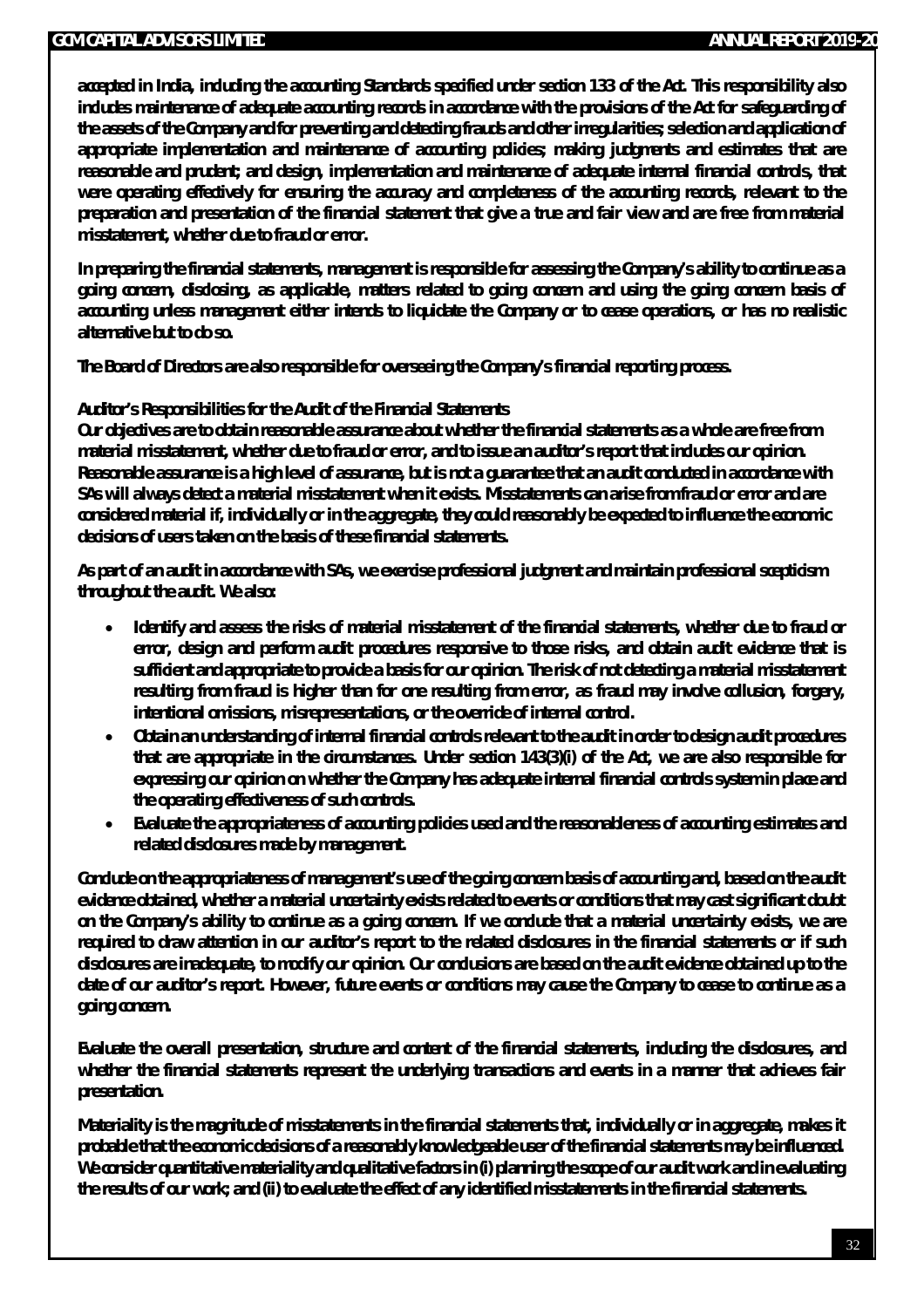**We communicate with those charged with governance regarding, among other matters, the planned scope and timing of the audit and significant audit findings, including any significant deficiencies in internal control that we identify during our audit.**

**We also provide those charged with governance with a statement that we have complied with relevant ethical requirements regarding independence, and to communicate with them all relationships and other matters that may reasonably be thought to bear on our independence, and where applicable, related safeguards.**

**From the matters communicated with those charged with governance, we determine those matters that were of most significance in the audit of the financial statements of the current period and are therefore the key audit matters. We describe these matters in our auditor's report unless law or regulation precludes public disclosure about the matter or when, in extremely rare circumstances, we determine that a matter should not be communicated in our report because the adverse consequences of doing so would reasonably be expected to outweigh the public interest benefits of such communication.**

#### **Report on Other Legal and Regulatory Requirements**

- **1. As required by Section 143(3) of the Act, based on our audit report we report that:**
	- **a) We have sought and, obtained all the information and explanations which to the best of our knowledge and belief were necessary for the purpose of our audit;**
	- **b) in our opinion, proper books of account as required by law have been kept by the Company so far as it appears from our examination of those books.**
	- **c) The balance sheet, the statement of profit and loss, including other comprehensive income, the cash flow statement and statement of changes in equity dealt with by this Report are in agreement with the books of account;**
	- **d) In our opinion, the aforesaid financial statements comply with the Indian Accounting Standards specified under Section 133 of the Act, read with relevant rules issued thereunder.**
	- **e) On the basis of written representations received from the directors as on 31 March 2019 taken on record by the Board of Directors, none of the directors is disqualified as on 31 March 2019, from being appointed as a director in terms of Section 164(2) of the Act;**
	- **f) With respect to the adequacy of the internal financial controls over financial reporting of the Company and the operating effectiveness of such controls, refer to our separate Report in "Annexure A"; and**
	- **g) With respect to the other matters to be included in the Auditor's Report in accordance with the requirements of section 197(16) of the Act, as amended: In our opinion and to the best of our information and according to the explanations given to us, the remuneration paid by the Company to its directors during the year is in accordance with the provisions of section 197 of the Act.**
	- **h) With respect to the other matters to be included in the Auditor's Report in accordance with Rule 11 of the Companies (Audit and Auditors) Rules, 2014 as amended, in our opinion and to the best of our information and according to the explanations given to us:**
		- **i. The Company does not have any pending litigation which would impact its financial position in its financial statements.**
		- **ii. The Company have any long-term contracts including derivative contracts for which there were any material foreseeable losses under the applicable law or accounting standards;**
		- **iii. There has been no delay in transferring amounts, required to be transferred, to the Investor Education and Protection Fund by the Company, if any; and**
- **2. As required by the Companies (Auditor's Report) Order, 2016 ("the Order") issued by the Central Government of India in terms of Section 143(11) of the Act, we give in the "Annexure- B" a statement on the matters specified in paragraphs 3 and 4 of the Order.**

# **For Maheshwari & Co. Chartered Accountants FRN: 105834W Sd/- K.K. Maloo Partner Membership No.075872 Place: Mumbai**

**Date: July 31, 2020**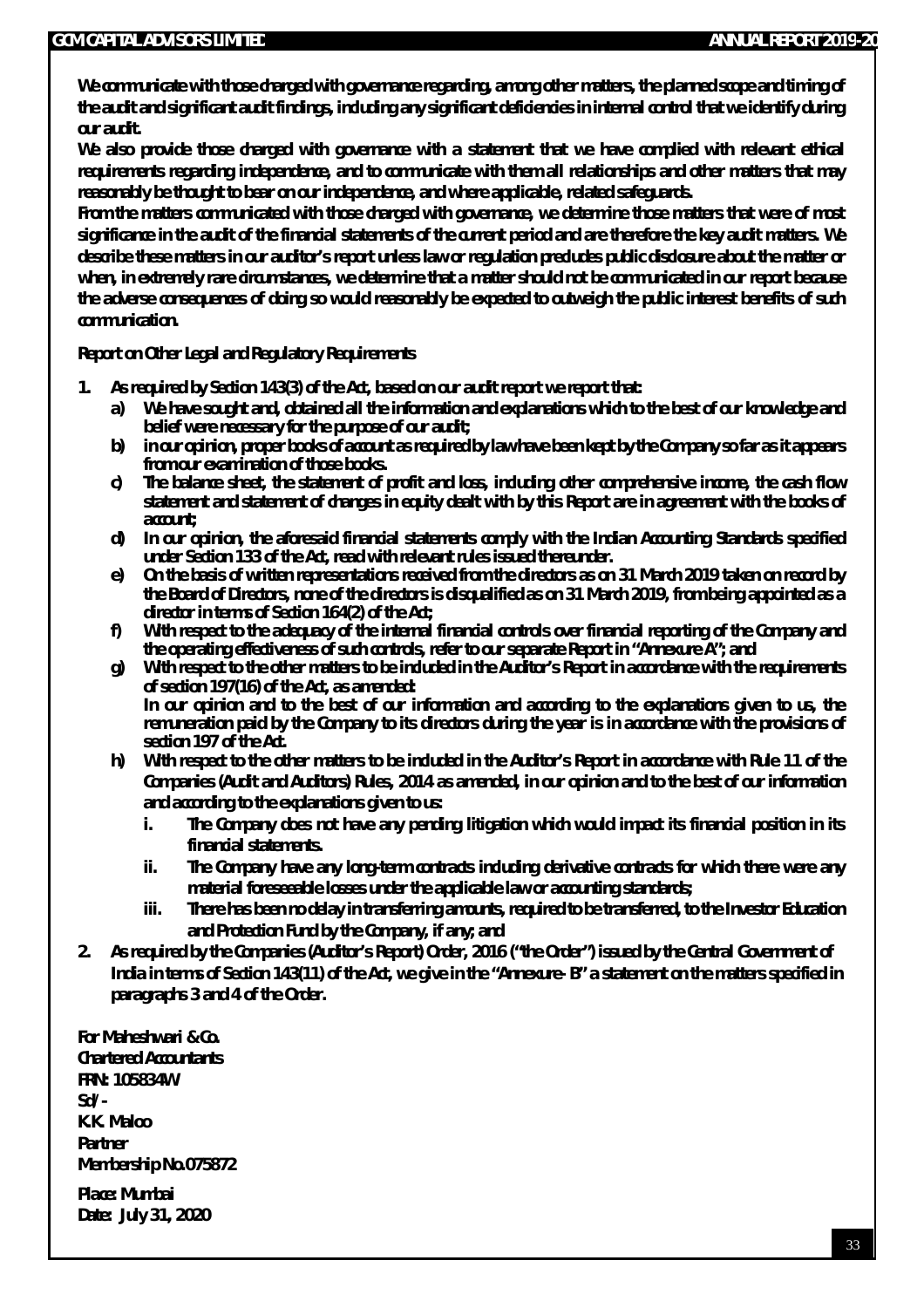## **ANNEXURE 'A' TO THE INDEPENDENT AUDITOR's REPORT**

**(Referred to in paragraph 1(f) under the heading 'Report on Other Legal and Regulatory Requirements' of our report of even date)**

### **Report on the Internal Financial Controls under Clause (i) of Sub-section 3 of Section 143 of the Companies Act, 2013 ("the Act")**

**We have audited the internal financial controls over financial reporting of GCM CAPITAL ADVISORS LIMITED (CIN L74110MH2013PLC243163) ("the Company") as of 31 March 2020 in conjunction with our audit of the financial statements of the Company for the year ended on that date.**

#### **Management's Responsibility for Internal Financial Controls**

**The Company's management is responsible for establishing and maintaining internal financial controls based on the internal control over financial reporting criteria established by the Company considering the essential components of internal control stated in the Guidance Note on Audit of Internal Financial Controls over Financial Reporting (the "Guidance Note") issued by the Institute of Chartered Accountants of India ("ICAI"). These responsibilities include the design, implementation and maintenance of adequate internal financial controls that were operating effectively for ensuring the orderly and efficient conduct of its business, including adherence to company's policies, the safeguarding of its assets, the prevention and detection of frauds and errors, the accuracy and completeness of the accounting records, and the timely preparation of reliable financial information, as required under the Companies Act, 2013.**

#### **Auditors' Responsibility**

**Our responsibility is to express an opinion on the Company's internal financial controls over financial reporting based on our audit. We conducted our audit in accordance with the Guidance Note and the Standards on Auditing, issued by ICAI and deemed to be prescribed under section 143(10) of the Companies Act, 2013, to the extent applicable to an audit of internal financial controls. Those Standards and the Guidance Note require that we comply with ethical requirements and plan and perform the audit to obtain reasonable assurance about whether adequate internal financial controls over financial reporting was established and maintained and if such controls operated effectively in all material respects.**

**Our audit involves performing procedures to obtain audit evidence about the adequacy of the internal financial controls system over financial reporting and their operating effectiveness. Our audit of internal financial controls over financial reporting included obtaining an understanding of internal financial controls over financial reporting, assessing the risk that a material weakness exists, and testing and evaluating the design and operating effectiveness of internal control based on the assessed risk. The procedures selected depend on the auditor's judgments, including the assessment of the risks of material misstatement of the financial statements, whether due to fraud or error.**

**We believe that the audit evidence we have obtained is sufficient and appropriate to provide a basis for our audit opinion on the Company's internal financial controls system over financial reporting.**

#### **Meaning of Internal Financial Controls over Financial Reporting**

**A company's internal financial control over financial reporting is a process designed to provide reasonable assurance regarding the reliability of financial reporting and the preparation of financial statements for external purposes in accordance with generally accepted accounting principles. A company's internal financial control over financial reporting includes those policies and procedures that (1) pertain to the maintenance of records that, in reasonable detail, accurately and fairly reflect the transactions and dispositions of the assets of the company; (2) provide reasonable assurance that transactions are recorded as necessary to permit preparation of financial statements in accordance with generally accepted accounting principles, and that receipts and expenditures of the company are being made only in accordance with authorisations of management and directors of the company; and (3) provide reasonable assurance regarding prevention or timely detection of unauthorised acquisition, use, or disposition of the company's assets that could have a material effect on the financial statements.**

#### **Inherent Limitations of Internal Financial Controls over Financial Reporting**

**Because of the inherent limitations of internal financial controls over financial reporting, including the possibility of collusion or improper management override of controls, material misstatements due to error or fraud may occur and not be detected. Also, projections of any evaluation of the internal financial controls over financial reporting to future**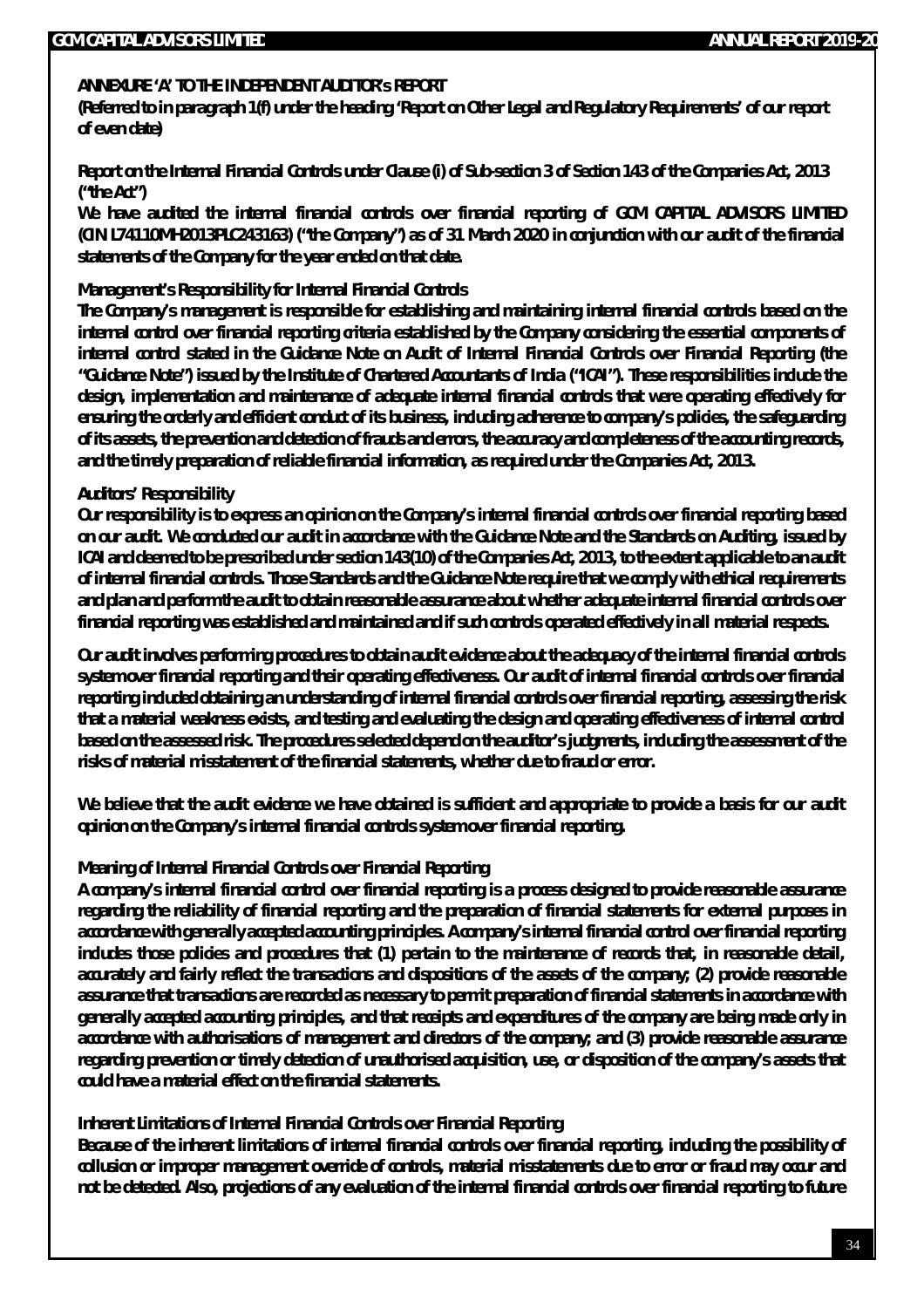**periods are subject to the risk that the internal financial control over financial reporting may become inadequate because of changes in conditions, or that the degree of compliance with the policies or procedures may deteriorate.**

#### **Opinion**

**In our opinion, to the best of our information and according to explanation given to us, the Company has maintained, in all material respects, adequate internal financial controls over financial reporting and such internal financial controls over financial reporting were operating effectively as at 31 March 2019, based on the internal control over financial reporting criteria established by the Company considering the essential components of internal control stated in the Guidance Note on Audit of Internal Financial Controls Over Financial Reporting issued by the Institute of Chartered Accountants of India.**

**For Maheshwari & Co. Chartered Accountants FRN: 105834W**

**Sd/- K.K. Maloo Partner Membership No.075872**

**Place: Mumbai Date: July 31, 2020**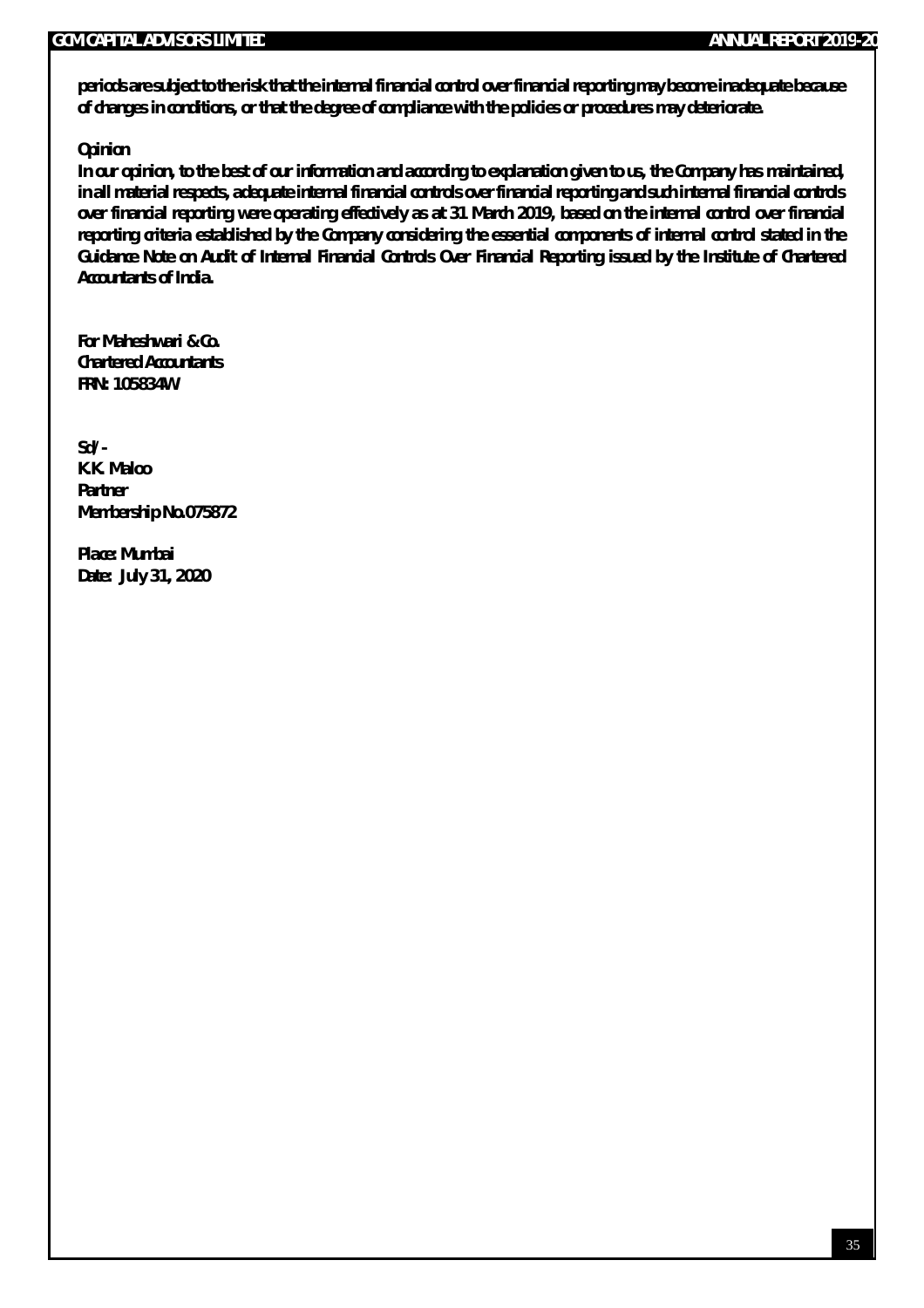# **ANNEXURE 'B' TO THE INDEPENDENT AUDITOR's REPORT**

# **(Referred to in paragraph 2 under the heading 'Report on Other Legal and Regulatory Requirements' of our report of even date)**

- **1. a) The Company has maintained proper records showing full particulars including quantitative details and situation of fixed assets.**
	- **b) Fixed assets have been verified by the management in accordance with a phased program of verification, which in our opinion, is reasonable having regard to the size of the Company and the nature of its assets, though all the assets were not verified by the management during the year. No material discrepancies were noticed on such verification.**
	- **c) According to information and explanations given to us and on the basis of our examination of the records of the company, the company does not have any immovable property in its name. Accordingly, the provisions of clause (1) of paragraph 3 of the Order are not applicable to the Company.**
- **2. According to information and explanations given to us, the inventory has been physically verified by the management at the reasonable interval during the year which consists of stores and spares, which in our opinion is reasonable having regard to the size of the Company and nature of its inventories. The discrepancies noticed on physical verification of the inventory as compared to books records has been properly dealt with in the books of account were not material.**
- **3. According to information and explanations given to us, the Company has not granted any loans, secured or unsecured to companies, firms, Limited Liability Partnerships or other parties covered in the register maintained under Section 189 of the Act. Accordingly, the provisions of clause 3(iii) of the Order are not applicable to the Company.**
- **4. According to information and explanations given to us, the Company has not granted any secured or unsecured loan or provided any guarantee or security as per provisions of Section 185 of the Act. The Company has complied with the provisions of Section 186 of the Act with regard to the investments made during the year, if any.**
- **5. According to the information and explanations given to us, the Company has not accepted any deposits within the meaning of Sections 73 to 76 or any other relevant provisions of the Companies Act and the rules framed thereunder during the year. Accordingly, the provisions of clause (v) of paragraph 3 of the Order are not applicable to the Company.**
- **6. In our opinion and according to the information and explanations given to us, the requirement for maintenance of cost records specified by the Central Government under Section 148(1) of the Companies Act, are not applicable to the Company during the year.**
- **7. a) According to the information and explanation given to us, the Company has been generally regular in depositing the undisputed statutory dues including provident fund, employees' state insurance, income tax, sales tax, service tax, Goods and Service Tax, custom duty, excise duty, value added tax, cess and other material statutory dues as applicable with the appropriate authorities. No undisputed amounts payable in respect of aforesaid statutory dues were outstanding as on the last day of the financial year for a period of more than six months from the date they became payable.**
	- **B) According to the information and explanations given to us, there are no dues of income tax, sales tax, service tax, customs duty, excise duty, value added tax and cess, which have not been deposited on account of any dispute with the relevant authorities.**
- **8. The Company does not have any loans or borrowings from any financial institution, banks, government or debenture holders during the year. Accordingly, paragraph 3(viii) of the Order is not applicable.**
- **9. According to the information and explanations given to us, the Company has not raised moneys by way of initial public offer or further public offer (including debt instruments) and the term loans during the year.**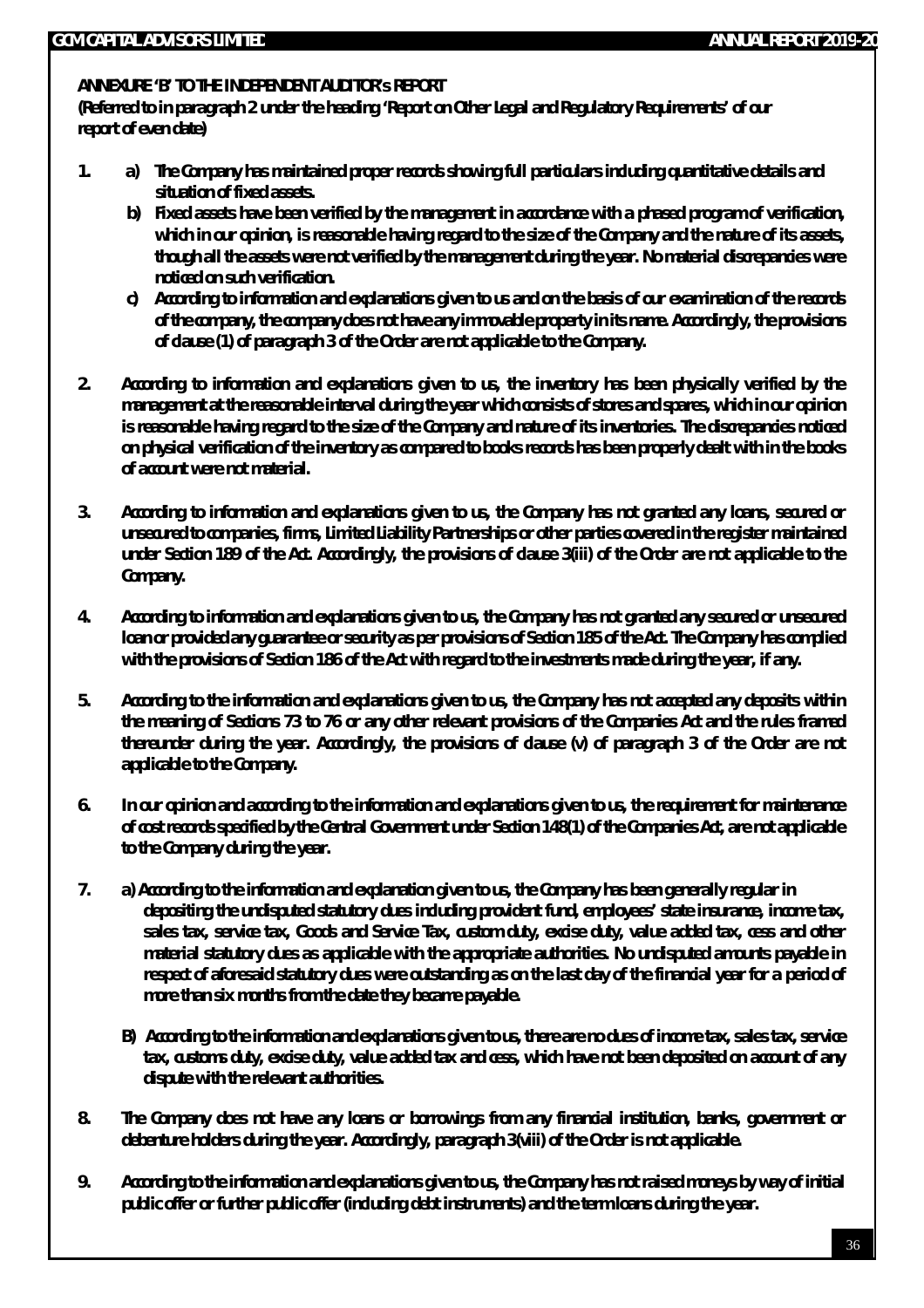- **10. According to the information and explanation given to us, we have neither come across any instances of fraud by the Company or any fraud on the Company by its officers or employees have been noticed or reported during the year, nor have we been informed of any such cases by the management.**
- **11. In our opinion and according to the information and explanations given to us, the Company has paid/ provided managerial remuneration in accordance with the requisite approvals mandated by the provisions of Section 197 read with Schedule V to the Companies Act, 2013.**
- **12. In our opinion and according to the information and explanations given to us, the Company is not a Nidhi Company. Accordingly, the provisions of clause 3(xii) of the Order are not applicable to the Company.**
- **13. In our opinion and according to the information and explanations given to us the Company is in compliance with Sections 177 and 188 of the Companies Act, 2013, where applicable, for all transactions with the related parties and the details of related party transactions have been disclosed in the financial statements etc. as required by the applicable accounting standards.**
- **14. According to the information and explanations given to us and based on our examination of the records of the Company, the Company has not made preferential allotment or private placement of shares or fully or partly convertible debentures during the year.**
- **15. According to the information and explanations given to us, the Company has not entered into any non-cash transactions with directors or persons connected with him during the year.**
- **16. According to the information and explanations given to us and based on our examination of the records of the Company, the Company is not required to be registered under Section 45-IA of the Reserve Bank of India Act, 1934.**

**For Maheshwari & Co. Chartered Accountants FRN: 105834W**

**Sd/-**

**K.K. Maloo Partner Membership No.075872**

**Place: Mumbai Date: July 31, 2020**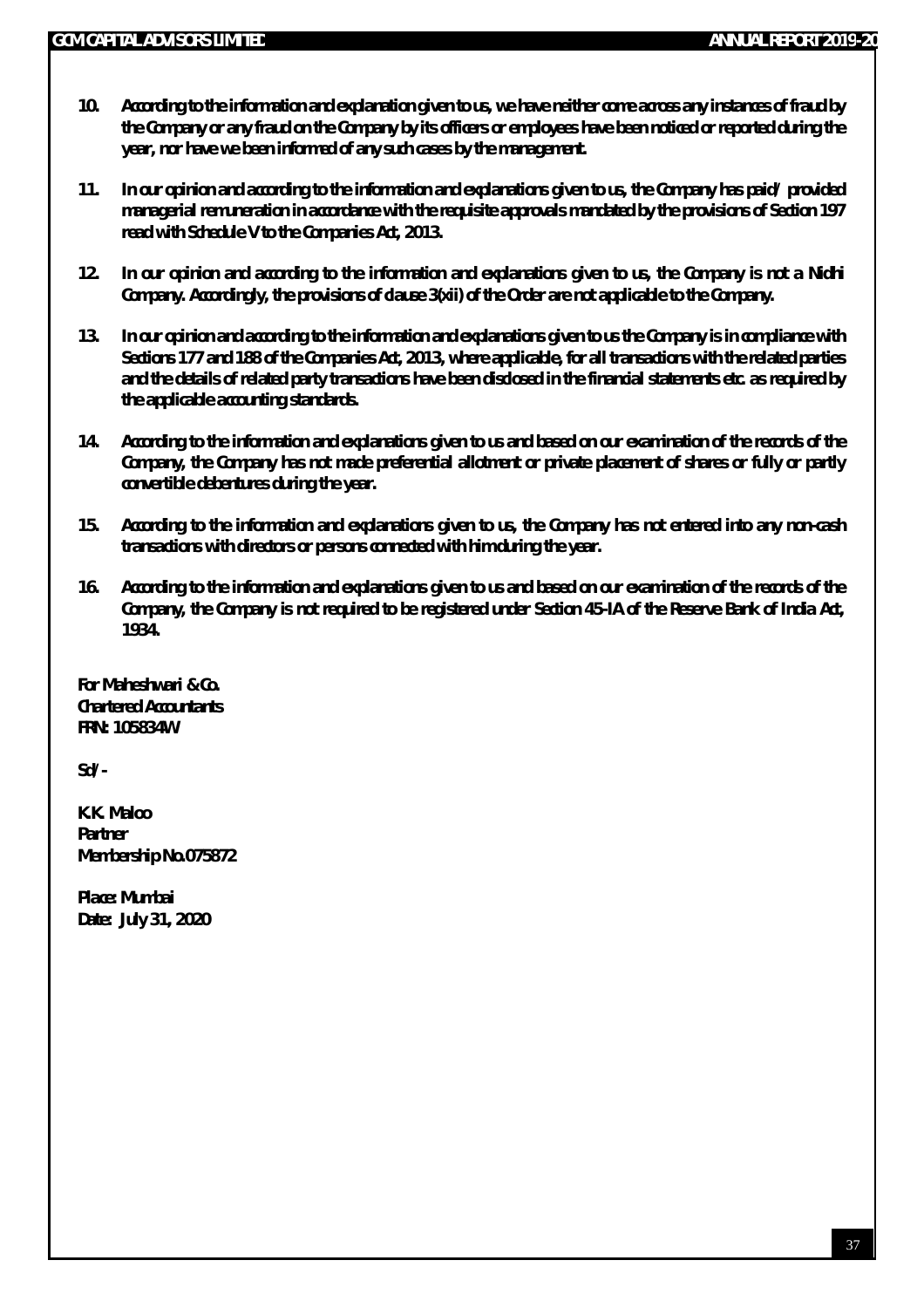# **BALANCE SHEET as at 31 March 2020**

| (Amount In Rs.)                           |                                       |                 |                 |  |  |
|-------------------------------------------|---------------------------------------|-----------------|-----------------|--|--|
| <b>Particulars</b>                        | Note No.                              | As at           | As at           |  |  |
|                                           |                                       | 31 March 2020   | 31 March 2019   |  |  |
| I. ASSETS                                 |                                       |                 |                 |  |  |
| <b>Non-current assets</b>                 |                                       |                 |                 |  |  |
| Property, Plant and Equipment             | 4                                     | 24, 18, 183     | 31,63,066       |  |  |
| <b>Financial Assets</b>                   |                                       |                 |                 |  |  |
| (i) Investments                           | 5                                     | 50,000          | 24,44,410       |  |  |
| (ii) Other financial assets               | $\begin{array}{c} 6 \\ 7 \end{array}$ | 17, 35, 75, 304 | 17,02,02,026    |  |  |
| Income Asset Tax (Net)                    |                                       | 39,89,351       | 42,96,253       |  |  |
| Deferred Tax Assets (Net)                 | 8                                     | 3,78,171        |                 |  |  |
| <b>Total Non-current assets</b>           |                                       | 18,04,11,000    | 18,01,05,755    |  |  |
| <b>Current assets</b>                     |                                       |                 |                 |  |  |
| Inventories                               | 9                                     | 27,23,915       | 16, 16, 177     |  |  |
| <b>Financial Assets</b>                   |                                       |                 |                 |  |  |
| Trade receivables<br>(i)                  | 10                                    | 7,51,71,041     | 7,51,81,230     |  |  |
| (ii) Cash and cash equivalents            | 11                                    | 32,90,643       | 37,54,214       |  |  |
| (iii) Bank Balances other than above (ii) | 12                                    | 10,511          | 10,511          |  |  |
| Loans<br>(iv)                             | 13                                    | 13,23,67,349    | 14,03,86,070    |  |  |
| Other financial assets<br>(v)             | 14                                    |                 |                 |  |  |
| Other current assets                      | 15                                    | 23,00,000       | 35,02,180       |  |  |
| <b>Total Current Assets</b>               |                                       | 21,58,63,459    | 22,44,50,382    |  |  |
|                                           |                                       |                 |                 |  |  |
| <b>Total Assets</b>                       |                                       | 39,62,74,468    | 40,45,56,137    |  |  |
| <b>II. EQUITY AND LIABILITIES</b>         |                                       |                 |                 |  |  |
| <b>Equity</b>                             |                                       |                 |                 |  |  |
| a) Equity Share Capital                   | 16                                    | 16,94,00,000    | 16,94,00,000    |  |  |
| b) Other Equity                           | 17                                    | 17,38,64,209    | 17,40,94,516    |  |  |
| <b>Total Equity</b>                       |                                       | 34, 32, 64, 209 | 34, 34, 94, 516 |  |  |
| <b>Non-current liabilities</b>            |                                       |                 |                 |  |  |
| <b>Financial Liabilities</b>              |                                       |                 |                 |  |  |
| (i) Borrowings                            | 18                                    | 14,08,579       | 15, 14, 575     |  |  |
| Deferred Tax liability                    | 8                                     |                 | 1,23,593        |  |  |
| <b>Total non-current liabilities</b>      |                                       | 14,08,579       | 16,38,168       |  |  |
| <b>Current liabilities</b>                |                                       |                 |                 |  |  |
| <b>Financial Liabilities</b>              |                                       |                 |                 |  |  |
| (i) Trade payables                        | 19                                    | 4,22,550        |                 |  |  |
| (ii) Borrowings                           | 20                                    |                 | 8,26,123        |  |  |
| (iii) Other Financial Liabilities         | 21                                    |                 |                 |  |  |
| Other current liabilities                 | 22                                    | 5, 11, 79, 130  | 5,76,49,780     |  |  |
| <b>Total current liabilities</b>          |                                       | 5,16,01,680     | 5,94,23,453     |  |  |
| <b>Total Liabilities</b>                  |                                       | 5,30,10,259     | 6,10,61,621     |  |  |
|                                           |                                       |                 |                 |  |  |
| <b>Total Equity and Liabilities</b>       |                                       | 39,62,74,468    | 40,45,56,137    |  |  |
|                                           |                                       |                 |                 |  |  |
| Significant accounting policies           | 1,2 & 3                               |                 |                 |  |  |

**The accompanying notes form an integral part of the standalone Ind AS financial statements As per our report of even date For & on Behalf of the Board of Directors For Maheshwari & Co. Chartered Accountants**

**Firm's Registration No.: 105834W Sd/- Sd/- Sd/- K.K. Maloo Vicky Agarwal Laxmi Narayan Sharma**

**Membership No. 075872 Date : July 31, 2020 Date : July 31, 2020 Place : Mumbai Place : Mumbai**

**Partner Wicky Agarwal**<br> **Managing Director**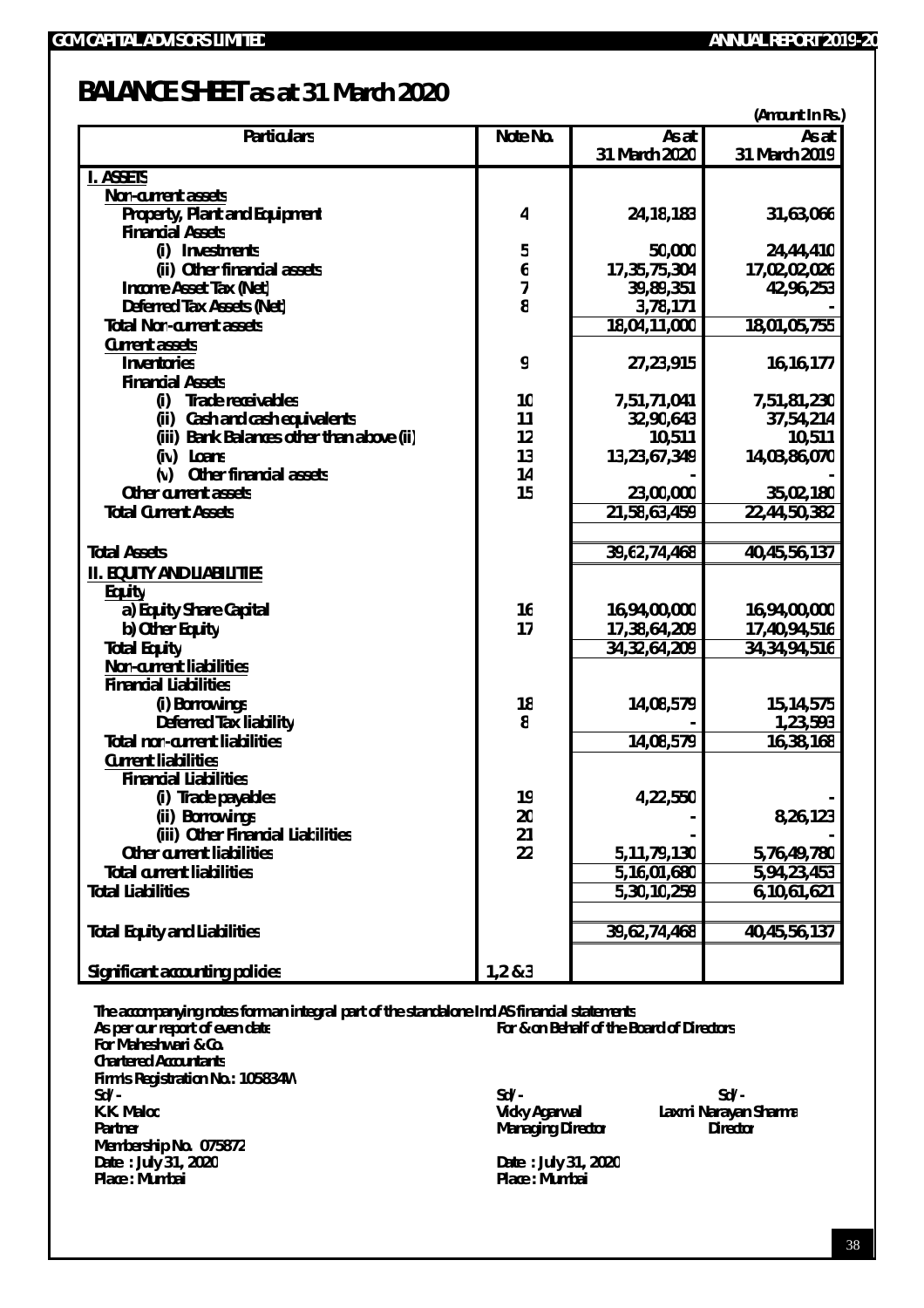# **STATEMENT OF PROFIT AND LOSS for the Year ended March 31, 2020**

| (Amount In Rs.)                                                 |                 |               |               |  |  |
|-----------------------------------------------------------------|-----------------|---------------|---------------|--|--|
| <b>Particulars</b>                                              | Note No.        | As at         | As at         |  |  |
|                                                                 |                 | 31 March 2020 | 31 March 2019 |  |  |
| Revenue from operations                                         | $\overline{23}$ | 2,22,74,134   | 2,50,13,683   |  |  |
| Other income                                                    | 24              | 9,21,601      | 1,68,965      |  |  |
| <b>Total Revenue (A)</b>                                        |                 | 2,31,95,735   | 2,51,82,648   |  |  |
| <b>Expenses</b>                                                 |                 |               |               |  |  |
| <b>Purchase of Traded Goods</b>                                 | 25              | 1,49,66,989   | 1,66,22,798   |  |  |
| Changes in inventories of finished goods/traded goods           | 26              | (11, 07, 738) | 4,95,823      |  |  |
| Employee benefits expense                                       | 27              | 36,45,091     | 37, 30, 534   |  |  |
| Finance costs                                                   | 28              | 1,93,164      | 2,97,917      |  |  |
| Depreciation and amortisation expense                           | $\overline{4}$  | 7,44,884      | 11,21,413     |  |  |
| Fair Value Measurement of FVTPL Assets                          | 29              |               | 9,54,862      |  |  |
| Other expenses                                                  | 30              | 46,37,867     | 25,93,612     |  |  |
| Total expenses (B)                                              |                 | 2,30,80,256   | 2,58,16,960   |  |  |
|                                                                 |                 |               |               |  |  |
| Profit before tax                                               |                 | 1.15.478      | (6, 31, 312)  |  |  |
| Tax expense:                                                    |                 |               |               |  |  |
| - Current tax                                                   |                 |               | 1,12,243      |  |  |
| - Deferred tax                                                  |                 | 1,61,446      | (94, 448)     |  |  |
| - TAX Expenses Earlier Year                                     |                 |               |               |  |  |
|                                                                 |                 | 1,61,446      | 17,794        |  |  |
|                                                                 |                 |               |               |  |  |
| Profit for the year                                             |                 | (45, 968)     | (6, 52, 106)  |  |  |
| <b>Other Comprehensive Income/(Loss)</b>                        |                 |               |               |  |  |
| Items that will be reclassified to statement of profit and loss |                 |               |               |  |  |
| (a) Fair value changes on Investments in Securities carried at  |                 | (6, 55, 725)  | 25,50,806     |  |  |
| fair value through OCI;<br>Tax impact of above items (a)        |                 | 1,70,489      | 6,63,210      |  |  |
| Total comprehensive income for the year                         |                 | (5, 31, 204)  | 12,35,490     |  |  |
| Earnings per equity share                                       |                 |               |               |  |  |
| (1) Basic                                                       |                 | (0.003)       | (0.04)        |  |  |
| (2) Diluted                                                     |                 | (0.003)       | (0.04)        |  |  |
| Nominal value of equity shares                                  |                 | 10            | 10            |  |  |
|                                                                 |                 |               |               |  |  |
| Significant accounting policies                                 | 1,2 & 3         |               |               |  |  |

The accompanying notes form an integral part of the standalone Ind AS financial statements<br>As per our report of even date<br>**For & on Behalf of the B** For & on Behalf of the Board of Directors **For Maheshwari & Co. Chartered Accountants Firm's Registration No.: 105834W**

**Sd/- Sd/- Sd/- K.K. Maloo Vicky Agarwal Laxmi Narayan Sharma Membership No. 075872**

**Date : July 31, 2020 Date : July 31, 2020 Place : Mumbai Place : Mumbai**

**Managing Director**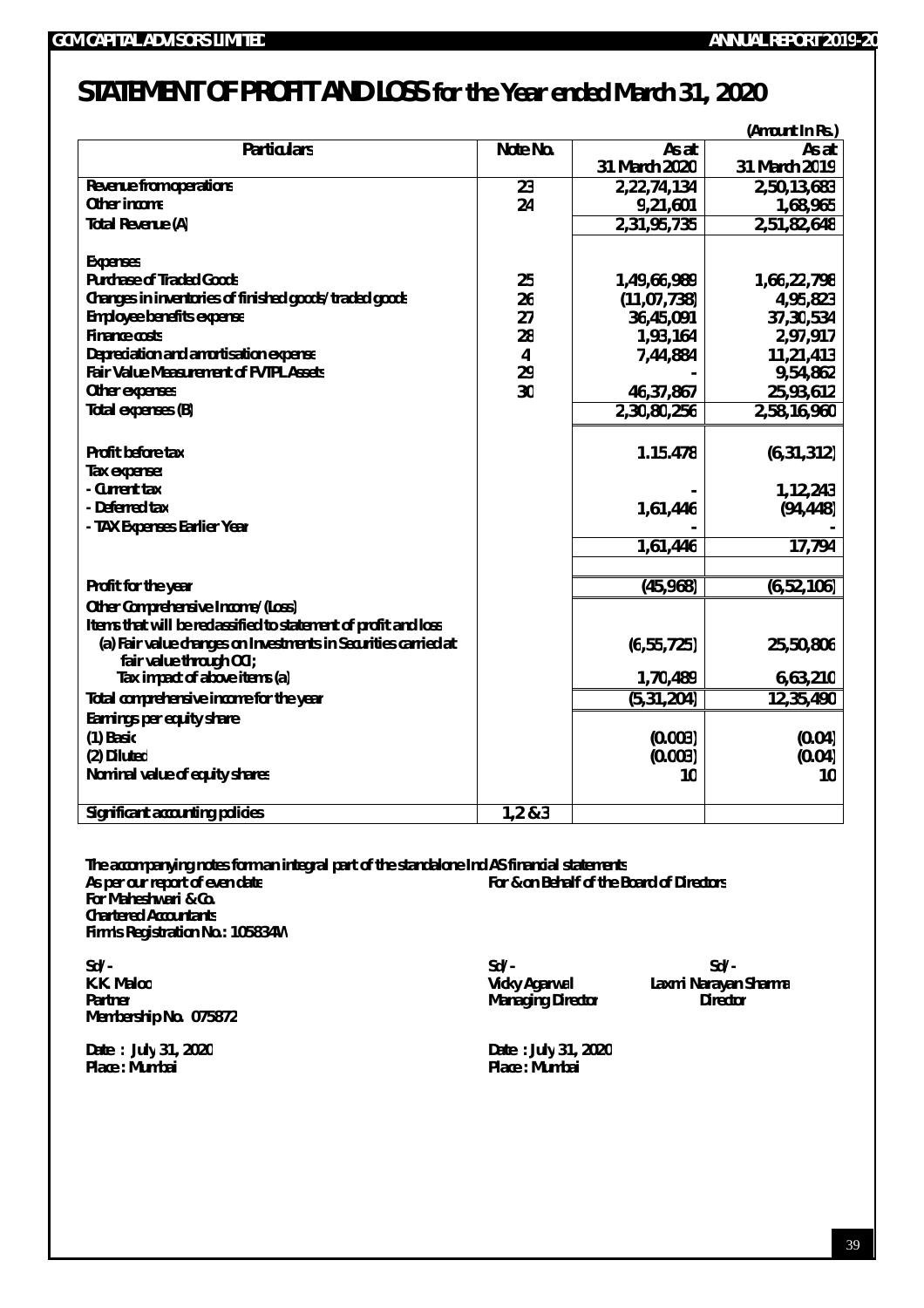# **STATEMENT OF CHANGES IN EQUITY for year ended 31 March 2020**

| <b>Particulars</b>                                                | <b>Equity Share</b>      |                             | <b>Total equity</b> |                                      |                                   |
|-------------------------------------------------------------------|--------------------------|-----------------------------|---------------------|--------------------------------------|-----------------------------------|
|                                                                   | Capital                  | <b>Reserves and Surplus</b> |                     | <b>Other Comprehensive</b><br>Income | attributable to<br>equity holders |
|                                                                   |                          | <b>Retained</b>             | <b>Securities</b>   | <b>Equity instrument</b>             | of the                            |
|                                                                   |                          | Earning                     | Premium             | fair value                           | Company                           |
| <b>Balances at 1 April 2018</b>                                   | 16,94,00,000             | 58,01,063                   | 16,88,00,000        | (17, 42, 037)                        | 34,22,59,027                      |
| Changes in equity for the<br>year ended March 31, 2019            |                          |                             |                     |                                      |                                   |
| Profit for the year                                               |                          | (6, 52, 106)                |                     |                                      | (6, 52, 106)                      |
| Equity instruments through<br>other comprehensive<br>income       |                          |                             |                     | 18,87,596                            | 18,87,596                         |
| Transfer from OCI to<br>Retained Earning on Actual<br>Realization |                          |                             |                     |                                      |                                   |
| <b>Balances at 1 April 2019</b>                                   | 16,94,00,000             | 51,48,957                   | 16,88,00,000        | 1,45,559                             | 34, 34, 94, 516                   |
| Changes in equity for the<br>year ended March 31, 2020            |                          |                             |                     |                                      |                                   |
| Profit for the year                                               | $\overline{\phantom{0}}$ | (45, 968)                   |                     |                                      | (6, 52, 106)                      |
| Equity instruments through<br>other comprehensive<br>income       |                          |                             |                     | (4,85,237)                           | 18,87,596                         |
| Transfer from OCI to<br>Retained Earning on Actual<br>Realization |                          | (1, 53, 043)                |                     | 4,53,941                             | (3,00,898)                        |
| Balances at March 31, 2020                                        | 16,94,00,000             | 49,49,946                   | 16,88,00,000        | 1,14,263                             | 34, 32, 64, 209                   |

The accompanying notes form an integral part of the standalone Ind AS financial statements<br>As per our report of even date<br>**For & on Behalf of the B For & on Behalf of the Board of Directors For Maheshwari & Co. Chartered Accountants Firm's Registration No.: 105834W**

**Sd/- Sd/- Sd/- K.K. Maloo Vickuy Agarwal Laxmi Narayan Sharma Membership No. 075872**

**Place : Mumbai Place : Mumbai**

**Managing Director** 

**Date : July 31, 2020 Date : July 31, 2020**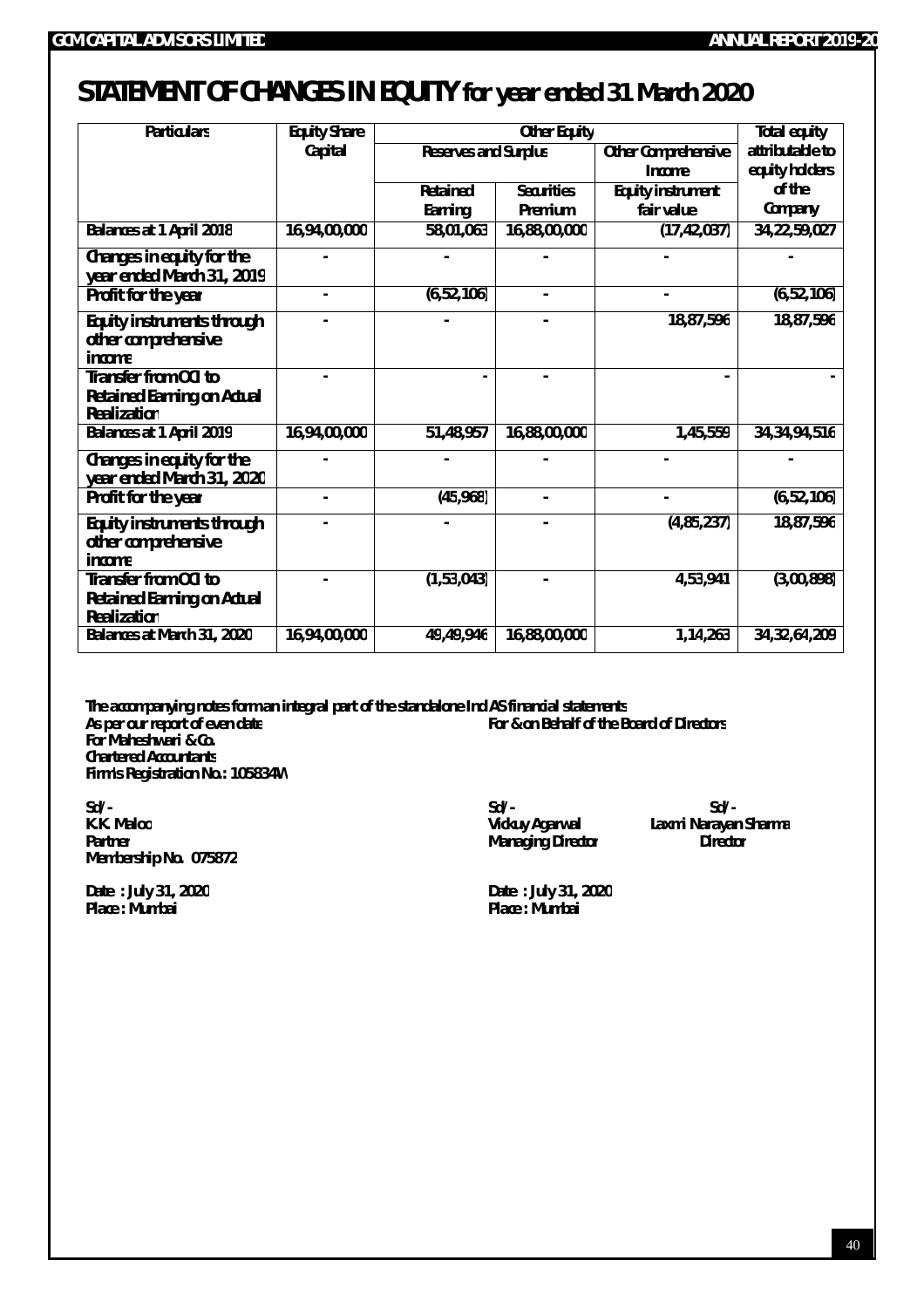# **CASH FLOW STATEMENT as at 31 March 2020**

| (Amount In Rs.)                                       |               |                  |  |  |
|-------------------------------------------------------|---------------|------------------|--|--|
| <b>Particulars</b>                                    | As at         | As at            |  |  |
|                                                       | 31 March 2019 | 31 March 2018    |  |  |
|                                                       |               |                  |  |  |
| CASH FLOW FROM (USED IN) OPERATING ACTIVITIES:        |               |                  |  |  |
| Profit Before Tax                                     | 1,15,478      | (6, 34, 312)     |  |  |
| <b>Adjustment for:</b>                                |               |                  |  |  |
| Depreciation and Amortization                         | 7,44,884      | 11,21,413        |  |  |
| Interest and Finance Cost/Expenses                    | 1,93,164      | 2,97,917         |  |  |
| (Gain)/Loss on sale of Investments (other than Trade) | (16, 96, 108) | 7,34,944         |  |  |
| Dividend Income                                       | (58, 100)     | (49,700)         |  |  |
| Interest Income                                       |               | (1, 55, 572)     |  |  |
| MTM on Investments-Current Year                       | (1, 84, 340)  | 18,87,596        |  |  |
| <b>Operating Profit before Working Capital Change</b> | (8,85,022)    | 32,02,287        |  |  |
| Movement in Working Capital:                          |               |                  |  |  |
| Increase/(Decrease) in Non-Current Assets             | (34, 44, 547) | 48,50,192        |  |  |
| Increase/(Decrease) in Current Assets                 | 92,31,090     | (10, 79, 404)    |  |  |
| Increase/(Decrease) in Inventories                    | (11, 07, 738) | 4,95,823         |  |  |
| Increase/(Decrease) in Non-Current Liabilities        | (1, 23, 593)  | 1,23,593         |  |  |
| Increase/(Decrease) in Current Liabilities            | (69, 95, 650) | (2,73,84,903)    |  |  |
| Cash Generated/(used) in Operations                   | (33, 25, 460) | (1, 97, 92, 412) |  |  |
| Less: Taxes                                           | (1,61,446)    | 17,794           |  |  |
| NET CASH FLOW FROM OPERATING ACTIVITIES               | (34, 86, 905) | (1,98,10,206)    |  |  |
|                                                       |               |                  |  |  |
| CASH FLOW FROM (USED IN) INVESTING ACTIVITIES:        |               |                  |  |  |
| <b>Purchase of Assets</b>                             |               |                  |  |  |
| Interest Income on Investing Activities               |               | 1,55,572         |  |  |
| Dividend income on Investing Activities               | 58,100        | 49,700           |  |  |
| Change in [Sales/(Purchase)] of Investments (NET)     | 40,90,518     | 2,25,30,091      |  |  |
| NET CASH FLOW FROM INVESTING ACTIVITIES               | 41,48,618     | 2,27,35,363      |  |  |
|                                                       |               |                  |  |  |
| CASH FLOW FROM (USED IN) FINANCING ACTIVITIES:        |               |                  |  |  |
| Repayment of Borrowing                                | (9,32,119)    | (10, 43, 767)    |  |  |
| <b>Interest Paid</b>                                  | (1, 93, 164)  | (2, 97, 917)     |  |  |
| NET CASH FLOW FROM FINANCING ACTIVITIES               | (11, 25, 283) | (13, 41, 684)    |  |  |
|                                                       |               |                  |  |  |
| NET INCREASE(DECREASE) IN CASH AND CASH EQUIVALENT    | (4,63,571)    | 15,83,473        |  |  |
| CASH AND CASH EQUIVALENT AT BEGINNING OF YEAR         | 37,64,725     | 21,81,252        |  |  |
| CASH AND CASH EQUIVALENT AT END OF YEAR               | 33,01,154     | 37,64,725        |  |  |
|                                                       |               |                  |  |  |
| Significant accounting policies                       |               |                  |  |  |
|                                                       |               |                  |  |  |

The accompanying notes form an integral part of the standalone Ind AS financial statements<br>As per our report of even date<br>**For & on Behalf of the Be** For & on Behalf of the Board of Directors

**For Maheshwari & Co. Chartered Accountants Firm's Registration No.: 105834W**

**Sd/- Sd/- Sd/- K.K. Maloo Vicky Agarwal Laxmi Narayan Sharma Membership No. 075872**

**Place : Mumbai Place : Mumbai**

**Partner Managing Director Director**

**Date : July 31, 2020 Date : July 31, 2020**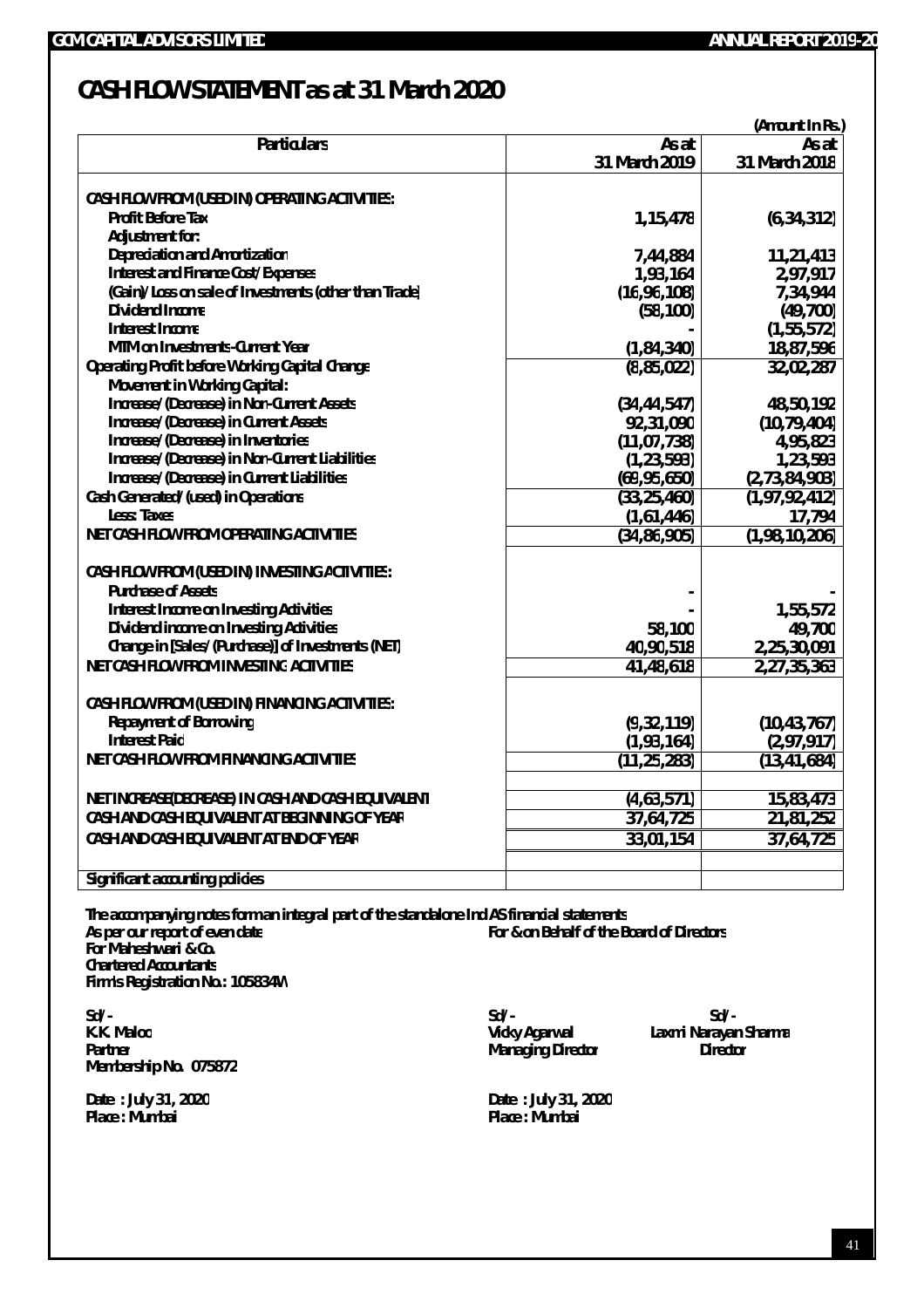# **NOTES TO STANDALONE FINANCIAL STATEMENTS for the year ended March 31, 2020**

# **1. CORPORATE INFORMATION**

**GCM Capital Advisors Limited ("the Company") is a widely held limited Company having its registered office at 805, 8th Floor, Raheja Center, 214-Free Press Journal Marg, Nariman Point, Mumbai-400021. The activities of the company include trading of Fresh Fruit, Spices, Financial advisory and Consultancy Services and engaged in treasury operations by providing funding solutions to clients both in the form of Debts & Equity, Investment activities and other related activities of capital market as well as commodity Market.**

#### **2. Summary of basis of compliance, basis of preparation and presentation, critical accounting estimates, assumptions and judgement**

#### **2.1 BASIS OF PREPARATION OF FINANCIAL STATEMENTS**

#### **2.1.1 COMPLIANCE WITH INDIAN ACCOUNTING STANDARDS (IND SA)**

**The financial statements comply, in all material aspects, with Indian Accounting Standards ('Ind AS') notified under Section 133 of the Companies Act, 2013 ('the 2013 Act') read with Rule 3 of the Companies (Indian Accounting Standards) Rules, 2015 and other relevant provisions of the Act.**

#### **2.1.2 FUNCTIONAL AND PRESENTATION CURRENCY**

**The Items included in the financial statements of Company are measured using the currency of the primary economic environment in which the Company operates ("the functional currency"). Indian rupee is the functional currency of the Company.**

#### **2.1.3 HISTORICAL COST CONVENTION**

**The financial statements have been prepared on the historical cost basis, except for certain financial instruments which are measured at fair value at the end of each reporting period. Historical cost is generally based on the fair value of the consideration given in exchange for goods and services. Fair value is the price that would be received to sell an asset or paid to transfer a liability in an orderly transaction between market participants at the measurement date.**

#### **2.1.4 CURRENT AND NON-CURRENT CLASSIFICATION**

**All assets and liabilities have been classified as current or non-current as per the Company's normal operating cycle and other criteria set out in the Division II of Schedule III to the Companies Act, 2013. Based on the nature of products and the time between acquisition of assets for processing and their realisation in cash and cash equivalents, the Company has ascertained its operating cycle as 12 months for the purpose of current and non-current classification of assets and liabilities.**

#### **2.2 CRITICAL ACCOUNTING ESTIMATES, ASSUMPTIONS AND JUDGEMENTS**

**The preparation of the financial statements requires management to make estimates, assumptions and judgments that affect the reported balances of assets and liabilities and disclosures as at the date of the financial statements and the reported amounts of income and expense for the periods presented. Actual results may differ from these estimates. Estimates and underlying assumptions are reviewed on an ongoing basis. Revisions to accounting estimates are recognised in the period in which the estimates are revised and in future periods which are affected.**

**The estimates and assumptions that have a significant risk of causing a material adjustment to the carrying values of assets and liabilities within the next financial year are discussed below.**

### **2.2.1 DEFERRED INCOME TAX ASSETS AND LIABILITIES**

**Significant management judgment is required to determine the amount of deferred tax assets that can be recognised, based upon the likely timing and the level of future taxable profits.**

**The amount of total deferred tax assets could change if management estimates of projected future taxable income or if tax regulations undergo a change.**

#### **2.2.2 USEFUL LIVES OF PROPERTY, PLANT AND EQUIPMENT ('PPE') AND INTANGIBLE ASSETS**

**Management reviews the estimated useful lives and residual value of PPE and Intangibles at the end of each reporting period. Factors such as changes in the expected level of usage, technological developments and product life-cycle, could significantly impact the economic useful lives and the residual values of these assets. Consequently, the future depreciation charge could be revised and may have an impact on the profit of the future years.**

#### **2.2.3 PROVISIONS AND CONTINGENCIES**

**From time to time, the Company is subject to legal proceedings, the ultimate outcome of each being subject to uncertainties inherent in litigation. A provision for litigation is made when it is considered probable that a payment will be made and the amount can be reasonably estimated. Significant judgement is required when evaluating the provision including, the probability of an unfavourable outcome and the ability to make a reasonable estimate of the amount of potential loss. Litigation**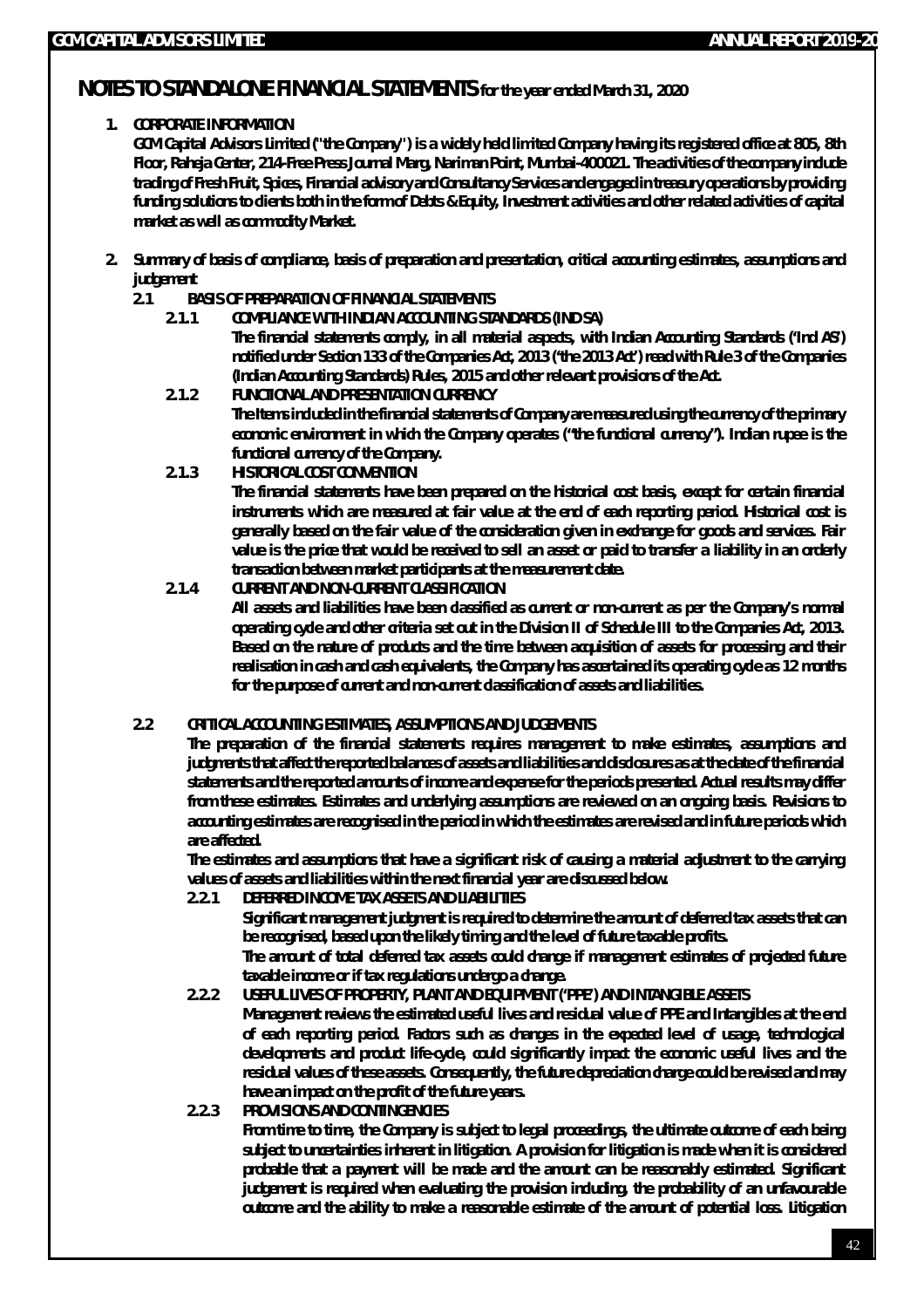**provisions are reviewed at each accounting period and revisions made for the changes in facts and circumstances. Contingent liabilities are disclosed in the notes forming part of the financial statements. Contingent assets are not disclosed in the financial statements unless an inflow of economic benefits is probable.**

#### **2.2.4 VALUATION OF FINANCIAL INSTRUMENTS AND DERIVATIVE FINANCIAL INSTRUMENTS**

**Significant management judgment is required to determine the method of valuation and disclosures for the Various Financial Instruments, based on the future aspect and various type of the Financial Instruments different type of methods need to be determine.**

#### **2.3 PROPERTY, PLANT AND EQUIPMENT INITIAL RECOGNITION**

#### **TANGIBLE ASSETS**

**An item of property, plant and equipment is recognized as an asset if it is probable that the future economic benefits associated with the item will flow to the Company and its cost can be measured reliably. This recognition principle is applied to the costs incurred initially to acquire an item of property, plant and equipment and also to costs incurred subsequently to add to, replace part of, or service it and subsequently carried at cost less accumulated depreciation and accumulated impairment losses, if any.**

**The cost of self-constructed assets includes the cost of materials, direct labour and any other costs directly attributable to bringing the asset to a working condition for its intended use, and the costs of dismantling and removing the items and restoring the site on which they are located. Purchased software that is integral to the functionality of the related equipment is capitalized as part of that equipment.**

#### **INTANGIBLE ASSETS**

**Intangible assets are stated at cost less accumulated amortisation and impairment loss. The system software which is expected to provide future enduring benefits is capitalised. The capitalised cost includes license fees and cost of implementation/system integration.**

#### **SUBSEQUENT COST**

**Machinery spares that meet the definition of PPE are capitalized and depreciated over the useful life of the principal item of an asset. All other repair and maintenance costs, including regular servicing, are recognized in the Statement of Profit and Loss as incurred. When a replacement occurs, the carrying value of the replaced part is de-recognised.**

**Where an item of property, plant and equipment comprises major components having different useful lives, these components are accounted for as separate items.** 

#### **DEPRECIATION METHODS, ESTIMATED USEFUL LIVES AND RESIDUAL VALUE:**

**Depreciation on PPE is calculated using the Written Down Value method to allocate their cost, net of their residual values, over their estimated useful lives. However, Freehold land is a non-depreciable asset. Schedule II to the Companies Act 2013 prescribes the useful lives for various class of assets. The residual values, useful lives and methods of depreciation of property, plant and equipment are reviewed at each financial year end and adjusted prospectively, if appropriate.**

#### **DERECOGNITION OF ASSETS**

**An item of property plant & equipment and any significant part initially recognised is derecognised upon disposal or when no future economic benefits are expected from its use or disposal.** 

**Any gain or loss arising on derecognition of the asset is included in the income statement when the asset is derecognised.**

**Gains or losses arising from the retirement or disposal of an intangible asset are determined as the difference between the net disposal proceeds and the carrying amount of the asset and recognised as income or expense in the Statement of Profit and Loss.**

#### **2.4 REVENUE RECOGNITION**

**Revenue is recognised to the extent that it is probable that the economic benefits will flow to the Company and the revenue can be reliably measured, regardless of when the payment is being made. Revenue is measured at the fair value of the consideration received or receivable, taking into account contractually defined terms of payment and excluding taxes or duties collected on behalf of the government.**

#### **2.4.1REVENUE FROM SALE OF GOODS/SERVICES**

**Revenue is recognized on accrual basis from brokerage earned on secondary market operations on trade date.**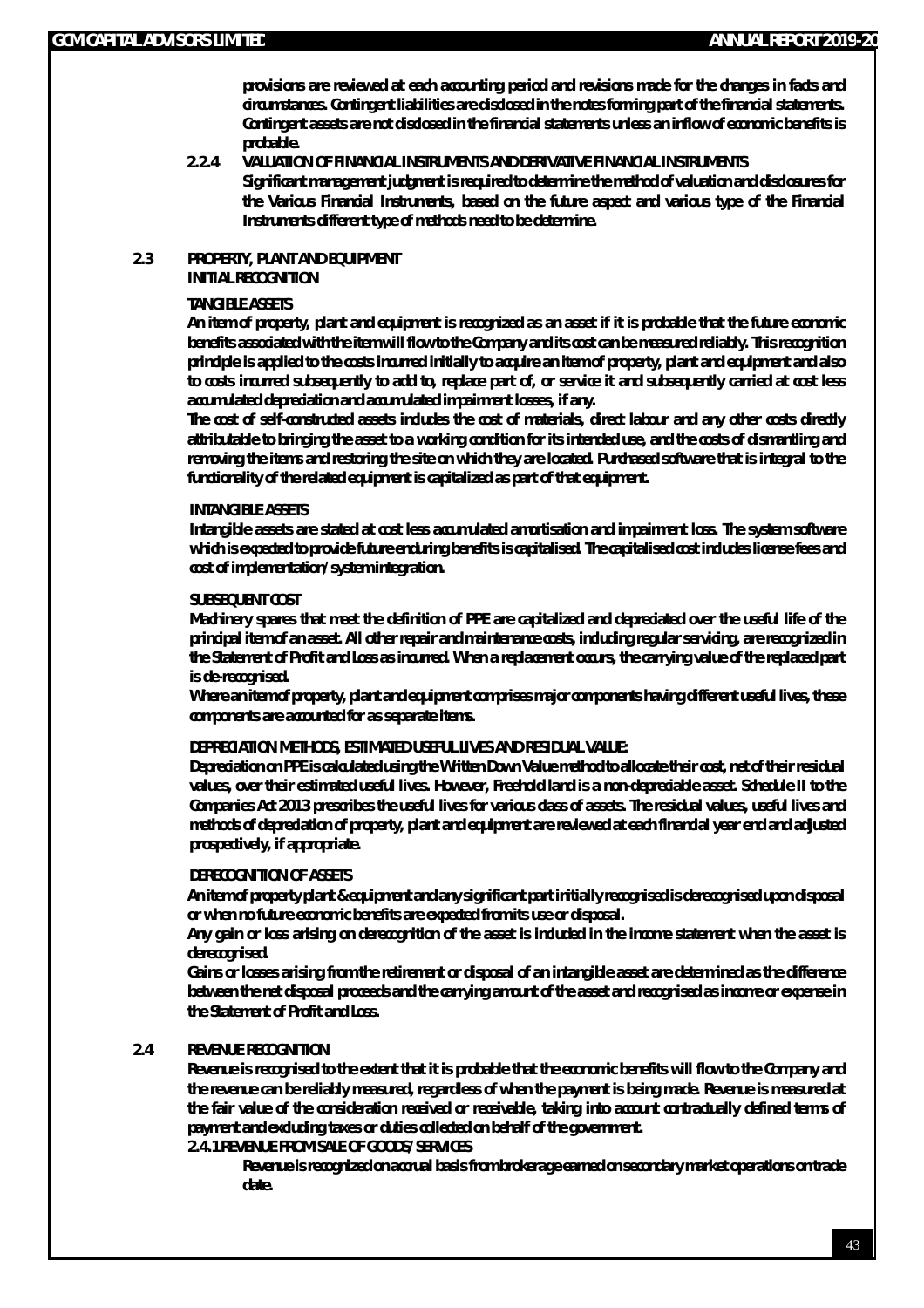**Revenues from Operations comprises profit/loss on sale of securities held as stock-in-trade and profit/loss on equity derivative instruments is accounted as per following;**

- **I) Profit / loss on sale of securities is determined based on the FIFO cost of the securities sold.**
- **II) Profit/loss on Derivatives transactions is accounted for as explained below: ''Initial and additional margin paid over and above initial margin for entering into contracts for Equity Index / Stock Futures / Currency Futures and or Equity Index / Stock Options / Currency Options, which are released on final settlement / squaring-up of underlying contracts are disclosed under "Other current assets". Mark-to-market margin-Equity Index / Stock Futures /"Currency Futures representing the amounts paid in respect of mark to market margin is disclosed under "Other current assets". Equity Index / Stock Option / Currency Option Premium Account"" represents premium paid or received for buying or selling the Options, respectively. "On final settlement or squaring up of contracts for Equity Index / Stock Futures / Currency Future, the realized profit or loss after adjusting the unrealized loss already accounted, if any, is recognized in the Statement of Profit and Loss. On settlement or squaring up of Equity Index / Stock Options / Currency Option, before expiry, the premium prevailing in ""Equity Index / Stock Option / Currency Option Premium Account"" on that date is recognized in the Statement of Profit and Loss. "As at the Balance Sheet date, the Mark to Market / Unrealised Profit / (Loss) on all outstanding arbitrage portfolio comprising of Securities and Equity / Currency Derivatives positions is determined on scrip basis with net unrealized losses on scrip basis being recognized in the Statement of Profit and Loss and the net unrealized gains on scrip basis are ignored.**

#### **2.4.2INTEREST AND DIVIDEND INCOME**

**Interest on investments is booked on a time proportion basis taking into account the amounts invested and the rate of interest. "Dividend income" on investments is accounted for when the right to receive the payment is established."**

#### **2.4.3PURCHASE**

**Purchase is recognized on passing of ownership in share based on broker's purchase note.**

#### **2.4.4EXPENDITURE**

**Expenses are accounted for on accrual basis and provision is made for all known losses and liabilities.**

#### **2.5 TAXES**

**The income tax expense or credit for the period is the tax payable on the current period's taxable income based on the applicable income tax rate, adjusted by changes in deferred tax assets and liabilities attributable to temporary differences and to unused tax losses.**

#### **2.5.1CURRENT INCOME TAX**

**Current income tax assets and liabilities are measured at the amount expected to be recovered from or paid to the taxation authorities. The Company determines the tax as per the provisions of Income Tax Act 1961 and other rules specified thereunder.**

**Current income tax relating to items recognised outside profit or loss is recognised outside profit or loss (either in other comprehensive income or in equity). Current tax items are recognised in correlation to the underlying transaction either in OCI or directly in equity. Management periodically evaluates positions taken in the tax returns with respect to situations in which applicable tax regulations are subject to interpretation and establishes provisions where appropriate.**

#### **2.5.2Deferred tax**

**Deferred tax is provided in full using the liability method on temporary differences between the tax bases of assets and liabilities and their carrying amounts for financial reporting purposes at the reporting date.** 

**Deferred tax liabilities are recognised for all taxable temporary differences, except:**

**When the deferred tax liability arises from the initial recognition of goodwill or an asset or liability in a transaction that is not a business combination and, at the time of the transaction, affects neither the accounting profit nor taxable profit or loss.** 

**The carrying amount of deferred tax assets is reviewed at each reporting date and reduced to the extent that it is no longer probable that sufficient taxable profit will be available to allow all or part of the deferred tax asset to be utilised. Unrecognised deferred tax assets are re-assessed at each reporting date and are recognised to the extent that it has become probable that future taxable profits will allow the deferred tax asset to be recovered.**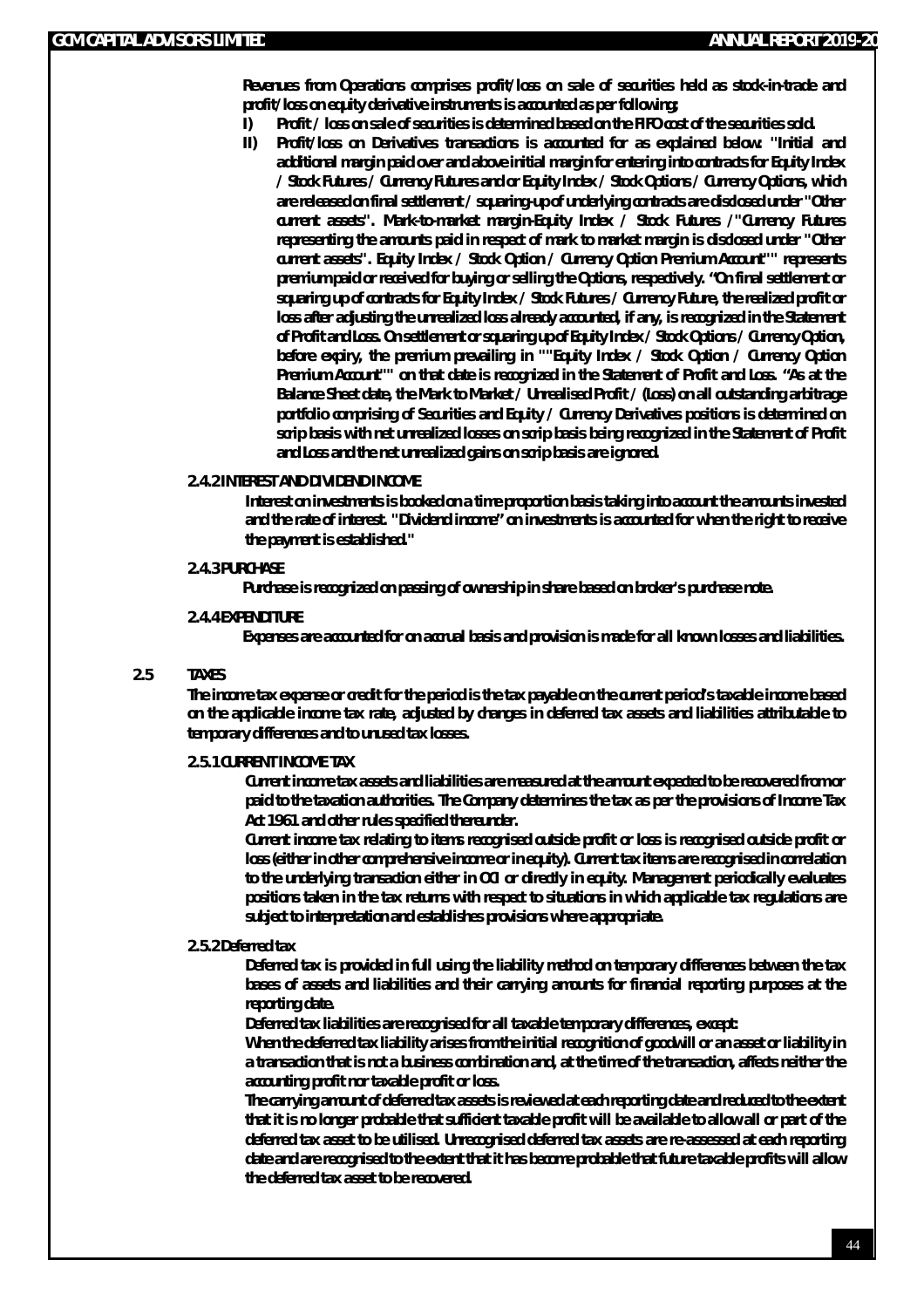**Deferred tax assets and liabilities are measured at the tax rates that are expected to apply in the year when the asset is realised or the liability is settled, based on tax rates (and tax laws) that have been enacted or substantively enacted at the reporting date.**

**Minimum Alternate Tax ('MAT') under the provisions of the Income Tax Act, 1961 is recognised as deferred tax in the Statement of Profit and Loss. The credit available under the Income Tax Act, 1961 in respect of MAT paid is recognised as an asset only when and to the extent it is probable that future taxable profit will be available against which these tax credit can be utilised. Such an asset is reviewed at each Balance Sheet date.**

**Deferred tax assets and liabilities are offset when there is a legally enforceable right to offset current tax assets and liabilities and when the deferred tax balances relate to the same taxation authority. Current tax assets and tax liabilities are offset where the entity has a legally enforceable right to offset and intends either to settle on a net basis, or to realise the asset and settle the liability simultaneously Deferred tax relating to items recognised outside profit or loss is recognised outside profit or loss {either in other comprehensive income or in equity). Deferred tax items are recognised in correlation to the underlying transaction either in OCI or directly in equity.**

#### **2.6 INVENTORIES**

**Items of inventory are valued at cost or net realizable value, whichever is lower. Cost for traded goods and stores and spares is determined on FIFO basis. Cost includes all charges in bringing the goods to their present location and condition.**

**Net realizable value is the estimated selling price in the ordinary course of business less the estimated cost of completion and the estimated costs necessary to make the sale.**

**Shares and Securities held as inventory are values at Fair Market Value/Price (See note Financial Instruments)**

#### **2.7 CASH AND CASH EQUIVALENTS**

**For the purpose of presentation in the statement of cash flows, cash and cash equivalents includes cash on hand, deposits held at call with financial institutions, other short-term, highly liquid investments with original maturities of three months or less that are readily convertible to known amounts of cash and which are subject to an insignificant risk of changes in value, and bank overdrafts.**

#### **2.8 TRADE RECEIVABLES**

**Trade Receivables are recognised initially at fair value and subsequently measured at amortised cost using the effective interest method, less provision for impairment.**

#### **2.9 EMPLOYEE BENEFITS**

**The payment of Gratuity Act, 1972 is not applicable to the company as the number of permanent employees in the company are below the requisites limit defined in the act at any point of the time during the Financial year and none of the Employee having continued service of more than 5 years.**

#### **2.10 BORROWINGS**

**Borrowings are initially recognised at fair value, net of transaction costs incurred. Borrowings are subsequently measured at amortised cost. Any difference between the proceeds (net of transaction costs) and the redemption amount is recognised in Statement of Profit and Loss over the period of the borrowings using the effective interest method. Fees paid on the establishment of loan facilities are recognised as transaction costs of the loan to the extent that it is probable that some or all of the facility will be drawn down. In this case, the fee is deferred until the draw down occurs.** 

**Borrowings are removed from the Balance Sheet when the obligation specified in the contract is discharged, cancelled or expired. The difference between the carrying amount of a financial liability that has been extinguished or transferred to another party and the consideration paid, including any non-cash assets transferred or liabilities assumed, is recognised in the Statement of Profit and Loss as other income/expense. Borrowings are classified as current liabilities unless the Company has an unconditional right to defer settlement of the liability for at least 12 months after the reporting period.**

#### **2.11 PROVISIONS AND CONTINGENCIES**

**Provisions are recognised when there is a present obligation (legal and constructive) as a result of a past event, it is probable that cash outflow of resources embodying economic benefits will be required to settle the obligation and there is a reliable estimate can be made of the amount of the obligation. When a provision is measured using cash flow estimated to settle the present obligation, its carrying amount is the present value of those cash**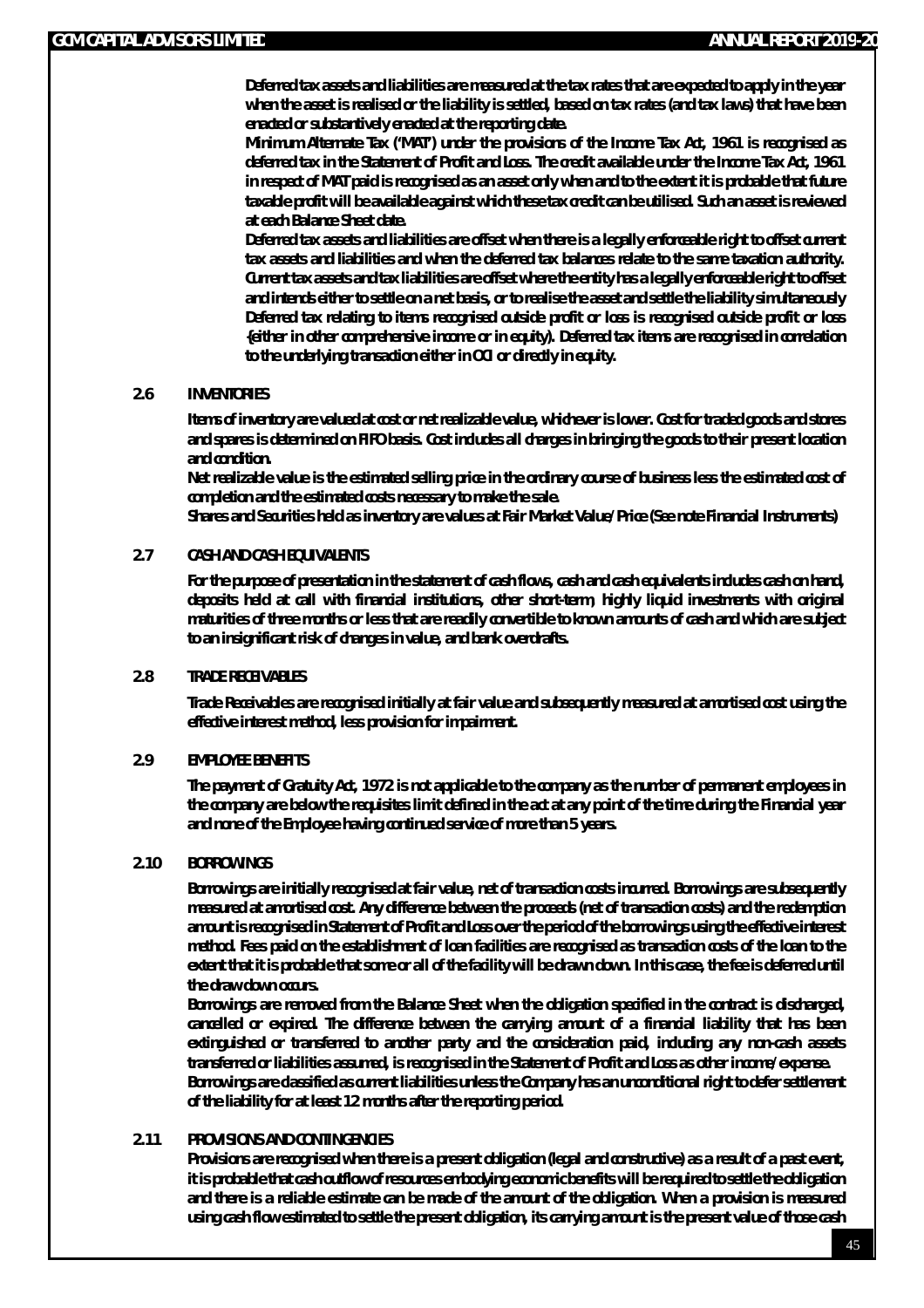**flows (when the effect of the time value of money is material). The discount rate used to determine the present value is pre-tax rate that reflects current market assessments of the time value of money and the risks specific to the ability. The increase in the provision due to the passage of time is recognised as interest expense. Contingent liabilities are disclosed when there is a possible obligation arising from past events, the existence of which will be confirmed only by the occurrence or non-occurrence of one or more uncertain future events not wholly within the control of the company or a present obligation that arises from past events where it is either not probable that an outflow of resources will be required to settle the obligation or a reliable estimate of the amount cannot be made. A Contingent asset is disclosed, where an inflow of economic benefits is probable.**

#### **2.12 FINANCIAL INSTRUMENTS**

**A financial instrument is any contract that gives rise to a financial asset of one entity and a financial liability or equity instrument of another entity**

#### **2.12.1 INITIAL RECOGNITION & MEASUREMENTS**

**The Company recognizes financial assets and financial liabilities when it becomes a party to the contractual provisions of the instrument. All financial assets and liabilities are recognized at fair value on initial recognition, except for trade receivables which are initially measured at transaction price. Transaction costs that are directly attributable to the acquisition or issue of financial assets and financial liabilities, which are not at fair value through profit or loss, are added to the fair value on initial recognition. Regular way purchase and sale of financial assets are accounted for at trade date. All financial assets are recognised initially at fair value plus transaction costs that are directly attributable to the acquisition of the financial asset.**

**All financial liabilities are recognised initially at fair value, net of directly attributable transaction costs, if any. The Company's financial liabilities includes borrowings, trade and other payables including financial guarantee contracts and derivative financial instruments**

#### **2.12.2 SUBSEQUENT MEASUREMENTS**

### **a) NON-DERIVATIVE FINANCIAL INSTRUMENTS**

#### **a. FINANCIAL ASSETS CARRIED AT AMORTIZED COST**

**A financial asset is subsequently measured at amortized cost if it is held within a business model whose objective is to hold the asset in order to collect contractual cash flows and the contractual terms of the financial asset give rise on specified dates to cash flows that are solely payments of principal and interest on the principal amount outstanding.**

#### **b. FINANCIAL ASSETS AT FAIR VALUE THROUGH OTHER COMPREHENSIVE INCOME**

**A financial asset is subsequently measured at fair value through other comprehensive income if it is held within a business model whose objective is achieved by both collecting contractual cash flows and selling financial assets and the contractual terms of the financial asset give rise on specified dates to cash flows that are solely payments of principal and interest on the principal amount outstanding. The Company has made an irrevocable election for its investments which are classified as equity instruments to present the subsequent changes in fair value in other comprehensive income based on its business model.**

#### **c. FINANCIAL ASSETS AT FAIR VALUE THROUGH PROFIT OR LOSS**

**A financial asset which is not classified in any of the above categories are subsequently fair valued through profit or loss.**

**Equity instruments which are held for trading are measured at fair value through profit or loss.**

#### **d. FINANCIAL LIABILITIES**

**Financial liabilities are subsequently carried at amortized cost using the effective interest method, except for contingent consideration recognized in a business combination which is subsequently measured at fair value through profit or loss. For trade and other payables maturing within one year from the Balance Sheet date, the carrying amounts approximate fair value due to the short maturity of these instruments.**

#### **b) DERIVATIVE FINANCIAL INSTRUMENTS**

**The Company holds derivative financial instruments such as Equity based futures and options contracts. These derivative financial instruments are valued based on quoted prices for similar assets and liabilities in active markets or inputs that are directly or indirectly observable in the marketplace**

#### **a. FINANCIAL ASSETS OR FINANCIAL LIABILITIES, AT FAIR VALUE THROUGH PROFIT OR LOSS**

**This category includes derivative financial assets or liabilities which are not designated as hedges.**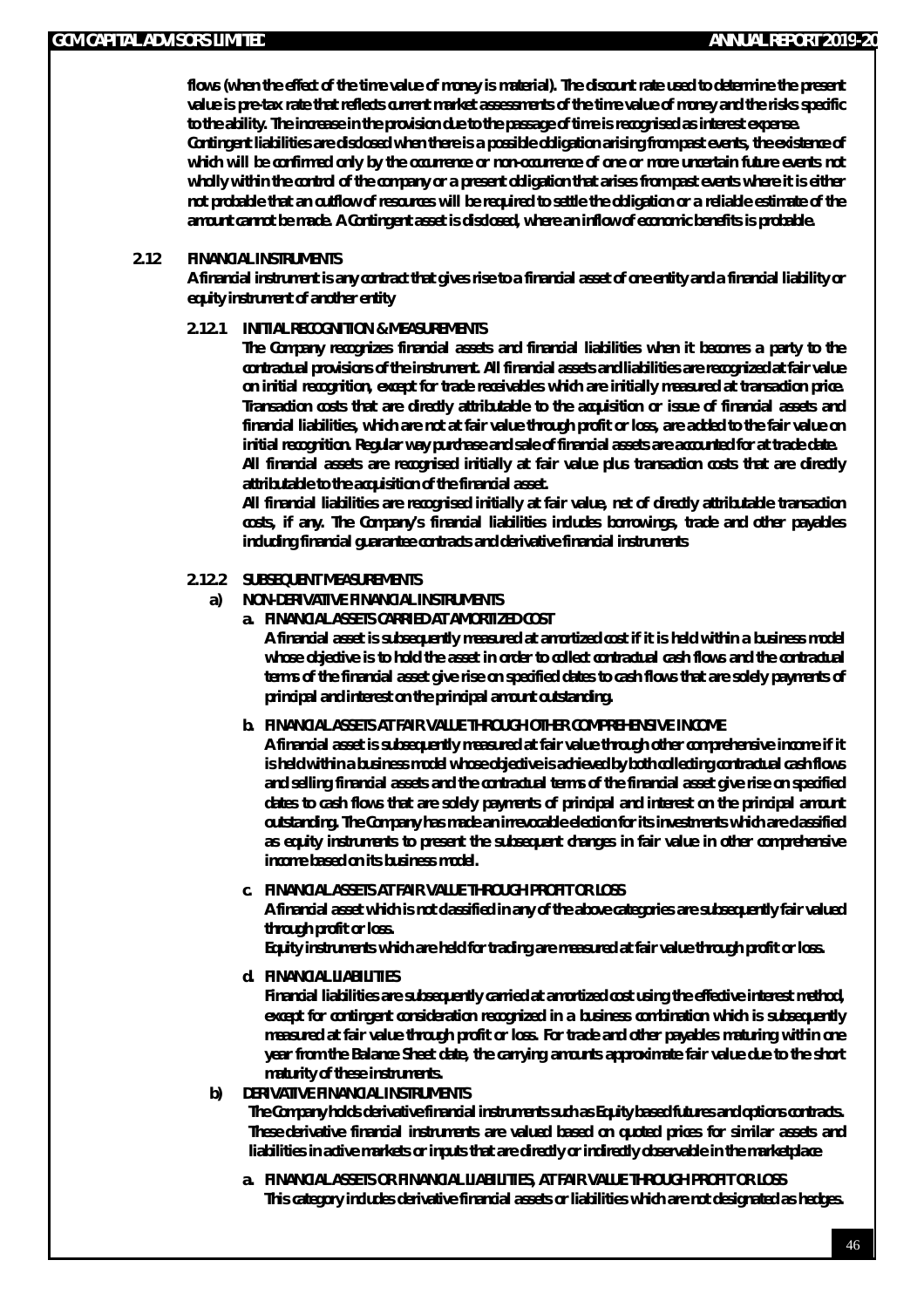**Although the Company believes that these derivatives constitute hedges from an economic perspective, they may not qualify for hedge accounting under Ind AS 109, Financial Instruments. Any derivative that is either not designated as hedge, or is so designated but is ineffective as per Ind AS 109, is categorized as a financial asset or financial liability, at fair value through profit or loss.**

**Derivatives not designated as hedges are recognized initially at fair value and attributable transaction costs are recognized in net profit in the Statement of Profit and Loss when incurred. Subsequent to initial recognition, these derivatives are measured at fair value through profit or loss and the resulting exchange gains or losses are included in other income/Expenses. Assets/liabilities in this category are presented as current assets/current liabilities if they are either held for trading or are expected to be realized within 12 months after the Balance Sheet date.**

#### **2.12.3 DERECOGNITION OF FINANCIAL INSTRUMENTS**

**The Company derecognizes a financial asset when the contractual rights to the cash flows from the financial asset expire or it transfers the financial asset and the transfer qualifies for derecognition under Ind AS 109. A financial liability (or a part of a financial liability) is derecognized from the Company's Balance Sheet when the obligation specified in the contract is discharged or cancelled or expires.**

#### **2.13 Earnings per share**

**Basic and diluted earnings per share are computed by dividing the net profit attributable to equity shareholders for the year, by the weighted average number of equity shares outstanding during the year.**

#### **2.14 Fair value measurement**

**The Company measures financial instruments at fair value at each balance sheet date. Fair value is the price that would be received to sell an asset or paid to transfer a liability in an orderly transaction between market participants at the measurement date. The fair value measurement is based on the presumption that the transaction to sell the asset or transfer the liability takes place either:**

- **A) In the principal market for the asset or liability, or**
- **B) In the absence of a principal market, in the most advantageous market for the asset or liability**

**The principal or the most advantageous market must be accessible by the Company. The fair value of an asset or a liability is measured using the assumptions that market participants would use when pricing the asset or liability, assuming that market participants act in their economic best interest. A fair value measurement of a non-financial asset takes into account a market participant's ability to generate economic benefits by using the asset in its highest and best use or by selling it to another market participant that would use the asset in its highest and best use. The Company uses valuation techniques that are appropriate in the circumstances and for which sufficient data are available to measure fair value, maximizing the use of relevant observable inputs and minimizing the use of unobservable inputs. All assets and liabilities for which fair value is measured or disclosed in the financial statements are categorized within the fair value hierarchy, described as follows, based on the lowest level input that is significant to the fair value measurement as a whole:**

- **A) Level 1 - Quoted (unadjusted) market prices in active markets for identical assets or liabilities**
- **B) Level 2 - Valuation techniques for which the lowest level input that is significant to the fair value measurement is directly or indirectly observable.**
- **C) Level 3 - Valuation techniques for which the lowest level input that is significant to the fair value measurement is unobservable.**

**For assets and liabilities that are recognised in the financial statements on a recurring basis, the Company determines whether transfers have occurred between levels in the hierarchy by re-assessing categorisation (based on the lowest level input that is significant to the fair value measurement as a whole) at the end of each reporting period.**

#### **3. APPLICABILITY OF NEW AND REVISED IND AS/ RECENT ACCOUNTING PRONOUNCEMENTS IND AS 116, LEASES:**

**On March 30, 2019, the Ministry of Corporate Affairs has notified Ind AS 116, Leases. Ind AS 116 will replace the existing leases standard, Ind AS 17, Leases, and related interpretations. The standard sets out the principles for the recognition, measurement, presentation and disclosure of leases for both parties to a contract i.e., the lessee and the lessor. Ind AS 116 introduces a single lessee accounting model and requires the lessee to recognize assets and liabilities for all leases**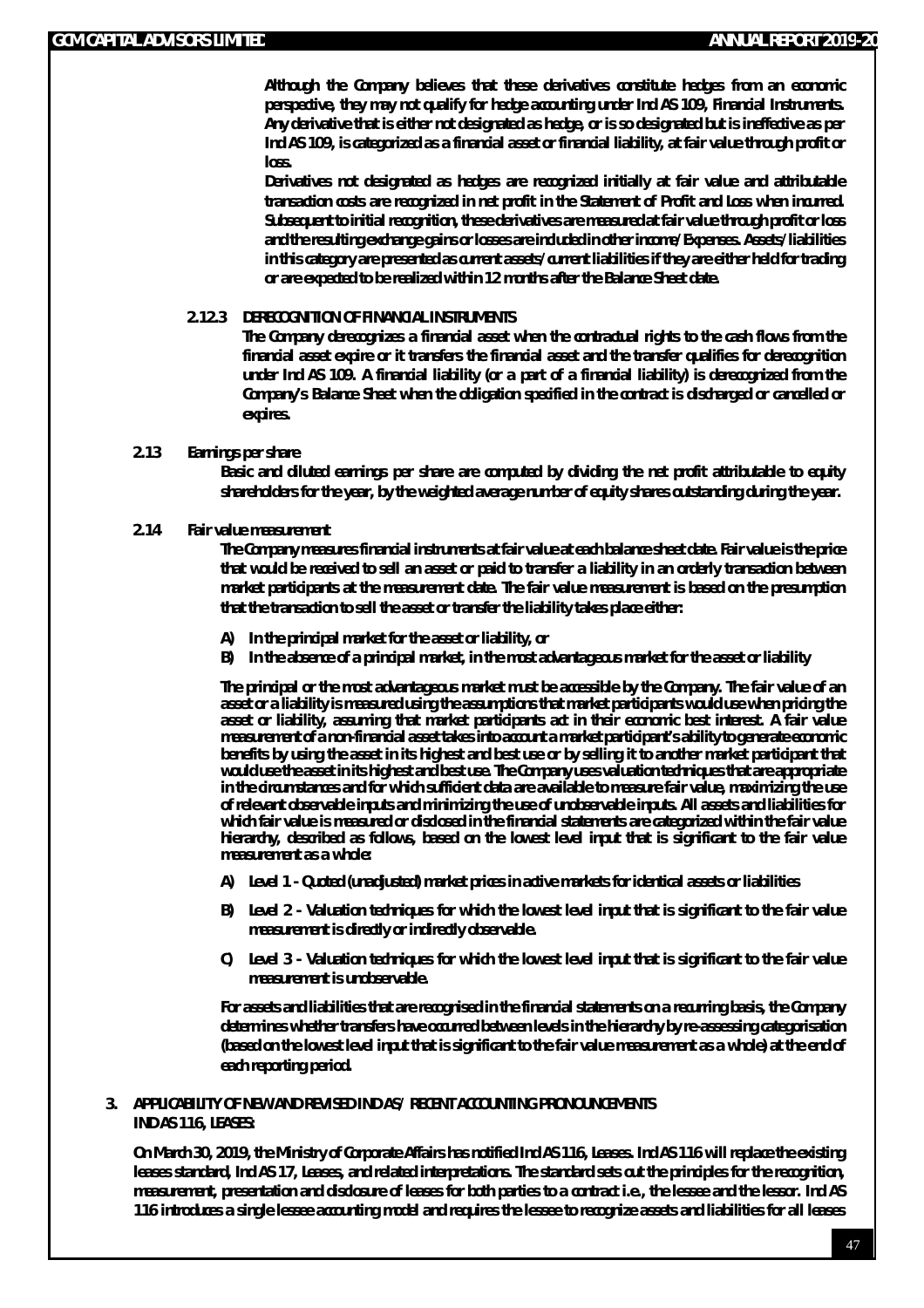**with a term of more than twelve months, unless the underlying asset is of low value. Currently, operating lease expenses are charged to the Statement of Profit and Loss. The standard also contains enhanced disclosure requirements for lessees. Ind AS 116 substantially carries forward the lessor accounting requirements in Ind AS 17.**

**The effective date for the adoption of Ind AS 116 is annual periods beginning on or after April 1, 2019. The standard permits two possible methods of transition: -**

- **Full retrospective – Retrospectively to each prior period presented applying Ind AS 8, Accounting Policies, Changes in Accounting Estimates and Errors**
- **Modified retrospective – Retrospectively, with the cumulative effect of initially applying the standard recognized at the date of initial application**

**Under modified retrospective approach, the lessee records the lease liability as the present value of the remaining lease payments, discounted at the incremental borrowing rate and the right of use asset either as:**

- **It carrying amount as if the standard had been applied since the commencement date, but discounted at the lessee's incremental borrowing rate at the date of initial application, or**
- **An amount equal to the lease liability, adjusted by the amount of any prepaid or accrued lease payments related to that lease recognized under Ind AS 17 immediately before the date of initial application.**

**Certain practical expedients are available under both the methods.**

**On completion of evaluation of the effect of adoption of Ind AS 116, the Company is proposing to use the 'Modified Retrospective Approach' for transitioning to Ind AS 116, and take the cumulative adjustment to retained earnings, on the date of initial application (April 1, 2019). Accordingly, comparatives for the year ended March 31, 2019 will not be retrospectively adjusted.** 

**The effect on adoption of Ind AS 116 would be none or insignificant in the standalone financial statements as the company is not involved or having any of the such Lease.**

#### **IND AS 12, APPENDIX C, UNCERTAINTY OVER INCOME TAX**

**On March 30, 2019, the Ministry of Corporate Affairs has notified Ind AS 12, Appendix C, Uncertainty over Income Tax Treatments which is to be applied while performing the determination of taxable profit (or loss), tax bases, unused tax losses, unused tax credits and tax rates, when there is uncertainty over income tax treatments under Ind AS 12. According to the appendix, companies need to determine the probability of the relevant tax authority accepting each tax treatment, or group of tax treatments, that the companies have used or plan to use in their income tax filing which has to be considered to compute the most likely amount or the expected value of the tax treatment when determining taxable profit (tax loss), tax bases, unused tax losses, unused tax credits and tax rates.**

**The standard permits two possible methods of transition:**

- **Full retrospective approach – Under this approach, Appendix C will be applied retrospectively to each prior reporting period presented in accordance with Ind AS 8, Accounting Policies, Changes in Accounting Estimates and Errors, without using hindsight, and**
- **Retrospectively with cumulative effect of initially applying Appendix C recognized by adjusting equity on initial application, without adjusting comparatives**

**The effective date for adoption of Ind AS 12 Appendix C is annual periods beginning on or after April 1, 2019. The Company will adopt the standard on April 1, 2019 and has decided to adjust the cumulative effect in equity on the date of initial application i.e. April 1, 2019 without adjusting comparatives.**

**The effect on adoption of Ind AS 12 Appendix C would be insignificant in the standalone financial statements.**

#### **Amendment to Ind AS 12, Income taxes:**

**On March 30, 2019, the Ministry of Corporate Affairs issued amendments to the guidance in Ind AS 12, Income Taxes, in connection with accounting for dividend distribution taxes.**

**The amendment clarifies that an entity shall recognize the income tax consequences of dividends in profit or loss, other comprehensive income or equity according to where the entity originally recognized those past transactions or events. Effective date for application of this amendment is annual period beginning on or after April 1, 2019. The Company is currently evaluating the effect of this amendment on the standalone financial statements.**

#### **Amendment to Ind AS 19, plan amendment, curtailment or settlement**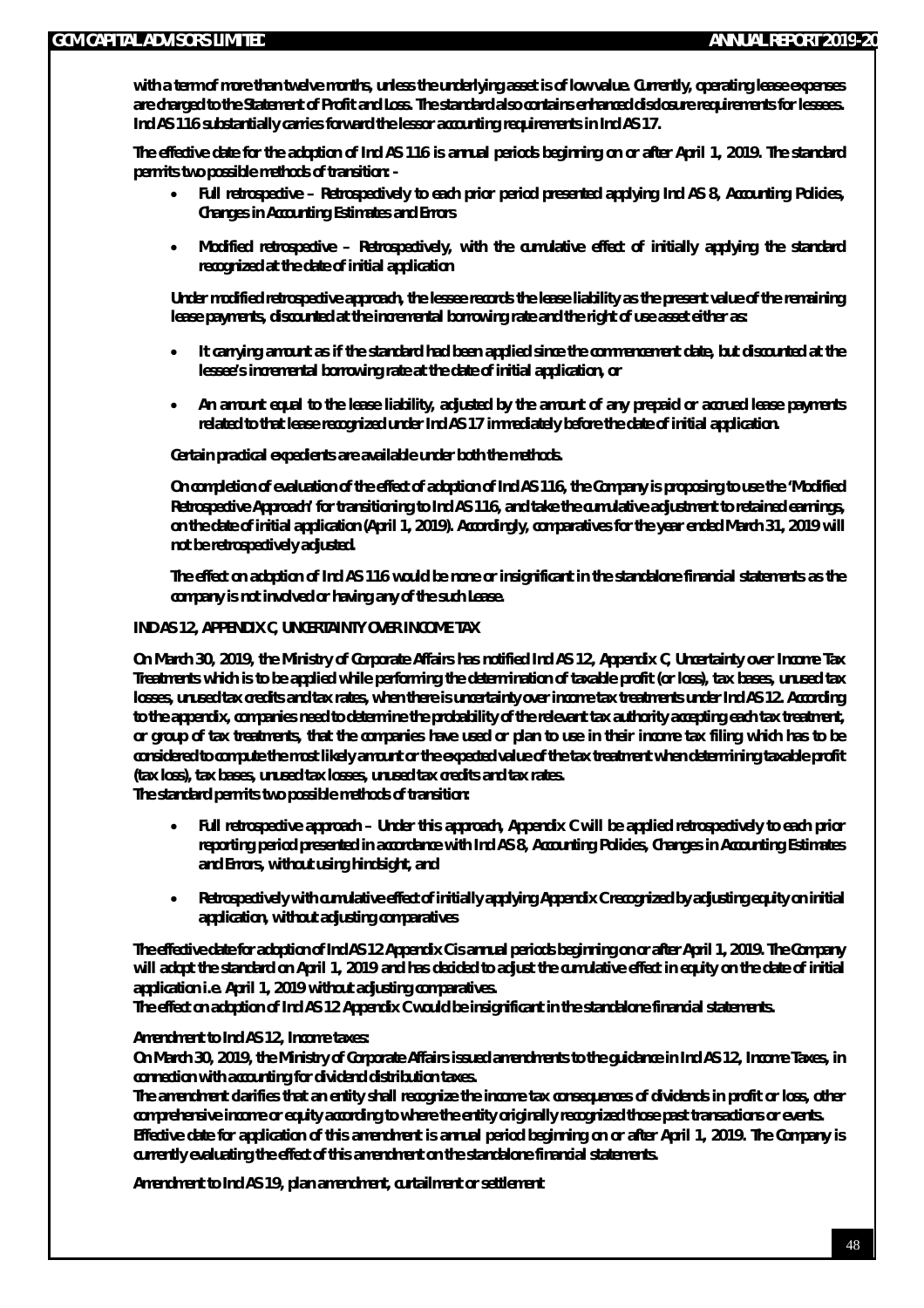**On March 30, 2019, the Ministry of Corporate Affairs issued amendments to Ind AS 19, Employee Benefits, in connection with accounting for plan amendments, curtailments and settlements.**

**The amendments require an entity:** 

- **To use updated assumptions to determine current service cost and net interest for the remainder of the period after a plan amendment, curtailment or settlement; and**
- **To recognize in profit or loss as part of past service cost, or a gain or loss on settlement, any reduction in a surplus, even if that surplus was not previously recognized because of the impact of the asset ceiling**

**Effective date for application of this amendment is annual period beginning on or after April 1, 2019. The Company does not have any impact on account of this amendment.**

**The accompanying notes form an integral part of the standalone Ind AS financial statements As per our report of even date For & on Behalf of the Board of Directors For Maheshwari & Co. Chartered Accountants Firm's Registration No.: 105834W**

**Sd/- Sd/- Sd/- K.K. Maloo Vicky Agarwal Laxmi Narayan Sharma Partner Managing Director Director Membership No. 075872**

**Date : July 31, 2020**

**Date : July 31, 2020**

**Place : Mumbai Place : Mumbai**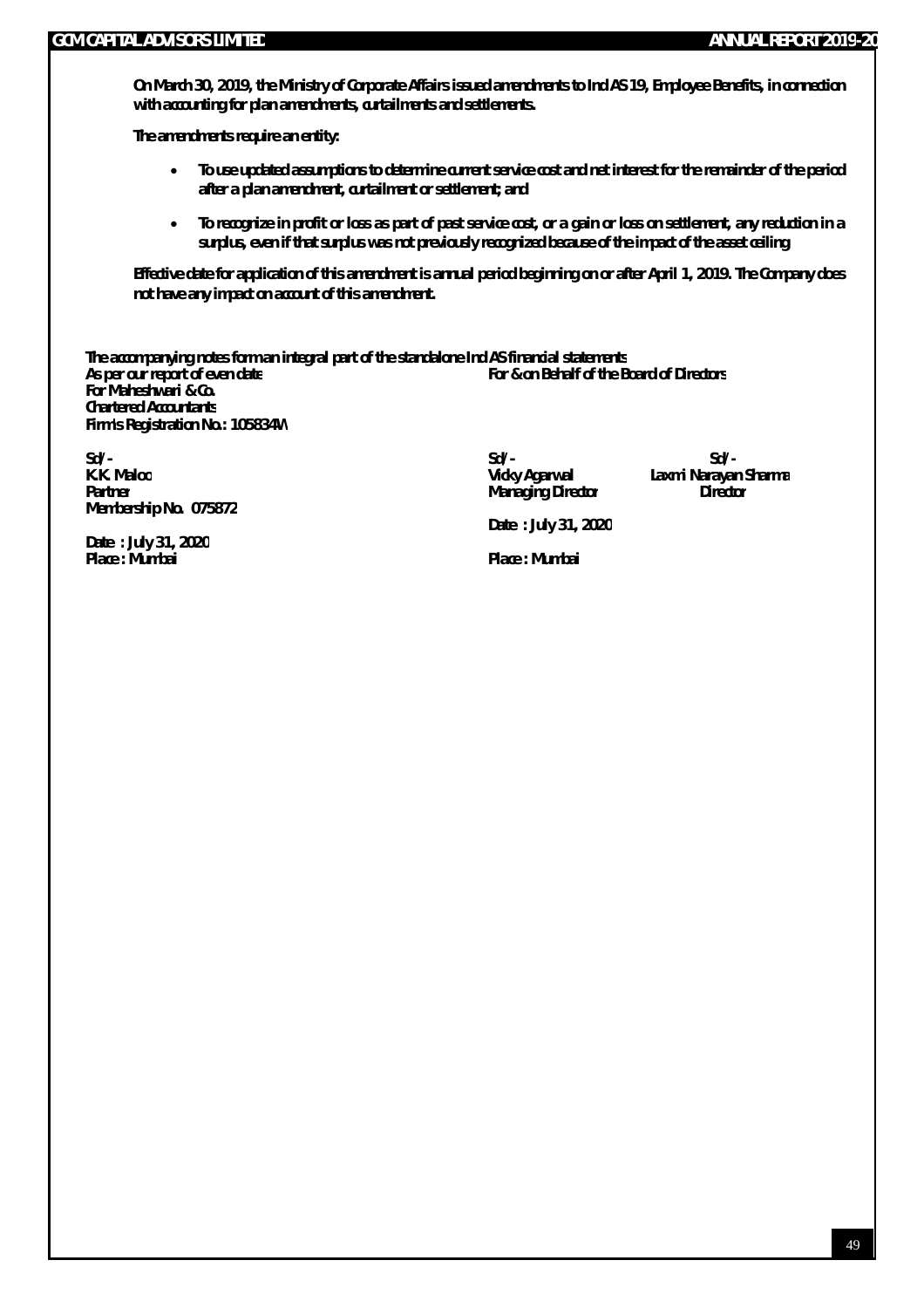**Notes to the standalone Ind AS financial statements for the year ended 31 March 2020**

#### **4 a) Property, Plant and Equipment**

| <b>Particulars</b>                                                                         | Plant &<br><b>Machinery</b> | <b>Office</b><br><b>Equipment</b> | <b>Furniture &amp;</b><br><b>Fixture</b> | <b>Vehicles</b>        | <b>Computers</b>   | <b>Total</b>             |
|--------------------------------------------------------------------------------------------|-----------------------------|-----------------------------------|------------------------------------------|------------------------|--------------------|--------------------------|
|                                                                                            | (Rs.)                       | (Rs.)                             | (Rs.)                                    | (Rs.)                  | (Rs.)              | (Rs.)                    |
| <b>Gross Block (At cost)</b><br>As at 01 April 2016<br>Additions<br>Deductions/Adjustments | 7,03,450                    | 5,58,563                          | 6,62,362<br>40,200                       | 16,53,162<br>47,60,067 | 94,616<br>30,825   | 29,68,703<br>55,34,542   |
| As at 31 March 2017                                                                        | 7,03,450                    | 5,58,563                          | 7,02,562                                 | 64,13,229              | 1,25,441           | 85,03,245                |
| Additions<br>Deductions/Adjustments                                                        |                             |                                   |                                          |                        |                    |                          |
| As at 31 March 2018                                                                        | 7,03,450                    | 5,58,563                          | 7,02,562                                 | 64,13,229              | 1,25,441           | 85,03,245                |
| Additions<br>Deductions/Adjustments                                                        |                             |                                   |                                          |                        |                    |                          |
| As at 31 March 2019                                                                        | 7,03,450                    | 5,58,563                          | 7,02,562                                 | 64, 13, 229            | 1,25,441           | 85,03,245                |
| Additions<br>Deductions/Adjustments                                                        |                             |                                   |                                          |                        |                    |                          |
| As at 31 March 2020                                                                        | 7,03,450                    | 5,58,563                          | 7,02,562                                 | 64,13,229              | 1,25,441           | 85,03,245                |
| Depreciation/amortisation<br>Up to 01 April 2016<br>For the year<br>Deductions/Adjustments |                             | 3,96,603<br>72,995                | 3,45,259<br>85,976                       | 6,97,211<br>9,33,899   | 87,704<br>20,317   | 15,26,777<br>11,13,187   |
| Up to 31 March 2017                                                                        | $\blacksquare$              | 4,69,598                          | 4,31,235                                 | 16,31,110              | 1,08,021           | 26,39,964                |
| For the year<br>Deductions/Adjustments<br>Up to 31 March 2018                              | $\blacksquare$              | 4,097<br>4,73,695                 | 70,247<br>5,01,482                       | 14,93,456<br>31,24,566 | 11,002<br>1,19,023 | 15,78,802<br>42, 18, 766 |
| For the year<br>Deductions/Adjustments                                                     |                             | 38,250                            | 52,060                                   | 10,27,050              | 4,054              | 11,21,413                |
| Up to 31 March 2019                                                                        |                             | 5,11,945                          | 5,53,542                                 | 41,51,616              | 1,23,077           | 53,40,179                |
| For the year<br>Deductions/Adjustments                                                     |                             |                                   | 38,581                                   | 7,06,302               |                    | 7,44,884                 |
| Up to 31 March 2020                                                                        |                             | 5,11,945                          | 5,92,123                                 | 48,57,918              | 1,23,077           | 60,85,062                |
| <b>Net Block</b>                                                                           |                             |                                   |                                          |                        |                    |                          |
| At 01 April 2016                                                                           |                             | 1,61,960                          | 3, 17, 103                               | 9,55,951               | 6,912              | 14,41,926                |
| At 31 March 2017                                                                           | 7,03,450                    | 88,965                            | 2,71,327                                 | 47,82,119              | 17,420             | 58,63,281                |
| At 31 March 2018                                                                           | 7,03,450                    | 84,868                            | 2,01,080                                 | 32,88,663              | 6,418              | 42,84,479                |
| At 31 March 2019<br>At 31 March 2020                                                       | 7,03,450<br>7,03,450        | 46,618                            | 1,49,020                                 | 22,61,613<br>15,55,311 | 2,364              | 31,63,066                |
|                                                                                            |                             | 46,618                            | 1,10,439                                 |                        | 2,364              | 24, 18, 183              |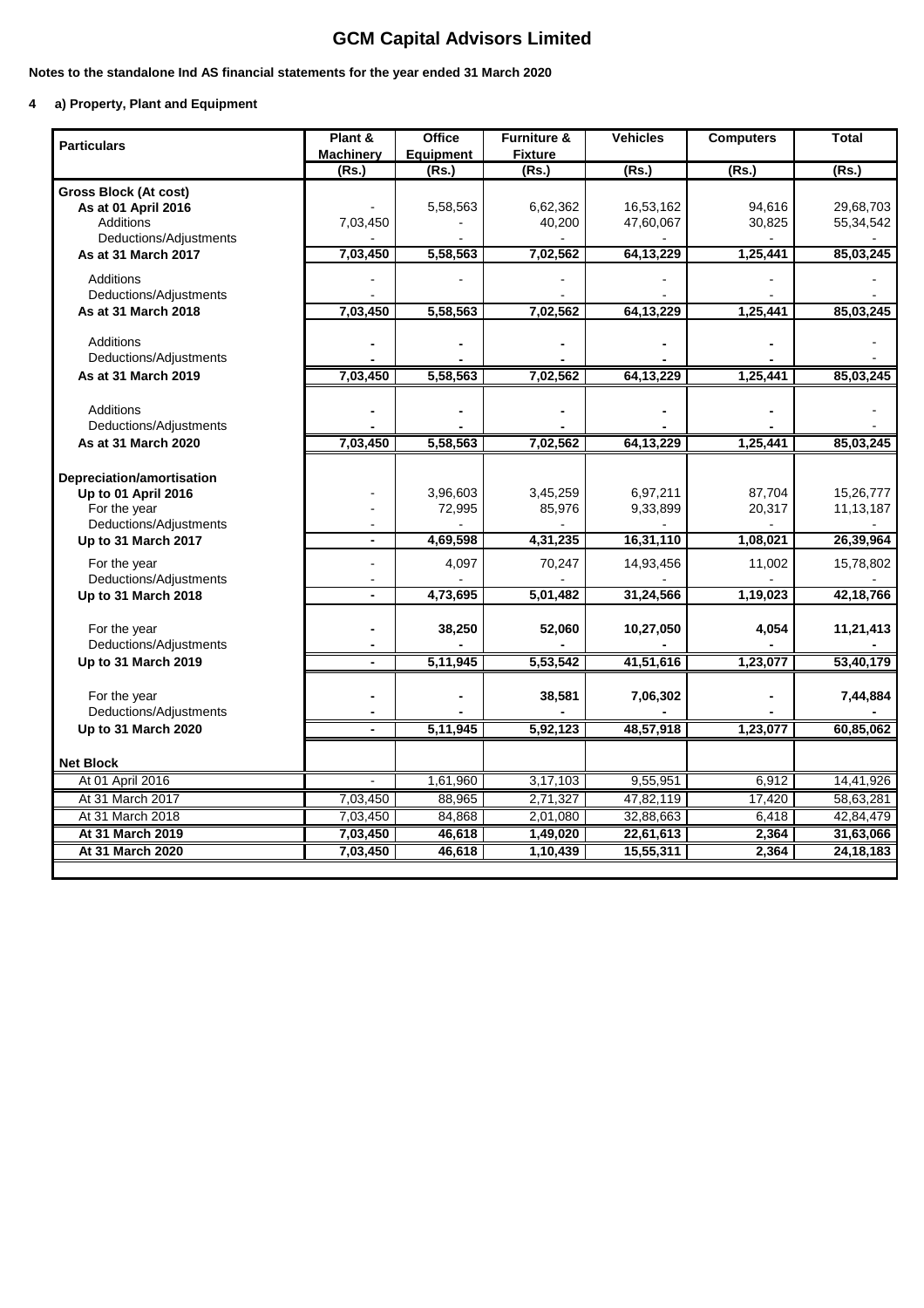**Notes to the standalone Ind AS financial statements for the year ended 31 March 2020**

#### **5 Non Current Investments:**

| <b>Particulars</b>                                                                                                                                                                                                                                                    | As at<br>31 March 2020<br>(Rs.) | As at<br>31 March 2019<br>(Rs.) |
|-----------------------------------------------------------------------------------------------------------------------------------------------------------------------------------------------------------------------------------------------------------------------|---------------------------------|---------------------------------|
| A. Invesments in equity Instruments                                                                                                                                                                                                                                   |                                 |                                 |
| Quoted: Measured at Fair Value through OCI                                                                                                                                                                                                                            |                                 |                                 |
| <b>ASIAN PAINTS LIMITED</b>                                                                                                                                                                                                                                           |                                 |                                 |
| Nil (as at 31 March 2018 : 1000 ; as at 31 March 2017: 1000) Equity Shares<br>of Rs. 1/- each in Asian Paints Ltd fully paid up                                                                                                                                       |                                 |                                 |
| <b>COLGATE-PALMOLIVE (INDIA) LIMITED</b><br>300 (as at 31 March 2018 : 300 ; as at 31 March 2017: 1000) equity shares<br>of Re. 1/- each in Colgate-Palmolive (India) Limited fully paid up                                                                           |                                 | 3,77,535                        |
| <b>DABUR INDIA LIMITED</b><br>Nil (as at 31 March 2017 2000 ; as at 1 April 2016: 2000) equity shares of<br>Rs. 1/- each in Dabur India fully paid up                                                                                                                 |                                 |                                 |
| <b>MULTI COMMODITY EXCHANGE OF INDIA LTD</b><br>2500 (as at 31 March 2017: 2500; as at 1 April 2016: 2500) equity shares<br>of Rs. 10 each in MCX of India Ltd. fully paid up                                                                                         |                                 | 20,16,875                       |
| <b>NCL RESEARCH FINANCIAL SERVICES LIMITED</b><br>Nil (as at 31 March 2017: 212500 ; 1 April 2016: 212500) equity shares of                                                                                                                                           |                                 |                                 |
| Rs. 2/- each in NCL Research & Financial Limited fully paid up                                                                                                                                                                                                        |                                 |                                 |
| PIDILITE INDUSTRIES LIMITED<br>Nil (as at 31 March 2017: 1000 ; as at 1 April 2016: 1000) equity shares of<br>Rs. 1/- each in Pidilite Industries Ltd. fully paid up                                                                                                  |                                 |                                 |
| Total a)                                                                                                                                                                                                                                                              |                                 | 23,94,410                       |
| Un-Quoted: Measured at Fair Value through OCI<br><b>GLOBAL MARCANTILE PRIVATE LIMITED</b><br>Nil (as at 31 March 2017: Nil; as at 1 April 2016: 300000) equity shares of                                                                                              |                                 |                                 |
| Rs. 10/- each in Global Marcantile Pvt. Ltd. fully paid up                                                                                                                                                                                                            |                                 |                                 |
| Total b)                                                                                                                                                                                                                                                              | $\blacksquare$                  |                                 |
| B. Investments in Bonds and other instruments<br>Quoted: Measured at Fair Value through OCI<br><b>SBI BONDS</b><br>2197 (as at 31 March 2017: 2697; as at 1 April 2016: 1743) units of<br>Rs. 10,000 each in SBI Bond - (SBIBIVR) fully paid up                       |                                 |                                 |
| Total c)                                                                                                                                                                                                                                                              |                                 |                                 |
|                                                                                                                                                                                                                                                                       |                                 |                                 |
| C. Investments in Subsidiary<br>Un-Quoted: Measured at Fair Value through OCI<br><b>LUCRARE TECHNOLOGY PRIVATE LIMITED</b><br>5000 (as at 31 March 2017: Nil ; as at 1 April 2016: Nil) Equity Shares of<br>Rs. 10 each in Lucrare Technology Pvt. Ltd. fully paid up | 50,000                          | 50,000                          |
| Total d)                                                                                                                                                                                                                                                              | 50,000                          | 50,000                          |
|                                                                                                                                                                                                                                                                       |                                 |                                 |
| Total (a+b+c+d+e)                                                                                                                                                                                                                                                     | 50,000                          | 24,44,410                       |

| <b>Particulars</b>                                         | As at<br>31 March 2020<br>(Rs.) | As at<br>31 March 2019<br>(Rs.) |
|------------------------------------------------------------|---------------------------------|---------------------------------|
|                                                            |                                 |                                 |
| Aggregate amount of quoted investments                     | ۰                               | 23,94,410                       |
| Aggregate amount of unquoted investments                   | 50.000                          | 50,000                          |
| Market value of quoted investments                         | ۰                               | 23,94,410                       |
| Aggregate provision for diminution in value of investments | ۰                               |                                 |
|                                                            |                                 |                                 |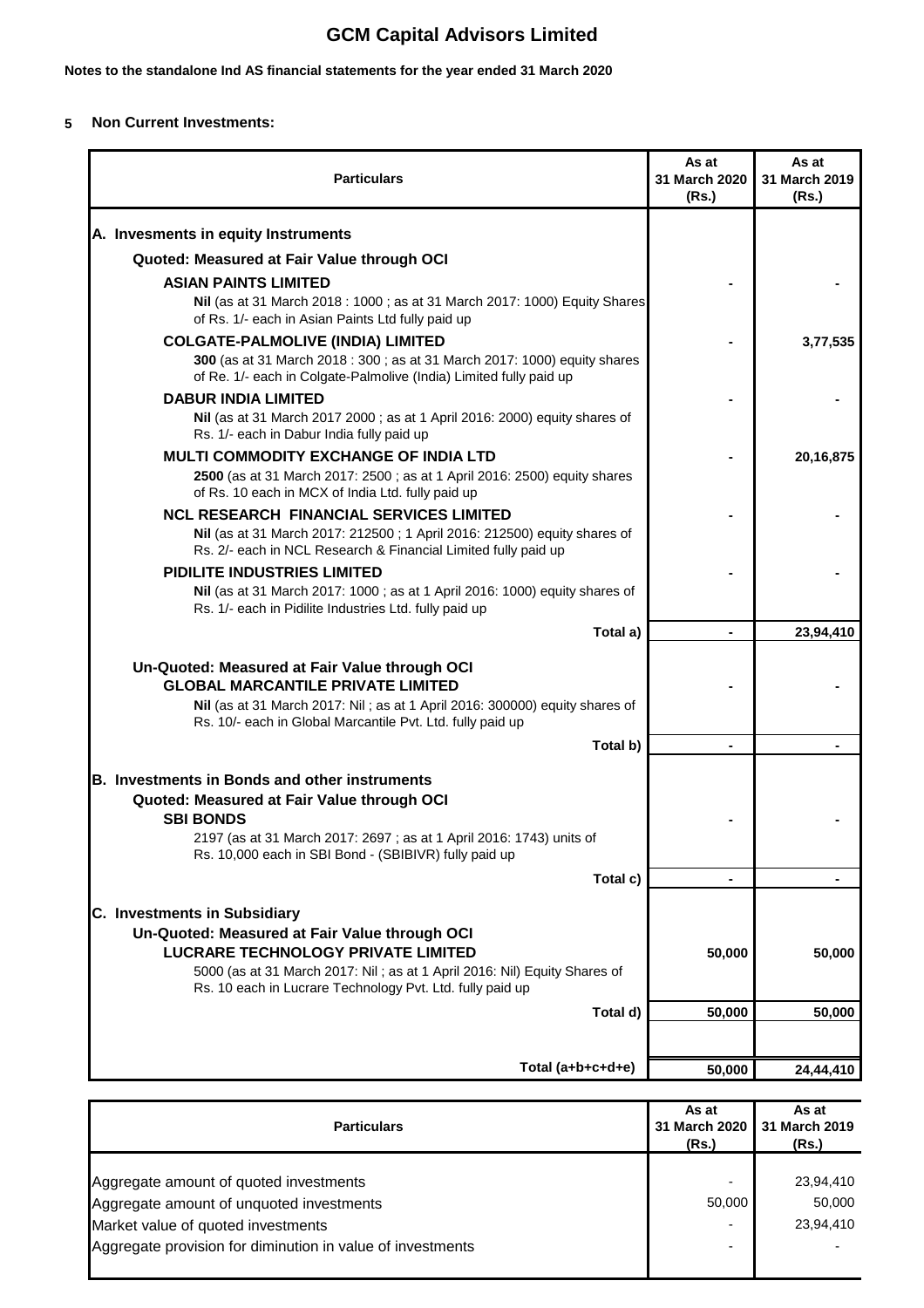#### **Notes to the standalone financial statements for the year ended 31 March 2020**

#### **6 Other Financial Assets**

| <b>Particulars</b>                                                                                                       | As at<br>31 March 2020<br>(Rs.) | As at<br>31 March 2019<br>(Rs.) |
|--------------------------------------------------------------------------------------------------------------------------|---------------------------------|---------------------------------|
| Unsecured Inter-corporate deposits<br>(ICD's Given to Corporate Entities which recoverable in Due Course of<br>Business) | 17, 35, 75, 304                 | 16,93,02,026                    |
| Security deposits                                                                                                        |                                 | 9,00,000                        |
| <b>Total</b>                                                                                                             | 17,35,75,304                    | 17,02,02,026                    |

### **7 Income Tax Assets (Net)**

| <b>Particulars</b>            | As at<br>31 March 2020<br>(Rs.) | As at<br>31 March 2019<br>(Rs.) |  |
|-------------------------------|---------------------------------|---------------------------------|--|
| MAT credit entitlement        |                                 |                                 |  |
| Taxes paid (net of provision) | 39,89,351                       | 42,96,253                       |  |
| <b>Total</b>                  | 39,89,351                       | 42,96,253                       |  |

### **Deferred tax Assets (Net)**

8

| <b>Particulars</b>                                | As at<br>31 March 2020<br>(Rs.) | As at<br>31 March 2019<br>(Rs.) |
|---------------------------------------------------|---------------------------------|---------------------------------|
| <b>Deferred tax Assets</b><br>Deferred Tax on OCI | 3,78,171<br>۰                   | 5,39,617<br>$-6,63,210$         |
| <b>Total</b>                                      | 3,78,171                        | $-1,23,593$                     |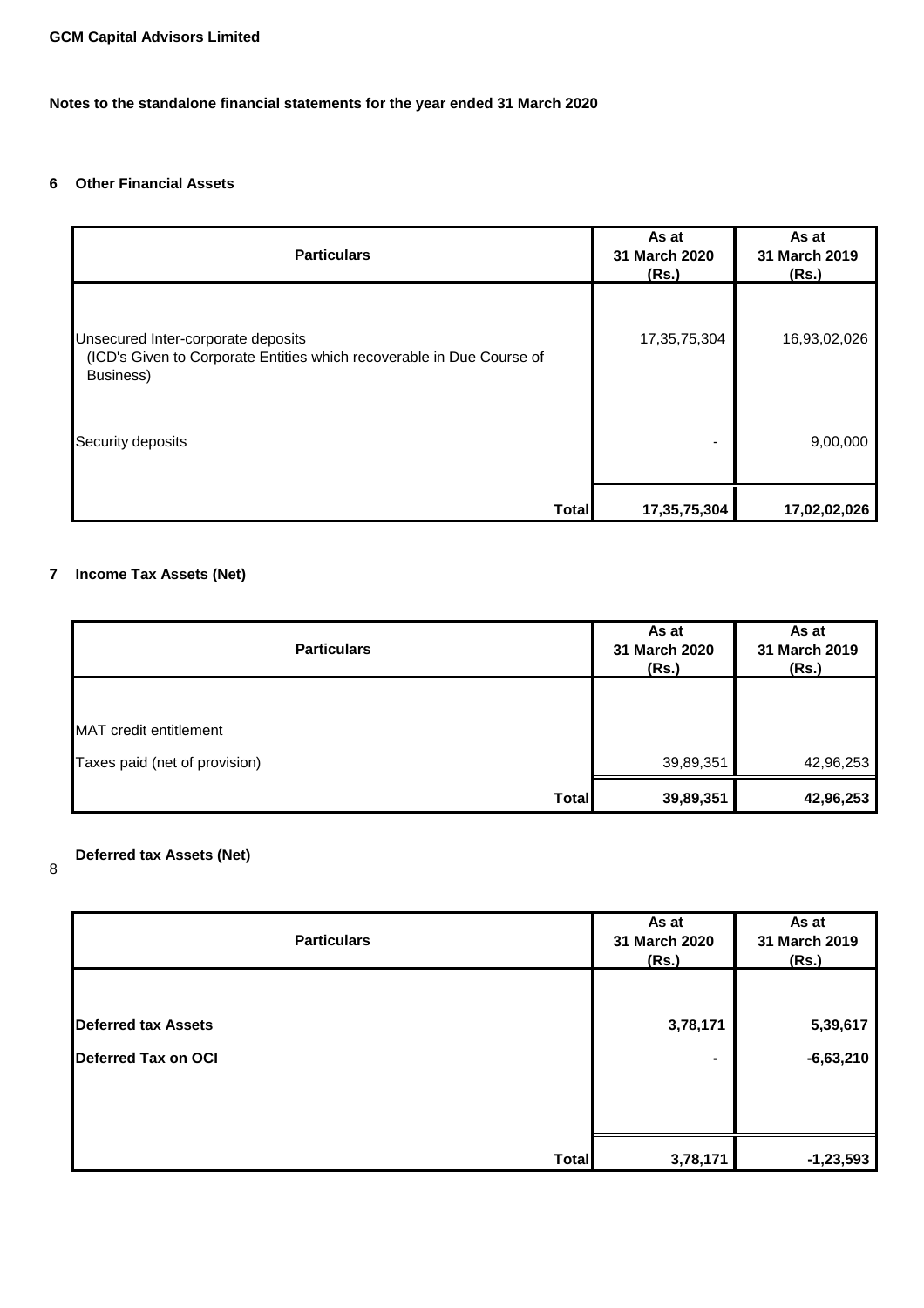#### **Notes to the standalone financial statements for the year ended 31 March 2020**

#### **9 Inventories**

| <b>Particulars</b>    | As at<br>31 March 2020<br>(Rs.) | As at<br>31 March 2019<br>(Rs.) |
|-----------------------|---------------------------------|---------------------------------|
| Traded goods:         |                                 |                                 |
| - Shares & Securities | 27,23,915                       | 16,16,177                       |
| - Spices              | -                               |                                 |
| - Apples              | -                               |                                 |
|                       |                                 |                                 |
| <b>Total</b>          | 27,23,915                       | 16,16,177                       |

#### **10 Trade Receivables**

| <b>Particulars</b>           | As at<br>31 March 2020<br>(Rs.) | As at<br>31 March 2019<br>(Rs.) |
|------------------------------|---------------------------------|---------------------------------|
| (Unsecured, considered good) |                                 |                                 |
| Considered good              | 7,51,71,041                     | 7,51,81,230                     |
| <b>Total</b>                 | 7,51,71,041                     | 7,51,81,230                     |

#### **11 a) Cash and Cash Equivalents**

| <b>Particulars</b>         | As at<br>31 March 2020<br>(Rs.) | As at<br>31 March 2019<br>(Rs.) |  |
|----------------------------|---------------------------------|---------------------------------|--|
|                            |                                 |                                 |  |
| <b>Balances with banks</b> | 2,029                           | 11,17,589                       |  |
| Cash on hand               | 32,88,614                       | 26,36,625                       |  |
|                            |                                 |                                 |  |
| <b>Total</b>               | 32,90,643                       | 37,54,214                       |  |

#### **11 b) Bank balances other than (a) above**

| <b>Particulars</b>                        | As at<br>31 March 2020<br>(Rs.) | As at<br>31 March 2019<br>(Rs.) |  |
|-------------------------------------------|---------------------------------|---------------------------------|--|
| Balance with banks more than three months | 10,511                          | 10,511                          |  |
| <b>Total</b>                              | 10,511                          | 10,511                          |  |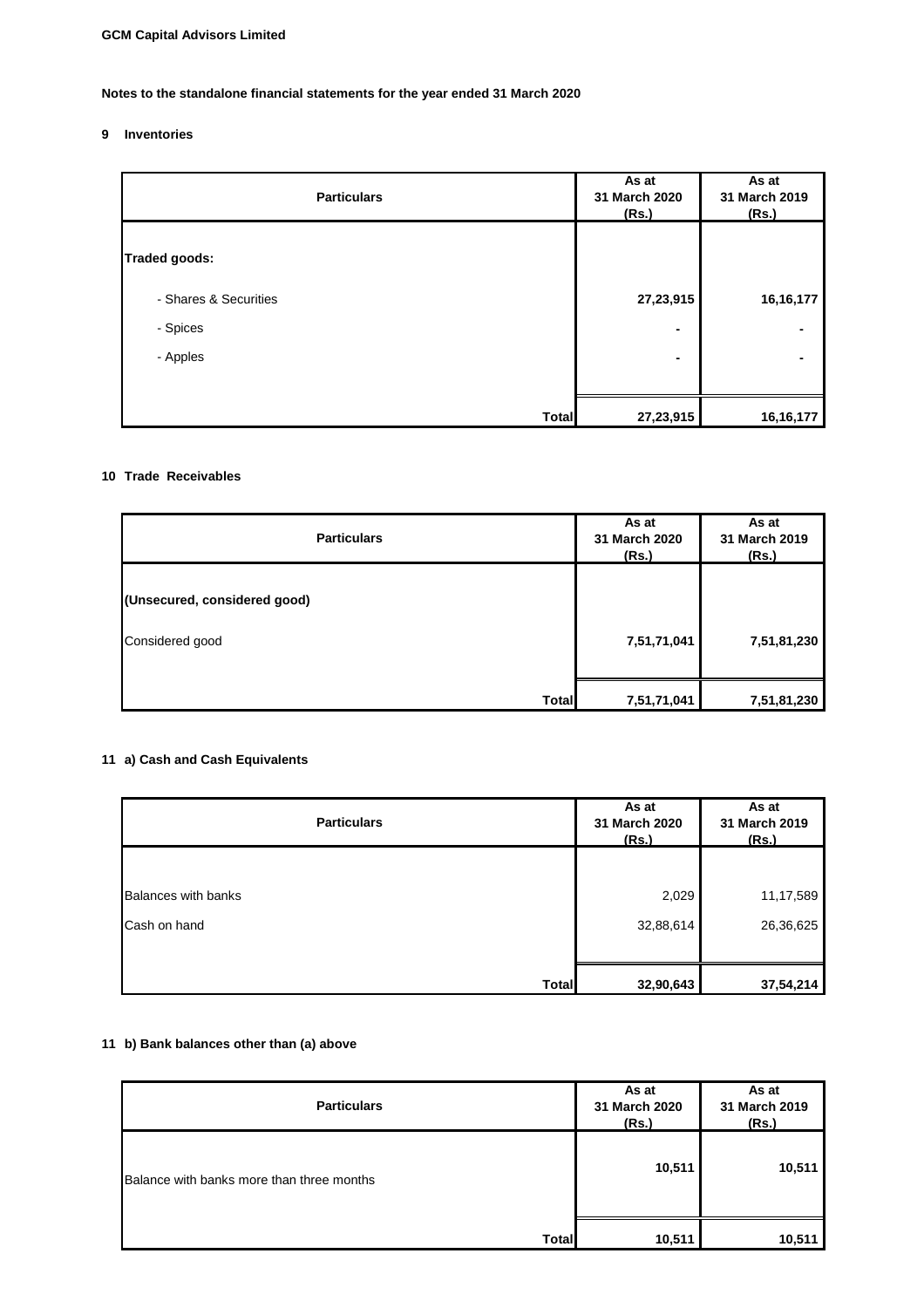#### **Notes to the standalone financial statements for the year ended 31 March 2020**

#### **12 Loans**

| <b>Particulars</b>                                                                                                                                                    | As at<br>31 March 2020<br>(Rs.) | As at<br>31 March 2019<br>(Rs.) |
|-----------------------------------------------------------------------------------------------------------------------------------------------------------------------|---------------------------------|---------------------------------|
| (Unsecured and considered good)<br>Loans and Advances to Non-Corporate Assessee<br>(ICD's Given to Corporate Entities which recoverable in Due Course of<br>Business) | 13,23,67,349                    | 14,03,86,070                    |
|                                                                                                                                                                       | 13,23,67,349                    | 14,03,86,070                    |

#### **13 Others Financial Assets**

| <b>Particulars</b>                                                                                                     | As at<br>31 March 2020<br>(Rs.) | As at<br>31 March 2019<br>(Rs.) |
|------------------------------------------------------------------------------------------------------------------------|---------------------------------|---------------------------------|
| <b>Unsecured, Considered good</b><br><b>Others</b><br>Interest accrued but not due on deposit<br>Advances to employees | ۰                               |                                 |
| Total                                                                                                                  |                                 |                                 |

#### **14 Other Current Assets**

| <b>Particulars</b>                                                  |       | As at<br><b>March 2020</b><br>31<br>(Rs.) | As at<br><b>March 2019</b><br>31<br>(Rs.) |
|---------------------------------------------------------------------|-------|-------------------------------------------|-------------------------------------------|
| Unsecured, Considered good                                          |       |                                           |                                           |
| Security deposits                                                   |       |                                           | 5,00,000                                  |
| Advances recoverable in cash or in kind or for value to be received |       | 23,00,000                                 | 29,67,180                                 |
| <b>Others</b>                                                       |       |                                           | 35,000                                    |
|                                                                     |       |                                           |                                           |
|                                                                     | Total | 23,00,000                                 | 35,02,180                                 |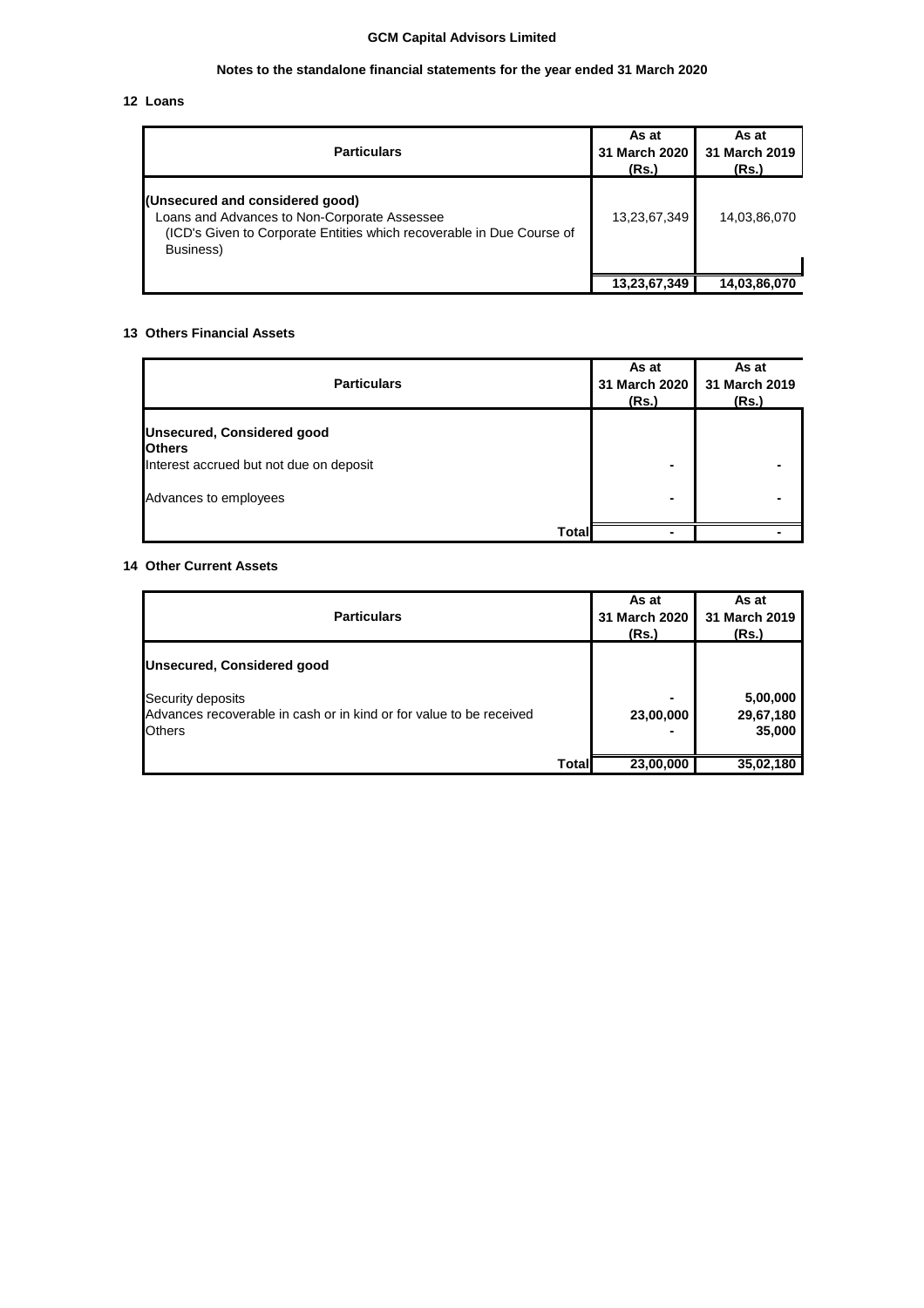#### **Notes to the standalone financial statements for the year ended 31 March 2020**

#### **15 Equity Share Capital**

| <b>Particulars</b>                                                                                                                                    | As at<br>31 March 2020<br>(Rs.) | As at<br>31 March 2019<br>(Rs.) |
|-------------------------------------------------------------------------------------------------------------------------------------------------------|---------------------------------|---------------------------------|
| Authorised:<br>1,80,00,000 (as at 31 March 2017: 1,80,00,00; as at 1 April 2016: 1,80,00,000) Equity shares<br>of Rs.10 each                          | 18,00,00,000                    | 18,00,00,000                    |
|                                                                                                                                                       | 18,00,00,000                    | 18,00,00,000                    |
| Issued, subscribed and paid up:<br>16940000 (as at 31 March 2017: 16940000; as at 1 April 2016:16940000) Equity shares of<br>Rs.10 each fully paid up | 16,94,00,000                    | 16,94,00,000                    |
| <b>Total Equity</b>                                                                                                                                   | 16,94,00,000                    | 16,94,00,000                    |

#### **a) Details of reconciliation of the number of shares outstanding:**

| <b>Particulars</b>                                                                                                                                        | As at 31 March 2020 |              | As at 31 March 2019 |              |
|-----------------------------------------------------------------------------------------------------------------------------------------------------------|---------------------|--------------|---------------------|--------------|
|                                                                                                                                                           | No. of shares       | Rs.          | No. of shares       | Rs.          |
| <b>Equity Shares:</b><br>Shares outstanding at the beginning of the year<br>Add: Shares issued during the year<br>Less: Shares cancelled on consolidation | 16940000            | 16.94.00.000 | 16940000            | 16.94.00.000 |
| Shares outstanding at the end of the year                                                                                                                 | 16940000            | 16,94,00,000 | 16940000            | 16,94,00,000 |

#### **b) Terms/ rights attached to equity shares**

The Company has only one class of equity shares. Each holder of equity shares is entitled to one vote per share. The dividend proposed, if any by the Board of Directors is subject to approval of the shareholders in ensuing Annual General Meeting.<br>In the event of liquidation of the Company, the holders of the equity shares will be entitled to receive remaining assets of the Company, after dis

amounts. The distribution will be in proportion to the number of equity shares held by the shareholders.

#### **c) Details of shares in the company held by each shareholder holding more than 5 percent:**

| Name of Shareholder           | As at 31 March 2020 |        |               | As at 31 March 2019 |
|-------------------------------|---------------------|--------|---------------|---------------------|
|                               | No. Of Shares       | %      | No. of shares | %                   |
| <b>GCM SECURITIES LIMITED</b> | 6090000             | 35.95% | 6090000       | 35.95%              |

d) The Company has neither issued any shares for consideration other than cash or as bonus shares nor any shares issued had been bought back by the Company during the last five years.

#### **16 Other Equity**

| <b>Particulars</b>                                    | As at         | As at         |
|-------------------------------------------------------|---------------|---------------|
|                                                       | 31 March 2020 | 31 March 2019 |
|                                                       | (Rs.)         | (Rs.)         |
|                                                       |               |               |
| Equity instruments through other comprehensive income |               |               |
| Balance as per last financial statement               | 1,45,559      | $-17,42,037$  |
| Addition during the year (net of tax)                 | $-4,85,237$   | 18,87,596     |
| Tax adjustments for privious year                     | 4,92,721      |               |
| Transfer to retained earning realised (gain)/Loss     | $-38,780$     |               |
| <b>Closing balances</b>                               | 1,14,263      | 1,45,559      |
|                                                       |               |               |
| <b>Retained earnings</b>                              |               |               |
| Balance as at beginning of the year                   | 51,48,957     | 58,01,063     |
| Profit for the year                                   | $-45,968$     | $-6,52,106$   |
| Prior year adjustment                                 |               |               |
| Transfer from Other Comprehensive income              | $-1,53,043$   |               |
| Remeasurements of the net defined benefit plans       |               |               |
| <b>Total retained earning</b>                         | 49,49,946     | 51,48,957     |
|                                                       |               |               |
| <b>Other reserves</b>                                 |               |               |
|                                                       |               |               |
| Securities premium account                            | 16,88,00,000  | 16,88,00,000  |
| Add: Premium received on issue of equity shares       |               |               |
|                                                       | 16,88,00,000  | 16,88,00,000  |
|                                                       |               |               |
| <b>Total</b>                                          | 17,38,64,209  | 17,40,94,516  |

#### **17 Borrowings**

| <b>Particulars</b>                                                                                                                                                        | As at<br>31 March 2020<br>(Rs.) | As at<br>31 March 2019<br>(Rs.) |
|---------------------------------------------------------------------------------------------------------------------------------------------------------------------------|---------------------------------|---------------------------------|
| <b>Term Loan - Secured Others</b>                                                                                                                                         |                                 |                                 |
| - Car Loan-Kotak Mahindra Prime Limited<br>(Secured against hypothecation of Vehicle, repayable in 59 installments and carries an<br>interest rate @ 9.93% per annum)     |                                 | 1.05.997                        |
| - Car Loan-BMW India finance Services Ltd.<br>(Secured against hypothecation of Vehicle, repayable in 60 installments and carries an<br>interest rate @ 10.25% per annum) | 14.08.579                       | 14.08.578                       |
| Totall                                                                                                                                                                    | 14.08.579                       | 15,14,575                       |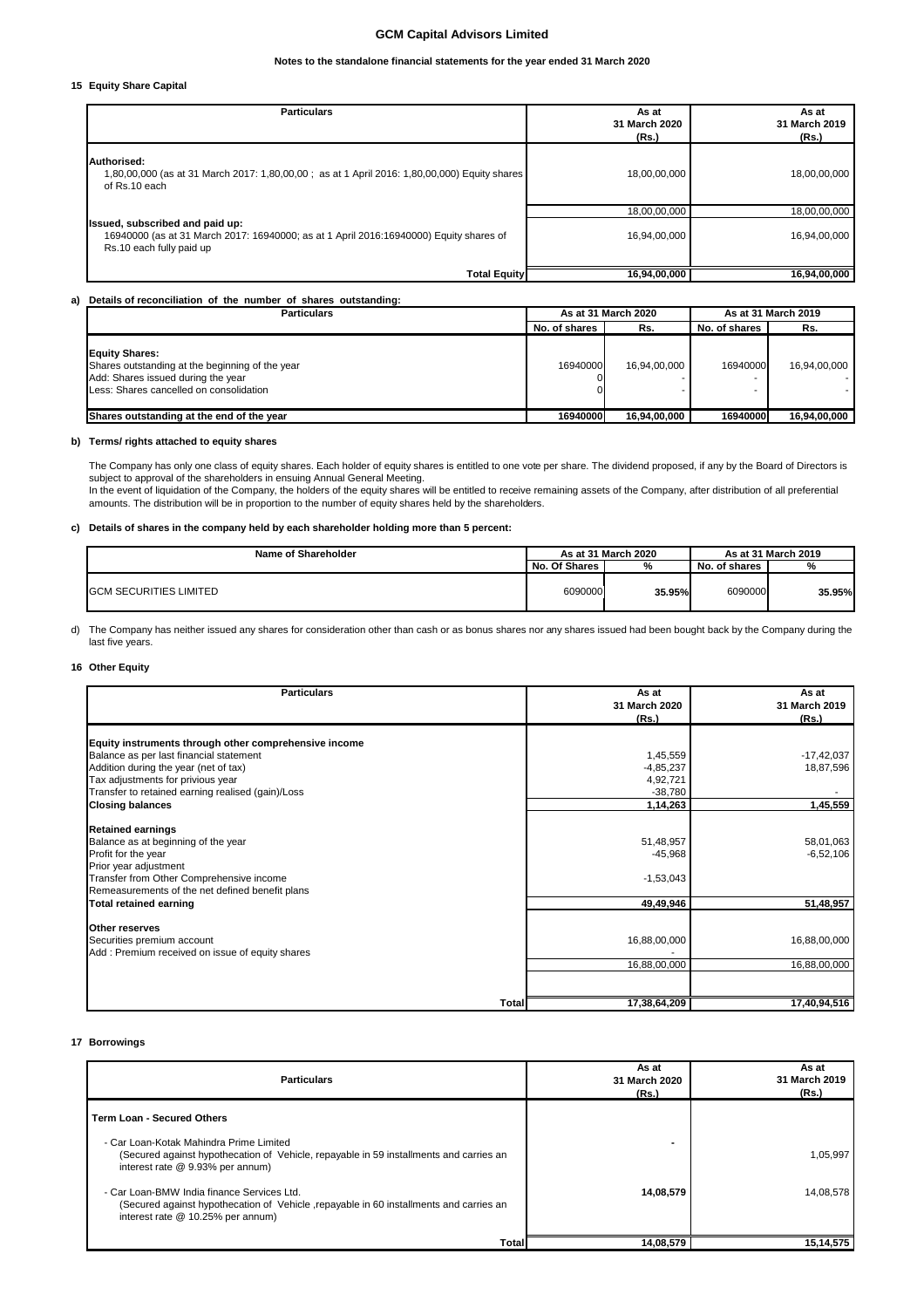#### **Notes to the standalone financial statements for the year ended 31 March 2020**

#### **18 Trade Payables**

| <b>Particulars</b> | As at<br>31 March 2020<br>(Rs.) | As at<br>31 March 2019<br>(Rs.) |
|--------------------|---------------------------------|---------------------------------|
| Trade payables     | 4,22,550                        |                                 |
| <b>Total</b>       | 4,22,550                        | $\sim$                          |

The Company has not received any information from its suppliers regarding their registration under the 'Micro, Small and Medium Enterprises Development Act, 2006'. Hence, interest if, any payable as required under Act has not been provided and the information required to be given in accordance with Section 22 of the said Act, is not ascertainable and hence, not disclosed.

#### **19 Borrowings**

| <b>Particulars</b>                                                                                                                                                          |       | As at<br>31 March 2020<br>(Rs.) | As at<br>31 March 2019<br>(Rs.) |
|-----------------------------------------------------------------------------------------------------------------------------------------------------------------------------|-------|---------------------------------|---------------------------------|
| <b>Term Loan- Secured Others</b>                                                                                                                                            |       |                                 |                                 |
| - Car Loan-Kotak Mahindra Prime Limited<br>(Secured against hypothecation of Vehicle, repayable in 59 installments and carries an<br>interest rate @ 9.93% per annum)       |       |                                 |                                 |
| - Car Loan-BMW India finance Services Ltd.<br>(Secured against hypothecation of Vehicle ,repayable in 60 installments and carries an<br>interest rate $@$ 10.25% per annum) |       |                                 | 8,26,123                        |
|                                                                                                                                                                             | Total |                                 | 8,26,123                        |

#### **20 Other Financial Liblities**

| <b>Particulars</b>                              | As at<br>31 March 2020 31 March 2019<br>(Rs.) | As at<br>(Rs.) |
|-------------------------------------------------|-----------------------------------------------|----------------|
| <b>Business Obligation of Fair Valuer of FO</b> | $\blacksquare$                                | 9,47,550       |
| Totall                                          |                                               | 9,47,550       |

#### **21 Other Current Liabilities**

| <b>Particulars</b>                                                          | As at<br>31 March 2020<br>(Rs.) | As at<br>31 March 2019<br>(Rs.) |
|-----------------------------------------------------------------------------|---------------------------------|---------------------------------|
|                                                                             |                                 |                                 |
| Statutory dues payable                                                      | 14,000                          | 42,250                          |
| <b>Advances from Clients</b>                                                | 5,07,57,400                     | 5,75,00,000                     |
| <b>Expenses Payble:</b><br><b>Audit Fees Payble</b><br><b>Others Payble</b> | 1,40,400<br>2,67,330            | 70,200<br>37,330                |
| Total                                                                       | 5,11,79,130                     | 5,76,49,780                     |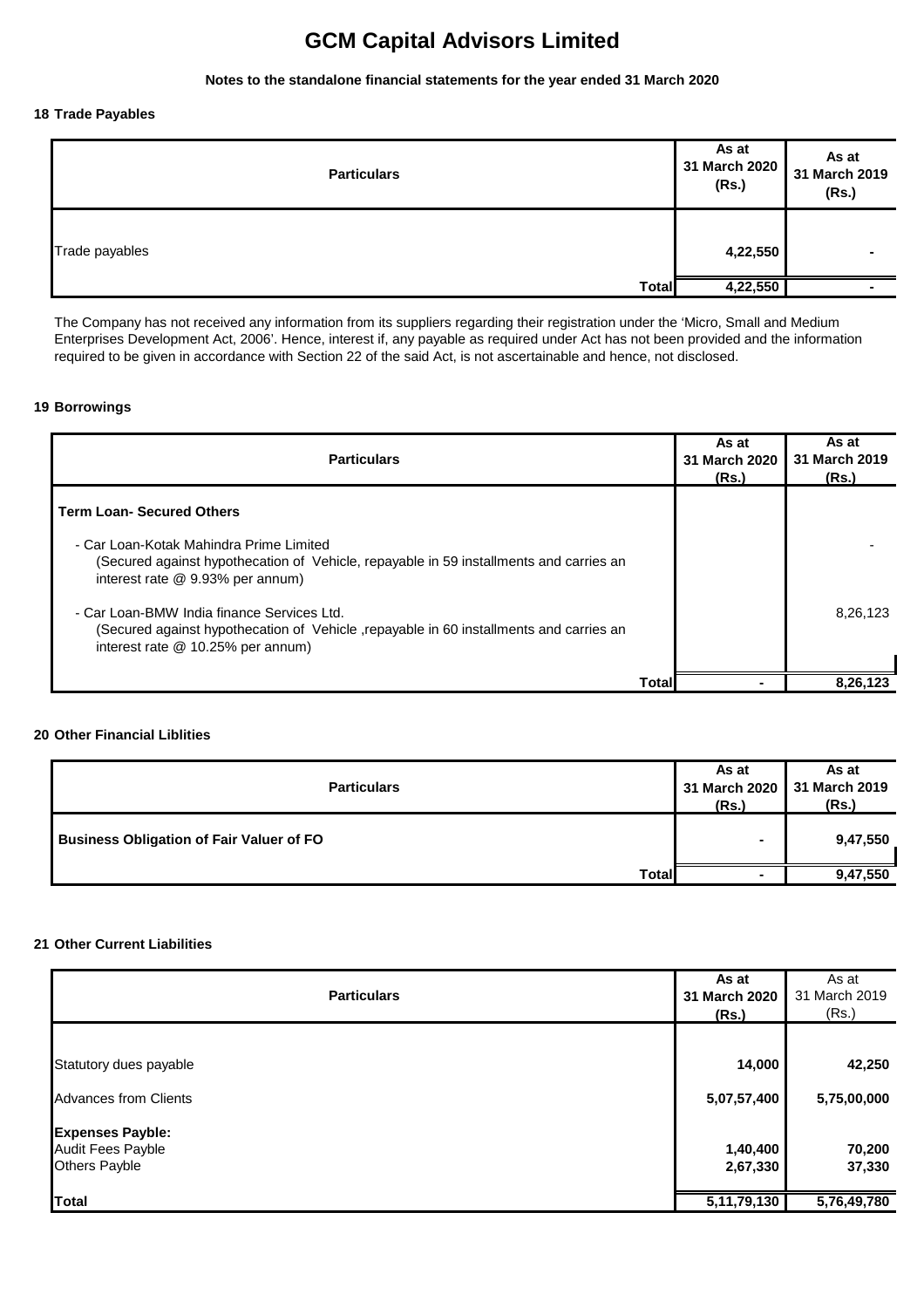# **Notes to the standalone financial statements for the year ended 31 March 2020**

#### **22 Revenue From Operations**

| <b>Particulars</b>                                                                        |       | As at<br>31 March 2020<br>(Rs.) | <b>Current Year</b><br>2018-19<br>(Rs.) |
|-------------------------------------------------------------------------------------------|-------|---------------------------------|-----------------------------------------|
| <b>Sales of Traded goods:</b><br>- Shares & Securities<br>- Spices<br>- Apples<br>- Pears |       |                                 | 1,76,904.00                             |
| Interest income:<br>On ICD's & Others Deposits                                            |       | 2,22,16,034.00                  | 2,47,87,078.64                          |
| Professional & advisory Services<br>Dividend Income                                       |       | 58,100.00                       | 49,700.00                               |
|                                                                                           | Total | 2,22,74,134.00                  | 2,50,13,682.64                          |

#### **23 Other Income**

| <b>Particulars</b>                                                                                                                                                          | As at<br>31 March 2020<br>(Rs.) | <b>Current Year</b><br>2018-19<br>(Rs.) |
|-----------------------------------------------------------------------------------------------------------------------------------------------------------------------------|---------------------------------|-----------------------------------------|
| Interest income:<br>On Fixed deposit with banks<br>On Bonds<br>On Others                                                                                                    |                                 | 38,302.00<br>1,17,270.00                |
| Net gain/(loss) on sale of investment:<br>- Short Term Gain From Sale of investments<br>- Profit on sale of Mutual Fund<br>- Long Term Gain (Loss) From sale of investments | 16,96,108.12                    | 13,392.72<br>$-7,48,337.15$             |
| Others:<br>Profit on Shares Trading (F&O Profit/(Loss))                                                                                                                     | -7,74,507.56                    | $-9.54.861.47$                          |
| Total                                                                                                                                                                       | 9,21,600.56                     | -15,34,233.91                           |

#### **24 Purchase of Traded Goods**

| <b>Particulars</b>                                                                           | As at<br>31 March 2020<br>(Rs.) | <b>Current Year</b><br>2018-19<br>(Rs.) |
|----------------------------------------------------------------------------------------------|---------------------------------|-----------------------------------------|
| <b>Purchase of traded goods:</b><br>- Shares & Securities<br>- Spices<br>- Apples<br>- Pears | 1,49,66,989.10                  | 1,66,22,798.00                          |
| <b>Direct Expenses</b><br>- Freight Charges<br>- Other Charges<br>Total                      | 1,49,66,989.10                  | 1,66,22,798.00                          |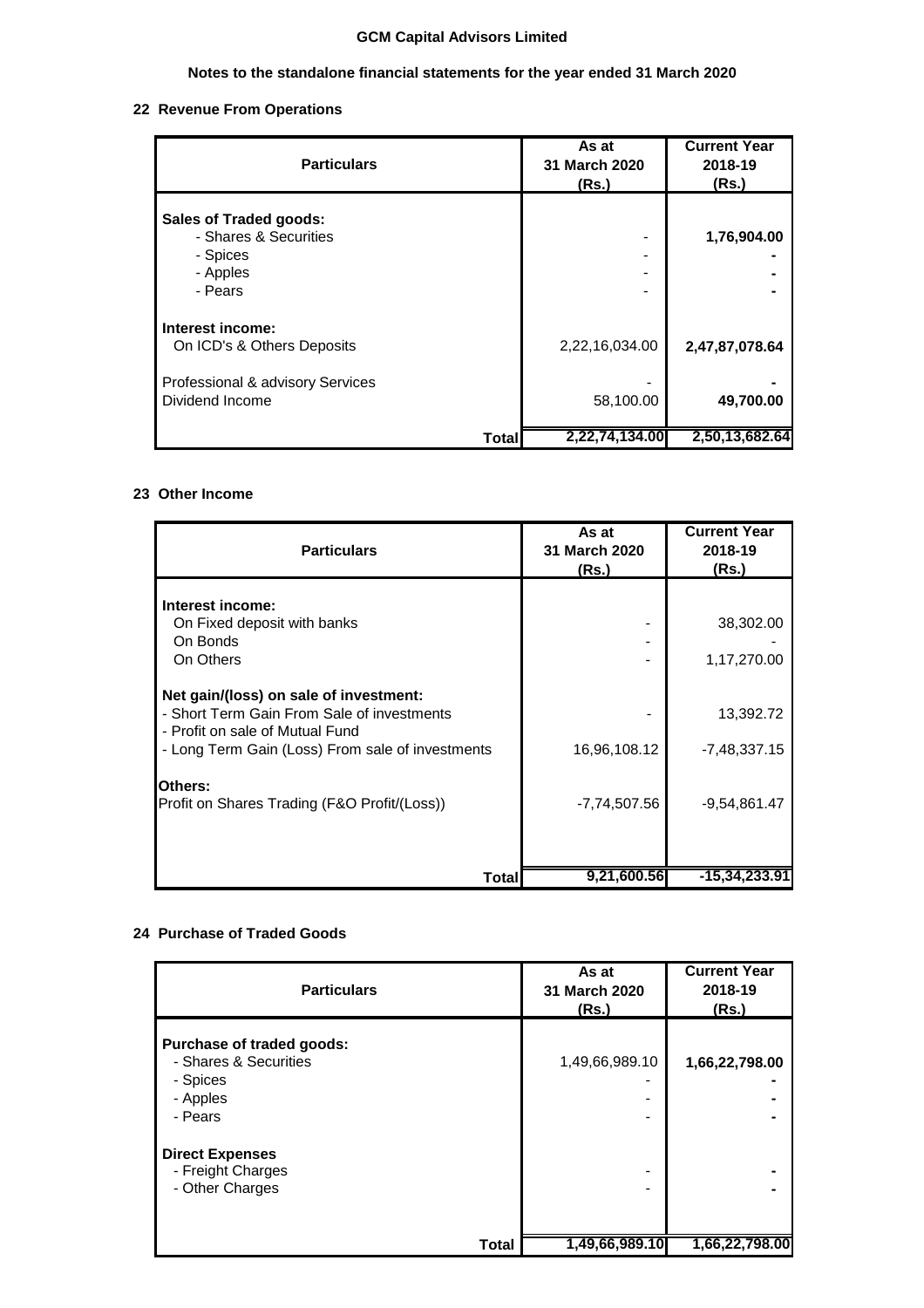#### **Notes to the standalone financial statements for the year ended 31 March 2020**

#### **25 Changes In Inventories of Finished Goods/Traded Goods and Work-In-Progress**

| <b>Particulars</b>                                                                                     |             | <b>Current Year</b><br>2019-20<br>(Rs.) | <b>Current Year</b><br>2018-19<br>(Rs.) |
|--------------------------------------------------------------------------------------------------------|-------------|-----------------------------------------|-----------------------------------------|
| Changes in inventories of finished goods / traded goods                                                |             |                                         |                                         |
| Opening stock of traded goods:<br>- Shares & Securities<br>- Spices<br>- Apples                        | Total a)    | 16, 16, 177<br>16, 16, 177              | 21,12,000<br>21,12,000                  |
| Less: Closing stock of finished goods / traded goods:<br>- Shares & Securities<br>- Spices<br>- Apples | Total b)    | 27,23,915<br>27,23,915                  | 16, 16, 177<br>16,16,177                |
|                                                                                                        | Total (a-b) | $-11,07,738$                            | 4,95,823                                |

#### **26 Employee Benefits Expense**

| <b>Particulars</b>                                                                             | <b>Current Year</b><br>2019-20<br>(Rs.) | <b>Current Year</b><br>2018-19<br>(Rs.) |
|------------------------------------------------------------------------------------------------|-----------------------------------------|-----------------------------------------|
| Salaries, bonus, commission and allowances<br>Director Remunerations<br>Staff welfare expenses | 21,75,579<br>7,10,000<br>7,59,512       | 25,40,810<br>7,50,000<br>4,39,723       |
| Total                                                                                          | 36,45,091                               | 37,30,534                               |

#### **27 Finance Costs**

| <b>Particulars</b> | <b>Current Year</b><br>2019-20<br>(Rs.) | <b>Current Year</b><br>2018-19<br>(Rs.) |
|--------------------|-----------------------------------------|-----------------------------------------|
| Interest expenses  | 1,93,164                                | 2,97,917                                |
| <b>Total</b>       | 1,93,164                                | 2,97,917                                |

#### **28 Other Expenses**

| <b>Particulars</b>                         | <b>Current Year</b><br>2019-20<br>(Rs.) | <b>Current Year</b><br>2018-19<br>(Rs.) |
|--------------------------------------------|-----------------------------------------|-----------------------------------------|
| Advertisement expenses                     | 22,184                                  | 21,888                                  |
| Auditor's remuneration:                    |                                         |                                         |
| - for audit                                | 76,700                                  | 76,700                                  |
| Bank charges and commission                |                                         | 21,576                                  |
| <b>Books &amp; Periodicals</b>             | 40,570                                  | 37,995                                  |
| <b>Business promotion expenses</b>         |                                         |                                         |
| Clearing & Forwarding charges              |                                         |                                         |
| Communication expenses                     | 2,00,315                                | 23,063                                  |
| Donations                                  |                                         |                                         |
| <b>Electricity charges</b>                 |                                         |                                         |
| Filing Fees, rates and taxes               | 36,540                                  | 7,900                                   |
| General Office expenses                    | 5,90,817                                | 3,23,350                                |
| Import Related Charges & Labour Payment    |                                         |                                         |
| Insurance charges                          | 91,290                                  | 1,15,853                                |
| Internet & Website Expenses                | 37,130                                  | 22,125                                  |
| Legal and professional fees                | 6,74,100                                | 98.470                                  |
| Postal & Courier Charges                   | 59,310                                  | 18,268                                  |
| Printing and stationery                    | 1,06,780                                | 50,000                                  |
| Rent                                       |                                         |                                         |
| Repairs and maintenance:                   |                                         |                                         |
| - of Machinery                             | 65,710                                  | 17,538                                  |
| - of Others                                | 3,37,951                                | 2,11,253                                |
| Stock Exchange & Other Regulatory Expenses | 1,45,140                                | 1,58,711                                |
| Travelling and conveyance expenses         | 21,51,429                               | 6,40,585                                |
| Interest on TDS late Deposit               | 1,901                                   |                                         |
| <b>Total</b>                               | 46,37,867                               | 18.45.275                               |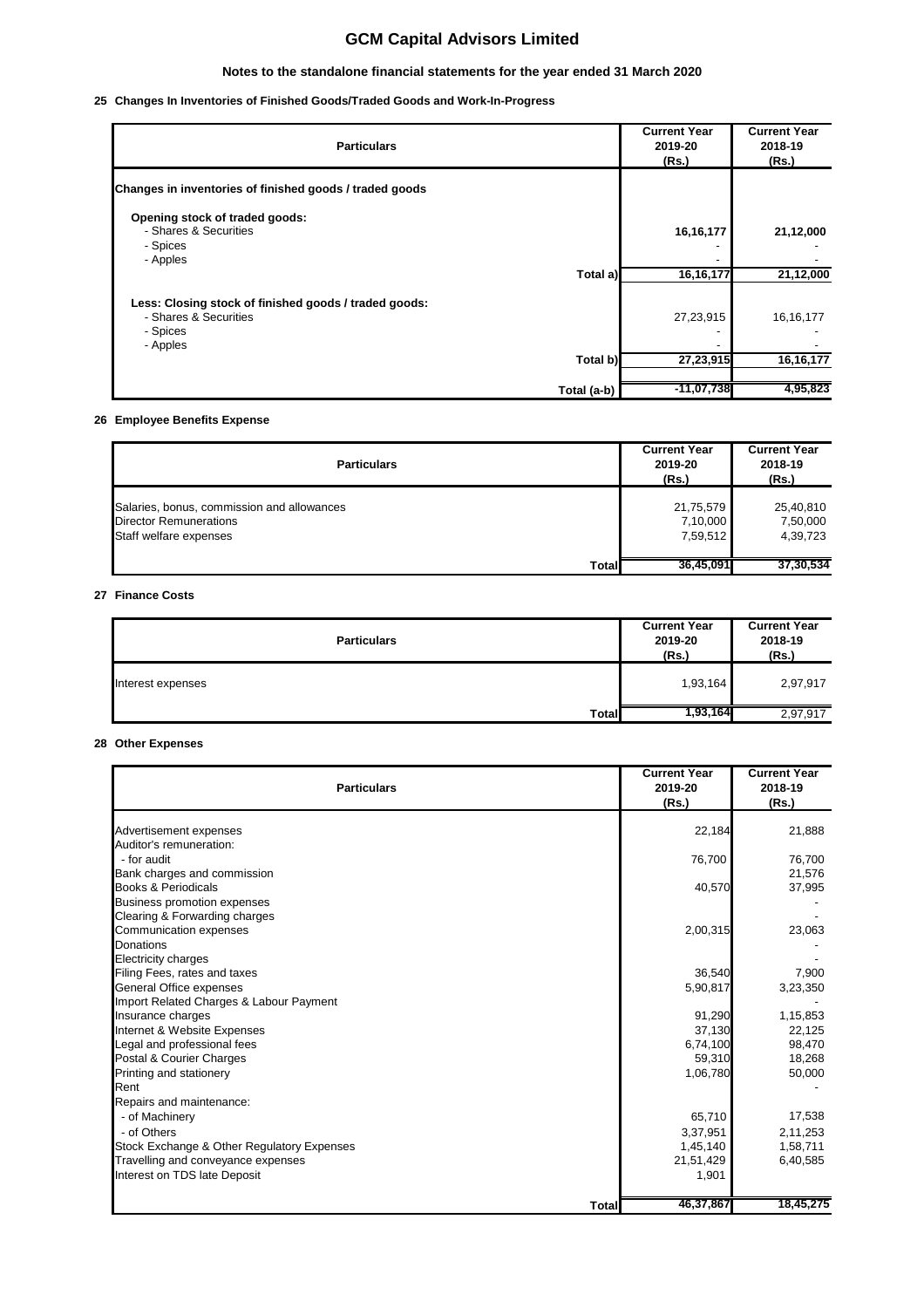- **Note-29 In the opinion of the Board, the Current Assets, Loans & Advances have a value on realisation in the ordinary course of business at least equal to the amount at which they are stated in the Financial Statements. The balances thereof are as per Books of Accounts only.**
- **Note-30 The balances of Trade Receivable and Trade Payable are subject to confirmation, reconciliation and consequential adjustments, if any.**
- **Note-31 The company has provided net deferred tax Assets/liability in the books of accounts according to the Accounting Standard issued by the ICAI**
- **Note-32 The previous year's figures have been reworked, regrouped, rearranged and reclassified wherever necessary. Amounts and other disclosures for the preceding year are included as an integral part of the current year financial statements and are to be in relation to the amounts and other disclosures relating to the current year.**

#### **NOTE-33 : FINANCIAL INSTRUMENTS**

**Financial instrument by category follows**

**The carrying value and fair value of financial instrument by categories as of 31 March 2020 were as follows:**

| <b>Particulars</b>                  | At amortise              | At fair value            | At fair value through    | <b>Total Carrying</b> | <b>Total Fair</b> |
|-------------------------------------|--------------------------|--------------------------|--------------------------|-----------------------|-------------------|
|                                     | cost                     | through OCI              | <b>Profit &amp; Loss</b> | Value                 | Value             |
| <b>ASSETS</b>                       |                          |                          |                          |                       |                   |
| Trade receivables                   | 75171041                 | $\overline{\phantom{0}}$ |                          | 75171041              | 75171041          |
| Cash & Cash Equivalent              | 3290643                  | $\overline{\phantom{0}}$ |                          | 3290643               | 3290643           |
| Bank Balances other than<br>above   | 10511                    |                          |                          | 10511                 | 10511             |
| <b>Other Financial Assets</b>       | 173575304                | ٠                        | $\overline{\phantom{a}}$ | 173575304             | 173575304         |
| Investments                         |                          | 50000                    |                          | 50000                 | 50000             |
| Loans                               | 132367349                | ٠                        |                          | 132367349             | 132367349         |
| <b>Total Financial Assets</b>       | 384414848                | 50000                    |                          | 384464848             | 384464848         |
| <b>LIABLITIES</b>                   |                          |                          |                          |                       |                   |
| <b>Borrowings</b>                   | 1408579                  | $\overline{\phantom{a}}$ |                          | 1408579               | 1408579           |
| <b>Trade Payables</b>               | $\overline{\phantom{0}}$ | $\overline{\phantom{0}}$ |                          |                       |                   |
| <b>Other Financial Liabilities</b>  |                          | $\overline{\phantom{0}}$ |                          |                       |                   |
| <b>Total Financials Liabilities</b> | 1408579                  | $\blacksquare$           |                          | 1408579               | 1408579           |

#### **NOTE-34 : FAIR VALUE HIERARCHY**

**Level 1 - Quoted prices (unadjusted) in active markets for identical assets or liabilities**

- **Level 2 - Inputs other than quoted prices included within Level 1 that are observable for the asset or liability, either directly (i.e. as prices) or indirectly (i.e. derived from prices).**
- **Level 3 - Inputs for the assets or liabilities that are not based on observable market data (unobservable inputs).**

**The following table presents fair value hierarchy of assets and liabilities measured at fair value on a recurring basis as of 31 March 2019:**

| <b>Particulars</b>                         | As at          |         | <b>Fair Value Measurements at the end</b> |         |
|--------------------------------------------|----------------|---------|-------------------------------------------|---------|
|                                            | March 31, 2020 | Level-1 | Level-2                                   | Level-3 |
| Assets /Liabilities measured at fair value |                |         |                                           |         |
| Financial Assets:                          |                |         |                                           |         |
| Non-Current Investments                    | 50000          | 50000   | $\overline{\phantom{a}}$                  |         |

**There have been no transfers among Level 1, Level 2 and Level 3 during the period.**

**The management assessed that cash and cash equivalents, Trade receivable and other financial asset, trade payables and other financial liabilities approximate their carrying amount largely due to short term maturity of these instruments.**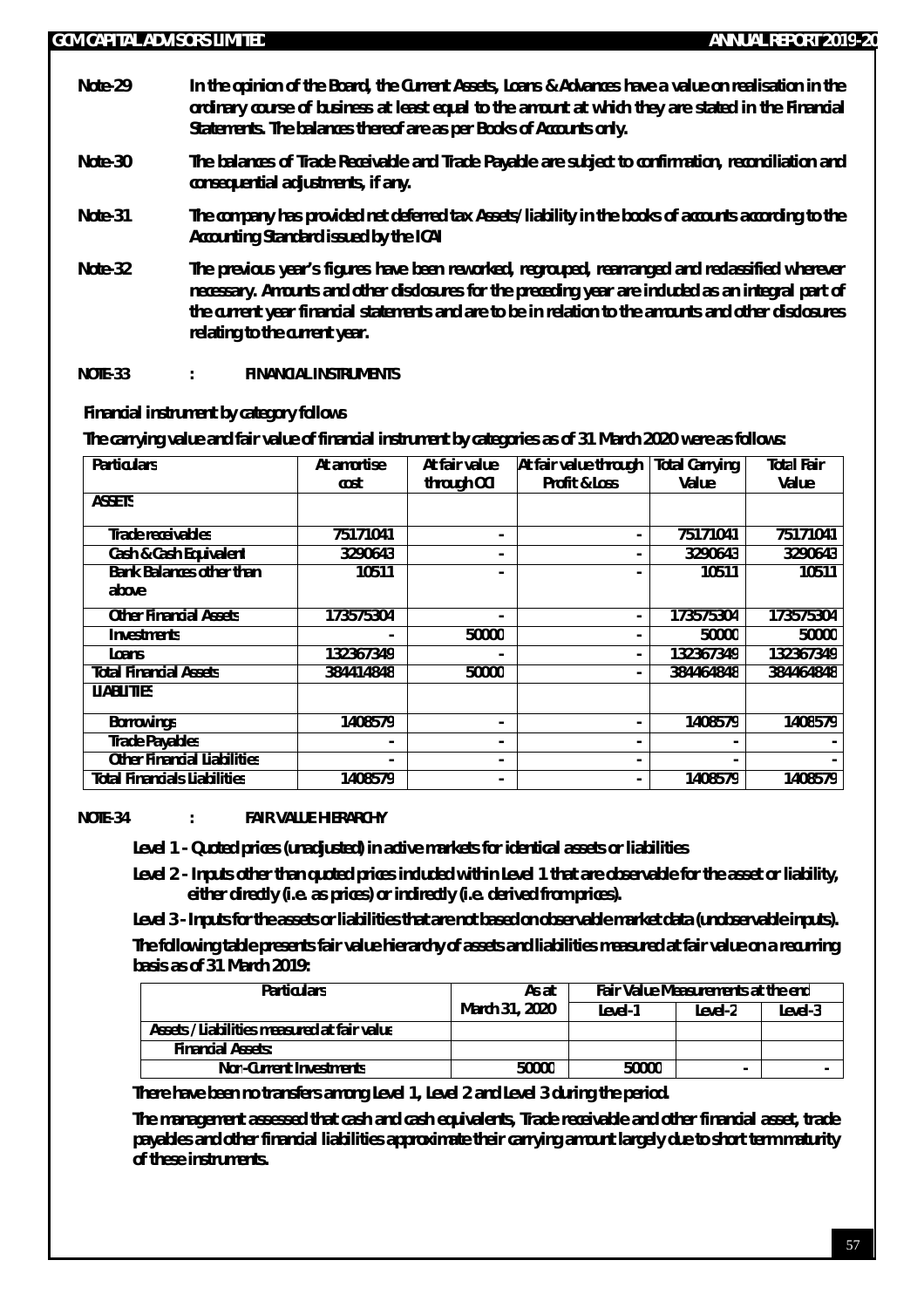## **NOTE-35 : FINANCIAL RISK MANAGEMENT OBJECTIVES AND POLICIES**

**The risk management policies of the Company are established to identify and analyse the risks faced by the Company, to set appropriate risk limits and controls, and to monitor risks and adherence to limits. Risk management policies and systems are reviewed regularly to reflect changes in market conditions and the Company's activities.**

**The Management has overall responsibility for the establishment and oversight of the Company's risk management framework**

**In performing its operating, investing and financing activities, the Company is exposed to the Credit risk, Liquidity risk and Market risk.**

#### **Carrying amount of financial assets and liabilities:**

**The following table summarises the carrying amount of financial assets and liabilities recorded at the end of the period by categories:**

|                                          | As at          | As at          |
|------------------------------------------|----------------|----------------|
|                                          | March 31, 2020 | March 31, 2019 |
| Financial assets:                        |                |                |
| Non-current investment                   | 50000          | 2444410        |
| <b>Other Noncurrent Financial Assets</b> | 173575304      | 170202023      |
| Cash and Cash Equivalent                 | 3290643        | 3754214        |
| Bank Balances other than Above           | 10511          | 10511          |
| Trade Receivables                        | 75171041       | 75181230       |
| Loans                                    | 132367349      | 140386070      |
| <b>Other Financial Assets</b>            | ۰              |                |
| <b>Total Financial Assets</b>            | 384464848      | 391978461      |
| <b>Financial Liabilities:</b>            |                |                |
| <b>Trade Payables</b>                    | 422550         |                |
| <b>Borrowings</b>                        | ٠              | 826123         |
| <b>Total Financial Liabilities</b>       | 422550         | 826123         |

#### **Market risk**

**Market risk is the risk that the fair value of future cash flows of a financial instrument will fluctuate because of changes in market prices. Market risk comprises three types of risk: interest rate risk, currency risk and other price risk, such as equity price risk and commodity risk. Financial instruments affected by market risk include loans and borrowings, deposits and derivative financial instruments.**

**Ageing analysis of the age of trade receivable amounts that are past due as at the end of reporting year but not impaired**

| <b>Particulars</b>       | As at<br>March 31, 2020  | As at<br>March 31, 2019 |
|--------------------------|--------------------------|-------------------------|
| <b>Trade Receivables</b> |                          |                         |
| Less than 90 days        | $\overline{\phantom{0}}$ | -                       |
| 90 to 180 days           | $\overline{\phantom{0}}$ |                         |
| Over 180 days            | 7,51,81,230              | 7,94,51,276             |

**In the opinion of management, trade receivable, Financial assets, Cash and cash equivalent, Balance with Bank, Loans and other financial assets have a value on realisation in the ordinary course pf business at least equal to the amount at which they are stated in the balance sheet.**

**The Company has not recognised any loss allowance as the Company expect that there is no credit loss on trade receivables.**

#### **NOTE-36 : EARNING PER SHARES**

| <b>Particulars</b>                                                                                                                         | Year ended<br>March 31, 2020 | Year ended<br>March 31, 2019 |
|--------------------------------------------------------------------------------------------------------------------------------------------|------------------------------|------------------------------|
| Profit attributable to the equity holders of the Company used in<br>calculating basic earnings per share and diluted earnings per<br>share | 1,15,478                     | (6, 34, 312)                 |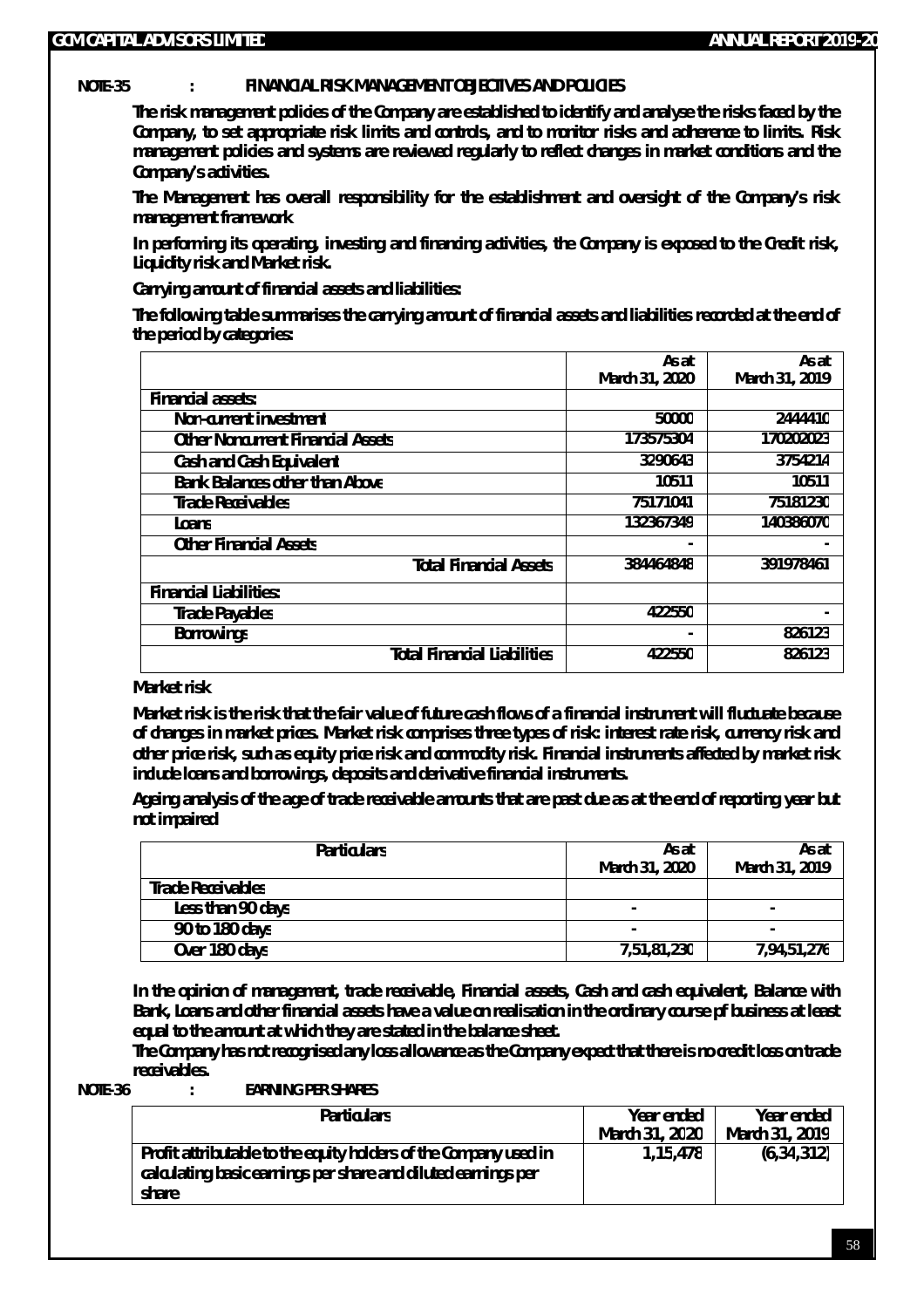| Weighted average number of equity shares for the purpose of<br>calculating basic earnings per shares and diluted earnings per<br>share (nos.) | 16940000 | 16940000 |
|-----------------------------------------------------------------------------------------------------------------------------------------------|----------|----------|
| Basic and Diluted Earnings per share                                                                                                          | (0.003)  | (0.04)   |

#### **Note-37 : RELATED PARTY TRANSACTIONS**

#### **A. Details of RELATED PARTY and their RELATIONSHIP:**

| <b>Name of Related Parties:</b>                                     | <b>Nature</b>                                                                                                                                                                                                                     |  |
|---------------------------------------------------------------------|-----------------------------------------------------------------------------------------------------------------------------------------------------------------------------------------------------------------------------------|--|
| Key Management Personals (KMPs):                                    |                                                                                                                                                                                                                                   |  |
| Samir Baid<br>Laxmi Naryan Sharma<br>Urmi Bose                      | <b>Executive Chairman and Managing Director</b><br><b>Independent Directors</b><br>Independent Directors (appointed April 24, 2018)                                                                                               |  |
| Amita Bose<br>Uma Chatterjee<br>Dipti Jain<br>Rakshit Ranjit Anchan | Independent Directors (appointed January 28, 2019)<br>Independent Directors (Resigned January 28, 2019)<br>Executive Officers - Company Secretary<br>Executive Officers - Chief Financial Officer (Appointed<br>January 28, 2019) |  |

**Enterprise in which Key Managerial Personnel and their relatives have significant Influence:**

**GCM Securities Limited**

#### **B. Details of Related parties' transactions as on March 31, 2020:**

|    | <b>Name of Related Parties:</b>                                                              | Amount<br>Receipt/(Payment)   |
|----|----------------------------------------------------------------------------------------------|-------------------------------|
| А. | Key Management Personals (KMPs):                                                             |                               |
|    | Managerial Remunerations Salary and Allowances to MD                                         | $7,50,000/-$                  |
|    | Remuneration, Salary and Allowances to CFO                                                   | $2,30,000/-$                  |
|    | Remuneration, Salary and Allowances to CS                                                    | $2,25,000/-$                  |
| B. | Enterprise in which Key Managerial Personnel and their relatives have significant Influence: |                               |
|    | <b>Nature of Transactions</b>                                                                | <b>GCM Securities Limited</b> |
|    | Net Receipt/(Payment) of Advances                                                            | $(2,80,000/-)$                |

#### **C. Status of Outstanding Balances as on March 31, 2020:**

**Receivable/(Payable) Amount (in Rs.)**

**A. Key Management Personals (KMPs): -**

**B. Enterprise in which Key Managerial Personnel and their relatives have significant Influence GCM Securities -**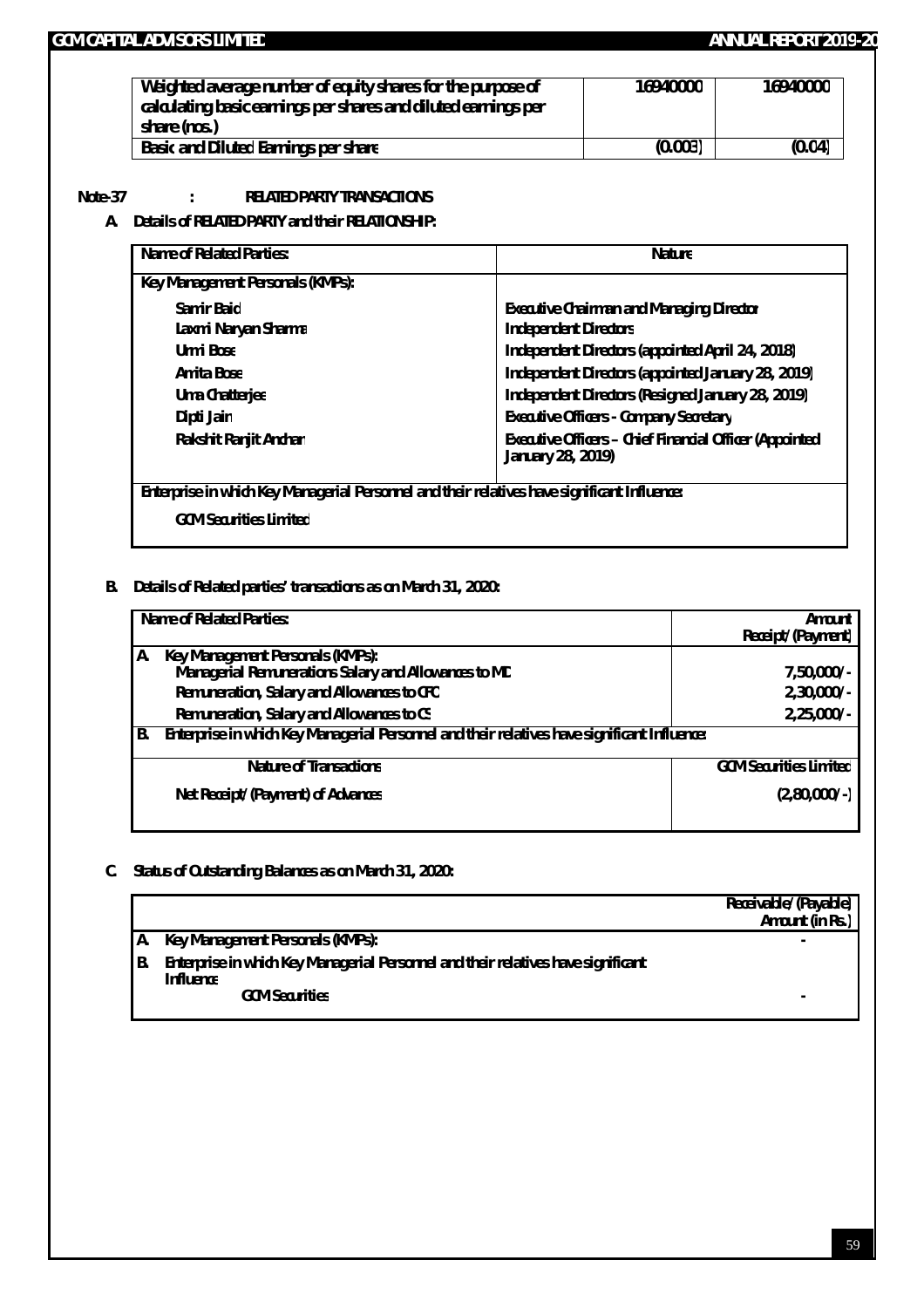# **GCM CAPITAL ADVISROS LIMITED**

CIN: L74110MH2013PLC243163

Registered Office: 805, 8<sup>th</sup> Floor, Raheja Center, Free Press Journal Marg, Nariman Point, Mumbai-400021 Tel: +91 22 22049995, Email: gcmcap@gmail.com , URL: www.gcmcap.com/

# ATTENDANCE SLIP

| Regd. Folio / DP ID & Client ID |                                     |  |
|---------------------------------|-------------------------------------|--|
|                                 | Name and Address of the Shareholder |  |

- **1.** I hereby record my presence at the 7<sup>th</sup> Annual General Meeting of the Company, to be held on Wednesday, the 30<sup>th</sup> day of December, 2020 at 11.00 A.M., at 805, 8<sup>th</sup> Floor, Raheja Center, Free Press Journal Marg, Nariman Point, Mumbai-400021 and at any adjournment thereof.
- **2.** Signature of the Shareholder/Proxy Present

| 3. Shareholder / Proxy holder wishing to attend the meeting must bring the Attendance Slip to the |  |
|---------------------------------------------------------------------------------------------------|--|
| meeting and handover the same at the entrance duly signed.                                        |  |

**4.** Shareholder / Proxy holder desiring to attend the meeting may bring his / her copy of the Annual Report for reference at the meeting.

Please hand it over at the Attendance Verification Counter at the Entrance of the Meeting Venue

# **PLEASE CUT HERE AND BRING THE ABOVE ATTENDANCE SLIP TO THE MEETING**

### ELECTRONIC VOTING PARTICULARS

| U)<br><b>EVSN</b><br>(E-Voting Sequence No.) | (2)<br>USER ID. | (3)<br><b>PAN or Relevant No. as under</b> | (4)<br><b>Bank Account No.</b> |
|----------------------------------------------|-----------------|--------------------------------------------|--------------------------------|
|                                              |                 |                                            | (See Note No.1)                |

### **Notes:**

- 1. Where Bank Account Number is not registered with the Depositories or Company, please enter your User Id as mentioned in column (2) above.
- 2. Please read the Instructions printed under the Item No. to the Notice dated December 05, 2020 of the 7<sup>th</sup> Annual General Meeting. The e-Voting period starts from 9.00 A.M. on 27.12.2020 and ends at 5.00 P.M. on 29.12.2020, the e-voting module shall be disabled by NSDL for voting thereafter.

# **No gift of any nature will be distributed at the Annual General Meeting**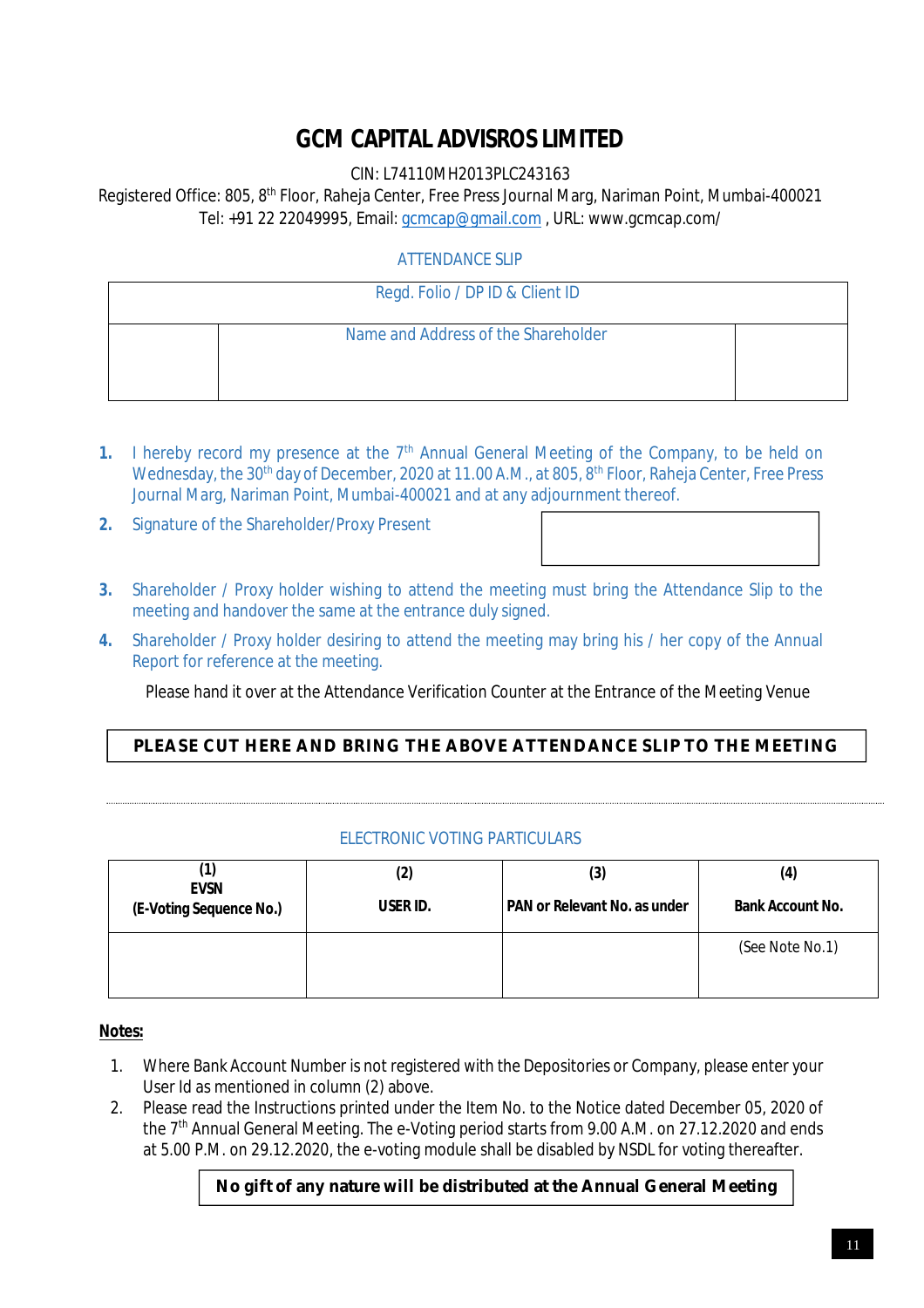# **GCM CAPITAL ADVISROS LIMITED**

CIN: L74110MH2013PLC243163

Registered Office: 805, 8<sup>th</sup> Floor, Raheja Center, Free Press Journal Marg, Nariman Point, Mumbai-400021 Tel: +91 22 22049995, Email: gcmcap@gmail.com , URL: www.gcmcap.com/

#### ATTENDANCE SLIP

### Only Shareholders or the Proxies will be allowed to attend the meeting

| $DPID^*$   | LFNo.              |
|------------|--------------------|
| Client ID* | No. of Shares held |

I / We hereby record my / our presence at the 7<sup>th</sup> Annual General Meeting of the Company, to be held on Wednesday, 30<sup>th</sup> December 2020 at 11.00 A.M. at Registered Office and at any adjournment thereof.

Signature of Shareholder(s) 1. \_\_\_\_\_\_\_\_\_\_\_\_\_\_\_\_\_\_\_\_ 2. \_\_\_\_\_\_\_\_\_\_\_\_\_\_\_\_\_\_ 3. \_\_\_\_\_\_\_\_\_\_\_\_\_\_\_\_\_\_\_\_\_

Signature of the Proxyholder \_\_\_\_\_\_\_\_\_\_\_\_\_\_\_\_\_\_\_\_\_\_\_\_\_\_\_\_\_\_\_

\* Applicable for investors holding shares in electronic form.

**Note:** Shareholders attending the meeting in person or by Proxy are requested to complete the attendance slip and hand it over at the entrance of the meeting venue. For route map of meeting venue, please see overleaf.

### **Please hand it over at the Attendance Verification Counter at the Entrance of the Meeting Venue**

# **Location Plan of Venue of AGM of M/s. GCM Capital Advisors Limited**